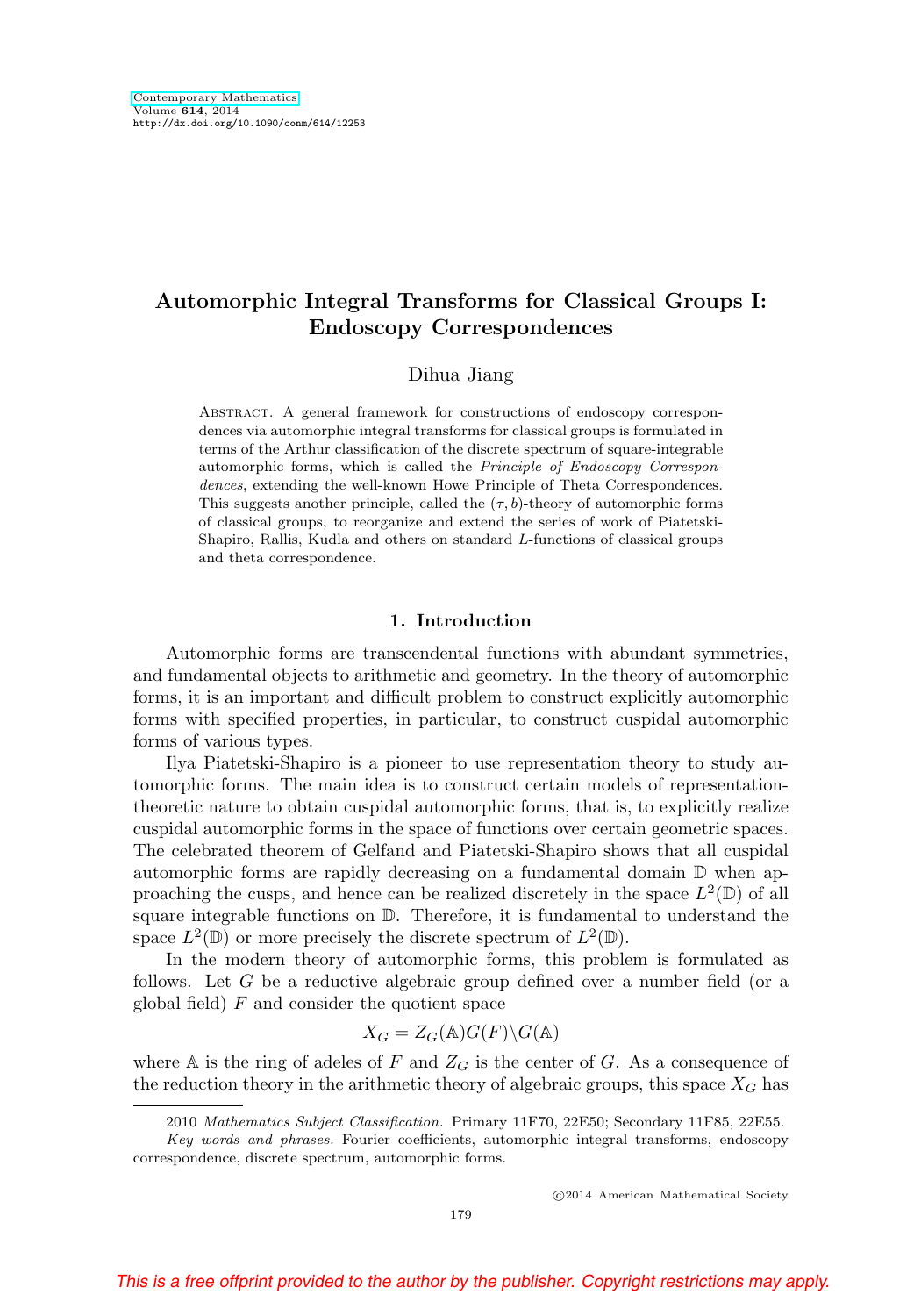finite volume with respect to the canonical quotient measure. Geometrically  $X_G$  is a modern replacement of the classical locally symmetric spaces which are the land for classical automorphic forms. It is fundamental to understand the space  $L^2(X_G)$  of all square integrable functions. It is clear that under the right translation by  $G(\mathbb{A}),$ the space  $L^2(X_G)$  is unitary representation of  $G(A)$  with respect to the  $L^2$ -inner product. The theorem of Gelfand and Piatetski-Shapiro says that all irreducible cuspidal automorphic representations of  $G(\mathbb{A})$  (with trivial central character) can be realized as irreducible submodules of  $L^2(X_G)$ . Combining with the Langlands theory of Eisenstein series and the work of Harish-Chandra, one can state the following fundamental result in the theory of automorphic forms.

<span id="page-1-0"></span>Theorem 1.1 (Gelfand, Piatetski-Shapiro; Langlands; Harish-Chandra). The discrete spectrum of the space of square integrable automorphic functions has the following decomposition

$$
L^2_{\text{disc}}(X_G) = \bigoplus_{\pi \in \widehat{G(\mathbb{A})}} m_{\text{disc}}(\pi) V_{\pi}
$$

with finite multiplicity  $m_{disc}(\pi)$  for all irreducible unitary representations  $(\pi, V_{\pi})$  of  $G(\mathbb{A})$ , where  $\widehat{G(\mathbb{A})}$  is the unitary dual of  $G(\mathbb{A})$ .

One of the remaining fundamental problems concerning  $L^2_{\text{disc}}(X_G)$  is to understand the multiplicity  $m_{disc}(\pi)$  in general.

When  $G = GL_n$ , the celebrated theorems of Shalika ([**[Sl74](#page-62-0)**]) and of Piatetski-Shapiro ([**[PS79](#page-62-1)**]) for cuspidal spectrum; and of Mœglin and Waldspurger ([**[MW89](#page-61-0)**]) for residual spectrum assert that for any irreducible unitary representation  $\pi$  of  $GL_n(\mathbb{A})$  has multiplicity  $m_{disc}(\pi)$  at most one. However, when  $G \neq GL_n$ , the situation could be very different.

For instance, when  $G = SL_n$  with  $n \geq 3$ , D. Blasius finds a family of cuspidal automorphic representations with higher multiplicity, i.e.  $m_{\text{disc}}(\pi) > 1$  ([**[Bl94](#page-55-0)**]). See also the work of E. Lapid ( $[Lp99]$  $[Lp99]$  $[Lp99]$ ). However, when  $n = 2$  the multiplicity is one, which is proved by D. Ramakrishnan ([**[Rm00](#page-62-2)**]) based on an earlier work of Labesse and Langlands ( $[\mathbf{LL79}]$  $[\mathbf{LL79}]$  $[\mathbf{LL79}]$ ). More interestingly, when  $G = G_2$ , the F-split exceptional group of type  $G_2$ , Gan, Gurevich and the author show that there exist a family of cuspidal automorphic representations of  $G_2(\mathbb{A})$ , whose cuspidal multiplicity can be as high as possible ([**[GGJ02](#page-56-0)**]), and see [**[Gn05](#page-56-1)**] for more complete result. From the argument of [**[GGJ02](#page-56-0)**], such a result can also be expected for other exceptional groups. On the other hand, it does not happen for F-quasisplit classical groups following Arthur's theorem in his book ([**[Ar13](#page-55-1)**]), but when classical groups are not F-quasisplit, the multiplicity could still be higher according to the work of J.-S. Li ([**[Li95](#page-61-1)**] and [**[Li97](#page-61-2)**]). Now, following the Arthur multiplicity formula ([**[Ar13](#page-55-1)**] and [**[Mk13](#page-61-3)**]), the multiplicity in the discrete spectrum of F-quasisplit classical groups is expected to be at most one in general, except for certain cases of even special orthogonal groups where the discrete multiplicity could be two.

When  $G = GL_n$ , the discrete spectrum was completely determined by Mœglin and Waldspurger in 1989 ([**[MW89](#page-61-0)**]), which confirms a conjecture of Jacquet in 1983. For G to be a F-quasisplit classical groups, the comparison of the stable (twisted) trace formula on G to the stable twisted trace formula on GL yields a complete description of the discrete spectrum of  $G$ , up to global Arthur packets, in terms of a certain family of automorphic representations of GL, based on the fundamental work of B.-C. Ngô ([**[N10](#page-62-3)**]) and of G. Laumon, P.-H. Chaudouard,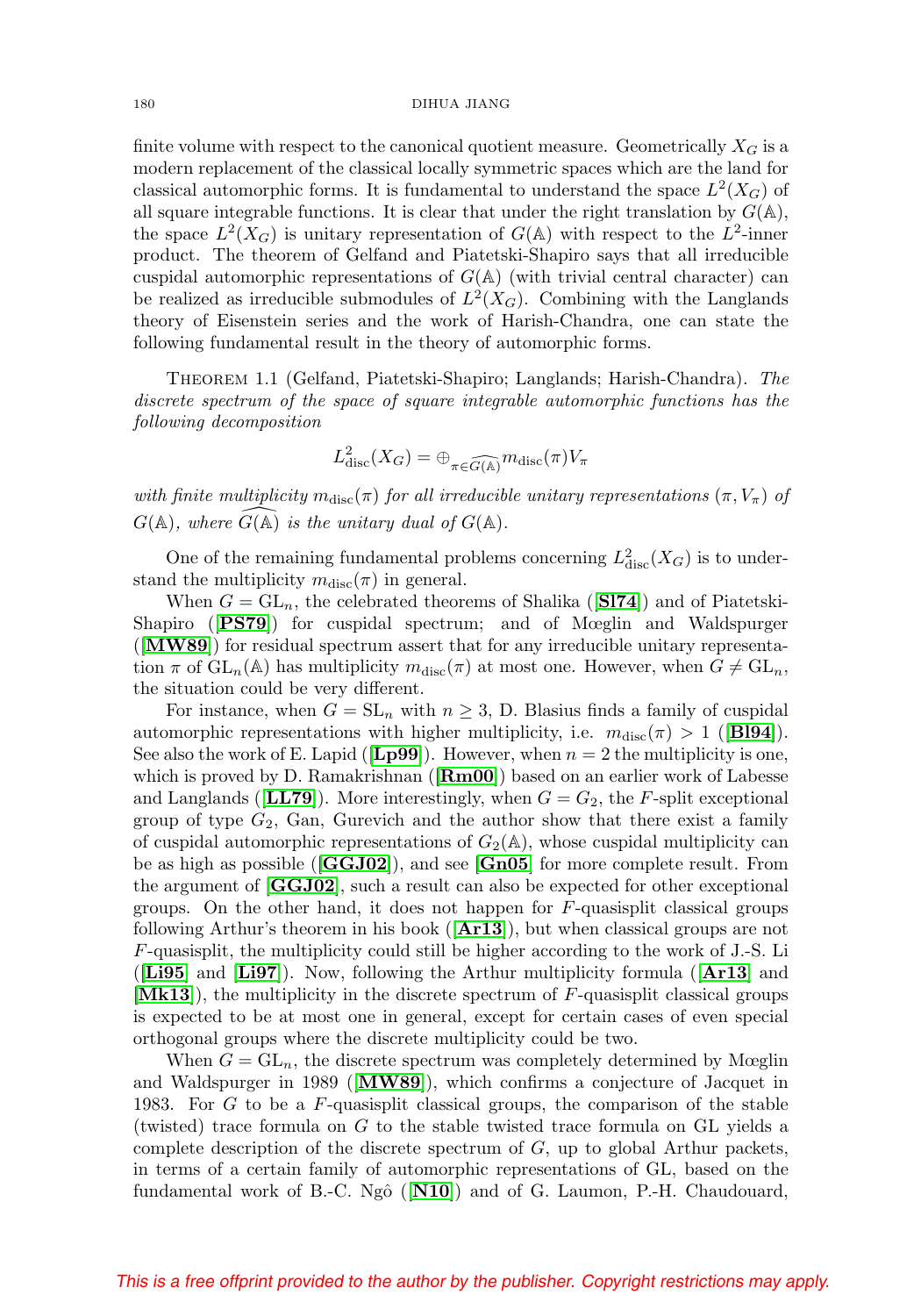J.-L. Waldspurger, and others (see the references within [**[Ar13](#page-55-1)**] and [**[Mk13](#page-61-3)**]). If G is not F-quasisplit (i.e. general inner forms), much more work needs to be done  $([Ar13, Chapter 9])$  $([Ar13, Chapter 9])$  $([Ar13, Chapter 9])$ . It is far from reach if G is of exceptional type.

One of the great outcomes from the trace formula approach to understand the structure of the discrete spectrum of classical groups is the discovery of the endoscopy structure of automorphic forms by R. Langlands ([**[L79](#page-60-2)**] and [**[L83](#page-60-3)**]), the twisted version of which is referred to the book of R. Kottwitz and D. Shelstad ([**[KtS99](#page-60-4)**]). The trace formula method confirms the existence of the endoscopy structure of automorphic forms on classical groups, which leads to a uniform proof of the existence of the weak functorial transfer from  $F$ -quasisplit classical groups to the general linear groups for automorphic representations occurring in the discrete spectrum of classical groups, among other fundamentally important results ([**[Ar13](#page-55-1)**], and also [[Mk13](#page-61-3)]), based on the fundamental work of Laumon, Ngô, Waldspurger, Chaudouard, and others.

Endoscopy transfers are the Langlands functorial transfers, which indicates that automorphic representations  $G(A)$  may come from its endoscopy groups. This is a special case of the general Langlands functoriality conjecture ([**[L70](#page-60-5)**]). In addition to the trace formula approach, there have been other methods to prove the existence or to construct explicitly various cases of the Langlands functorial transfers.

One of the major methods is to establish the Langlands functorial transfers from classical groups to general linear groups via the Converse Theorem of Cogdell and Piatetski-Shapiro ([**[CPS94](#page-55-2)**]) combined with the analytic properties of tensor product L-functions of classical groups and general linear groups. This method has been successful for generic cuspidal automorphic representations of F-quasisplit classical groups ([**[CKPSS04](#page-55-3)**], [**[CPSS11](#page-55-4)**], [**[KK05](#page-60-6)**], and also see [**[AS06](#page-55-5)**] for spinor group case) and has been extended to prove the existence of the n-symmetric power liftings of  $GL(2)$  for  $n = 2, 3, 4$  ([**GIJ78**], [**[KmS02](#page-60-7)**] and [**[Km03](#page-60-8)**]). As outlined by D. Soudry in [**[Sd06](#page-63-0)**], this method can be essentially used to establish the Langlands functorial transfers (the strong version, i.e. compatible with the local Langlands transfer at all local places) from classical groups to general linear groups for all cuspidal automorphic representations, as long as the analytic properties of tensor product L-functions of classical groups and general linear groups can be established in this generality. Some recent progress in this aspect is referred to the work of Pitale, Saha, and Schmidt ([**[PSS11](#page-62-4)**]) and of Lei Zhang and the author ([**[JZ12](#page-59-0)**] and also [**[Sn12](#page-62-5)**] and [**[Sn13](#page-62-6)**]).

Another method to establish certain cases of the existence of the Langlands functoriality is to use the relative trace formula approach which was introduced by H. Jacquet. See [**[Jc97](#page-58-0)**] for discussions in this aspect and [**[Jc04](#page-59-1)**] and [**[MR10](#page-61-4)**] for more recent progress.

For the Langlands functorial transfers beyond the endoscopy theory, it is referred to the work of Langlands ([**[L04](#page-60-9)**]) and the more recent work of Frenkel, Langlands and Ngô ( $[FLN10]$  $[FLN10]$  $[FLN10]$  and  $[FN11]$  $[FN11]$  $[FN11]$ ). An alternative approach is taken by L. Lafforgue ([**[Lf10](#page-60-10)**] and [**[Lf12](#page-60-11)**], and also [**[Jc12](#page-59-2)**]).

The remaining methods are more constructive in nature.

First, the **theta correspondence** for reductive dual pairs in the sense of Howe is a method to construct automorphic forms using the theta functions built from the Weil representation on the Schrödinger model. The method of using classical theta functions to construct automorphic forms goes back at least to the work of C. Siegel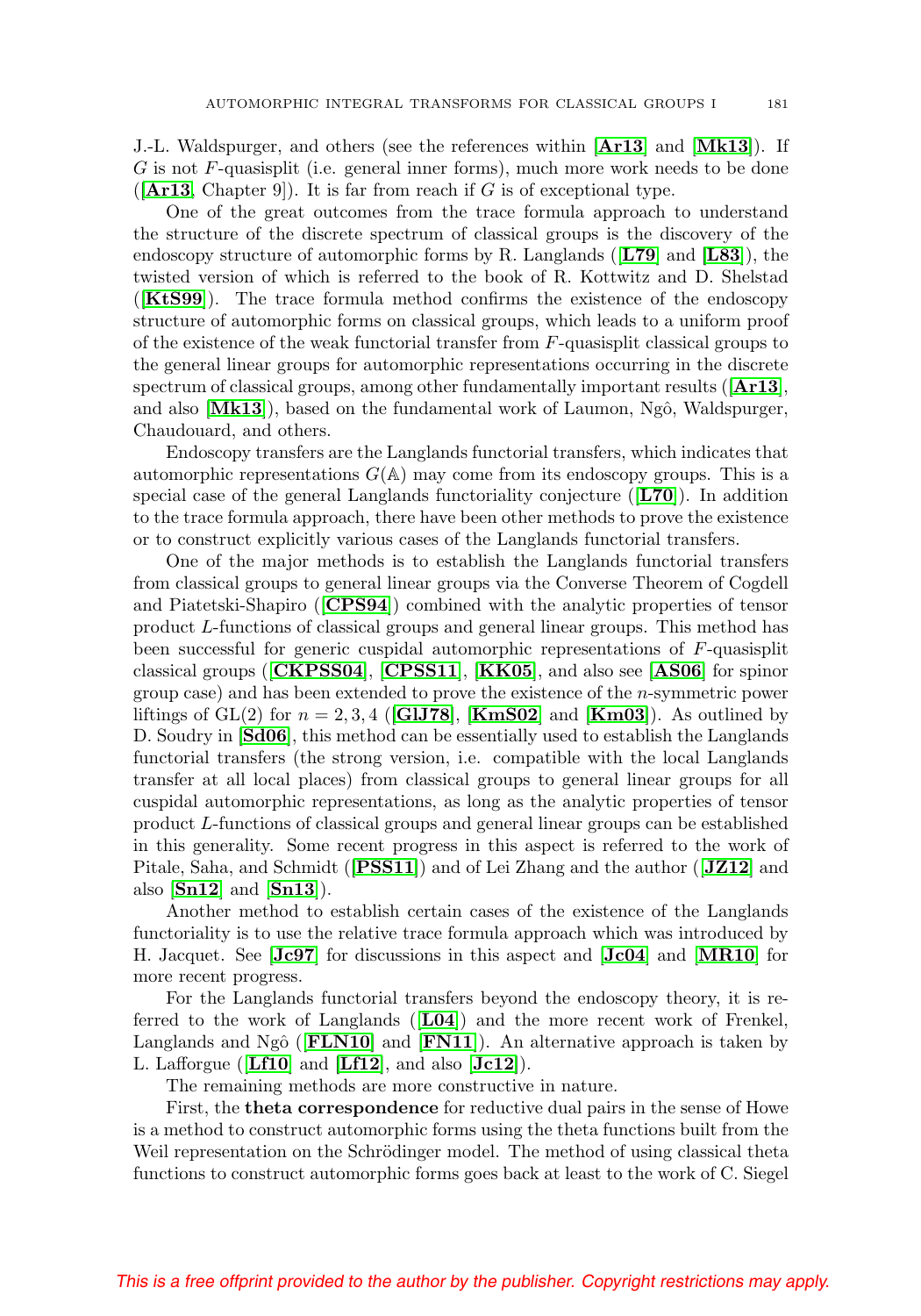([**[Sg66](#page-63-1)**]) and the work of A. Weil ([**[Wl64](#page-63-2)**] and [**[Wl65](#page-63-3)**]). The fundamental work of Howe ([**[Hw79](#page-58-1)**]) started the representation-theoretic approach in this method guided by the idea from Invariant Theory.

This idea (and the method) has been extended to a similar constructions for exceptional groups and reductive dual pairs in the 1990's, and is usually called the **exceptional theta correspondence**. The main work includes that of Kazhdan and Savin ([**[KzS90](#page-59-3)**]), that of Ginzburg, Rallis, and Soudry ([**[GRS97](#page-57-0)**]), and many others.

More recently, a striking method to construct more general automorphic forms was carried out by Ginzburg, Rallis, and Soudry in 1999 (called the **automorphic descent method**), which extends the classical examples of Eichler and Zagier ([**[EZ85](#page-55-8)**]) and of I. Piatetski-Shapiro on Sp(4) ([**[PS83](#page-62-7)**]) to general F-quasisplit classical groups and establishes the relation between their constructions and the Langlands functoriality between classical groups and general linear groups. This construction is discussed in general in their book ([**[GRS11](#page-57-1)**]) and will be reviewed with some details in Section 6, including some extension of the methods through the work of Ginzburg, Soudry, Baiying Liu, Lei Zhang and the author ([**[GJS12](#page-57-2)**], [**[GJS13](#page-57-3)**], [**[JL13](#page-59-4)**], [**[JZ13](#page-59-5)**] and [**[Liu13](#page-61-5)**]).

The objective here is to reformulate and extend the previous known cases of constructions and the related theory in a much more general framework in terms of the Arthur classification of the discrete spectrum of classical groups, and suggest a new theory, called  $(\tau, b)$ -theory, of automorphic forms for further exploration and investigation.

One of the key ingredients of the  $(\tau, b)$ -theory is to formulate explicit constructions of the elliptic endoscopy correspondences (including transfers and descents), via **automorphic integral transforms** with the kernel functions. Such general constructions extends almost all previous known constructions in the theory of automorphic forms. Some particular cases were formulated by Ginzburg for F-split classical groups in [**[G08](#page-56-3)**] and [**[G12](#page-56-4)**] for constructions of special CAP automorphic representations in the sense of Piatetski-Shapiro, without referring to the Arthur classification theory ([**[Ar13](#page-55-1)**]). However, it is much better understood if they are formulated in terms of Arthur's classification of the discrete spectrum of classical groups ([**[Ar13](#page-55-1)**] and [**[Mk13](#page-61-3)**]). This is the main point of the current paper, which extends the case of certain orthogonal groups considered in the Oberwolfach report of the author ([**[Jn11](#page-59-6)**]).

In this introduction,  $G$  is assumed to be an  $F$ -quasisplit classical group, which is not a unitary group. The details about unitary groups will be covered in the rest of the paper. Let  $\psi \in \Psi_2(G)$  be a global Arthur parameter for G, following<br>the patetion in [An12]. Againse that  $\psi$  is not simple. This means that  $\psi$  can be the notation in [**[Ar13](#page-55-1)**]. Assume that  $\psi$  is not simple. This means that  $\psi$  can be expressed as a formal sum

$$
\psi = \psi_1 \boxplus \psi_2,
$$

and there are two classical groups  $G_0 = G(\psi_1)$  and  $H = G(\psi_2)$  determined by  $\psi_1$ and  $\psi_2$ , respectively, such that  $\psi_1 \in \Psi_2(G_0)$  and  $\psi_2 \in \Psi_2(H)$  and  $G_0 \times H$  is an elliptic endoscopy group of G. The key point here is to use  $\psi_1$  (and the structures of H and G) to construct a family of **automorphic kernel functions**  $\mathcal{K}_{\psi_1:H,G}(h,g)$ , which are automorphic functions on  $H(\mathbb{A}) \times G(\mathbb{A})$ .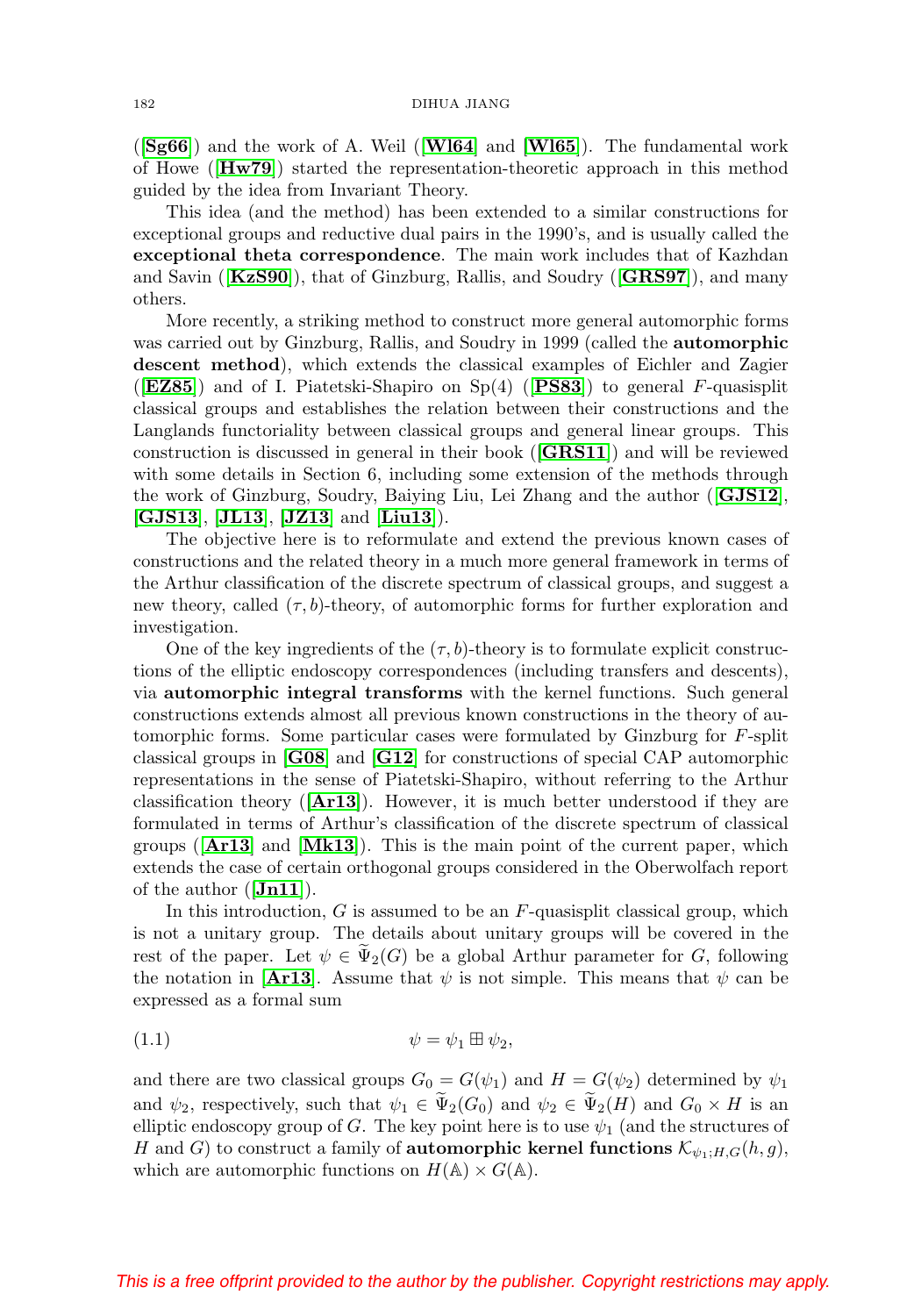<span id="page-4-3"></span>PRINCIPLE 1.2 (Principle of Endoscopy Correspondences). Assume that  $\psi =$  $\psi_1 \boxplus \psi_2$  is a global Arthur parameter for G such that  $G_0 = G(\psi_1)$  and  $H = G(\psi_2)$ are twisted endoscopy groups associated to  $\psi_1$  and  $\psi_2$ , respectively, so that  $G_0 \times H$ is an elliptic endoscopy group of G associated to  $\psi$ . Let  $\sigma$  and  $\pi$  be irreducible automorphic representations of  $H(\mathbb{A})$  and  $G(\mathbb{A})$  occurring in the discrete spectrum respectively. Then there should exist a family of automorphic kernel functions  $\mathcal{K}_{\psi_1;H,G}(h,g)$ , which could be explicitly constructed from  $\psi_1$  and the structures of H and G, such that for  $\varphi_{\sigma} \in \sigma$  and  $\varphi_{\pi} \in \pi$ , if the following integral

<span id="page-4-0"></span>(1.2) 
$$
\int_{H(F)\backslash H(\mathbb{A})}\int_{G(F)\backslash G(\mathbb{A})}\mathcal{K}_{\psi_1;H,G}(h,g)\varphi_{\sigma}(h)\overline{\varphi_{\pi}}(g)dhdg
$$

is convergent and nonzero, then  $\sigma \in \Pi_{\psi}(\epsilon_{\psi_2})$  if and only if  $\pi \in \Pi_{\psi}(\epsilon_{\psi})$  where  $\tilde{\Pi}_{\psi_2}(\epsilon_{\psi_2})$  and  $\tilde{\Pi}_{\psi}(\epsilon_{\psi})$  are the corresponding automorphic  $L^2$ -packets, the definition of which is given in Section 2.1.

It is clear that the integral in [\(1.2\)](#page-4-0) converges absolutely if  $\sigma$  and  $\pi$  are cuspidal; otherwise, a suitable regularization (by using Arthur truncation, for instance) may be needed. This integral also produces two-way constructions or integral transforms as follows.

Let  $\sigma$  be an irreducible cuspidal automorphic representation of  $H(\mathbb{A})$ . Define

<span id="page-4-1"></span>(1.3) 
$$
\mathcal{T}_{\psi_1,H}(\varphi_{\sigma})(g) := \int_{H(F)\backslash H(\mathbb{A})} \mathcal{K}_{\psi_1,H,G}(h,g) \varphi_{\sigma}(h) dh.
$$

Then this integral is absolutely convergent and defines an automorphic function on  $G(\mathbb{A})$ . Denote by  $\mathcal{T}_{\psi_1,H}(\sigma)$  the space generated by all automorphic functions  $\mathcal{T}_{\psi_1,H}(\varphi_{\sigma})(g)$  and call  $\mathcal{T}_{\psi_1,H}(\sigma)$  the **endoscopy transfer** from H to G via  $\psi_1$  or the **endoscopy transfer** from  $G_0 \times H$  to G. When  $\sigma$  is not cuspidal, the integral in [\(1.3\)](#page-4-1) may not be convergent and certain regularization is needed.

Conversely, let  $\pi$  be an irreducible cuspidal automorphic representation of  $G(\mathbb{A})$ . Define

<span id="page-4-2"></span>(1.4) 
$$
\mathcal{D}_{\psi_1,G}(\varphi_{\pi})(h) := \int_{G(F)\backslash G(\mathbb{A})} \mathcal{K}_{\psi_1;H,G}(h,g) \overline{\varphi_{\pi}}(g) dg.
$$

Then this integral is absolutely convergent and defines an automorphic function on  $H(\mathbb{A})$ . Denote by  $\mathcal{D}_{\psi_1,G}(\pi)$  the space generated by all automorphic functions  $\mathcal{D}_{\psi_1,G}(\varphi_{\pi})(h)$  and call  $\mathcal{D}_{\psi_1,G}(\pi)$  the **endoscopy descent** from G to H via  $\psi_1$ . When  $\pi$  is not cuspidal, the integral in [\(1.4\)](#page-4-2) may not be convergent and certain regularization is needed.

The goal is to investigate the automorphic representations  $\mathcal{T}_{\psi_1,H}(\sigma)$  of  $G(\mathbb{A})$ and  $\mathcal{D}_{\psi_1,G}(\pi)$  of  $H(\mathbb{A})$ , respectively. From the Principle of Endoscopy Correspondences (Principle [1.2\)](#page-4-3), one may expect to produce automorphic representations in the global Arthur packet  $\widetilde{\Pi}_{\psi_1 \boxplus \psi_2}$  of  $G(\mathbb{A})$  from the endoscopy transfer  $\mathcal{T}_{\psi_1,H}(\sigma)$  if σ runs in the automorphic  $L^2$ -packet  $\Pi_{\psi_2}(\epsilon_{\psi_2})$ ; and to produce automorphic representations in the global Arthur packet  $\widetilde{\Pi}_{\psi_2}$  of  $H(\mathbb{A})$  from the endoscopy descent  $\mathcal{D}_{\psi_1,G}(\pi)$  if  $\pi$  runs in the automorphic  $L^2$ -packet  $\widetilde{\Pi}_{\psi_1 \boxplus \psi_2}(\epsilon_{\psi_1 \boxplus \psi_2}).$ 

According to the structure of global Arthur parameters, any  $\psi \in \Psi_2(G)$  can be expressed as a formal sum

(1.5) 
$$
\psi = (\tau_1, b_1) \boxplus (\tau_2, b_2) \boxplus \cdots \boxplus (\tau_r, b_r)
$$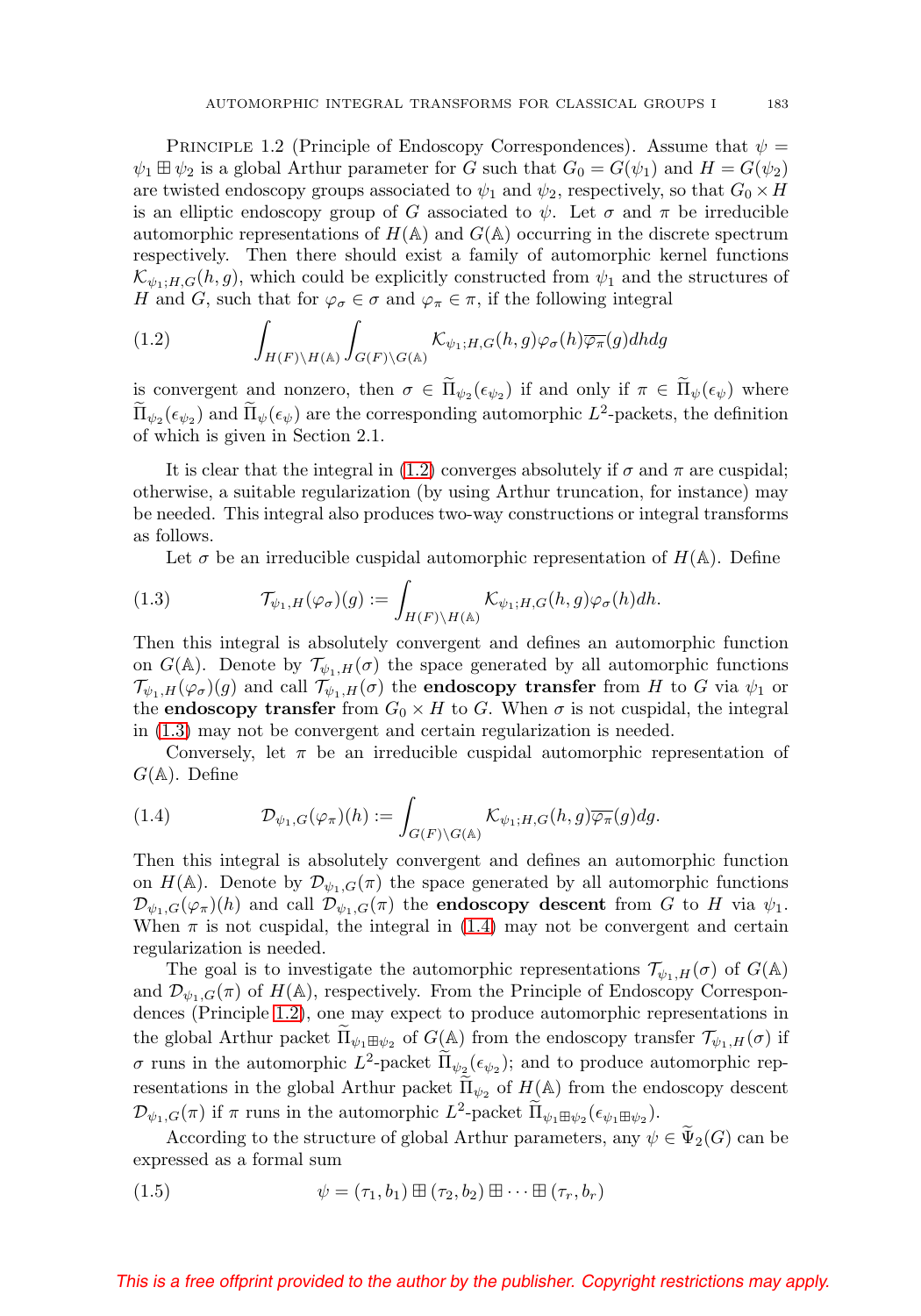of simple global Arthur parameters  $(\tau_1, b_1), (\tau_2, b_2), \cdots$ , and  $(\tau_r, b_r)$ , where  $\tau_i$  are irreducible unitary self-dual cuspidal automorphic representations of  $GL_{a_i}(\mathbb{A})$  and  $b_i \geq 1$  are integers representing the  $b_i$ -dimensional irreducible representation  $\nu_i$  of  $SL_2(\mathbb{C})$  for all i. In [**[Ar13](#page-55-1)**],  $(\tau_i, b_i)$  are replaced by  $\tau_i \boxtimes \nu_i$ , respectively. It is natural to start the investigation with  $\psi_1 = (\tau, b)$  in Principle [1.2,](#page-4-3) i.e.

$$
\psi=(\tau,b)\boxplus\psi_2.
$$

The  $(\tau, b)$ -theory of automorphic forms is to understand the Principle of En-doscopy Correspondences (Principle [1.2\)](#page-4-3) with  $\psi_1 = (\tau, b)$  and related problems, based on or guided by the Arthur classification of the discrete spectrum for classical groups. The core problem is to understand the spectral structures of  $\mathcal{T}_{\psi_1,H}(\sigma)$ and  $\mathcal{D}_{\psi_1,G}(\pi)$ ; and to characterize the non-vanishing of  $\mathcal{T}_{\psi_1,H}(\sigma)$  and  $\mathcal{D}_{\psi_1,G}(\pi)$  in terms of certain basic invariants of automorphic forms.

In the special case where the global Arthur parameter  $\psi$  is of simple type, i.e.  $\psi = (\tau, b)$ , the construction of members of the automorphic  $L^2$ -packet  $\tilde{\Pi}_{\psi}(\epsilon_{\psi})$  is given by the automorphic descent and its refinement and extension, and will be discussed in Section 6.

Another special case for  $\psi = (\tau, b) \boxplus \psi_2$  is that  $\tau$  is a quadratic character  $\chi$  of  $GL_1(\mathbb{A})$ . In this case, the  $(\chi, b)$ -theory is essentially about the theta correspondence for reductive dual pairs. The basic invariants used by Rallis in his program ([**[Rl87](#page-62-8)**] and [**[Rl91](#page-62-9)**]) are the poles of the twisted standard L-functions through the doubling integrals of Piatetski-Shapiro and Rallis ( $[\mathbf{GPSRS7}]$ ). For the general  $(\tau, b)$ -theory, the first basic invariant considered is the structure of Fourier coefficients of automorphic forms and automorphic representations. As the theory develops, other invariants like poles or special values of certain family of automorphic L-functions, and various periods of automorphic forms will be employed. In this generality, the Fourier coefficients of automorphic forms are defined in terms of nilpotent orbits in the corresponding Lie algebra and are natural invariants of automorphic representations close to the type of integrals in [\(1.2\)](#page-4-0). Section [4](#page-15-0) is to discuss the basic theory in this aspect.

The Arthur classification of the discrete spectrum for  $F$ -quasisplit classical groups is reviewed briefly in Section [2,](#page-6-0) where the basic endoscopy structure of each global Arthur packet is discussed. This leads to the explicit constructions of the **automorphic kernel functions**. More precisely, the constructions are formulated for the case when  $\psi_1$  is a simple global Arthur parameter, say  $(\tau, b)$ , where  $\tau$  is an irreducible self-dual unitary cuspidal automorphic representation of  $GL_a(\mathbb{A})$  and  $b \geq 1$  is an integer. Because of the parity structure of simple Arthur parameters, this leads to two different types of constructions: one uses the generalized Bessel-Fourier coefficients in Section [5.3](#page-25-0) and the other uses the generalized Fourier-Jacobi coefficients in Section [5.4,](#page-33-0) based on the explicit classification of endoscopy structures for all F-quasisplit classical groups in Section 3. In Section 6, the discussions are given to address how the theory of automorphic descent method can be extended from the viewpoint of the  $(\tau, b)$ -theory to obtain refined structures about the global Arthur packets of simple type. This includes the work of Ginzburg, Soudry and the author ([**[GJS12](#page-57-2)**]), the thesis of Baiying Liu ([**[Liu13](#page-61-5)**]) and a more recent work of Liu and the author ( $[JL13]$  $[JL13]$  $[JL13]$ ). The particular case of  $(\tau, b)$ -theory with  $\tau$  being a quadratic character  $\chi$  of  $GL_1$  and its relation to the theory of theta correspondence will be discussed in Section 7. Section 8 will address the general formulation of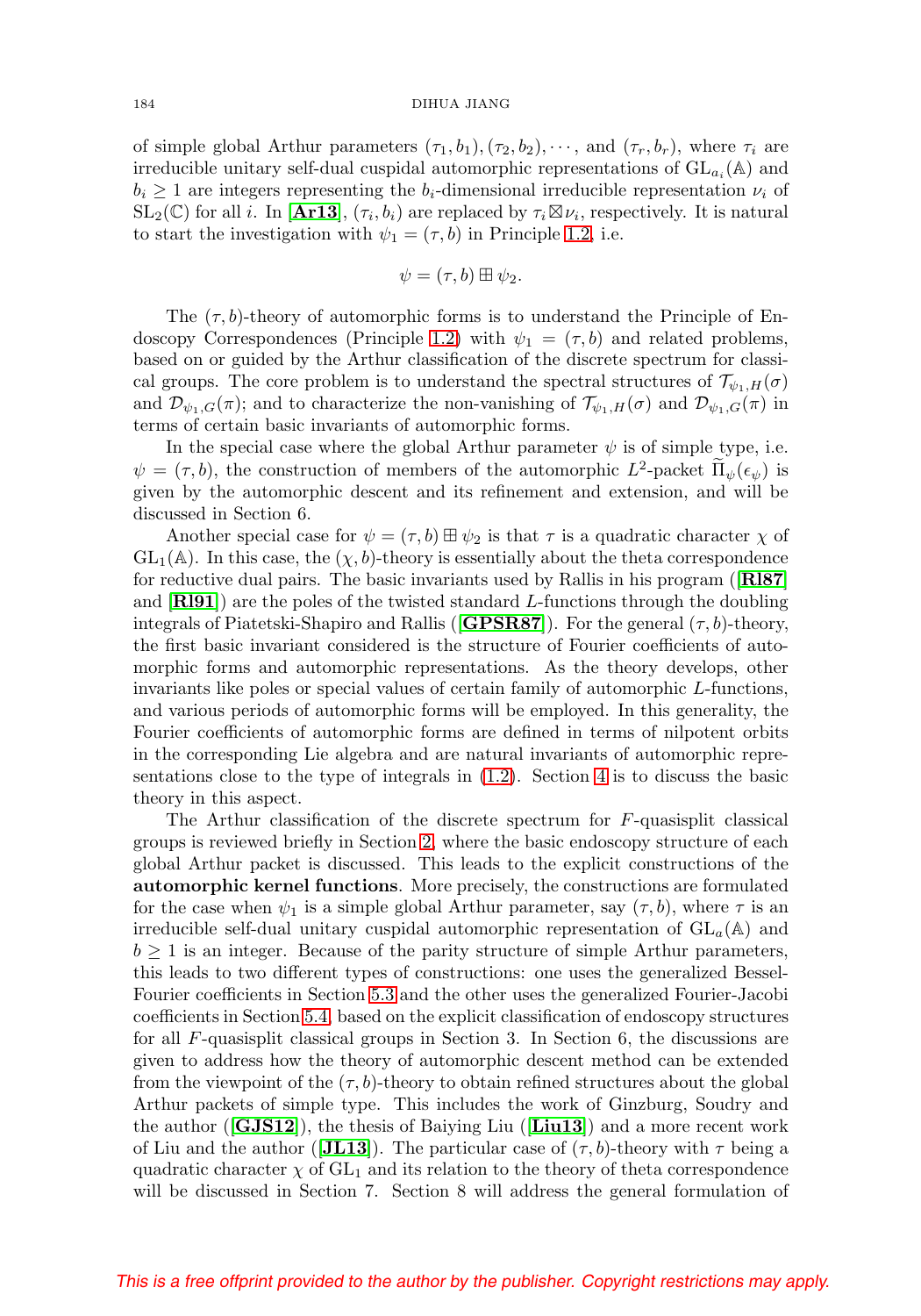the  $(\tau, b)$ -theory and basic problems. The final section is to address other related constructions and other related topics in the theory of automorphic forms.

The author is strongly influenced by the idea of the automorphic descent method of Ginzburg, Rallis and Soudry on the topics discussed in the paper, and benefits greatly from his long term collaboration with Ginzburg and Soudry on various research projects related to topics discussed here. The main idea of the author contributing to the theory is to formulate the general framework for the constructions of endoscopy correspondences via automorphic integral transforms in terms of the Arthur classification of the discrete spectrum of F-quasisplit classical groups. This idea came up to the author after reading the Clay lecture notes of Arthur ([**[Ar05](#page-55-9)**]), who sent it to the author before it got published. In particular, this idea of the author got developed during the two-month visit in Paris in 2006, which was arranged by B.-C. Ngô for a one-month period in University of Paris-Sud and by M. Harris for a one-month period in University of Paris 7. Since then, the author has been invited to talk about the constructions and the related theory at many places, including Paris, Jerusalem, Toronto, New York, Vienna, Oberwolfach, Beijing, Philadelphia, Chicago, Boston, New Haven, and so on. The author would like to take this opportunity to express his appreciation to all the invitations and supports he received over the years. In particular, the author would like to thank J. Arthur, M. Harris, H. Jacquet, C. Mœglin, B.-C. Ngô, and D. Vogan for helpful conversations and suggestions, to thank D. Ginzburg and D. Soudry for productive collaboration on relevant research projects over the years, and to thank Baiying Liu and Lei Zhang for joining this project recently, which brings progress in various aspects of the project. The guidance of I. Piatetski-Shapiro and S. Rallis which brought the author to this subject can be clearly noticed throughout the whole paper and will continue to influence him in his future work. The work of the author has been supported in part by the NSF Grant DMS–0400414, DMS–0653742, and DMS–1001672, over the years. Finally, the author would like to thank R. Howe for his leadership in the organization of the conference: Automorphic Forms and Related Geometry: assessing the legacy of I.I. Piatetski-Shapiro, at Yale University, April, 2012, which makes it possible to write this paper for the conference proceedings. The referee made very helpful comments on the earlier version of this paper, which are greatly appreciated by the author.

### **2. Arthur Parametrization of Discrete Spectrum**

<span id="page-6-0"></span>Let F be a number field and E be a quadratic extension of  $F$ , whose Galois group is denoted by  $\Gamma_{E/F} = \{1, c\}$ . Take  $G_n$  to be either the F-quasisplit unitary groups  $U_{2n} = U_{E/F}(2n)$  or  $U_{2n+1} = U_{E/F}(2n+1)$  of hermitian type, the *F*-split special orthogonal group  $SO_{2n+1}$ , the symplectic group  $Sp_{2n}$ , or the F-quasisplit even special orthogonal group  $\text{SO}_{2n}$ . Let F' be a number field, which is F if  $G_n$ is not a unitary group, and is E if  $G_n$  is a unitary group. Denote by  $R_{F'/F}(n) :=$  $R_{F'/F}(\mathrm{GL}_n)$  the Weil restriction of the  $\mathrm{GL}_n$  from  $F'$  to  $F$ .

Following Chapter 1 of Arthur's book ([**[Ar13](#page-55-1)**]) and also the work of C.-P. Mok ([[Mk13](#page-61-3)]), take the closed subgroup  $G(A)^1$  of  $G(A)$  given by

(2.1) 
$$
G(\mathbb{A})^1 := \{ x \in G(\mathbb{A}) \mid |\chi(x)|_{\mathbb{A}} = 1, \forall \chi \in X(G)_F \}
$$

where  $X(G)<sub>F</sub>$  is the group of all F-rational characters of G. Since  $G(F)$  is a discrete subgroup of  $G(\mathbb{A})^1$  and the quotient  $G(F)\backslash G(\mathbb{A})^1$  has finite volume with respect to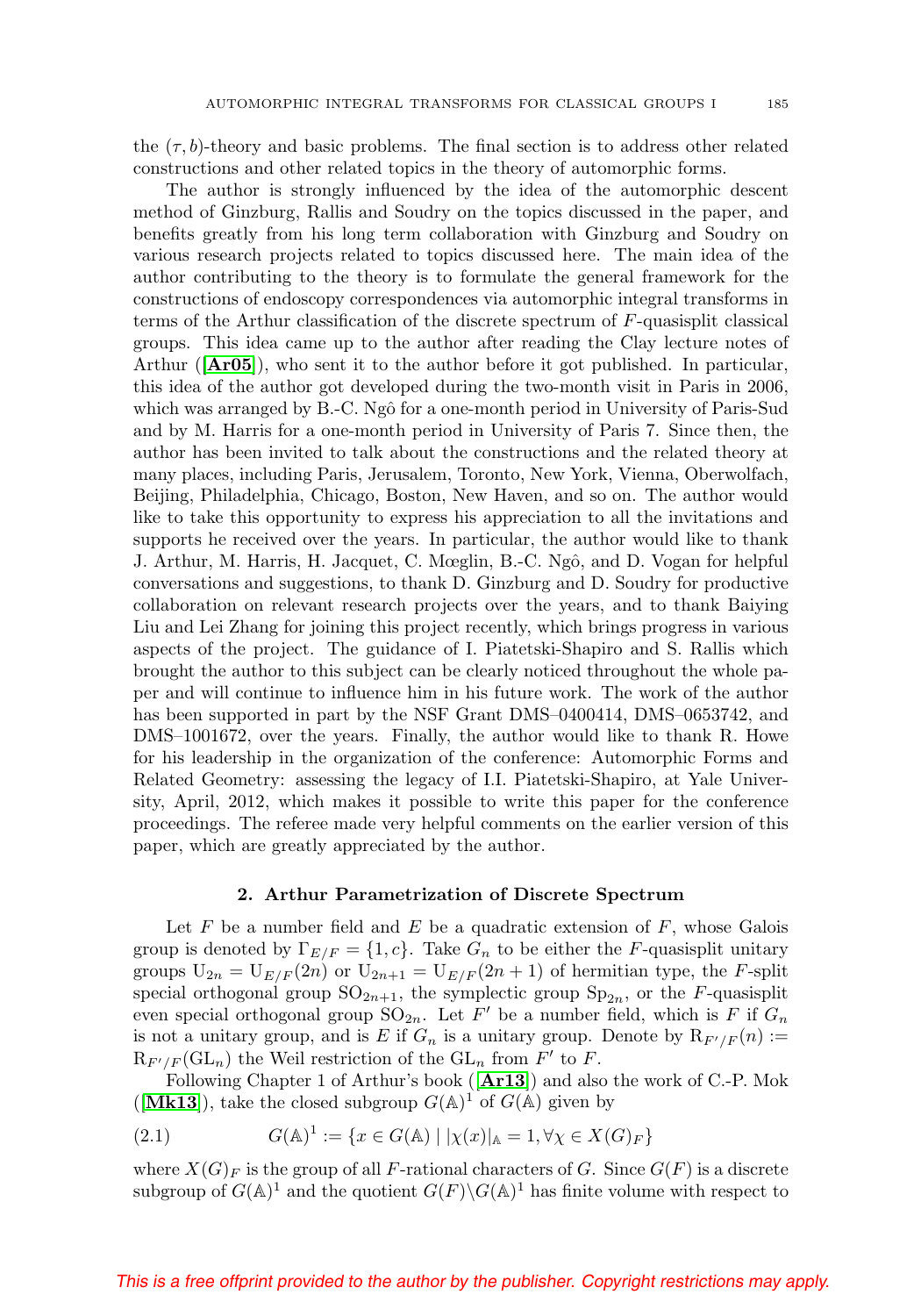the canonical Haar measure, consider the space of all square integrable functions on  $G(F)\backslash G(\mathbb{A})^1$ , which is denoted by  $L^2(G(F)\backslash G(\mathbb{A})^1)$ . It has the following embedded, right  $G(A)^1$ -invariant Hilbert subspaces

$$
(2.2) \qquad L^2_{\text{cusp}}(G(F)\backslash G(\mathbb{A})^1) \subset L^2_{\text{disc}}(G(F)\backslash G(\mathbb{A})^1) \subset L^2(G(F)\backslash G(\mathbb{A})^1)
$$

where  $L^2_{\text{disc}}(G(F) \backslash G(\mathbb{A})^1)$  is called the discrete spectrum of  $G(\mathbb{A})^1$ , which decomposes into a direct sum of irreducible representations of  $G(\mathbb{A})^1$ ; and  $L^2_{\text{cusp}}(G(F))$  $G(\mathbb{A})^1$ ) is called the cuspidal spectrum of  $G(\mathbb{A})^1$ , which consists of all cuspidal automorphic functions on  $G(\mathbb{A})^1$  and is embedded into  $L^2_{\text{disc}}(G(F) \backslash G(\mathbb{A})^1)$ .

As in Section 1.3 of [[Ar13](#page-55-1)], denote by  $\mathcal{A}_{\text{cusp}}(G)$ ,  $\mathcal{A}_2(G)$ , and  $\mathcal{A}(G)$  respectively, the set of irreducible unitary representations of  $G(A)$  whose restriction to  $G(\mathbb{A})^1$  are irreducible constituents of  $L^2_{\text{cusp}}(G(F) \backslash G(\mathbb{A})^1)$ ,  $L^2_{\text{disc}}(G(F) \backslash G(\mathbb{A})^1)$ , and  $L^2(G(F)\backslash G(\mathbb{A})^1)$ , respectively. It is clear that

(2.3) 
$$
\mathcal{A}_{\text{cusp}}(G) \subset \mathcal{A}_2(G) \subset \mathcal{A}(G).
$$

In particular, when  $G = R_{F'/F}(N) = R_{F'/F}(\text{GL}_N)$ , the Weil restriction, the notation is simplified as follows:  $\mathcal{A}_{\text{cusp}}(N) := \mathcal{A}_{\text{cusp}}(G)$ ,  $\mathcal{A}_2(N) := \mathcal{A}_2(G)$ , and  $\mathcal{A}(N) := \mathcal{A}(G).$ 

**2.1. Discrete spectrum of classical groups.** Recall more notation from Sections 1.3 and 1.4 of [**[Ar13](#page-55-1)**] and Section 2.3 of [**[Mk13](#page-61-3)**] in order to state Arthur's theorem in more explicit way.  $\mathcal{A}^+_{\text{cusp}}(G)$  and  $\mathcal{A}^+_2(G)$  are defined in the same way as  $\mathcal{A}_{\text{cusp}}(G)$  and  $\mathcal{A}_2(G)$ , respectively, except that the irreducible representations  $\pi$ of  $G(\mathbb{A})$  may not be unitary. The set  $\mathcal{A}^+(N)$  can be easily defined in terms of the set  $\mathcal{A}(N)$ . The elements in  $\mathcal{A}(N)$  can be explicitly given as follows.

Let  $N = \sum_{i=1}^{r} N_i$  be a any partition of N and  $P = M_P N_P$  be the corresponding standard (upper-triangular) parabolic subgroup of  $GL_N$ . For each i, take  $\pi_i \in$  $\mathcal{A}_2(N_i)$  and form an induced representation

<span id="page-7-0"></span>(2.4) 
$$
\pi := \mathcal{I}_P(\pi_1 \otimes \pi_2 \otimes \cdots \otimes \pi_r),
$$

which is irreducible and unitary. The automorphic realization of  $\pi$  is given by the meromorphic continuation of the Eisenstein series associated to the induced representation. The set  $\mathcal{A}(N)$  consists of all elements of type [\(2.4\)](#page-7-0). Then the set  $\mathcal{A}^+(N)$  consists of all elements (which are the full induced representations if reducible) of type as in [\(2.4\)](#page-7-0), but with  $\pi_i$  belonging to  $\mathcal{A}_2^+(N_i)$  for  $i = 1, 2, \cdots, r$ . Hence one has

(2.5) 
$$
\mathcal{A}_{\text{cusp}}(N) \subset \mathcal{A}_2(N) \subset \mathcal{A}(N) \subset \mathcal{A}^+(N).
$$

The corresponding sets of global Arthur parameters are given by

$$
(2.6) \t\Psi_{\text{cusp}}(N) \subset \Psi_2(N) = \Psi_{\text{sim}}(N) \subset \Psi_{\text{ell}}(N) \subset \Psi(N) \subset \Psi^+(N).
$$

More precisely, the set  $\Psi_2(N)=\Psi_{\text{sim}}(N)$  consists of all pairs  $(\tau,b)$  with  $N = ab$  $(a, b \ge 1)$  and  $\tau \in \mathcal{A}_{\text{cusp}}(a)$ . The subset  $\Psi_{\text{cusp}}(N)$  consists of all pairs  $(\tau, 1)$ , i.e. with  $b = 1$  and  $N = a$  and  $\tau \in \mathcal{A}_{\text{cusp}}(N)$ . The set  $\Psi(N)$  consists of all possible formal (isobaric) sum

<span id="page-7-1"></span>
$$
\psi := \psi_1 \boxplus \psi_2 \boxplus \cdots \boxplus \psi_r,
$$

where  $\psi_i$  belongs to  $\Psi_{\text{sim}}(N_i)$  with any partition  $N = \sum_{i=1}^r N_i$  and hence  $\psi_i =$  $(\tau_i, b_i)$  with  $N_i = a_i b_i$  and  $\tau_i \in \mathcal{A}_{\text{cusp}}(a_i)$ . The elements of  $\Psi^+(N)$  are of the form [\(2.7\)](#page-7-1) with  $\tau_i \in \mathcal{A}_{\text{cusp}}^+(a_i)$ . The set  $\Psi_{\text{ell}}(N)$  consists of all elements of the form (2.7)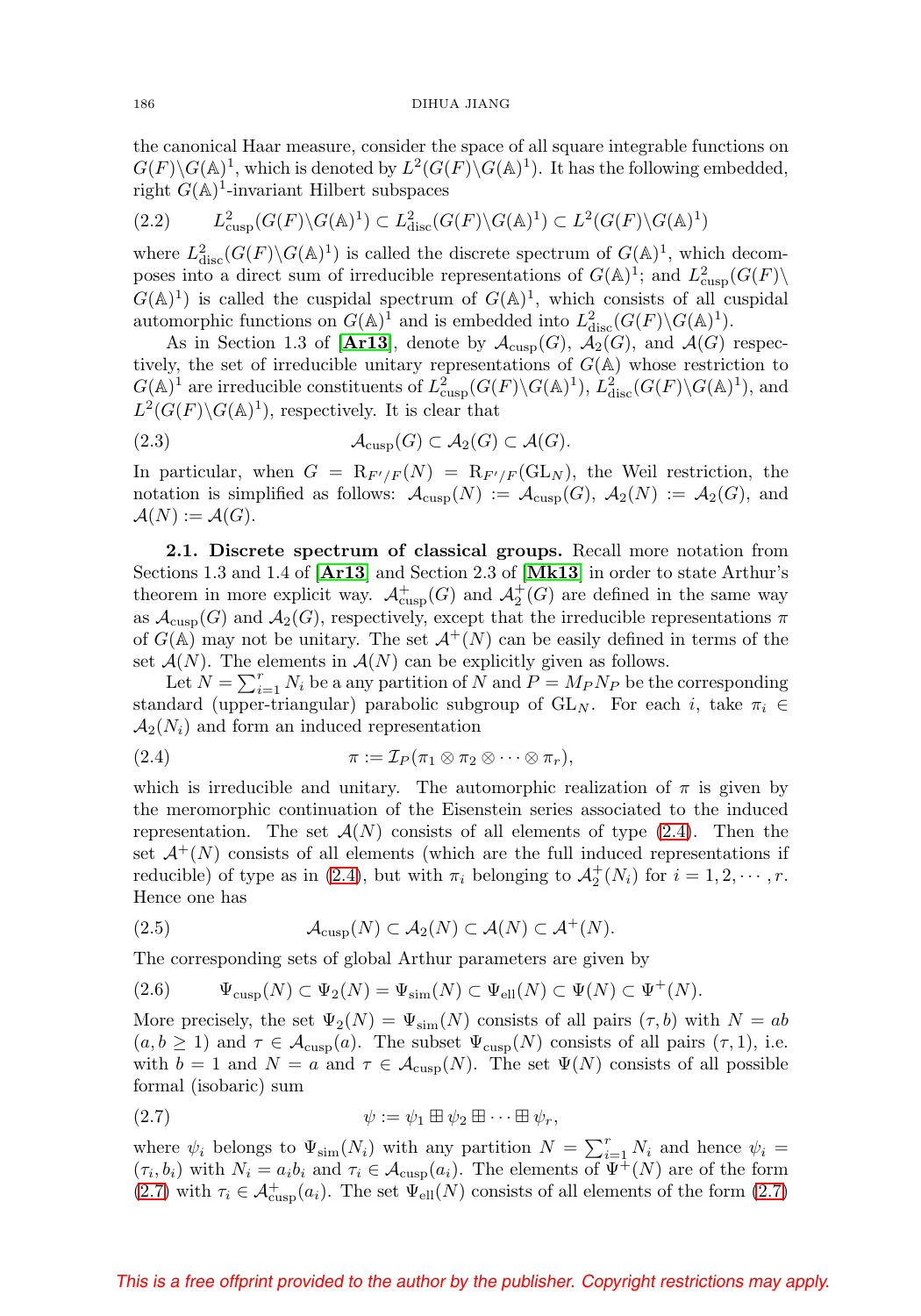with the property that  $\psi_i$  and  $\psi_j$  are not equal if  $i \neq j$ . The equality of  $\psi_i$  and  $\psi_j$ means that  $b_i = b_j$  and  $\tau_i \cong \tau_j$ .

For  $\psi \in \Psi(N)$  as given in [\(2.7\)](#page-7-1), define the dual of  $\psi$  by

(2.8) 
$$
\psi^* := \psi_1^* \boxplus \psi_2^* \boxplus \cdots \boxplus \psi_r^*,
$$

where  $\psi_i^* := (\tau_i^*, b_i)$  with  $\tau_i^*$  being the dual  $(\tau_i^c)^\vee$  of the Galois twist  $\tau_i^c$  of  $\tau_i$ , for  $i = 1, 2, \dots, r$ . Denote by  $\Psi(N)$  the subset of  $\Psi(N)$  consisting of all conjugate self-dual parameters, i.e.  $\psi^* = \psi$ . Hence one has

(2.9) 
$$
\Psi_{\text{cusp}}(N) := \Psi(N) \cap \Psi_{\text{cusp}}(N),
$$

(2.10) 
$$
\Psi_{\text{sim}}(N) := \Psi(N) \cap \Psi_{\text{sim}}(N),
$$

(2.11) 
$$
\Psi_{\text{ell}}(N) := \Psi(N) \cap \Psi_{\text{ell}}(N).
$$

By Theorem 1.4.1 of [**[Ar13](#page-55-1)**] and Theorem 2.4.2 of [**[Mk13](#page-61-3)**], for each conjugate selfdual, simple, generic global Arthur parameter  $\psi$  in  $\Psi_{\text{cusp}}(N)$ , there is a unique (up to isomorphism class of endoscopy data) endoscopy group  $G_{\psi}$  in  $\mathcal{E}_{ell}(N)$ , the set of twisted elliptic endoscopy groups of  $R_{F'/F}(N)$ , with the weak Langlands functorial transfer from  $G_{\psi}$  to  $\mathrm{R}_{F'/F}(N)$ . Note that  $G_{\psi}$  is a simple algebraic group defined over  $F$  which is either an  $F$ -quasisplit unitary group, a symplectic group or an  $F$ quasisplit orthogonal group. The set of all these simple classical groups is denoted by  $\mathcal{E}_{sim}(N)$ . The theme of  $[\textbf{Ar13}]$  $[\textbf{Ar13}]$  $[\textbf{Ar13}]$  and  $[\textbf{Mk13}]$  $[\textbf{Mk13}]$  $[\textbf{Mk13}]$  is to classify the discrete spectrum by  $\mathcal{C}_{\text{sim}}(N)$ . The theme of  $\left[\frac{1}{N}\right]$  and<br>for these classical groups G in  $\widetilde{\mathcal{E}}_{\text{sim}}(N)$ .

Note that when  $F' = E$  and  $G_{\psi} = U_{E/F}(N)$ , the endoscopy data contains the L-embedding  $\xi_{\chi_{\kappa}}$  from the L-group  ${}^L G_{\psi}$  to the L-group of  $R_{E/F}(N)$ , which depends on the sign  $\kappa = \pm$ . The two embeddings are not equivalent. This will be more specifically discussed in the sections where the endoscopy groups of  $U_{E/F}(N)$ are discussed. The general theory of twisted endoscopy is referred to [**[KtS99](#page-60-4)**].

For each  $G \in \mathcal{E}_{sim}(N)$ , denote by  $\Psi(G)$  the set of global conjugate self-dual  $\mathcal{E}_{G}$ Arthur parameters  $\psi$  in  $\widetilde{\Psi}(N)$ , which factor through the Langlands dual group  ${}^L G$ <br>in the gauge of Arthur (Bore 21 in [An12] and also [M112]). When sh halongs to in the sense of Arthur (Page 31 in [[Ar13](#page-55-1)] and also [[Mk13](#page-61-3)]). When  $\psi$  belongs to  $\Psi_{\text{ell}}(N)$ , the above property defines  $\Psi_2(G)$ . Similarly, for each  $G \in \mathcal{E}_{\text{ell}}(N)$  (the truncted alliatio and assess means of B  $(N)$ ) are defines the set of slabel Anthur  $\mathcal{F}_{\text{ell}}(X)$ , the above property defines  $\mathcal{F}_{Z}(G)$ . Similarly, for each  $G \subset \text{Cell}(X)$  (the twisted elliptic endoscopy groups of  $\mathcal{R}_{F'/F}(N)$ ), one defines the set of global Arthur parameters  $\Psi_2(G)$ . As remarked in Pages 31–32 of [**[Ar13](#page-55-1)**] (and also in [**[Mk13](#page-61-3)**]) the elements of  $\Psi(G)$  may be more precisely written as a pair  $(\psi, \psi_G)$  and the projection

$$
(\psi, \widetilde{\psi}_G) \mapsto \psi
$$

is not injective in general. However, as explained in Page 33 of [**[Ar13](#page-55-1)**] (and also in [**[Mk13](#page-61-3)**]), for  $\psi \in \Psi_{\text{ell}}(N)$ , there exists only one  $G \in \mathcal{E}_{\text{ell}}(N)$  and one  $\psi_G \in \Psi_2(G)$ projects to  $\psi$ , and hence the set  $\tilde{\Psi}_2(G)$  can be viewed as a subset of  $\tilde{\Psi}_{ell}(N)$ .<br>Measure we be the following disjoint wing Moreover, one has the following disjoint union:

$$
\Psi_{\text{ell}}(N) = \cup_{G \in \widetilde{\mathcal{E}}_{\text{ell}}(N)} \Psi_2(G).
$$

Note that the set  $\Psi_2(G)$  is identified as a subset of  $\Psi_{ell}(N)$  via the L-embedding  $\xi_{\chi_{\kappa}}$  in the endoscopy data  $(G, \xi_{\chi_{\kappa}})$ .

Theorem 1.5.2 of [**[Ar13](#page-55-1)**] and Theorem 2.5.2 of [**[Mk13](#page-61-3)**] give the following decomposition of the discrete spectrum of  $G \in \mathcal{E}_{sim}(N)$ , which is a refinement of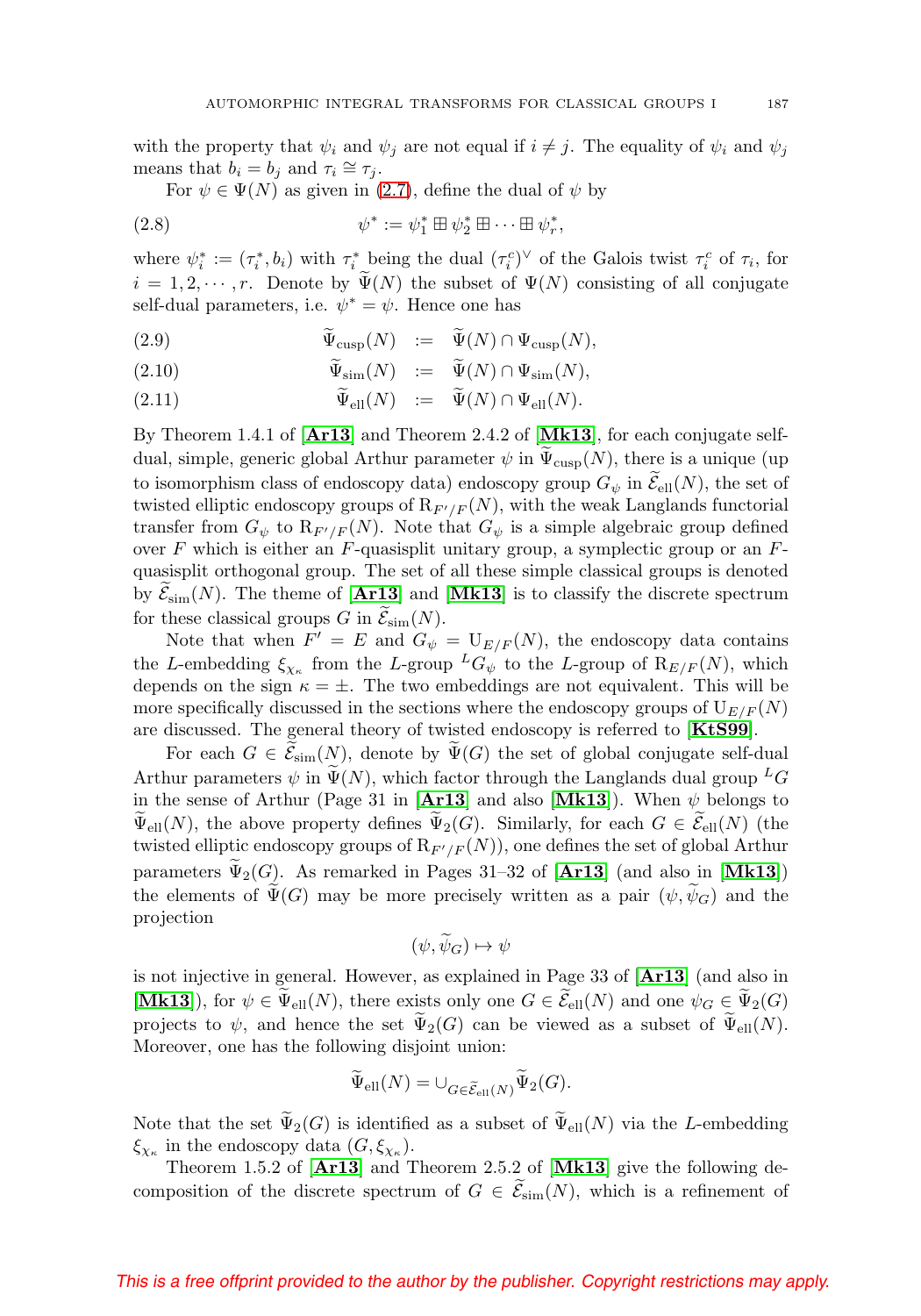<span id="page-9-0"></span>Theorem [1.1:](#page-1-0)

Theorem 1.1:  
\n(2.12) 
$$
L^2_{\text{disc}}(G(F)\backslash G(\mathbb{A})) \cong \bigoplus_{\psi \in \tilde{\Psi}_2(G)} \bigoplus_{\pi \in \tilde{\Pi}_{\psi}(\epsilon_{\psi})} m_{\psi} \pi,
$$

where  $\epsilon_{\psi}$  is a linear character defined as in Theorem 1.5.2 of [[Ar13](#page-55-1)] in terms of  $\psi$  canonically, and  $\Pi_{\psi}(\epsilon_{\psi})$  is the subset of the global Arthur packet  $\Pi_{\psi}$  consisting  $\epsilon_{\psi}$  and  $\epsilon_{\psi}$  is the subset of the global  $\epsilon_{\psi}$  and  $\epsilon_{\psi}$  consisting of all elements  $\pi = \otimes_v \pi_v$  whose characters are equal to  $\epsilon_{\psi}$ , and finally,  $m_{\psi}$  is the multiplicity which is either 1 or 2, depending only on the global Arthur parameter  $\psi$ . See Theorem 1.5.2 of  $[Ar13]$  $[Ar13]$  $[Ar13]$  and Theorem 2.5.2 of  $[Mk13]$  $[Mk13]$  $[Mk13]$  for details.

Note that in the case of unitary groups, the set  $\Psi_2(G)$  depends on a given contained in  $\mathbf{M}$  and  $\mathbf{M}$  Section 2.1. Hence are should embedding  $\xi_{\chi_{\kappa}}$  of L-groups, as described in [[Mk13](#page-61-3), Section 2.1]. Hence one should use the notation  $\Psi_2(G, \xi_{\chi_{\kappa}})$  for  $\Psi_2(G)$ . If  $\xi_{\chi_{\kappa}}$  is fixed in a discussion, it may be drapped from the notation if there is no sonfision dropped from the notation if there is no confusion.

It is clear that the subset  $\Pi_{\psi}(\epsilon_{\psi})$  of the global Arthur packet  $\Pi_{\psi}$  consists of all members in  $\Pi_{\psi}$  which occur in the discrete spectrum of G. It is discussed in [**[Ar11](#page-55-10)**] and [**[Ar13](#page-55-1)**, Section 4.3] that  $\Pi_{\psi}(\epsilon_{\psi})$  is in fact the subset consisting of all members which was accurated in which may occur in the whole automorphic  $L^2$ -spectrum of G. As remarked in [**[Ar13](#page-55-1)**, Section 4.3], it is a long term study problem to understand other possible automorphic representations in the given global Arthur packets [**[Ar13](#page-55-1)**, Section 4.3]. In this paper, for simplicity, the set  $\Pi_{\psi}(\epsilon_{\psi})$  is called the **automorphic**  $L^2$ -**packet** attached to the global Arthur parameter  $\psi$ .

**2.2.** Arthur-Langlands transfers. For each  $G \in \mathcal{E}_{sim}(N)$ , by the definition 2.2. The that  $\text{Laplace}$  is taken the contract  $\text{C} \subset \text{Sim}(T^*)$ , by the dependence of twisted elliptic (simple type) endoscopy data, there is *L*-homomorphism

$$
\xi_{\chi_{\kappa}} = \xi_{\psi} : {}^{L}G \to {}^{L}\mathrm{R}_{F'/F}(N),
$$

where  $R_{F'/F}(N) = R_{F'/F}(\mathrm{GL}_N)$ . The corresponding Langlands functorial transfer from G to  $\mathrm{R}_{F'/F}(N)$  is given as follows.

Take  $\psi \in \Psi_2(G)$ . The theory of stabilization and transfers in the trace formula method ([**[Ar13](#page-55-1)**]) produces the automorphic  $L^2$ -packet  $\tilde{\Pi}_{\psi}(\epsilon_{\psi})$ , which consists of members in the global Arthur packet  $\Pi_{\psi}$  that belong to  $\mathcal{A}_2(G)$ . On the other hand,  $\psi$  can be expressed as in [\(2.7\)](#page-7-1)

$$
\psi := \psi_1 \boxplus \psi_2 \boxplus \cdots \boxplus \psi_r,
$$

where  $\psi_i$  belongs to  $\widetilde{\Psi}_{sim}(N_i)$  with a partition  $N = \sum_{i=1}^r N_i$  and hence  $\psi_i = (e, h)$  with  $N = e, h$  and  $\tau \in \mathcal{A}$  (c) being conjugate solf dual. For sock  $\psi_i \in \mathcal{A}$  $(\tau_i, b_i)$  with  $N_i = a_i b_i$  and  $\tau_i \in \mathcal{A}_{\text{cusp}}(a_i)$  being conjugate self-dual. For each  $\psi_i \in \mathcal{A}_{\text{cusp}}$  $\Psi_{sim}(N_i)$ , by the theorem of Mœglin and Waldspurger ([**[MW89](#page-61-0)**] and Theorem 1.3.3 of [**[Ar13](#page-55-1)**]), there is a unique (up to isomorphism) irreducible residual representation  $\pi_i$  of  $\mathrm{R}_{F'/F}(N_i)(\mathbb{A})$  which is generated by the Speh residues of the Eisenstein series with cuspidal support

$$
(\mathrm{R}_{F'/F}(a_i)^{\times b_i}, \tau_i^{\otimes b_i}),
$$

and is sometimes denoted by  $\Delta(\tau_i, b_i)$ . Then one defines the Arthur representation of  $R_{F'/F}(N)(\mathbb{A}),$ 

(2.13) 
$$
\pi_{\psi} := \mathcal{I}_P(\pi_1 \otimes \pi_2 \otimes \cdots \otimes \pi_r),
$$

which is induced from the parabolic subgroup of  $R_{F'/F}(N)$  attached to the partition  $N = \sum_{i=1}^{r} N_i$ . It is an irreducible unitary automorphic representation of  $R_{F'/F}(N)(\mathbb{A})$ , whose automorphic realization is given by the Langlands theory on meromorphic continuation of residual Eisenstein series on  $\mathbb{R}_{F'/F}(N)(\mathbb{A})$ .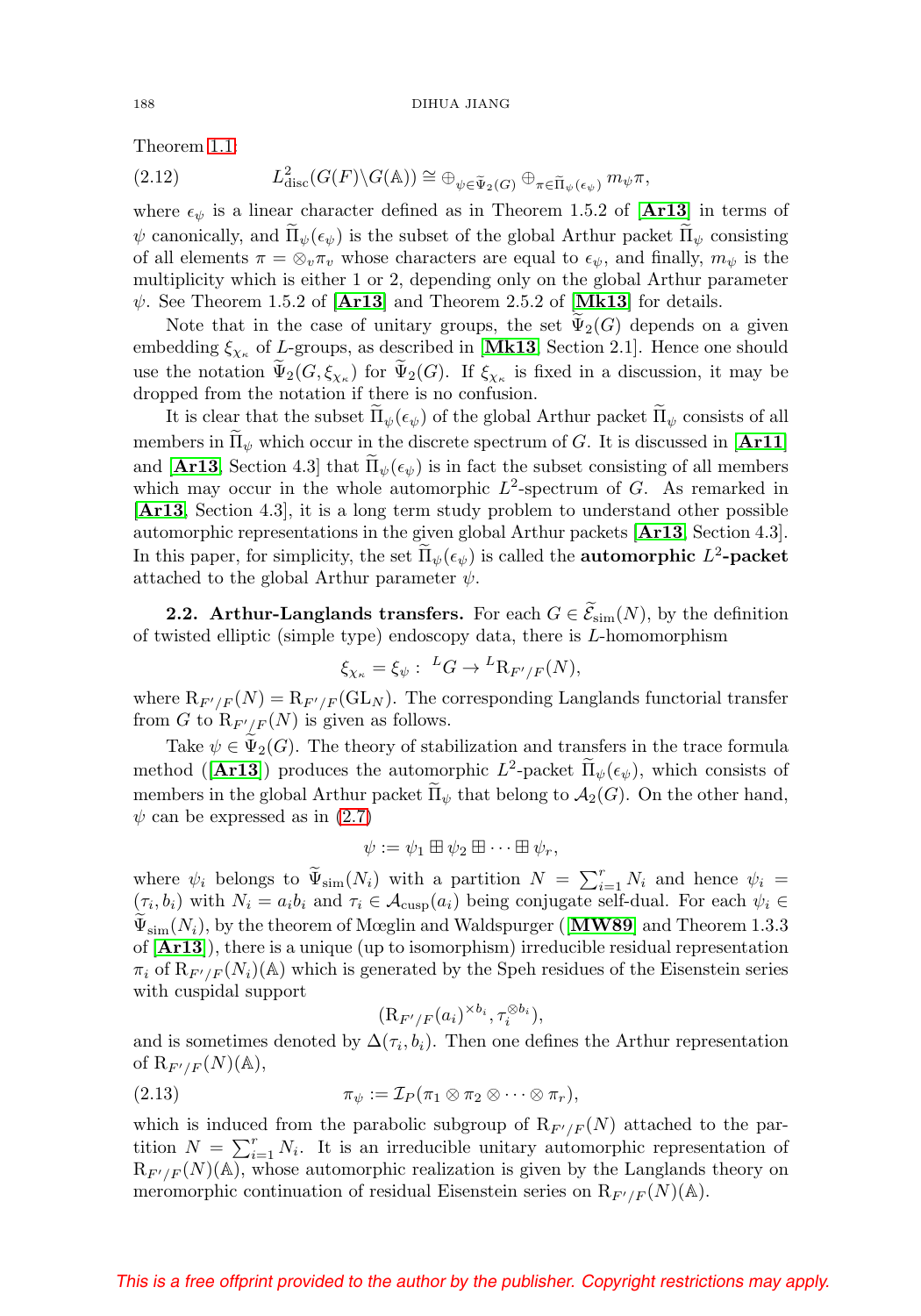The Arthur-Langlands transfer is a Langlands functorial transfer corresponding to  $\xi_{\psi}$ , which takes the set  $\Pi_{\psi}(\epsilon_{\psi})$  to the automorphic representation  $\pi_{\psi}$ , in the sense that for each  $\pi \in \Pi_{\psi}(\epsilon_{\psi})$ , the Satake parameter at each unramified local place v,  $c(\pi_v)$ , matches the corresponding Satake parameter  $c(\pi_{\psi,v})$ , i.e.

$$
\xi_{\psi_v}(c(\pi_v)) = c(\pi_{\psi,v}).
$$

This gives the functorial interpretation of the Arthur decomposition [\(2.12\)](#page-9-0) for the discrete spectrum  $L^2_{\text{disc}}(G(F) \backslash G(\mathbb{A}))$  for each  $G \in \widetilde{\mathcal{E}}_{\text{sim}}(N)$ , which can be presented by the following diagram:



Remark 2.1. It is an important problem to study when the Arthur-Langlands transfer from any member  $\pi$  in the automorphic  $L^2$ -packet  $\tilde{\Pi}_{\psi}(\epsilon_{\psi})$  to the Arthur representation  $\pi_{\psi}$  is strong in the sense that it is compatible with the local Langlands functorial transfers at all local places. When the global Arthur parameter  $\psi \in \Psi_2(G)$  is not generic, it is in general to expect that the image under the strong Arthur-Langlands transfer of all members in  $\Pi_{\psi}(\epsilon_{\psi})$  contains automorphic representations other than  $\pi_{\psi}$ . It is an even more subtle problem to figure out what automorphic representations should be expected in the transfer image of the automorphic  $L^2$ -packet  $\Pi_{\psi}(\epsilon_{\psi})$  for a given non-generic global Arthur parameter  $\psi \in \Psi_2(G)$ .<br>On the

On the other hand, it is also important to figure out what kind of automorphic representations are expected to be in an automorphic  $L^2$ -packet  $\tilde{\Pi}_{\psi}(\epsilon_{\psi})$  for a given global Arthur parameter  $\psi \in \Psi_2(G)$ . Mœglin provides conditions and conjectures in [**[Mg11](#page-61-6)**] on whether an automorphic  $L^2$ -packet  $\Pi_{\psi}(\epsilon_{\psi})$  contains nonzero residual representations, while the thesis of Paniagua-Taboada in [**[PT11](#page-62-10)**] provides cases that an automorphic  $L^2$ -packet  $\Pi_{\psi}(\epsilon_{\psi})$  may contain no cuspidal members for  $SO_{2n}$ .<br>The work of Liu and Zhang isint with the outbon in [H **712**] constructs residual The work of Liu and Zhang joint with the author in [**[JLZ13](#page-59-7)**] constructs residual representations in certain automorphic  $L^2$ -packets  $\Pi_{\psi}(\epsilon_{\psi})$  for F-quasisplit classical groups.

## **3. Endoscopy Structures for Classical Groups**

For each  $(G, \xi_{\chi_{\kappa}}) \in \mathcal{E}_{sim}(N)$  and for each  $\psi \in \Psi_2(G)$ , the decomposition as in [\(2.7\)](#page-7-1)

$$
\psi := \psi_1 \boxplus \psi_2 \boxplus \cdots \boxplus \psi_r
$$

also implies an endoscopy structure for  $\psi$  and hence for the automorphic representations in  $\Pi_{\psi}(\epsilon_{\psi}).$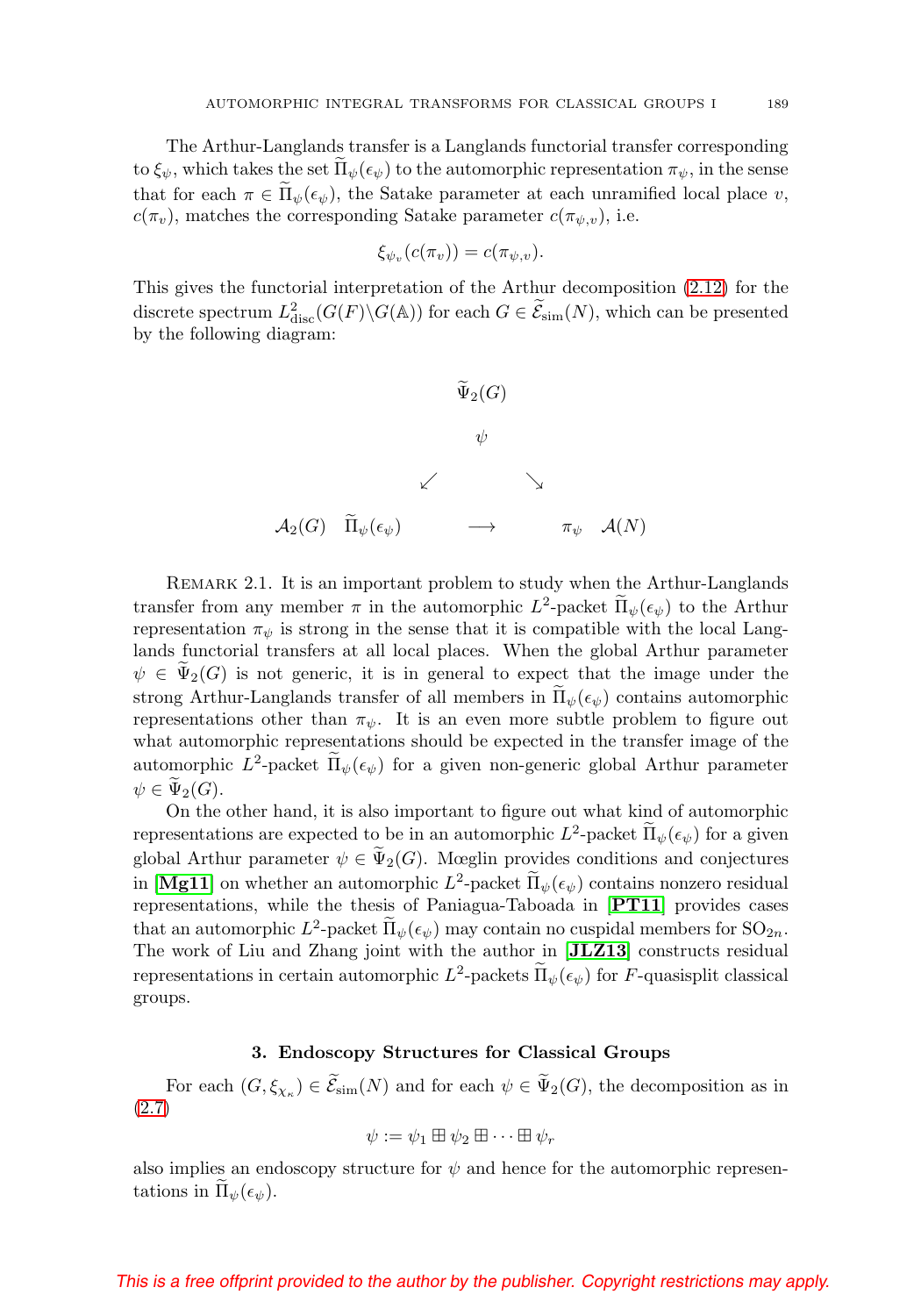#### 190 DIHUA JIANG

Recall that  $\psi_i$  belongs to  $\widetilde{\Psi}_{sim}(N_i)$  with the partition  $N = \sum_{i=1}^r N_i$  and that  $\psi_i = (\tau_i, b_i)$  with the property that  $N_i = a_i b_i$  and  $\tau_i \in \mathcal{A}_{\text{cusp}}(a_i)$  is conjugate selfdual, i.e.  $\tau_i^* = (\tau_i^c)^\vee = \tau_i$ . For each  $\psi_i \in \tilde{\Psi}_{\text{sim}}(N_i)$ , there is a unique twisted elliptic (simple type) endoscopy group  $G_i$  (as part of the endoscopy datum) in  $\mathcal{E}_{sim}(N_i)$ . Hence for  $\psi$ , one may consider

$$
G_1 \times G_2 \times \cdots \times G_r,
$$

and call it a (generalized) elliptic endoscopy group of G determined by  $\psi$ .

When  $F' = E$  and  $G = U(N) = U_{E/F}(N)$ , one should add the L-embedding

$$
\zeta_{\underline{X}_{\underline{\kappa}}} : L(U(N_1) \times \cdots \times U(N_r)) \to L(U(N))
$$

as given in [[Mk13](#page-61-3), (2.1.13)], and the sign  $\underline{\kappa} = (\kappa_1, \dots, \kappa_r)$  is defined as in [Mk13, (2.1.12)] with  $\kappa_i = (-1)^{N-N_i}$  for  $i = 1, 2, \cdots, r$ . The L-embeddings from the two L-groups to the L-group  ${}^L\text{R}_{E/F}(N)$  are given as in [[Mk13](#page-61-3), (2.1.14)].

The main constructions of endoscopy correspondences considered in this paper are pertaining to take the following decomposition of  $\psi$ :

<span id="page-11-0"></span>
$$
\psi = (\tau, b) \boxplus \psi_{N-ab}
$$

with  $\tau \in \mathcal{A}_{\text{cusp}}(a)$  being conjugate self-dual, and  $\psi_{N-ab} \in \Psi_{\text{ell}}(N-ab)$ . Note that  $(\tau, b) \in \Psi_{\text{sim}}(ab)$ . Take  $G_0 \in \mathcal{E}_{\text{sim}}(ab)$  and  $H \in \mathcal{E}_{\text{sim}}(N - ab)$  and consider the endoscopy structure

$$
(3.2) \tG_0 \times H \to G,
$$

with  $(\tau, b) \in \Psi_2(G_0)$  and  $\psi_{N-ab} \in \Psi_2(H)$ . The explicit constructions for the endoscopy transfers associated to [\(3.1\)](#page-11-0) will be discussed below on a case by case basis and are expected to confirm the Principle of Endoscopy Correspondences (Principle [1.2\)](#page-4-3) for those cases. For  $\tau \in \mathcal{A}_{\text{cusp}}(a)$ , one may use the notation that  $a = a_{\tau}$  to indicate the relation between  $\mathcal{R}_{F'/F}(a)$  and  $\tau$ . The explicit constructions for the endoscopy correspondences are distinguished according to the types of the functorial transfer of  $\tau$  and the parity of  $a_{\tau}$ , which will be discussed in detail below.

When  $F' = F$ , a self-dual  $\tau \in \mathcal{A}_{\text{cusp}}(a)$  is called of symplectic type if the (partial) exterior square L-function  $L^{S}(s, \tau, \wedge^{2})$  has a (simple) pole at  $s = 1$ ; otherwise,  $\tau$  is called of orthogonal type. In the latter case, the (partial) symmetric square L-function  $L^{S}(s, \tau, \text{sym}^2)$  has a (simple) pole at  $s = 1$ .

When  $F' = E$ , the quadratic field extension of F, a conjugate self-dual  $\tau \in$  $\mathcal{A}_{\text{cusp}}(a)$  yields a simple generic parameter  $(\tau, 1)$  in  $\Psi_2(a)$  which produces a sign  $\kappa_a$ <br>for the endosement data (U<sub>1</sub> (a) f<sub>or</sub>). By Theorem 2.5 4 of  $[\mathbf{M} \cdot \mathbf{1} \cdot \mathbf{2}]$  the (portial) for the endoscopy data  $(U_{E/F}(a), \xi_{\chi_{\kappa}})$ . By Theorem 2.5.4 of [[Mk13](#page-61-3)], the (partial) L-function

 $L(s, (\tau, 1), \text{Asai}^{\eta_{(\tau,1)}})$ 

has a (simple) pole at  $s = 1$  with the sign  $\eta_{(\tau,1)} = \kappa_a \cdot (-1)^{a-1}$  (see also [**[GGP12](#page-56-6)**, Theorem 8.1] and [**[Mk13](#page-61-3)**, Lemma 2.2.1]). Then the irreducible cuspidal automorphic representation  $\tau$  or equivalently the simple generic parameter  $(\tau, 1)$  is called *conjugate orthogonal* if  $\eta_{(\tau,1)} = 1$  and *conjugate symplectic* if  $\eta_{(\tau,1)} = -1$ , following the terminology of [**[GGP12](#page-56-6)**, Section 3] and [**[Mk13](#page-61-3)**, Section 2]. Here  $L^{S}(s,(\tau,1),\text{Asai}^{+})$  is the (partial) Asai L-function of  $\tau$  and  $L^{S}(s,(\tau,1),\text{Asai}^{-})$  is the (partial) Asai L-function of  $\tau \otimes \omega_{E/F}$ , where  $\omega_{E/F}$  is the quadratic character associated to  $E/F$  by the global classfield theory.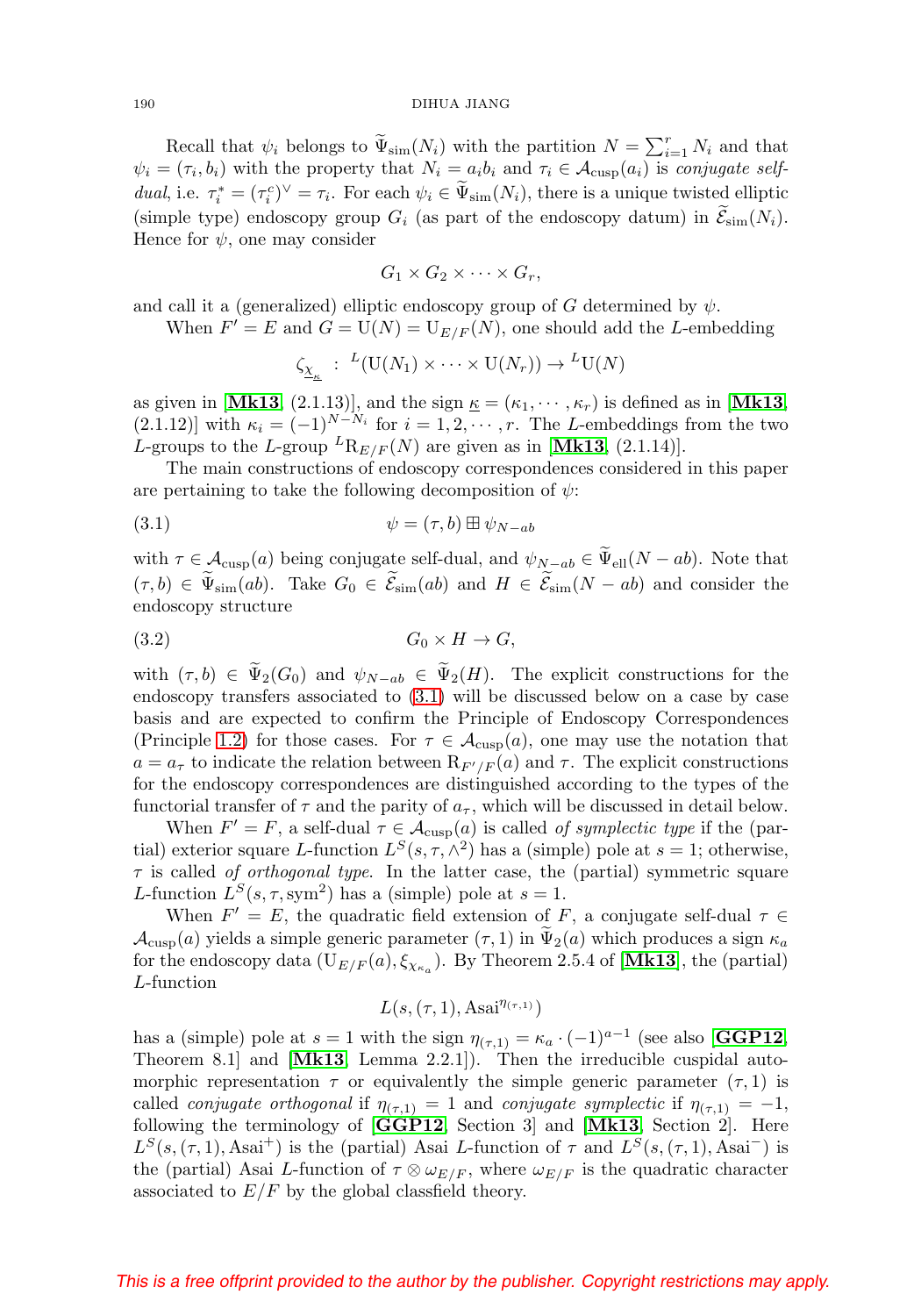The sign of  $(\tau, b) \in \Psi_2(ab)$  can be calculated following [**[Mk13](#page-61-3)**, Section 2.4]. Fix the sign  $\kappa_a$  as before for the endoscopy data  $(U_{E/F}(a), \xi_{\chi_{\kappa_a}})$ , the sign of  $(\tau, 1)$ is

$$
\eta_{(\tau,1)} = \eta_{\tau} = \kappa_a (-1)^{a-1}.
$$

Hence the sign of  $(\tau, b)$  is given by

$$
\eta_{(\tau,b)} = \kappa_a (-1)^{a-1+b-1} = \kappa_a (-1)^{a+b} = \eta_\tau (-1)^{b-1}.
$$

As in [**[Mk13](#page-61-3)**, (2.4.9)], define

$$
\kappa_{ab} := \kappa_a (-1)^{ab-a-b+1}.
$$

Then  $\kappa_{ab}(-1)^{ab-1} = \eta_{\tau}(-1)^{b-1} = \eta_{(\tau,b)}$  and hence  $\kappa_{ab} = \eta_{\tau}(-1)^{(a-1)b}$ , which gives the endoscopy data  $(\mathbf{U}_{E/F}(ab), \xi_{\kappa_{ab}}).$ 

**3.1. Endoscopy structure for**  $SO_{2n+1}$ . Assume that  $G \in \mathcal{E}_{sim}(N)$  is a Frational form of  $SO_{2n+1}$ . Then G must be the F-split  $SO_{2n+1}$ ,  $N = 2n$  and  $G^{\vee} = \mathrm{Sp}_{2n}(\mathbb{C}).$ 

In this case, the Langlands dual group  ${}^L G$  is a direct product of the complex dual group  $G^{\vee}$  and the Galois group  $\Gamma_F = \text{Gal}(F/F)$ . For each  $\psi \in \Psi_2(\text{SO}_{2n+1}),$ which is of form

<span id="page-12-0"></span>(3.3) 
$$
\psi = (\tau, b) \boxplus \psi_{2n-ab},
$$

with  $\tau \in \mathcal{A}_{\text{cusp}}(a)$  being self-dual and  $b > 0$ , such that  $(\tau, b)$  is of symplectic type, and with  $\psi_{2n-ab}$  being a  $(2n-ab)$ -dimensional elliptic global Arthur parameter of symplectic type, there are following two cases, which have to be distinguished when constructing the endoscopy correspondences by integral transforms.

**Case (a=2e):** When  $a = a_{\tau} = 2e$ , if  $\tau$  is of symplectic type, then  $b = 2l+1$ ; and if  $\tau$  is of orthogonal type, then  $b = 2l$ . The endoscopy group of  $SO_{2n+1}$  associated to the global elliptic Arthur parameter  $\psi$  as in [\(3.3\)](#page-12-0) is

(3.4) 
$$
SO_{ab+1}(\mathbb{A}) \times SO_{2n-ab+1}(\mathbb{A}) \to SO_{2n+1}(\mathbb{A}).
$$

Following the formulation of Wen-Wei Li ([**[Liw11](#page-61-7)**]), one can have the following variants:

$$
SO_{ab+1}(\mathbb{A}) \times \widetilde{Sp}_{2n-ab}(\mathbb{A}) \to \widetilde{Sp}_{2n}(\mathbb{A}),
$$

and

$$
\widetilde{\mathrm{Sp}}_{ab}(\mathbb{A}) \times \widetilde{\mathrm{Sp}}_{an-ab}(\mathbb{A}) \to \widetilde{\mathrm{Sp}}_{2n}(\mathbb{A}).
$$

**Case (a=2e+1):** When  $a = a_{\tau} = 2e + 1$ , then  $\tau$  is of orthogonal type and  $b = 2l$ . The endoscopy group of  $SO_{2n+1}$  associated to the global elliptic Arthur parameter  $\psi$  as in [\(3.3\)](#page-12-0) is also

(3.5) 
$$
SO_{ab+1}(\mathbb{A}) \times SO_{2n-ab+1}(\mathbb{A}) \to SO_{2n+1}(\mathbb{A}).
$$

In fact, the explicit constructions of the integral transforms for this case use the following endoscopy group of  $SO_{2n+1}$  associated to the global elliptic Arthur parameter  $\psi$ :

(3.6) 
$$
\widetilde{\mathrm{Sp}}_{ab}(\mathbb{A}) \times \widetilde{\mathrm{Sp}}_{2n-ab}(\mathbb{A}) \to \mathrm{SO}_{2n+1}(\mathbb{A}).
$$

Note that this endoscopy structure is not given from [**[Ar13](#page-55-1)**], but is given in [**[Liw11](#page-61-7)**]. By the duality in the sense of Howe, one may consider in this case the endoscopy group of  $Sp_{2n}(\mathbb{A})$ :

(3.7) 
$$
SO_{ab+1}(\mathbb{A}) \times SO_{2n-ab+1}(\mathbb{A}) \to \widetilde{Sp}_{2n}(\mathbb{A}).
$$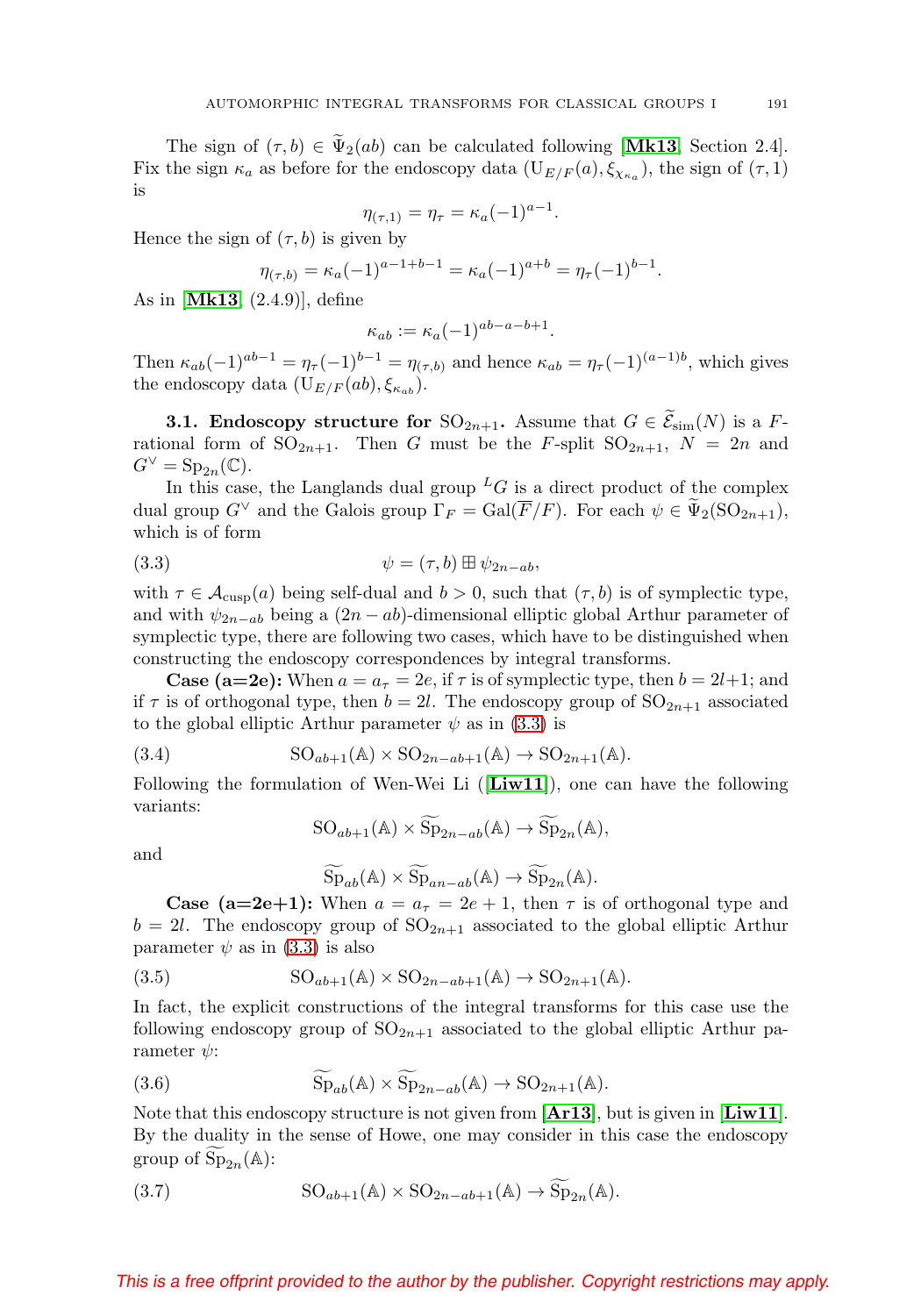Hence the constructions discussed for those cases would be natural extensions of the classical theta correspondences for reductive dual pairs. More details will be given in Section 7.

**3.2. Endoscopy structure for**  $Sp_{2n}$ . Assume that  $G \in \mathcal{E}_{sim}(N)$  is equal to  $Sp_{2n}$ . Then  $N = 2n + 1$  and  $G^{\vee} = SO_{2n+1}(\mathbb{C})$ . In this case, the Langlands dual group <sup>L</sup>G is a direct product of the complex dual group  $G^{\vee}$  and the Galois group  $\Gamma_F = \text{Gal}(\overline{F}/F)$ . For each  $\psi \in \Psi_2(\text{Sp}_{2n})$ , which is of form

<span id="page-13-0"></span>(3.8) 
$$
\psi = (\tau, b) \boxplus \psi_{2n+1-ab},
$$

with  $\tau \in \mathcal{A}_{\text{cusp}}(a)$  being self-dual and  $b > 0$ , such that  $(\tau, b)$  is of orthogonal type and with  $\psi_{2n+1-ab}$  is a  $(2n-ab+1)$ -dimensional elliptic global Arthur parameter of orthogonal type, there are following two cases, which have to be distinguished when constructing the endoscopy correspondences by integral transforms.

**Case (a=2e):** Assume that  $(\tau, b)$  is of orthogonal type with even dimension. In this case, one must have that  $a = a_{\tau} = 2e$ . If  $\tau$  is of symplectic type, then  $b = 2l$ must be even, and if  $\tau$  is of orthogonal type, then  $b = 2l + 1$ . The endoscopy group of  $Sp_{2n}$  associated to the global elliptic Arthur parameter  $\psi$  as in [\(3.8\)](#page-13-0) is

(3.9) 
$$
SO_{ab}(\mathbb{A}) \times Sp_{2n-ab}(\mathbb{A}) \to Sp_{2n}(\mathbb{A}).
$$

Note that the orthogonal group  $\mathrm{SO}_{ab}$  may not be F-split.

**Case (a=2e+1):** Assume that  $(\tau, b)$  is of orthogonal type with odd dimension. In this case, one must have that  $a = a_{\tau} = 2e + 1$ ,  $\tau$  is of orthogonal type and  $b = 2l + 1$ . The endoscopy group of  $Sp_{2n}$  associated to the global elliptic Arthur parameter  $\psi$  as in [\(3.8\)](#page-13-0) is

(3.10) 
$$
\mathrm{Sp}_{ab-1}(\mathbb{A}) \times \mathrm{SO}_{2n-ab+1}(\mathbb{A}) \to \mathrm{Sp}_{2n}(\mathbb{A}).
$$

Again the orthogonal group  $\mathrm{SO}_{2n-ab+1}$  may not be F-split.

**3.3. Endoscopy structure for**  $\mathrm{SO}_{2n}$ . Assume that  $G \in \mathcal{E}_{\mathrm{sim}}(N)$  is an Fquasisplit even special orthogonal group  $SO_{2n}(q_V)$ , which is denoted by  $SO_{2n}(\eta)$  in [**[Ar13](#page-55-1)**]. Then  $N = 2n$  and  $G^{\vee} = SO_{2n}(\mathbb{C})$ .

Following [[Ar11](#page-55-10), Section 1.2], for  $G = SO_{2n}(\eta)$ , the set of elliptic endoscopy groups of G is parameterized by pairs of even integers  $(N'_1, N'_2)$  with  $0 \le N'_1 \le N'_2$ and  $N = N'_1 + N'_2$  and by pairs  $(\eta'_1, \eta'_2)$  of quadratic characters of the Galois group  $\Gamma_F$  with  $\eta_V = \eta'_1 \eta'_2$ . The corresponding elliptic endoscopy groups are F-quasisplit groups

(3.11) 
$$
G' = \mathrm{SO}_{N'_1}(\eta'_1) \times \mathrm{SO}_{N'_2}(\eta'_2),
$$

with dual groups

$$
G^{\prime\vee} = \mathrm{SO}_{N'_1}(\mathbb{C}) \times \mathrm{SO}_{N'_2}(\mathbb{C}) \subset \mathrm{SO}_N(\mathbb{C}) = G^{\vee}.
$$

The group  $G = SO_N(\eta)$  has also twisted elliptic endoscopy groups, which are parameterized by pairs of odd integers  $(N'_1, N'_2)$  with  $0 \le N'_1 \le N'_2$  and  $N = \tilde{N}'$ .  $N'_1 + N'_2$ , and by pairs of quadratic characters  $(\tilde{\eta}'_1, \tilde{\eta}'_2)$  of the Galois group  $\Gamma_F$  with  $n = \tilde{\eta}'_1 \cdot \tilde{\eta}'_2$ . The corresponding twisted elliptic endoscopy groups are  $\eta = \tilde{\eta}_1' \cdot \tilde{\eta}_2'$ . The corresponding twisted elliptic endoscopy groups are Figure 2.1 at the state of  $\eta_1$ <br>  $\eta_2$  twisted elliptic end<br>  $\eta_1 = \text{Sp}_{\widetilde{N}_1-1} \times \text{Sp}_{\widetilde{N}_2}$ 

(3.12) 
$$
\tilde{G}' = \text{Sp}_{\tilde{N}'_1-1} \times \text{Sp}_{\tilde{N}'_2-1}
$$

with dual groups

$$
\widetilde{G}^{\prime\vee} = \mathrm{SO}_{\widetilde{N}_{1}^{\prime}}(\mathbb{C}) \times \mathrm{SO}_{\widetilde{N}_{2}^{\prime}}(\mathbb{C}) \subset \mathrm{SO}_{N}(\mathbb{C}) = G^{\vee}.
$$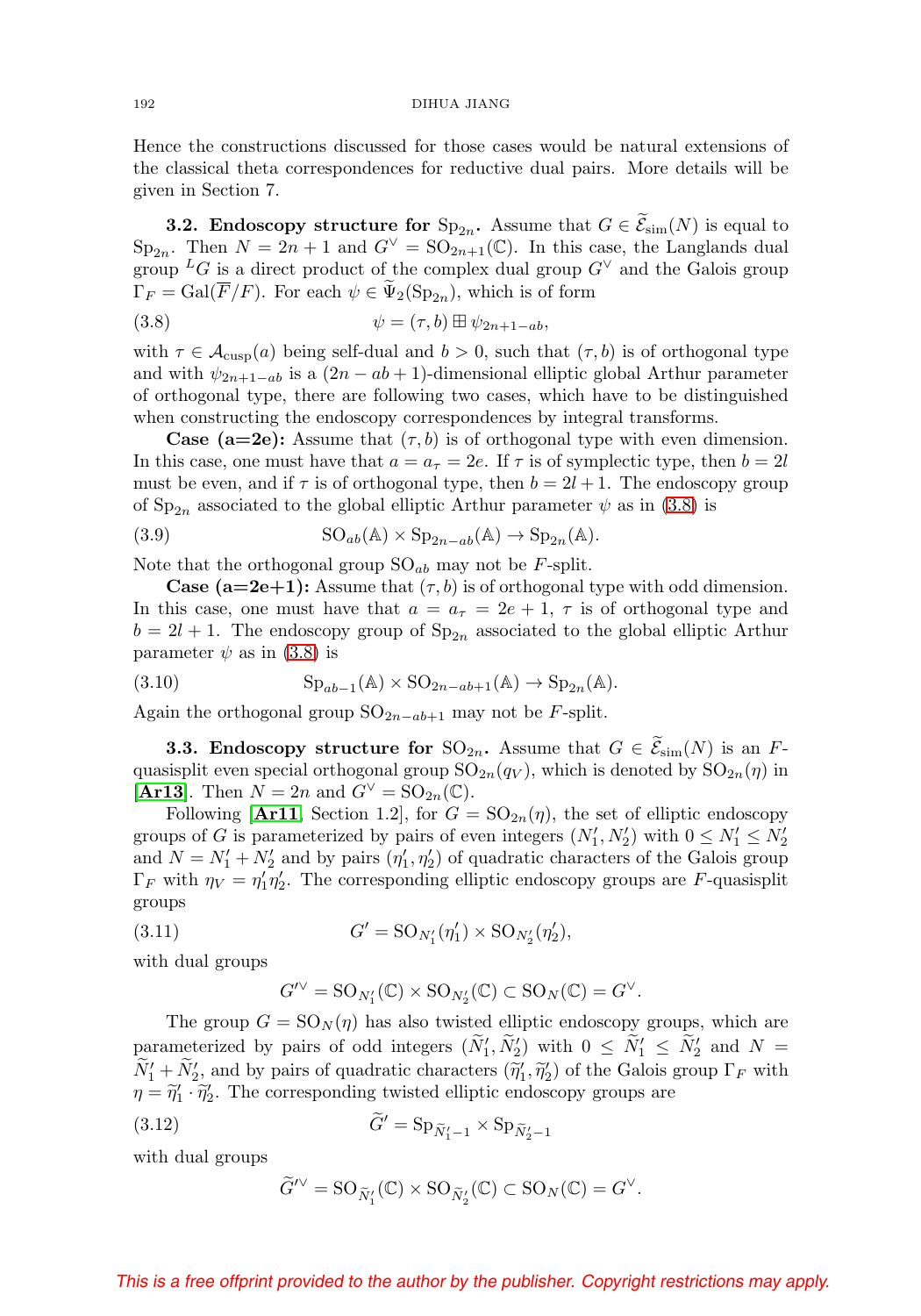For the purpose of this paper, the above general structures will be specialized as follows. For each  $\psi \in \Psi_2(\mathrm{SO}_{2n})$ , which is of form

<span id="page-14-0"></span>(3.13) 
$$
\psi = (\tau, b) \boxplus \psi_{2n-ab},
$$

with  $\tau \in \mathcal{A}_{\text{cusp}}(a)$  being self-dual and  $b > 0$  such that  $(\tau, b)$  is of orthogonal type, and with  $\psi_{2n-ab}$  is a  $(2n-ab)$ -dimensional elliptic global Arthur parameter of orthogonal type, there are following two cases, which have to be distinguished when constructing the endoscopy correspondences by integral transforms.

**Case (a=2e):** Assume that  $(\tau, b)$  is of orthogonal type with even dimension. In this case, one must have that  $a = a_{\tau} = 2e$ . If  $\tau$  is of symplectic type, then  $b = 2l$ must be even; and if  $\tau$  is of orthogonal type, then  $b = 2l + 1$ . The standard elliptic endoscopy group of  $\text{SO}_{2n}$  associated to the global elliptic Arthur parameter  $\psi$  as in [\(3.13\)](#page-14-0) is

(3.14) 
$$
SO_{ab}(\mathbb{A}) \times SO_{2n-ab}(\mathbb{A}) \to SO_{2n}(\mathbb{A}).
$$

Note that the orthogonal groups here may not be F-split.

**Case (a=2e+1):** Assume that  $(\tau, b)$  is of orthogonal type with odd dimension. In this case, one must have that  $a = a_{\tau} = 2e + 1$ ,  $\tau$  is of orthogonal type and  $b = 2l + 1$ . The twisted elliptic endoscopy group of  $SO_{2n}$  associated to the global elliptic Arthur parameter  $\psi$  as in [\(3.13\)](#page-14-0) is

$$
Sp_{ab-1}(\mathbb{A}) \times Sp_{2n-ab-1}(\mathbb{A}) \to SO_{2n}(\mathbb{A}).
$$

Note that the orthogonal groups here may not be F-split.

**3.4. Endoscopy structure for**  $U_{E/F}(N)$ . The (standard) elliptic endoscopy groups of the F-quasisplit unitary groups  $U_{E/F}(N) = U(N)$  are determined by J. Rogawski in [**[Rg90](#page-62-11)**, Section 4.6]. The discussion here follows from [**[Mk13](#page-61-3)**, Section 2] for consistence of notation.

Assume that  $U(N)$  be the F-quasisplit unitary group defined by an nondegenerate hermitian form  $q_V$  of N variables associated to the quadratic field extension  $E/F$ . As a (twisted) endoscopy data of  $R_{E/F}(N)$ , one needs to keep the sign  $\kappa$  in  $(U(N), \xi_{\chi_{\kappa}})$ .

The set of (standard) elliptic endoscopy groups (or data) of  $U(N)$  are given as in [**[Mk13](#page-61-3)**, Section 2.4] and also in [**[JZ13](#page-59-5)**] by

(3.15) 
$$
(\mathrm{U}(N_1) \times \mathrm{U}(N_2), \zeta_{\underline{\chi}_{\underline{\kappa}}}) = (\mathrm{U}(N_1) \times \mathrm{U}(N_2), \underline{\kappa})
$$

with  $N_1, N_2 \geq 0$  and  $N = N_1 + N_2$ ; and  $K = ((-1)^{N-N_1}, (-1)^{N-N_2})$ . Write  $\psi \in \Psi_2(\mathrm{U}(N))$  in form

<span id="page-14-1"></span>(3.16) 
$$
\psi = (\tau, b) \boxplus \psi^{N - ab},
$$

with  $\tau \in \mathcal{A}_{\text{cusp}}(a)$  being conjugate self-dual and  $b > 0$ ; and  $(\tau, b) \in \Psi_2(\text{U}(ab))$ , and  $\widetilde{\mathcal{A}}_{\tau}(X(a,b)) \subseteq \widetilde{\mathcal{A}}_{\tau}(X(a,b))$ .  $\psi^{N-ab} \in \Psi_2(\mathcal{U}(N-ab))$ . In order for  $(\tau, b)$  to be in  $\Psi_2(\mathcal{U}(ab))$ , the sign  $\eta_{(\tau,b)}$  of the global simple Arthur parameter  $(\tau, b)$  must have the property that

$$
\eta_{(\tau,b)} = \kappa_{ab}(-1)^{ab-1} = \eta_{\tau}(-1)^{b-1} = \kappa(-1)^{N-1},
$$

which implies that  $\eta_{\tau} = \kappa (-1)^{N-b}$  and leads to the following cases:

(1) **Case (N=2n):** If  $\tau$  or  $(\tau, 1)$  is of conjugate orthogonal type, then  $\eta_{\tau}$  =  $\kappa_a(-1)^{a-1} = 1$  and hence one must have that  $(-1)^b = \kappa$ ; and if  $\tau$  or  $(\tau, 1)$ is of conjugate symplectic type, then  $\eta_{\tau} = -1$  and hence one must have that  $(-1)^b = -\kappa$ .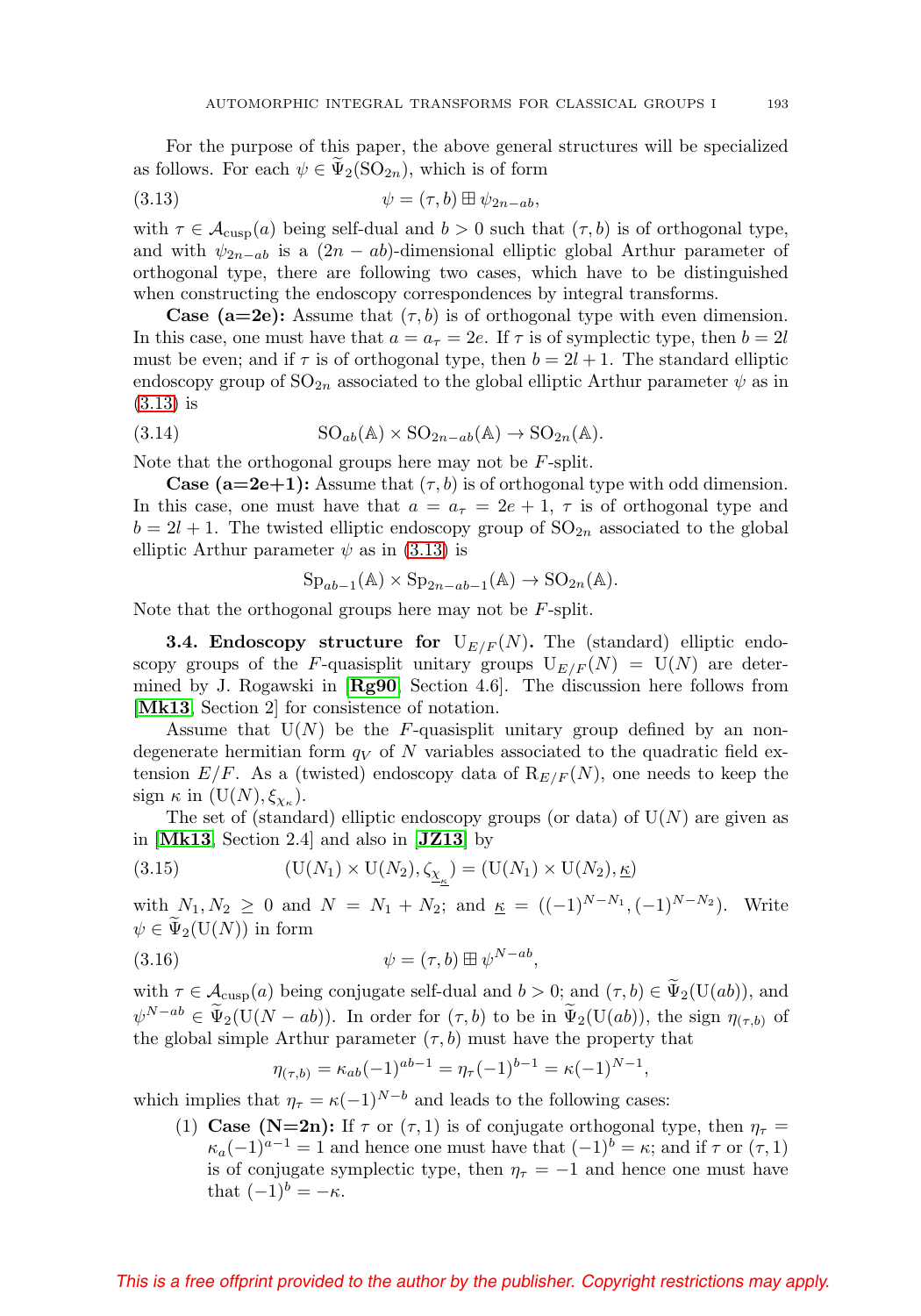#### 194 DIHUA JIANG

(2) **Case (N=2n+1):** If  $\tau$  or  $(\tau, 1)$  is of conjugate orthogonal type, then  $\eta_{\tau} = 1$  and hence one must have that  $(-1)^{b} = -\kappa$ ; and if  $\tau$  or  $(\tau, 1)$  is of conjugate symplectic type, then  $\eta_{\tau} = -1$  and hence one must have that  $(-1)^b = \kappa.$ 

The standard elliptic endoscopy group of  $U_N$  associated to the global elliptic Arthur parameter  $\psi$  as in [\(3.16\)](#page-14-1) is

(3.17) 
$$
(U(ab) \times U(N-ab), ((-1)^{ab}, (-1)^{ab}))
$$

if  $N = 2n$ , and

(3.18) 
$$
(U(ab) \times U(N-ab), ((-1)^{ab+1}, (-1)^{ab}))
$$

<span id="page-15-0"></span>if  $N = 2n + 1$ .

## **4. Fourier Coefficients and Nilpotent Orbits**

In order to formulate the automorphic integral transforms which produce various types of endoscopy correspondences, it is the key step to define the right kernel functions for a given setting of the endoscopy correspondences. In principle, the kernel functions are defined by means of discrete series automorphic representations of simple type in the sense of Arthur and by means of the structures of Fourier coefficients of automorphic forms defined in terms of nilpotent orbits. The goal of this section is to state and discuss a general conjecture on the structure of Fourier coefficients of discrete series automorphic representations and their relations to Arthur classification of the discrete spectrum, which can be viewed as a natural extension of the global Shahidi conjecture on the genericity of tempered L-packets.

**4.1. Nilpotent orbits.** Let  $G \in \mathcal{E}_{sim}(N)$  be an F-quasisplit classical group and g be the Lie algebra of the algebraic group  $G$ . Let  $\mathcal{N}(\mathfrak{g})$  be the set of all nilpotent elements of  $\mathfrak g$  which is an algebraic variety defined over  $F$  and is called the nilcone of  $\mathfrak g$ . Under the adjoint action of  $G$ , which is defined over  $F$ , the nilcone  $\mathcal{N}(\mathfrak{g})$  is an algebraic G-variety over F. Over algebraic closure  $\overline{F}$ , the F-points  $\mathcal{N}(\mathfrak{g})(\overline{F})$  decomposes into finitely many adjoint  $G(\overline{F})$ -orbits  $\mathcal{O}$ . It is a well-known theorem (Chapter 5 of [**[CM93](#page-55-11)**]) that the set of those finitely many nilpotent orbits are in ono-to-one correspondence with the set of partitions of  $N<sub>G</sub>$  with certain parity constraints (called G-partitions of  $N_G$ ), where  $N_G = N + 1$  if G is of type  $SO_{2n+1}$ ,  $N_G = N - 1$  if G is of type  $Sp_{2n}$ , and  $N_G = N$  if G is of type  $SO_{2n}$  or a unitary group  $U_N = U(N)$ .

**4.2. Fourier coefficients of automorphic forms.** Over F, the F-rational points  $\mathcal{N}(\mathfrak{g})(F)$  decomposes into F-stable adjoint  $G(F)$ -orbits  $\mathcal{O}^{\text{st}}$ , which are parameterized by the corresponding G-partitions of  $N_G$ . For  $X \in \mathcal{N}(\mathfrak{g})(F)$ , the theory of the  $\mathfrak{sl}_2$ -triple (over F) asserts that there is a one-parameter semi-simple subalgebra  $\hslash(t)$  in g with  $t \in F$  and a nilpotent element  $Y \in \mathcal{N}(\mathfrak{g})(F)$  such that the set  $\{X, \hbar(1), Y\}$  gives an  $\mathfrak{sl}_2(F)$ -triple of g, which satisfies

$$
[X,Y]=\hbar(1),\,\,[\hbar(1),X]=2X,\,\,[\hbar(1),Y]=-2Y.
$$

Under the adjoint action of  $\hbar(1)$ , the Lie algebra  $\mathfrak{g}(F)$  decomposes into a direct sum of adjoint  $\hbar(1)$ -eigenspaces

<span id="page-15-1"></span>(4.1) 
$$
\mathfrak{g} = \mathfrak{g}_{-m} \oplus \cdots \oplus \mathfrak{g}_{-2} \oplus \mathfrak{g}_{-1} \oplus \mathfrak{g}_0 \oplus \mathfrak{g}_1 \oplus \mathfrak{g}_2 \oplus \cdots \mathfrak{g}_m
$$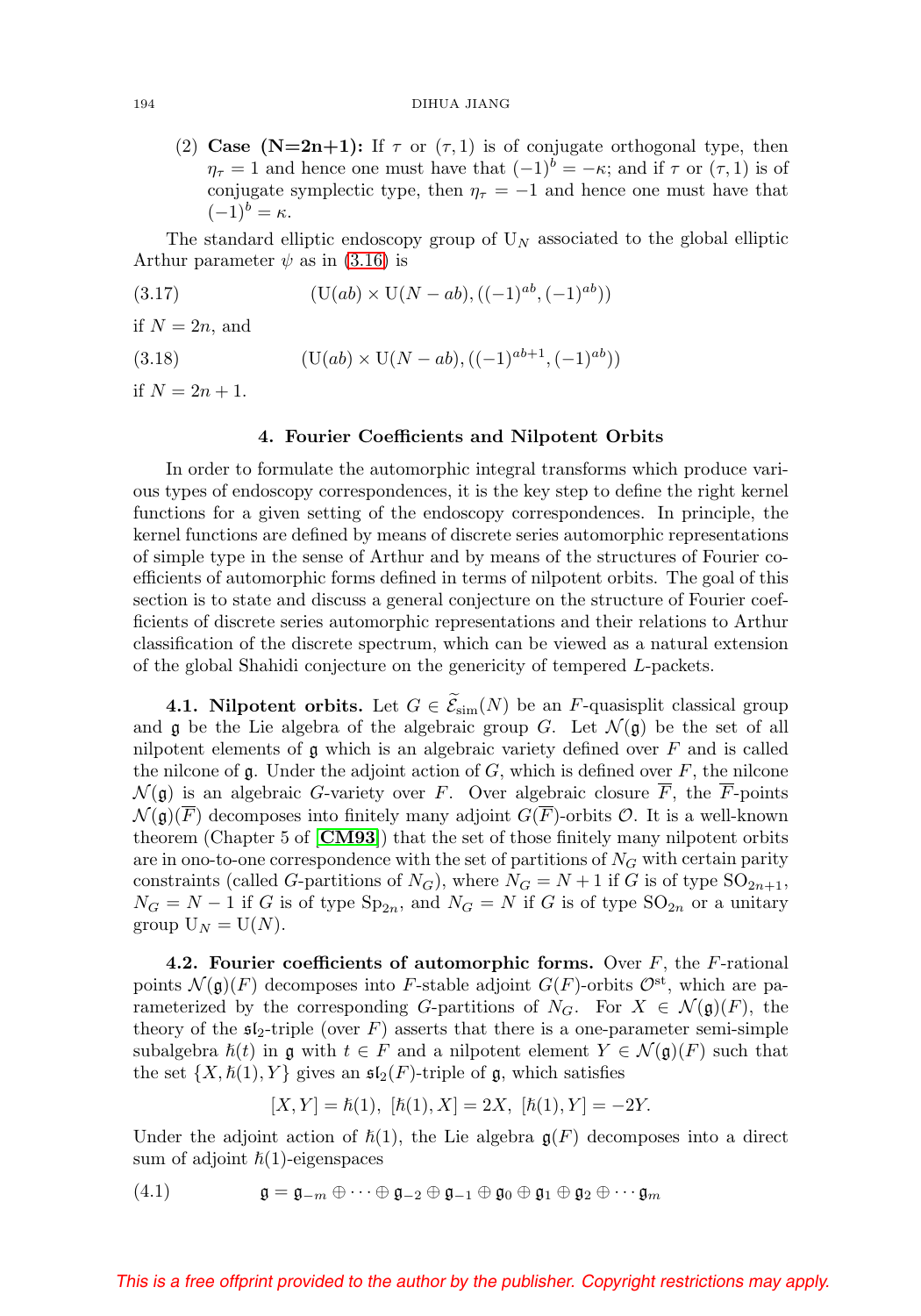for some positive integral m, where  $\mathfrak{g}_r := \{A \in \mathfrak{g} \mid [\hbar(1), A] = rA\}$ . Then  $X \in$  $\mathfrak{g}_2$  and  $Y \in \mathfrak{g}_{-2}$ . Let  $L_0$  be the algebraic F-subgroup of G such that the Lie algebra of  $L_0$  is  $\mathfrak{g}_0$ . Then the adjoint  $G(F)$ -orbits in the stable orbit  $\mathcal{O}_X^{\text{st}}$  of X are parameterized by the adjoint  $L_0(F)$ -orbits of maximal dimension in either  $\mathfrak{g}_2(F)$ or  $\mathfrak{g}_{-2}(F)$ . For F-quasisplit classical groups, the classification of the adjoint  $G(F)$ orbits in the stable orbit  $\mathcal{O}_X^{\text{st}}$  of any  $X \in \mathcal{N}(\mathfrak{g})(F)$  is explicitly given by J.-L. Waldspurger in [**[W01](#page-63-4)**, Chapitre I].

Let  $V_X$  be the unipotent subgroup of G whose Lie algebra is  $\bigoplus_{i\geq 2} \mathfrak{g}_i$ . There is a canonical way to define a nontrivial automorphic character  $\psi_X$  on  $V_X(\mathbb{A})$ , which is trivial on  $V_X(F)$ , from a nontrivial automorphic character  $\psi_F$  of  $F \backslash \mathbb{A}$ . More precisely, it is given by: for any  $v \in V_X(\mathbb{A})$ ,

$$
\psi_X(v) := \psi_F(\kappa(Y, \log(v))),
$$

where  $\kappa(\cdot, \cdot)$  is the Killing form on g. Let  $\pi$  belong to  $\mathcal{A}(G)$ . The **Fourier coefficient** of  $\varphi_{\pi}$  in the space of  $\pi$  is defined by

$$
\mathcal{F}^{\psi_X}(\varphi_\pi)(g):=\int_{V_X(F)\backslash V_X(\mathbb{A})}\varphi_\pi(vg)\psi_X(v)^{-1}dv.
$$

Since  $\varphi_{\pi}$  is automorphic, the nonvanishing of  $\mathcal{F}^{\psi_{X}}(\varphi_{\pi})$  depends only on the  $G(F)$ adjoint orbit  $\mathcal{O}_X$  of X.

Define  $\mathfrak{n}(\varphi_{\pi}) := \{ X \in \mathcal{N}(\mathfrak{g}) \mid \mathcal{F}^{\psi_X}(\varphi_{\pi}) \neq 0 \}$ , which is stable under the  $G(F)$ adjoint action.  $\mathfrak{n}^m(\varphi_{\pi})$  is the set consisting of maximal  $G(F)$ -adjoint orbits in  $\mathfrak{n}(\varphi_{\pi})$ , according to the partial ordering of the corresponding stable nilpotent orbits, which is the inclusion of orbit closures over algebraic closure  $\overline{F}$  of F, and hence the partial ordering of corresponding partitions. Define simply that  $\mathfrak{n}(\pi)$  to be the union of  $\mathfrak{n}(\varphi_{\pi})$  for all  $\varphi_{\pi}$  running in the space of  $\pi$  and define  $\mathfrak{n}^m(\pi)$  to be the set of maximal  $G(F)$ -adjoint orbits in  $\mathfrak{n}(\pi)$ , in the same way as  $\mathfrak{n}^m(\varphi)$ . In the following, the members in  $\mathfrak{n}^m(\varphi_{\pi})$  may referred to the corresponding partitions, when the F-rationality of the orbits in  $\mathfrak{n}^m(\varphi_{\pi})$  is not the main concern in the relevant discussion.

**4.3. Example of**  $GL_N$ . When  $G = GL_N$ , every  $G(F)$ -orbit is stable and the set of all nilpotent orbits of  $GL_N(F)$  in  $\mathcal{N}(\mathfrak{g})(F)$  are parameterized by partitions of N. The well known theorem proved by J. Shalika and I. Piatetski-Shapiro, independently, says that every  $\pi$  in  $\mathcal{A}_{\text{cusp}}(N)$  is generic, that is, there is a cuspidal automorphic form  $\varphi_{\pi}$  (and hence all cuspidal automorphic forms) in the space of  $\pi$ having a nonzero Whittaker-Fourier coefficient. Following the definition of Fourier coefficients above, the Whittaker-Fourier coefficients are attached to the regular nilpotent orbit and hence have the partition  $[N]$  of the integer N. Therefore, one has that  $\mathfrak{n}^m(\pi) = \{[N]\}\$ for any  $\pi \in \mathcal{A}_{\text{cusp}}(N)$ .

What happens if  $\pi$  belongs to  $\mathcal{A}_2(N)$  in general? As discussed in Section 2.2, if  $\pi$  belongs to  $\mathcal{A}_2(N)$ , by a theorem of Mœglin and Waldspurger,  $\pi$  is of form  $\Delta(\tau,b)$ , with  $\tau \in \mathcal{A}_{\text{cusp}}(a)$  and  $N = ab$ . The main theorem in [**[JL12](#page-59-8)**] shows that  $\mathfrak{n}^m(\Delta(\tau,b)) = \{ [a^b] \}.$  See also [**[G06](#page-56-7)**] for a sketch of different proof.

In general, for  $\pi \in \mathcal{A}(N)$ , the result is described in the following conjecture.

<span id="page-16-0"></span>CONJECTURE 4.1. Let  $\pi \in \mathcal{A}(N)$  be of form

$$
\pi_{\psi} := \mathcal{I}_P(\Delta(\tau_1, b_1) \otimes \Delta(\tau_2, b_2) \otimes \cdots \otimes \Delta(\tau_r, b_r)),
$$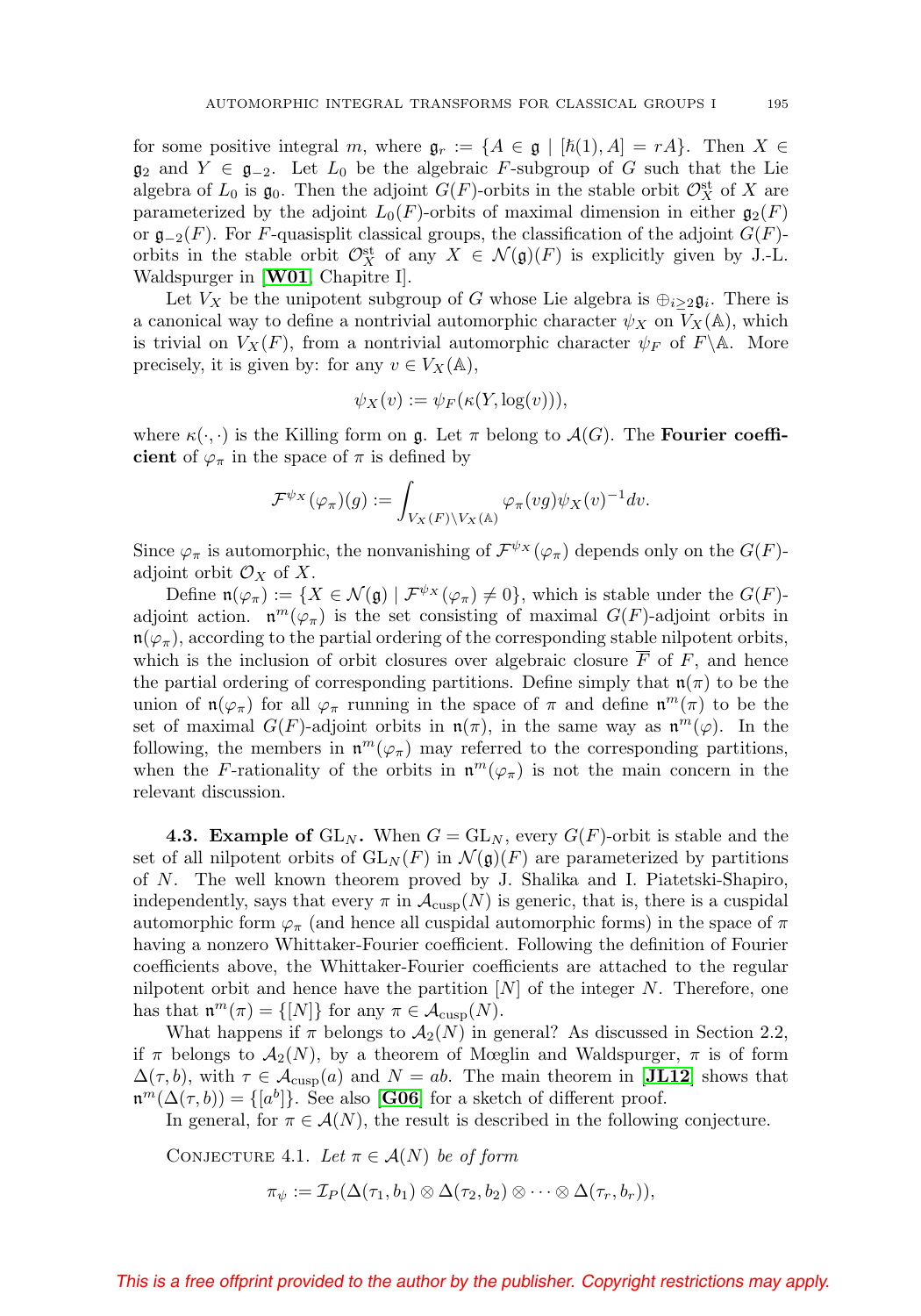where  $N = \sum_{i=1}^r N_i$  with  $N_i = a_i b_i$ , and  $\tau_i \in \mathcal{A}_{\text{cusp}}(a_i)$  for  $i = 1, 2, \dots, r$ . Then  $\mathfrak{m}^m(\pi) = \{ [a_1^{b_1}] + [a_2^{b_2}] + \cdots + [a_r^{b_r}] \}$ , where the definition of the sum of partitions is referred to [**[CM93](#page-55-11)**, Lemma 7.2.5].

Note that this conjecture can be considered as a special and more precise version of a more general conjecture discussed by Ginzburg in [**[G06](#page-56-7)**] and could be verified by extending the argument of [**[JL12](#page-59-8)**].

**4.4. Fourier coefficients and Arthur parameters.** In this section, after an explanation of Conjecture [4.1](#page-16-0) in terms of Arthur parametrization, a general conjecture will be stated on relation between Fourier coefficients and Arthur parameters for classical groups.

For  $\pi \in \mathcal{A}(N)$  of the form,  $\pi_{\psi} := \mathcal{I}_P(\pi_1 \otimes \pi_2 \otimes \cdots \otimes \pi_r)$ , as in Conjecture [4.1,](#page-16-0) the global Arthur parameter  $\psi$  attached to  $\pi$  belongs to  $\Psi(N)$  and has the form

$$
\psi = (\tau_1, b_1) \boxplus (\tau_2, b_2) \boxplus \cdots \boxplus (\tau_r, b_r)
$$

with  $(\tau_i, b_i) \in \Psi_2(a_i b_i)$  for  $i = 1, 2, \dots, r$ . Following [**[Ar13](#page-55-1)**, Section 1.2], the symbols  $(\tau_i, b_i)$  could be understood as representations of a general, unspecified topological group (which could be the product of the conjectural Langlands group  $L_F$  and  $SL_2(\mathbb{C})$  in the  $a_i b_i$ -dimensional complex vector space for  $i = 1, 2, \cdots, r$ , respectively. The irreducible representation  $(\tau_i, b_i)$  should correspond to the partition  $[b_i^{a_i}]$  of the integer  $a_i b_i$  for  $i = 1, 2, \cdots, r$ , and hence the partition of N corresponds to the direct sum of  $(\tau_1, b_1), (\tau_2, b_2), \cdots, (\tau_r, b_r)$  should be  $[b_1^{a_1} b_2^{a_2} \cdots b_r^{a_r}].$ 

Note that the partition  $[a_1^{b_1}] + [a_2^{b_2}] + \cdots + [a_r^{b_r}]$  in Conjecture [4.1](#page-16-0) is the image of the partition  $[b_1^{a_1} b_2^{a_2} \cdots b_r^{a_r}]$  under the Barbasch-Vogan duality mapping  $\eta_{\mathfrak{g}^\vee,\mathfrak{g}}$  from the dual Lie algebra  $\mathfrak{g}^{\vee}$  of  $\mathfrak{g}$  to  $\mathfrak{g}$  with  $\mathfrak{g} = \mathfrak{gl}_N$  ([**[BV85](#page-55-12)**] and [**[Ac03](#page-54-0)**]). This suggests a conjecture for F-quasisplit classical groups, which is formulated in terms of global Arthur packets.

<span id="page-17-0"></span>CONJECTURE 4.2. For a F-quasisplit classical group G, let  $\widetilde{\Pi}_{\psi}(\epsilon_{\psi})$  be the automorphic  $L^2$ -packet attached to a global Arthur parameter  $\psi \in \tilde{\Psi}_2(G)$ . Assume that  $p(\psi)$  is the partition attached to  $(\psi, G^{\vee}(\mathbb{C}))$ . Then the following hold.

- (1) If a partition p associated to a unipotent orbit of G has the property that  $p > \eta_{\mathfrak{g}^{\vee},\mathfrak{g}}(p(\psi))$ , then any F-rational nilpotent orbit associated to the partition  $\underline{p}$  does not belong to  $\mathfrak{n}^m(\pi)$  for any  $\pi \in \widetilde{\Pi}_{\psi}(\epsilon_{\psi})$ .
- (2) For  $a \pi \in \Pi_{\psi}(\epsilon_{\psi})$ , a partition p associated to an F-rational nilpotent orbit in  $\mathfrak{n}^m(\pi)$  has the property that  $p \leq \eta_{\mathfrak{g}^\vee, \mathfrak{g}}(p(\psi)).$
- (3) There exists at least one member  $\pi \in \tilde{\Pi}_{\psi}(\epsilon_{\psi})$  such that the set  $\mathfrak{n}^m(\pi)$ contains at least one F-rational nilpotent orbit whose associated partition is  $\eta_{\mathfrak{g}^\vee,\mathfrak{g}}(p(\psi)).$

Note that the conjecture essentially concerns with the partitions to which a nonzero Fourier coefficient is attached for  $\pi \in \Pi_{\psi}(\epsilon_{\psi})$ , and yields no information<br>clear the actional structure of the Euclidean which to which a non-zero Fausian about the rational structure of the F-nilpotent orbits to which a nonzero Fourier coefficient is attached. At partition level, it remains interesting to figure out exactly what  $\mathbf{n}^m(\pi)$  are for  $\pi \in \Pi_{\psi}(\epsilon_{\psi})$ . In general, as discussed in [**[JL13](#page-59-4)**], one expects that  $\mathfrak{n}^m(\pi)$  only determines one partition! Of course, the rational structure of the F-nilpotent orbits  $\mathfrak{n}^m(\pi)$  will be a more interesting and harder problem.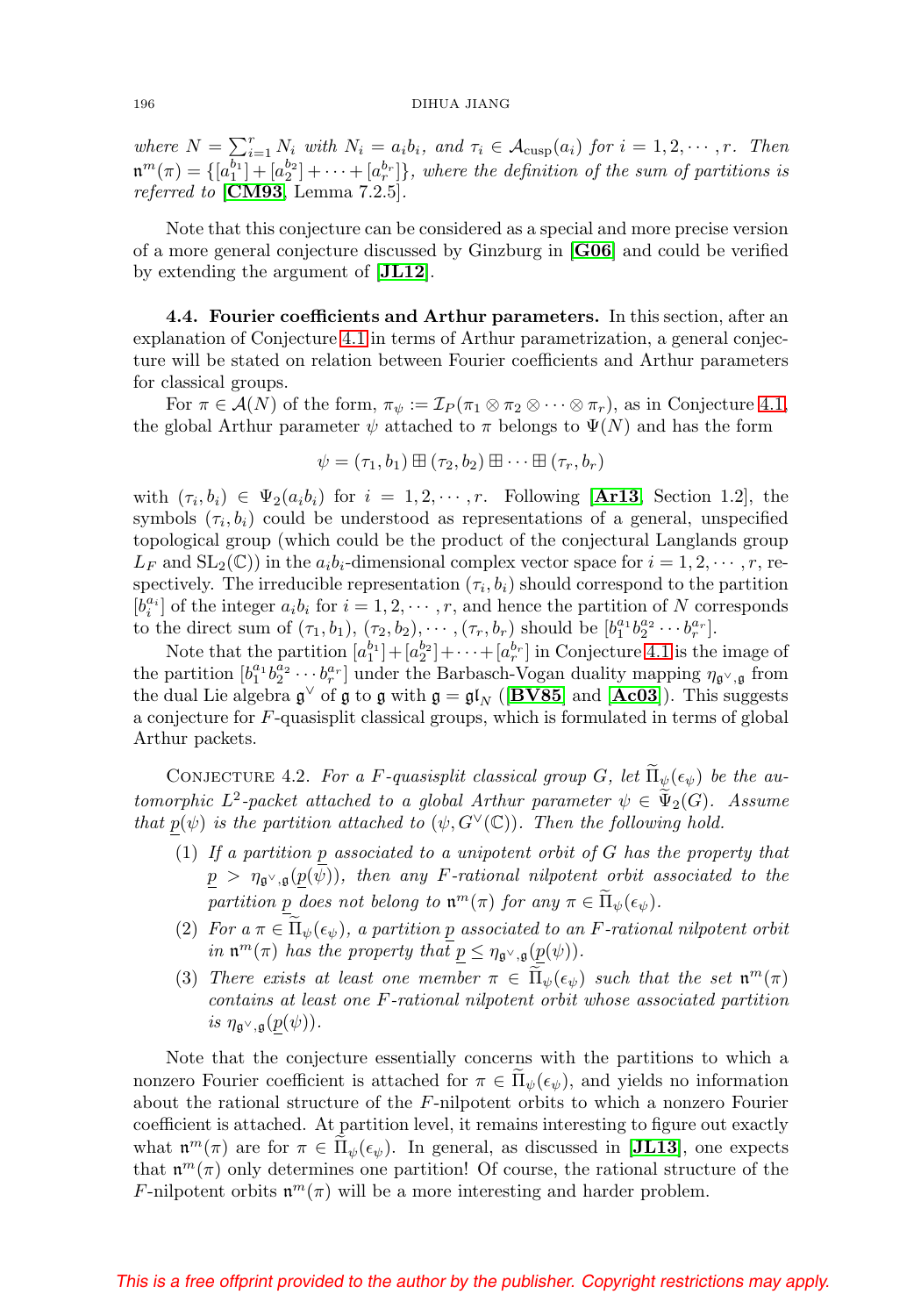When the global Arthur parameter  $\psi \in \Psi_2(G)$  is generic, the partition  $p(\psi)$  at-<br>  $\psi$  ( $\psi(G)$ ) went be trivial. Then the Parkage Means here in  $\mathcal{L}(\psi(\psi))$ tached to  $(\psi, G^{\vee}(\mathbb{C}))$  must be trivial. Then the Barbasch-Vogan duality  $\eta_{\mathfrak{q}^{\vee},\mathfrak{q}}(p(\psi))$ must be the partition corresponding to the regular nilpotent orbit in  $g(F)$  ([**[BV85](#page-55-12)**] and [**[Ac03](#page-54-0)**]). Following the existence of the Arthur-Langlands transfer ([**[Ar13](#page-55-1)**] and [**[Mk13](#page-61-3)**]) and the automorphic descent construction of Ginzburg-Rallis-Soudry ([**[GRS11](#page-57-1)**]), there exists an irreducible generic cuspidal automorphic representation  $\pi$  in the automorphic  $L^2$ -packet  $\tilde{\Pi}_{\psi}(\epsilon_{\psi})$ , whose  $\mathfrak{n}^m(\pi)$  determines the only partition  $\eta_{\mathfrak{q}^\vee,\mathfrak{q}}(p(\psi))$ . By the generalized Ramanujan conjecture, a generic global Arthur parameter  $\psi$  corresponds to a global, tempered L-packet  $\Pi_{\psi}(\epsilon_{\psi})$ . Hence Conjecture [4.2](#page-17-0) reduces to the global version of the Shahidi conjecture, which claims that any global tempered L-packet has a generic member.

On the other hand, consider a global Arthur parameter of simple type,  $\psi =$  $(\tau, b) \in \Psi_2(G)$ , with  $\tau \in \mathcal{A}_{\text{cusp}}(a)$  being conjugate self-dual.

If take  $G = SO_{2n+1}$ , then  $2n = ab$ . Hence  $\tau$  is of orthogonal type if and only if  $b = 2l$ ; and  $\tau$  is of symplectic type if and only if  $b = 2l + 1$ . The partition attached to  $\psi$  is  $p(\psi)=[b^a]$ , and the Barbasch-Vogan dual is

$$
\eta_{\mathfrak{g}^\vee, \mathfrak{g}}(\underline{p}(\psi)) = \begin{cases} [(a+1)a^{b-2}(a-1)1] & \text{if } b = 2l; \\ [(a+1)a^{b-1}] & \text{if } b = 2l+1. \end{cases}
$$

If take  $G = SO_{2n}$ , then  $2n = ab$ . Hence  $\tau$  is of orthogonal type if and only if  $b = 2l + 1$ ; and  $\tau$  is of symplectic type if and only if  $b = 2l$ . The partition attached to  $\psi$  is  $p(\psi)=[b^a]$ , and the Barbasch-Vogan dual is

$$
\eta_{\mathfrak{g}^{\vee},\mathfrak{g}}(\underline{p}(\psi)) = \begin{cases} [a^b] & \text{if } b = 2l; \\ [a^{b-1}(a-1)1] & \text{if } b = 2l + 1. \end{cases}
$$

If take  $G = \text{Sp}_{2n}$ , then  $2n + 1 = ab$ . Hence  $\tau$  must be of orthogonal type and  $b = 2l + 1$  and  $a = 2e + 1$ . The partition attached to  $\psi$  is  $p(\psi) = [b^a]$ , and the Barbasch-Vogan dual is

$$
\eta_{\mathfrak{g}^\vee, \mathfrak{g}}(\underline{p}(\psi)) = [a^{b-1}(a-1)].
$$

Following [**[G03](#page-56-8)**], [**[G06](#page-56-7)**], [**[G08](#page-56-3)**], [**[GRS11](#page-57-1)**], [**[JL12](#page-59-8)**] and [**[JLZ13](#page-59-7)**], Liu and the author are able to show in [**[JL13](#page-59-4)**] that for any simple global Arthur parameter  $\psi$  for all F-split classical groups, Conjecture [4.2](#page-17-0) holds and there is a member  $\pi \in \Pi_{\psi}(\epsilon_{\psi})$ such that  $\mathfrak{n}^m(\pi) = \eta_{\mathfrak{g}^\vee, \mathfrak{g}}(p(\psi)).$ 

These two extreme cases may suggest the technical complication about the structure of  $\mathfrak{n}^m(\pi)$  for  $\pi \in \Pi_{\psi}(\epsilon_{\psi})$  or even the upper bound partition and the lower bound partition for the automorphic  $L^2$ -packet  $\tilde{\Pi}_{\psi}(\epsilon_{\psi})$ . Some testing cases are considered in [[JL13](#page-59-4)], which proves Part (1) of Conjecture [4.2](#page-17-0) for  $G = Sp_{2n}$ .

For a non-generic global Arthur parameter  $\psi \in \Psi_2(G)$ , it is an interesting<br>them to determine automorphic parameterisms assuming as mambass in the problem to determine automorphic representations occurring as members in the automorphic  $L^2$ -packet  $\tilde{\Pi}_{\psi}(\epsilon_{\psi})$  by means of the basic invariants attached to auto-<br>we write forms and this worklow is shocked to the taris on  $\tilde{G}$ AD subseques morphic forms, and this problem is closely related to the topic on CAP automorphic representations, which was initiated by Piatetski-Shapiro through his work on Saito-Kurokawa lifting ([**[PS83](#page-62-7)**]).

Along this line of ideas, it is natural to take the structure of Fourier coefficients of irreducible cuspidal automorphic representations as basic invariants and study the classification problem. The approach should go back to the root of the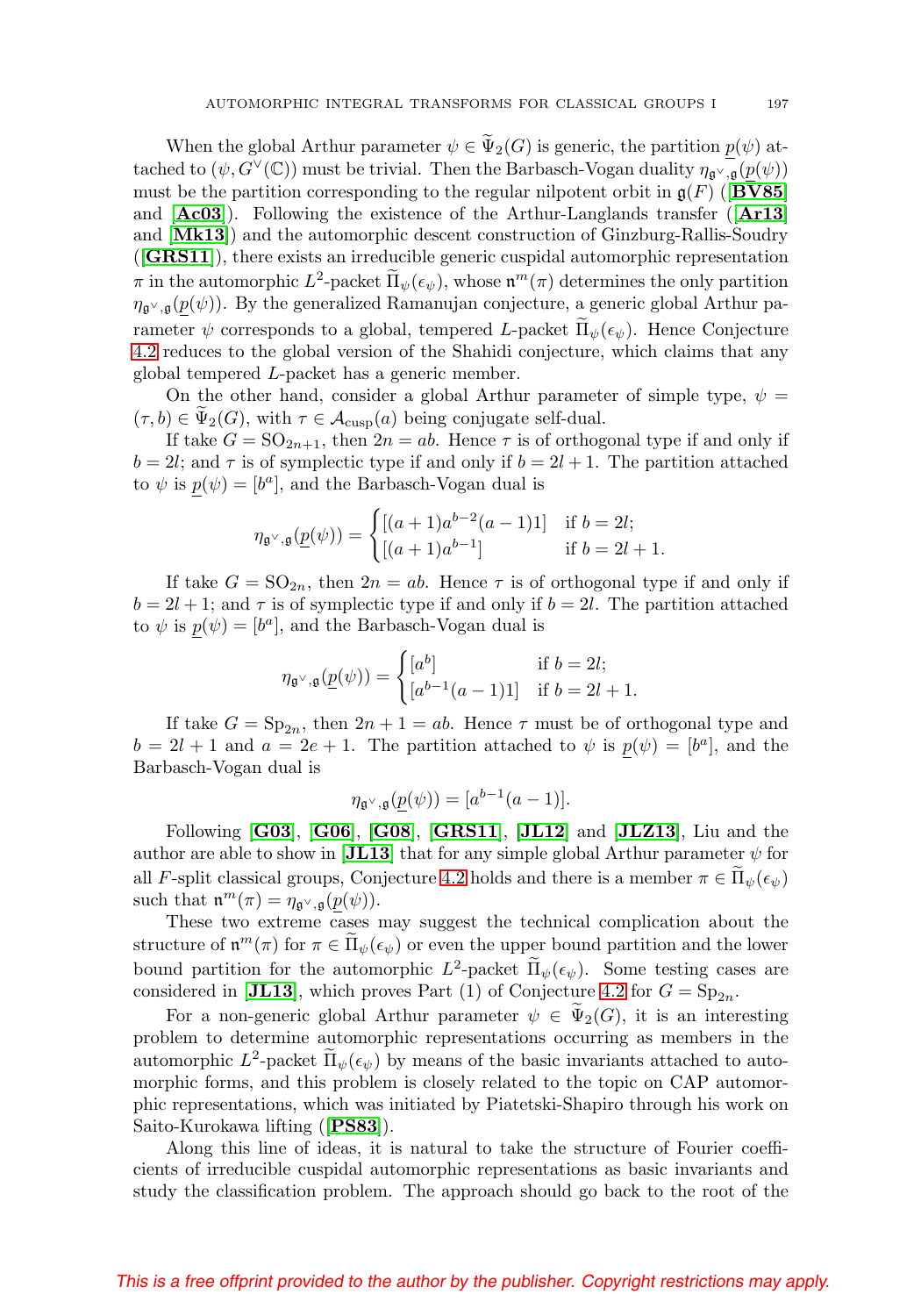theory of automorphic forms. However, the representation-theoretic approach towards this problem goes back to the notion of the rank of automorphic forms or automorphic representations, introduced by R. Howe ([**[Hw81](#page-58-2)**] and [**[Hw82](#page-58-3)**]). The work of J.-S. Li ([**[Li95](#page-61-1)**] and [**[Li97](#page-61-2)**]) give a complete characterization of singular automorphic representations of classical groups in terms of theta correspondences. From the point of view of the Arthur classification of discrete spectrum, Mœglin published a series of papers on classifying automorphic representations that are expected to have quadratic unipotent Arthur parameters ([**[Mg91](#page-61-8)**] and [**[Mg94](#page-61-9)**]), which have deep impact to the understanding of automorphic forms related to the work of Kudla and Rallis on their regularized Siegel-Weil formula ([**[KR94](#page-60-12)**]) and the further arithmetic applications of Kudla ([**[Kd97](#page-60-13)**]). A family of interesting examples of cubic unipotent cuspidal automorphic representations of the exceptional group of type  $G_2$  were constructed through the exceptional theta correspondences by Gan, Gurevich and the author in [**[GGJ02](#page-56-0)**], which produces examples of cuspidal automorphic representations with multiplicity as high as one wishes.

As one will see in later sections, the  $(\tau, b)$ -theory of automorphic forms and the constructions of endoscopy correspondences take the structures of Fourier coefficients as a basic invariants of automorphic forms. With the Arthur classification theory in hand, it is natural to try to understand the structure of Fourier coefficients of cuspidal automorphic representations in terms of the global Arthur parameters. The readers will see this point in the discussion in the rest of this paper and also in [**[GRS03](#page-57-4)**], [**[G03](#page-56-8)**], [**[G06](#page-56-7)**], [**[G08](#page-56-3)**], [**[Jn11](#page-59-6)**], [**[JL12](#page-59-8)**], and [**[G12](#page-56-4)**]. As a side remark, the structure of Fourier coefficients of certain residual representations made important progress towards the global Gan-Gross-Prasad conjecture ([**[GGP12](#page-56-6)**]) through the a series of work of Ginzburg, Rallis and the author ([**[GJR04](#page-56-9)**], [**[GJR05](#page-56-10)**], and [**[GJR09](#page-56-11)**]). Some connections of the Fourier coefficients to arithmetic and even mathematical physics can be found in [**[JR97](#page-59-9)**], [**[GGS02](#page-56-12)**], [**[MS12](#page-61-10)**], [**[GMRV10](#page-57-5)**] and [**[GMV11](#page-57-6)**].

Finally, it is important to mention that the local theory goes back to the work of Howe on the notion of the rank for representations ([**[Hw82](#page-58-3)**]), the work of Bernstein and Zelevinsky on the notion of the derivatives for admissible representations of p-adic GL(n) ([**[BZ77](#page-55-13)**]) and the work of A. Aizenbud, D. Gourevitch, and S. Sahi ([**[AGS11](#page-55-14)**] for archimedean cases, the work of Mœglin and Waldspurger on the degenerate Whittaker models of p-adic groups ([**[MW87](#page-61-11)**]) and the work of Gourevitch and Sahi in [**[GS12](#page-57-7)**] for archimedean cases, and certain refined structures of the Fourier coefficients was obtained by Mœglin in [**[Mg96](#page-61-12)**] for p-adic tempered representations, by B. Harris in [**[H12](#page-57-8)**] for real tempered representations, and by Baiying Liu and the author in [**[JL13](#page-59-4)**] for cuspidal automorphic representations of symplectic groups.

## **5. Constructions of the Automorphic Kernel Functions**

The **automorphic kernel functions** are constructed in terms of automorphic forms in automorphic  $L^2$ -packets  $\Pi_{\psi_0}(\epsilon_{\psi_0})$ , with Fourier coefficients associated to relatively small partitions, following the idea of the classical theta correspondence and the exceptional theta correspondence, which use the minimality of the kernel functions. Section 5.1 recalls the main results of [**[JLZ13](#page-59-7)**], which provide at least one concretely constructed member in these automorphic  $L^2$ -packets  $\Pi_{\psi_0}(\epsilon_{\psi_0})$ . Sec-<br>tion 5.2 december conligibly a family of Fourier seefficients which forms a love stan tion 5.2 describes explicitly a family of Fourier coefficients which forms a key step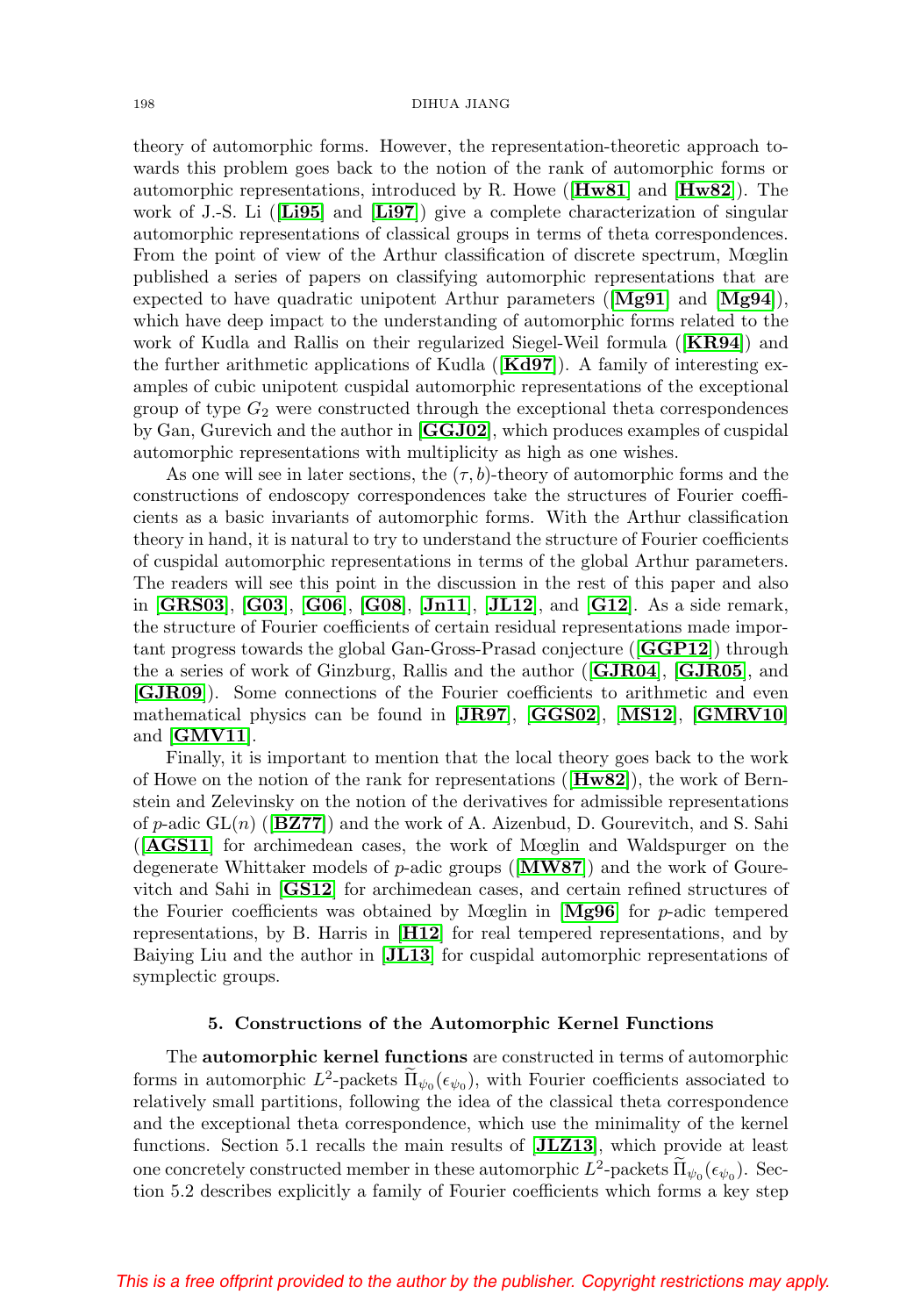of the constructions. Sections 5.3 and 5.4 give explicit data of the constructions and conjectures on the types of endoscopy correspondences one expects from those constructions. The last section gives the construction data for unitary group case, the details of which will be given in a forthcoming work of Lei Zhang and the author ([**[JZ13](#page-59-5)**]). Note that the constructions discussed here essentially assume that  $d = a - 1$  in the construction data. The general case (without this assumption) will be discussed in a forthcoming work of the author ([**[Jn13](#page-59-10)**]). Along the way, all known cases to the conjectures will also be briefly discussed.

**5.1. Certain families of residual representations.** Recall from [**[JLZ13](#page-59-7)**] certain families of the residual representations of F-quasisplit classical groups, which may be considered as candidates for the constructions of **automorphic kernel functions**.

Following the notation in [**[MW95](#page-61-13)**], a standard Borel subgroup  $P_0 = M_0N_0$  of  $G_n$  is fixed and realized in the upper-triangular matrices. Let  $T_0$  be the maximal split torus of the center of  $M_0$ , which defines the root system  $R(T_0, G_n)$  with the positive roots  $R^+(T_0, G_n)$  and the set  $\Delta_0$  of simple roots corresponding to  $P_0$ . Let  $P = MN$  be a standard parabolic subgroup of  $G_n$  (containing  $P_0$ ) and  $T_M$  be the maximal split torus in the center of M. The set of restricted roots is denoted by  $R(T_M, G_n)$ . Define  $R^+(T_M, G_n)$  and  $\Delta_M$ , accordingly. Furthermore, define  $X_M = X_M^{G_n}$  to be the group of all continuous homomorphisms from  $M(\mathbb{A})$  into  $\mathbb{C}^{\times}$ , which are trivial on  $M(\mathbb{A})^1$ . Then following Page 6 of [**[MW95](#page-61-13)**] for the explicit realization of  $X_M$ , define the real part of  $X_M$ , which is denoted by  $\text{Re}X_M$ .

In particular, for a partition  $n = r + n_0$ , take the standard maximal parabolic subgroup  $P_r = M_r N_r$  of  $G_n$ , whose Levi subgroup  $M_r$  is isomorphic to  $\mathcal{R}_{F'/F}(r) \times G_{n_0}$ . For any  $g \in \mathcal{R}_{F'/F}(r)$ , define  $\hat{g} = w_r g^t w_r$  or  $w_r c(g)^t w_r$  in the unitary groups cases, where  $w_r$  be the anti-diagonal symmetric matrix defined inductively by  $w_r = \begin{pmatrix} 0 & 1 \\ w & 0 \end{pmatrix}$  $w_{r-1}$  0 and  $c \in \Gamma_{E/F} = \{1, c\}$ . Then any  $g \in M_r$  can be expressed as  $diag\{t, h, \hat{t}^{-1}\}\$  with  $t \in R_{F'/F}(r)$  and  $h \in G_{n_0}$ . Since  $P_r$  is maximal, the space of characters  $X_{M_r}^{G_n}$  is one-dimensional. Using the normalization in [**[Sh10](#page-62-12)**], it is identified with  $\mathbb C$  by  $s \mapsto \lambda_s$ .

Let  $\sigma$  be an irreducible generic cuspidal automorphic representation of  $G_{n_0}(\mathbb{A})$ . Write  $r = ab$ . Let  $\phi$  be an automorphic form in the space  $A(N_{ab}(\mathbb{A})M_{ab}(F))$  $G_n(\mathbb{A}))_{\Delta(\tau,b)\otimes\sigma}$ . Following [**[L76](#page-60-14)**] and [**[MW95](#page-61-13)**], an Eisenstein series is defined by

$$
E_{ab}^n(\phi_{\Delta(\tau,b)\otimes\sigma},s) = E(\phi_{\Delta\otimes\sigma},s) = \sum_{\gamma \in P_{ab}(F) \backslash G_n(F)} \lambda_s \phi(\gamma g),
$$

where  $\lambda_s$  is extended to  $G_n(\mathbb{A})$  through the Iwasawa decomposition. It converges absolutely for the real part of s large and has meromorphic continuation to the whole complex plane C. When  $n_0 = 0$ ,  $\sigma$  disappears.

Assume that  $n_0 > 0$  here. The case when  $n_0 = 0$  is similar and is referred to **[[JLZ13](#page-59-7)**, Theorem 5.2]. To determine the location of possible poles (at  $\text{Re}(s) \geq 0$ ) of this family of residual Eisenstein series, or more precisely the normalized Eisenstein series, and basic properties of the corresponding residual representations, one takes the expected normalizing factor  $\beta_{b,\tau,\sigma}(s)$  to be of the Langlands-Shahidi type, which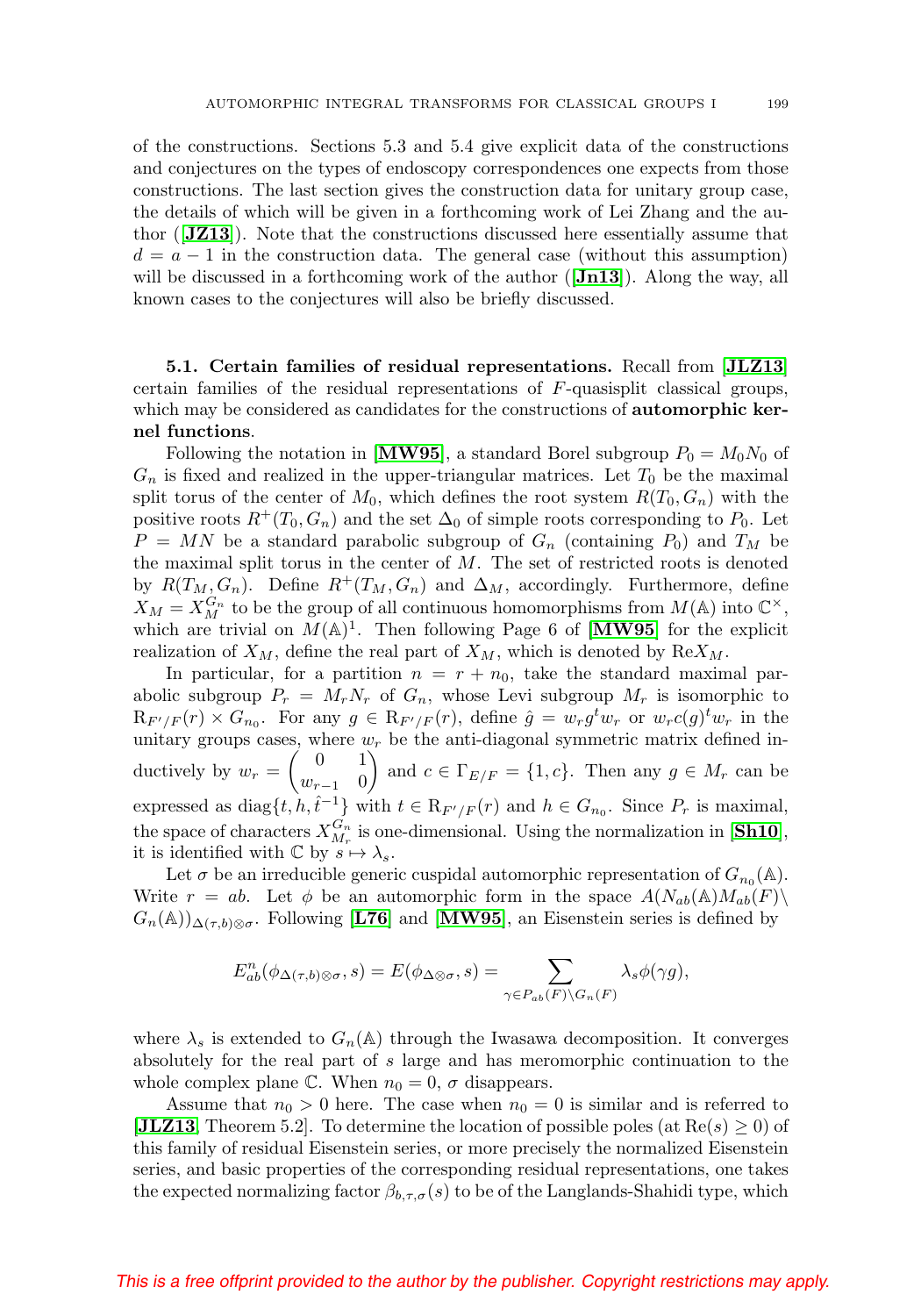200 DIHUA JIANG

is given by a product of relevant automorphic L-functions:

$$
(5.1) \quad \beta_{b,\tau,\sigma}(s) := L(s + \frac{b+1}{2}, \tau \times \sigma) \prod_{i=1}^{\lceil \frac{b}{2} \rceil} L(e_{b,i}(s) + 1, \tau, \rho) \prod_{i=1}^{\lfloor \frac{b}{2} \rfloor} L(e_{b,i}(s), \tau, \rho^{-}),
$$

where  $e_{b,i}(s) := 2s + b + 1 - 2i$ , and  $\rho$  and  $\rho^-$  are defined as follows:

(5.2) 
$$
\rho := \begin{cases} \text{Asai}^+ & \text{if } G_n = U_{2n} \\ \text{Asai}^- & \text{if } G_n = U_{2n+1} \\ \text{sym}^2 & \text{if } G_n = \text{SO}_{2n+1} \\ \wedge^2 & \text{if } G_n = \text{Sp}_{2n} \text{ or } \text{SO}_{2n}, \end{cases}
$$

and

(5.3) 
$$
\rho^{-} := \begin{cases} \text{Asai}^{-} & \text{if } G_n = U_{2n} \\ \text{Asai}^{+} & \text{if } G_n = U_{2n+1} \\ \wedge^2 & \text{if } G_n = \text{SO}_{2n+1} \\ \text{sym}^2 & \text{if } G_n = \text{Sp}_{2n} \text{ or } \text{SO}_{2n}. \end{cases}
$$

For unitary groups, Asai<sup>+</sup> denotes the Asai representation of the L-group of  $R_{E/F}(a)$ and Asai<sup>-</sup> denotes the Asai representation of the L-group of  $R_{E/F}(a)$  twisted by  $\omega_{E/F}$ , the character associated to the quadratic extension  $E/F$  via the class field theory. For symplectic or orthogonal groups, sym<sup>2</sup> and  $\wedge^2$  denote the symmetric and exterior second powers of the standard representation of  $GL_a(\mathbb{C})$ , respectively. In addition, one has the following identities (Remark (3), Page 21, [**[GRS11](#page-57-1)**]):

$$
L(s, \tau \times \tau^c) = L(s, \tau, \rho) L(s, \tau, \rho^-),
$$

where  $\tau^* = \tau$ , if  $F' = F$ ; and  $\tau^* = \tau^c$ , if  $F' = E$ . The involution c is the nontrivial element in the Galois group  $\Gamma_{E/F}$ .

The function  $\beta_{b,\tau,\sigma}(s)$  is used to normalize the Eisenstein series by

(5.4) 
$$
E_{ab}^{n,*}(\phi_{\Delta(\tau,b)\otimes\sigma},s) := \beta_{b,\tau,\sigma}(s)E_{ab}^n(\phi_{\Delta(\tau,b)\otimes\sigma},s).
$$

In order to determine the location of the poles of  $E^*(\phi_{\Delta(\tau,b)\otimes \sigma},s)$ , one needs to consider the following four cases:

- (1)  $L(s, \tau, \rho)$  has a pole at  $s = 1$ , and  $L(\frac{1}{2}, \tau \times \sigma) \neq 0$ ;
- (2)  $L(s, \tau, \rho)$  has a pole at  $s = 1$ , and  $L(\frac{1}{2}, \tau \times \sigma) = 0$ ;
- (3)  $L(s, \tau, \rho^-)$  has a pole at  $s = 1$ , and  $L(s, \tau \times \sigma)$  has a pole at  $s = 1$ ;
- (4)  $L(s, \tau, \rho^{-})$  has a pole at  $s = 1$ , and  $L(s, \tau \times \sigma)$  is holomorphic at  $s = 1$ .

The sets of possible poles according to the four cases are:

$$
X_{b,\tau,\sigma}^{+} := \begin{cases} \{ \hat{0},\ldots,\frac{b-2}{2},\frac{b}{2} \}, & \text{if Case (1);} \\ \{ \hat{0},\ldots,\frac{b-4}{2},\frac{b-2}{2} \}, & \text{if Case (2);} \\ \{ \hat{0},\ldots,\frac{b-1}{2},\frac{b+1}{2} \}, & \text{if Case (3);} \\ \{ \hat{0},\ldots,\frac{b-3}{2},\frac{b-1}{2} \}, & \text{if Case (4).} \end{cases}
$$

Note that 0 is omitted in the set  $X^{\dagger}_{b,\tau,\sigma}$ . The main results of [**[JLZ13](#page-59-7)**] can be summarized as follows.

THEOREM 5.1. Assume that  $n_0 > 0$ . Let  $\sigma$  be an irreducible generic cuspidal automorphic representation of  $G_{n_0}(\mathbb{A})$ , and  $\tau$  be an irreducible unitary self-dual cuspidal automorphic representation of  $R_{F'/F}(a)(A)$ . Then the following hold.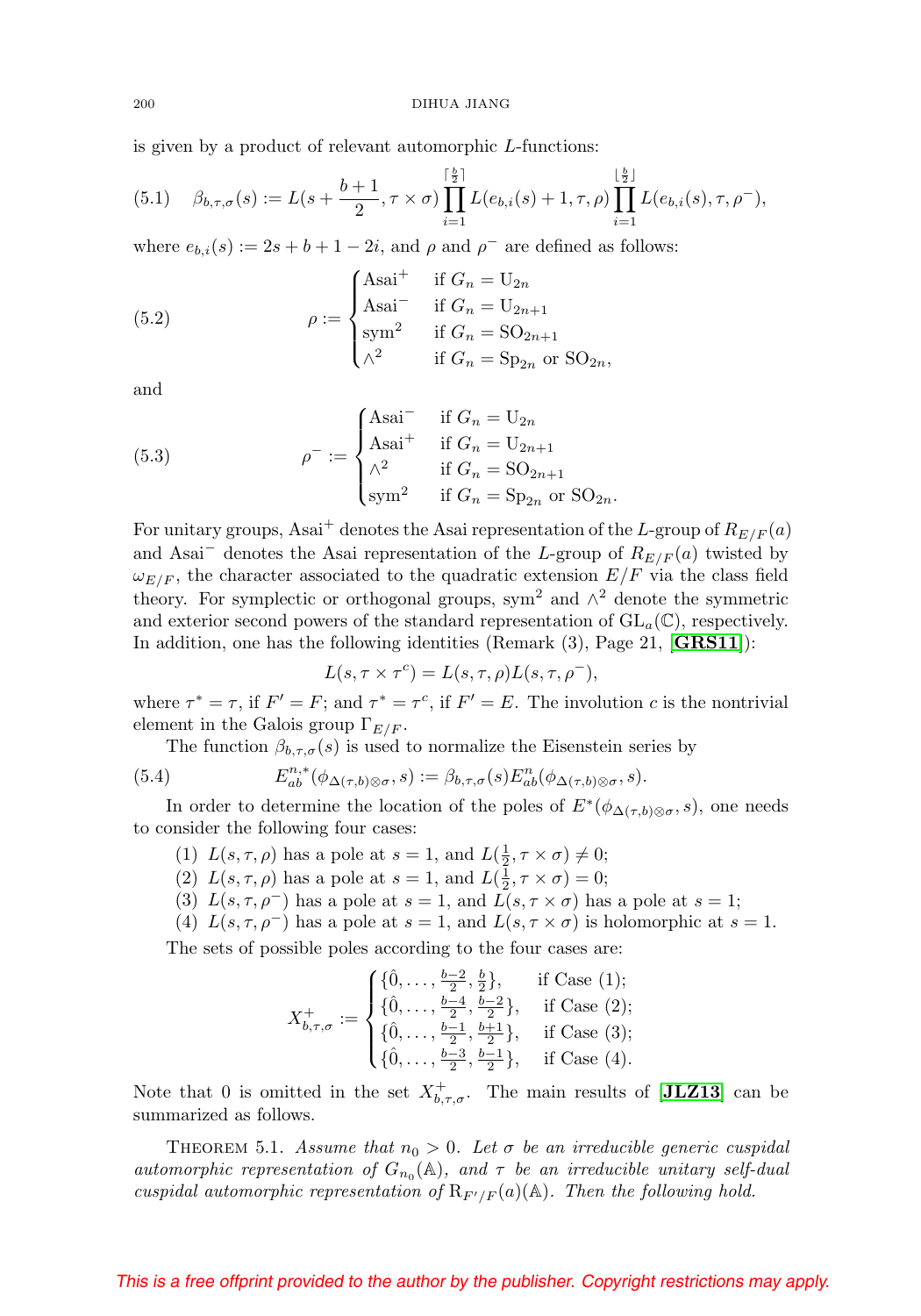- (1) The normalized Eisenstein series  $E_{ab}^{n,*}(\phi_{\Delta(\tau,b)\otimes \sigma},s)$  is holomorphic for  $\text{Re}(s) \geq 0$  except at  $s = s_0 \in X_{b,\tau,\sigma}^+$  where it has possibly at most simple poles.
- (2) For  $s_0 \in (0, \frac{b+1}{2}]$ , assume that the normalized Eisenstein series  $E_{ab}^{n,*}(\phi_{\Delta(\tau,b)\otimes\sigma},s)$  has a simple pole at  $s=s_0$ . Then the residue of  $E_{ab}^{n,*}(\phi_{\Delta(\tau,b)\otimes\sigma},s)$  at s<sub>0</sub> is square-integrable except  $s_0 = \frac{b-1}{2}$  in Case (3).
- (3) The global Arthur parameter for each of those residual representations is given in  $[\textbf{JLZ13}, \text{Section 6.2}].$  $[\textbf{JLZ13}, \text{Section 6.2}].$  $[\textbf{JLZ13}, \text{Section 6.2}].$

Note that the  $n_0 = 0$  case is given in [[JLZ13](#page-59-7), Theorem 5.2]. In [JLZ13], the theorem was proved with full detail for the cases when  $G_n$  is not unitary. However, with  $\textbf{[Mk13]}$  $\textbf{[Mk13]}$  $\textbf{[Mk13]}$  available now, the same argument works for F-quasisplit unitary groups.

The residual representations at the right end points of  $X^+_{b,\tau,\sigma}$  or of  $X^+_{b,\tau}$  if  $n_0 = 0$ are the candidates currently used to produce the **automorphic kernel functions** in the explicit constructions of endoscopy correspondences for classical groups. It is the point of [**[JLZ13](#page-59-7)**] that the other residual representations may also be able to produce **automorphic kernel functions** for other kinds of Langlands functorial transfers. One example of this kind is referred to [**[GJS11](#page-57-9)**].

**5.2. Certain families of Fourier coefficients.** Fourier coefficients of automorphic forms on classical groups considered here are attached to a particular family of partitions of type  $[d<sup>c</sup>1<sup>*</sup>]$ . The pair of d and c satisfies a parity condition according to the type of the classical group  $G_m$ . More precisely one has the following cases.

- (1) When  $d = 2k 1$ ,  $c = 2f$  if  $G_m$  is a symplectic group; and  $c = 2f$  or  $c = 2f + 1$  if  $G_m$  is an orthogonal group or unitary group.
- (2) When  $d = 2k$ ,  $c = 2f$  if  $G_m$  is an orthogonal group; and  $c = 2f$  or  $c = 2f + 1$  if  $G_m$  is a symplectic group or unitary group.

As in [**[W01](#page-63-4)**, Chapitre I] the set of the representatives of the adjoint  $G_n(F)$ -orbits in the given stable orbit  $\mathcal{O}^{\text{st}}_{[d^c1^*]}$  associated to the partition  $[d^c1^*]$ can be explicitly given.

**Symplectic Group Case.** Assume that  $G_m$  is the symplectic group  $\text{Sp}_{2m}$ . If  $d = 2k - 1$ , then the integer  $c = 2f$  must be even, By [**[W01](#page-63-4)**, Chapitre I], there is only one F-rational  $G_m(F)$ -adjoint orbit in the given stable orbit  $\mathcal{O}^{\text{st}}_{[d^c1^{2m-cd}]}$  associated to the partition  $[d^{c}1^{2m-cd}]$ , which corresponds to the pair  $([d^{c}1^{2m-cd}], (\cdot, \cdot)).$ The notation  $q := (\cdot, \cdot)$  means that there is no quadratic forms involved in the parametrization of F-rational  $G_m(F)$ -adjoint orbits in the given stable orbit  $\mathcal{O}^{\text{st}}_{[d^c1^{2m-cd}]}.$  To indicate the dependence on  $\underline{q}$ ,  $V_{X_{\underline{q}}}$  is used for  $V_X$ , and  $\psi_{X_{\underline{q}}}$  for  $\psi_X$ , respectively. The stabilizer in  $L_0$  of the character  $\psi_{X_q}$  is isomorphic to

$$
Sp_c \times Sp_{2m-cd}.
$$

Hence, for any automorphic form  $\varphi$  on  $G_m(\mathbb{A})$ , the  $\psi_{X_q}$ -Fourier coefficient  $\mathcal{F}^{\psi_{X_q}}(\varphi)$ of  $\varphi$ , as defined in Section 4.2, is automorphic on

$$
Spc(A) \times Sp2m-cd(A).
$$

REMARK 5.2. For a general automorphic form  $\varphi$  on  $G_m(\mathbb{A})$ , one does not expect that the  $\psi_{X_q}$ -Fourier coefficients  $\mathcal{F}^{\psi_{X_q}}(\varphi)(h,g)$  produces a reasonable (functorial) relation between automorphic forms on  $Sp<sub>c</sub>(A)$  and automorphic forms on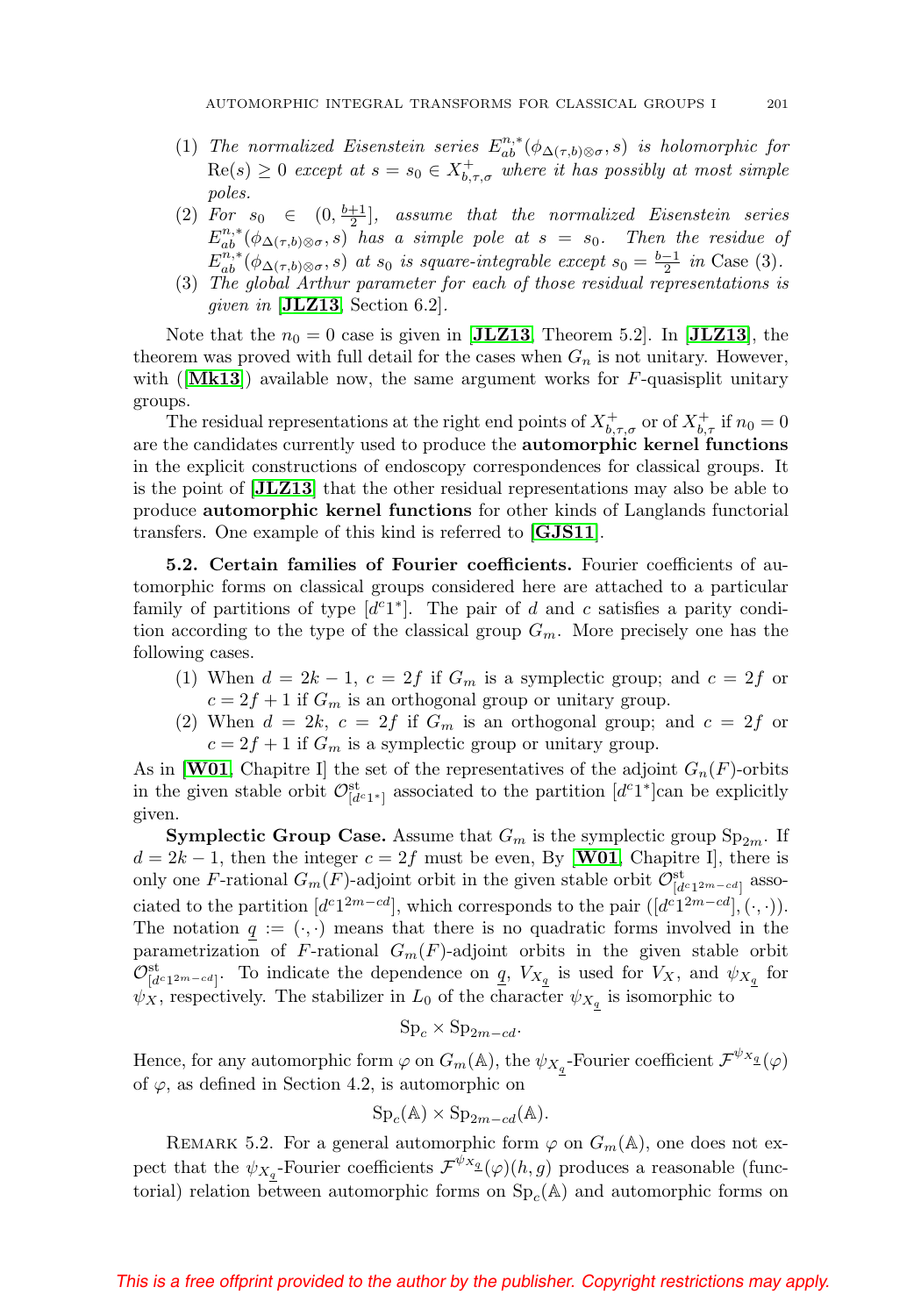$Sp_{2m-cd}(\mathbb{A})$ , by simply assuming that the following integral

$$
\int_{\mathrm{Sp}_c(F)\backslash \mathrm{Sp}_c(\mathbb{A})}\int_{\mathrm{Sp}_{2m-cd}(F)\backslash \mathrm{Sp}_{2m-cd}(\mathbb{A})}\mathcal{F}^{\psi_{X_{\mathcal{A}}}(\varphi)}(h,g)\varphi_\sigma(h)\overline{\varphi_\pi(g)}dhdg
$$

converges and is non-zero for some choice of data, where  $\sigma \in \mathcal{A}_{\text{cusp}}(\text{Sp}_c)$  and  $\pi \in$  $\mathcal{A}_{\text{cusp}}(\text{Sp}_{2m-cd}).$ 

However, if one follows the idea of the classical theta correspondence using the minimality of the classical theta functions or the Weil representations, the  $\psi_{X_q}$ -Fourier coefficients  $\mathcal{F}^{\psi_{X_{\underline{q}}}(\varphi)}(h,g)$  do produce, via the integral above, reasonable functorial relations when one puts enough restrictions on the automorphic forms  $\varphi$ . This will be discussed in more detail in Sections 5.3 and 5.4.

If  $d = 2k$ , then  $c = 2f$  or  $2f + 1$  is any positive integer. Following [**[W01](#page-63-4)**, Chapitre I], the set of the F-rational  $G_m(F)$ -adjoint orbits in the stable orbit  $\mathcal{O}^{\rm st}_{[d^{c_1(2m-cd)}]}$  are parameterized by the pairs  $([d^{c_1(2m-cd)}],(q_d, \cdot)),$  where  $q_d$  runs through the set of all  $F$ -equivalence classes of the  $c$ -dimensional non-degenerate quadratic forms over F. In this case, put  $q := (q_d, \cdot)$ . The stabilizer in  $L_0$  of the character  $\psi_{X_q}$  is isomorphic to

$$
SO_c(q_d) \times Sp_{2m-cd}.
$$

Note that in this case, the space  $\mathfrak{g}_1$  in (4.1) is nonzero, which leads the consideration of the **Fourier-Jacobi** coefficients in the construction of **automorphic kernel functions**, instead of using the  $\psi_{X_a}$ -Fourier coefficients. This will be discussed in detail below.

**Even Special Orthogonal Group Case.** Assume that  $G_m$  is an  $F$ -quasisplit even special orthogonal group  $SO(q_V)$  defined by the 2m-dimensional nondegenerate quadratic form  $q_V$ .

If  $d = 2k$  is an even positive integer, then  $c = 2f$  must be an even positive integer. Following **[[W01](#page-63-4)**, Chapitre I], there is only one F-rational  $G_m(F)$ -adjoint orbit in the given stable orbit  $\mathcal{O}_{[d^c1^{(2m-cd)}]}^{\text{st}}$  associated to the partition  $[d^c1^{(2m-cd)}]$ , corresponding to the pair  $([d^c1^{(2m-cd)}], (\cdot, q_1))$ , where  $q_1$  is the  $(2m-cd)$ -dimensional non-degenerate quadratic form over F sharing the F-anisotropic kernel with  $q_V$ . Put  $q := (\cdot, q_1)$ . Then the stabilizer in  $L_0$  of the character  $\psi_{X_q}$  is isomorphic to

$$
Sp_c \times SO_{2m-cd}(q_1).
$$

Note that in this case, the space  $\mathfrak{g}_1$  in (4.1) is nonzero, which leads the consideration of the **Fourier-Jacobi** coefficients in the construction of **automorphic kernel functions**, instead of using the  $\psi_{X_q}$ -Fourier coefficients. This will be discussed in detail below.

If  $d = 2k - 1$  is an odd positive integer, then  $c = 2f$  or  $2f + 1$  is any positive integer. According to [**[W01](#page-63-4)**, Chapitre I], the set of the F-rational  $G_m(F)$ -adjoint orbits in the stable orbit  $\mathcal{O}^{\text{st}}_{[d^c1^{(2m-cd)}]}$  are parameterized by the pairs  $([d^{c}1^{2m-cd}],$  $(q_d, q_1)$ , where  $q_d$  runs through the set of all F-equivalence classes of the cdimensional non-degenerate quadratic forms over  $F$  and  $q_1$  runs through the set of all F-equivalence classes of the  $(2m - cd)$ -dimensional non-degenerate quadratic forms over F such that the quadratic forms  $q_d \oplus q_1$  have the same F-anisotropic kernel as  $q_V$ . Put  $q := (q_d, q_1)$ . The stabilizer in  $L_0$  of the character  $\psi_{X_q}$  is isomorphic to

$$
SO_c(q_d) \times SO_{2m-cd}(q_1).
$$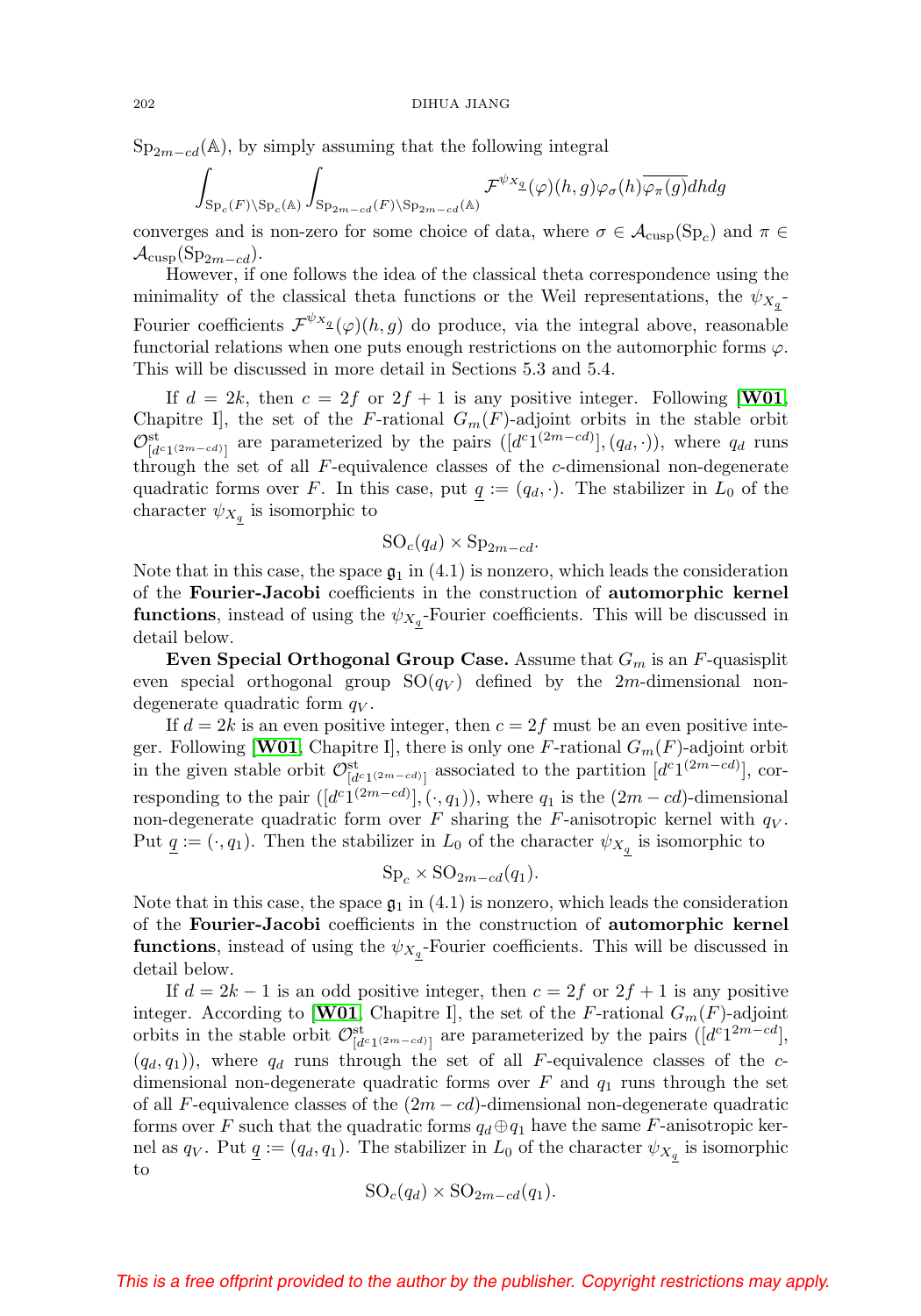For any automorphic form  $\varphi$  on  $G_m(\mathbb{A})$ , the  $\psi_{X_q}$ -Fourier coefficient  $\mathcal{F}^{\psi_{X_q}}(\varphi)$  of  $\varphi$ , as defined in Section 4.2, is automorphic on

$$
SO_c(q_d, \mathbb{A}) \times SO_{2m-cd}(q_1, \mathbb{A}).
$$

**Odd Special Orthogonal Group Case.** Assume that  $G_m$  is an F-split odd special orthogonal group  $SO_{2m+1}(q_V)$ .

If  $d = 2k$  is an even positive integer, then  $c = 2f$  must be an even positive integer. Following [**[W01](#page-63-4)**, Chapitre I], there is only one F-rational  $G_m(F)$ -adjoint orbit in the given stable orbit  $\mathcal{O}^{\text{st}}_{[d^c1^{(2m+1-cd)}]}$  associated to the partition  $[d^c1^{(2m+1-cd)}],$ corresponding to the pair  $([d^{c_1(2m+1-cd)}], (\cdot, q_1))$ , where  $q_1$  is the  $(2m + 1 - cd)$ dimensional F-split quadratic form over F. In this case, put  $q := (\cdot, q_1)$ . The stabilizer in  $L_0$  of the character  $\psi_{X_q}$  is isomorphic to

$$
Sp_c \times SO_{2m+1-cd}(q_1).
$$

Note that in this case, the space  $\mathfrak{g}_1$  in (4.1) is nonzero, which leads the consideration of the **Fourier-Jacobi** coefficients in the construction of **automorphic kernel functions**, instead of using the  $\psi_{X_q}$ -Fourier coefficients. This will be discussed in detail below.

If  $d = 2k - 1$  is an odd positive integer, then  $c = 2f$  or  $2f + 1$  is any positive integer. According to [**[W01](#page-63-4)**, Chapitre I], the set of the F-rational  $G_m(F)$ adjoint orbits in the stable orbit  $\mathcal{O}^{st}_{[d^c1^{2m+1-cd}]}$  are parameterized by the pairs  $([d<sup>c</sup>1<sup>2m+1-cd</sup>], (q<sub>d</sub>, q<sub>1</sub>)),$  where  $q<sub>d</sub>$  runs through the set of all F-equivalence classes of the c-dimensional non-degenerate quadratic forms over  $F$  and  $q_1$  runs through the set of all F-equivalence classes of the  $(2m+1-cd)$ -dimensional non-degenerate quadratic forms over F such that the quadratic forms  $q_d \oplus q_1$  are F-split. Put  $q := (q_d, q_1)$ . The stabilizer in  $L_0$  of the character  $\psi_{X_q}$  is isomorphic to

$$
SO_c(q_d) \times SO_{2m+1-cd}(q_1).
$$

For any automorphic form  $\varphi$  on  $G_m(\mathbb{A})$ , the  $\psi_{X_q}$ -Fourier coefficient  $\mathcal{F}^{\psi_{X_q}}(\varphi)$  of  $\varphi$ , as defined in Section 4.2, is automorphic on

$$
SO_c(q_d, \mathbb{A}) \times SO_{2m+1-cd}(q_1, \mathbb{A}).
$$

**Unitary Group Case.** Assume that  $G_m$  is a F-quasisplit unitary group  $U(m_V) = U_{E/F}(m_V) = U_{m_V} (q_V)$  defined by an  $m_V$ -dimensional non-degenerate hermitian form  $q_V$  with  $m = \left[\frac{m_V}{2}\right]$  and assume that  $\kappa$  is the sign of endoscopy data  $(U(m_V), \xi_{\chi_K})$  of  $R_{E/F}(m_V)$ . By [**[W01](#page-63-4)**, Chapitre I], the set of the adjoint  $G_m(F)$ orbits in the stable orbit  $\mathcal{O}^{\text{st}}_{[d^c1^{(m_V-cd)}]}$  are parameterized by the pairs  $([d<sup>c</sup>1<sup>(m<sub>V</sub>-cd)</sup>], (q<sub>d</sub>, q<sub>1</sub>)).$  Here  $q := (q<sub>d</sub>, q<sub>1</sub>)$  can be more specified as follows:

- (1) When  $d = 2k 1$ ,  $q_d$  runs through the set of all F-equivalence classes of the c-dimensional non-degenerate hermitian forms over  $F$  and  $q_1$  runs through the set of all F-equivalence classes of the  $(m_V - cd)$ -dimensional non-degenerate hermitian forms over  $F$  such that the hermitian forms  $q_d \oplus q_1$  have the same F-anisotropic kernel as  $q_V$ ; and
- (2) when  $d = 2k$ ,  $q_d$  runs through the set of all F-equivalence classes of the c-dimensional non-degenerate hermitian forms over  $F$  and  $q_1$  is the  $(m_V - cd)$ -dimensional non-degenerate hermitian form over F such that  $q_1$  shares the same F-anisotropic kernel as  $q_V$ .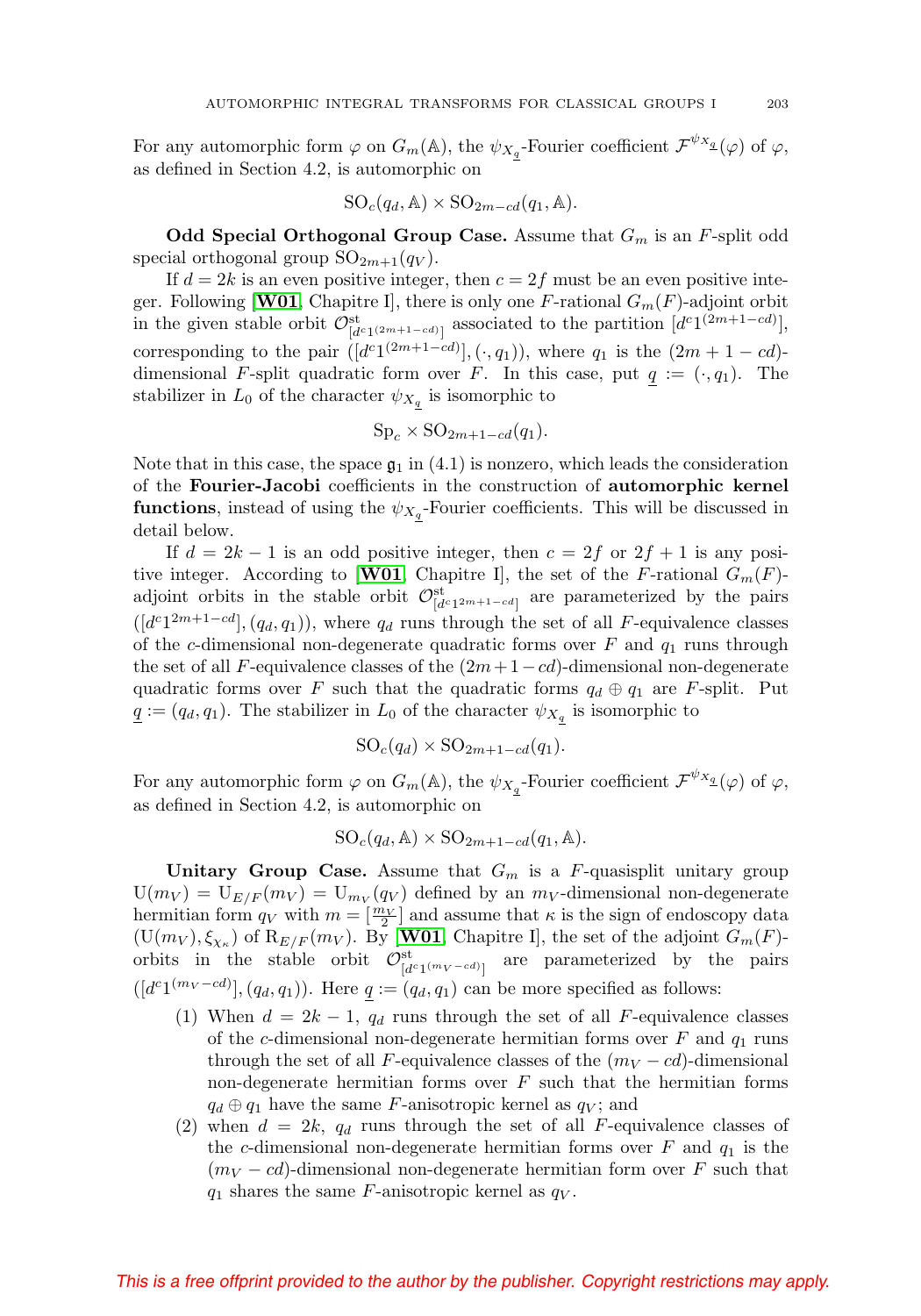The stabilizer in  $L_0$  of the character  $\psi_{X_q}$  is isomorphic to

$$
U_c(q_d) \times U_{m_V - cd}(q_1).
$$

For any automorphic form  $\varphi$  on  $G_m(\mathbb{A})$ , the  $\psi_{X_q}$ -Fourier coefficient  $\mathcal{F}^{\psi_{X_q}}(\varphi)$  of  $\varphi$ , as defined in Section 4.2, is automorphic on

$$
U_c(q_d, A) \times U_{m_V - cd}(q_1, A).
$$

Note that when  $d = 2k$ , the space  $\mathfrak{g}_1$  in (4.1) is nonzero, which leads the consideration of the **Fourier-Jacobi** coefficients in the construction of **automorphic kernel functions**, instead of using the  $\psi_{X_q}$ -Fourier coefficients. This will be discussed in more detail below.

Note that the notion of Fourier coefficients and related results hold for the metaplectic double cover  $\text{Sp}_{2n}(\mathbb{A})$  of  $\text{Sp}_{2n}(\mathbb{A})$ .

<span id="page-25-0"></span>**5.3. Automorphic kernel functions: Case (d=2k-1).** From the constructions of the family of Fourier coefficients, this section starts the discussion on the possible constructions of **automorphic kernel functions**, which produce certain types of **endoscopy correspondences** via integral transforms as expected in Principle [1.2.](#page-4-3)

Recall that for any global Arthur parameter  $\psi$ , the automorphic  $L^2$ -packet  $\Pi_{\psi}(\epsilon_{\psi})$  of the global Arthur packet  $\Pi_{\psi}$  consists of all elements  $\pi = \otimes_v \pi_v \in \Pi_{\psi}$ whose characters are equal to  $\epsilon_{\psi}$ . The [d<sup>c</sup>1<sup>\*</sup>]-type Fourier coefficients are applied to the automorphic representations of  $G_m(\mathbb{A})$  belonging to the automorphic  $L^2$ packet  $\Pi_{\psi_0}(\epsilon_{\psi_0})$  for a relatively simple global Arthur parameter  $\psi_0$ , which will be specified below in each case. Of course, it is important to know that such an automorphic  $L^2$ -packet  $\prod_{\psi_0} (\epsilon_{\psi_0})$  is not empty, which essentially follows from the work of [[JLZ13](#page-59-7)] and the discussion in Section 5.1. Certain refined structures on the cuspidal members in  $\Pi_{\psi_0}(\epsilon_{\psi_0})$  have been studied first in [**[GJS12](#page-57-2)**] and more recently in [**[Liu13](#page-61-5)**] and [**[JL13](#page-59-4)**] for some classical groups. It is expected that those work can be extended to all classical groups. The structures of Fourier coefficients (Conjecture [4.2\)](#page-17-0) for such an automorphic  $L^2$ -packet  $\tilde{\Pi}_{\psi_0}(\epsilon_{\psi_0})$  can be proved as discussed in Section 4.4.

Assume that  $\tau \in \mathcal{A}_{\text{cusp}}(a)$  is self-dual with  $a = 2e$  even, and

$$
d = a - 1 = 2e - 1
$$

when consider the  $[d<sup>c</sup>1<sup>*</sup>]$ -type Fourier coefficients. The other cases of the pairs  $(a, d)$ are considered in a forthcoming work of the author ([**[Jn13](#page-59-10)**]).

**Symplectic Group Case.** Assume that  $G_m = \text{Sp}_{2m}$ .

Write  $2m = a(b+c)$  with  $a = 2e \ge 2$  being even and  $b \ge 0, c \ge 1$  being integers. For a self-dual  $\tau \in \mathcal{A}_{\text{cusp}}(a)$ , if  $\tau$  is of symplectic type, take  $b + c$  to be even and hence b and c are in the same parity; and if  $\tau$  is of orthogonal type, take  $b + c$ to be odd and hence  $b$  and  $c$  are in the different parity. Consider a global Arthur parameter

$$
\psi_0 := (\tau, b + c) \boxplus (1, 1)
$$

of  $Sp_{2m}$ , which is the lift of the global Arthur parameter  $(\tau, b + c)$  of simple type for  $SO_{2m}$ , via the natural embedding of the corresponding dual groups.

For the partition  $[d^{c_1ab+c}]$  for  $Sp_{2m}$  with  $d = a - 1$  odd, one must have that  $c = 2f$  is even. Hence if  $\tau$  is of symplectic type, then  $b = 2l$  is even; and if  $\tau$  is of orthogonal type, then  $b = 2l + 1$  is odd. It is not difficult to check that the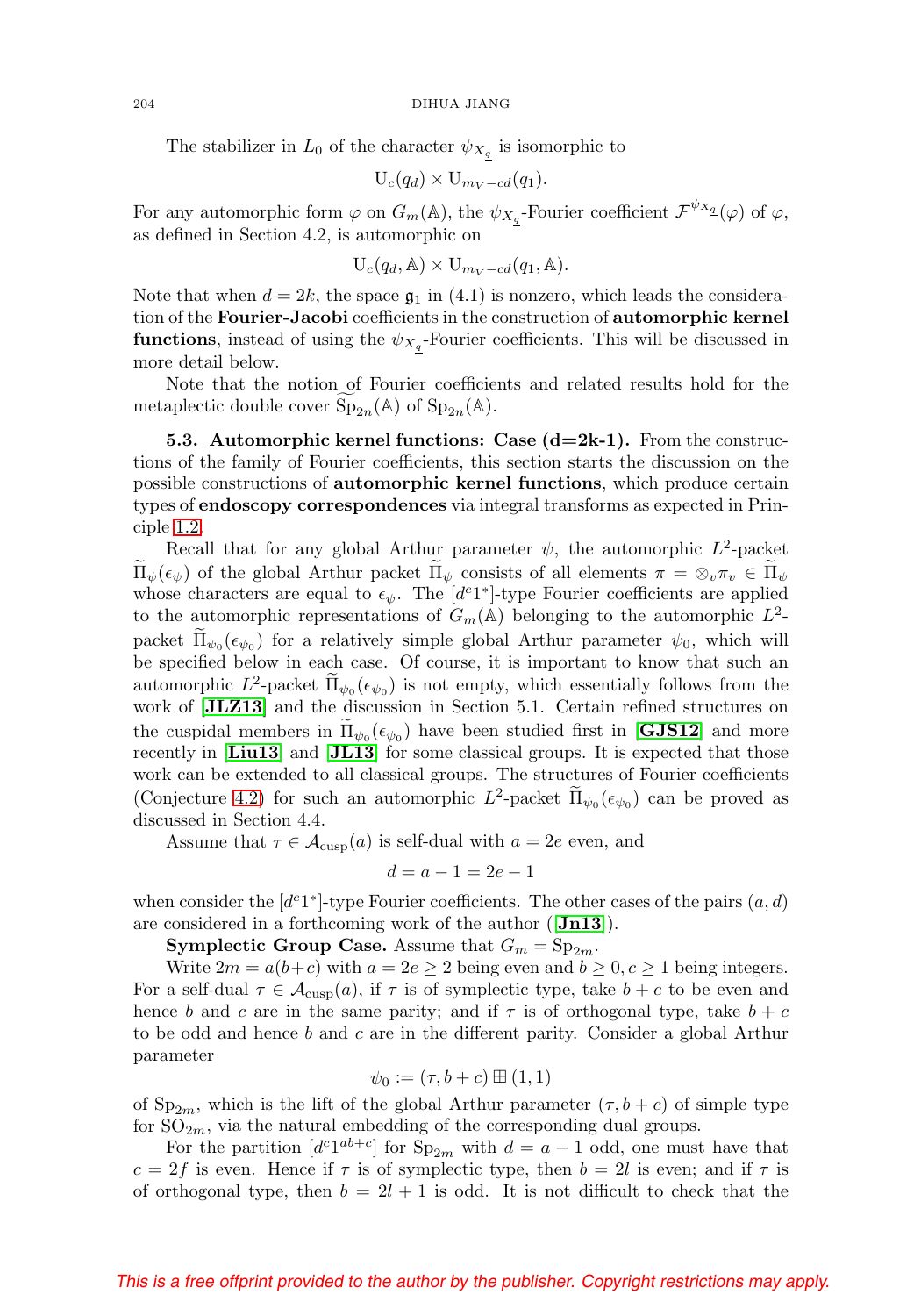automorphic  $L^2$ -packet  $\tilde{\Pi}_{\psi_0}(\epsilon_{\psi_0})$  of  $G_m$  is not empty. In fact, it follows directly from Theorem 5.1 when  $\tau$  is of symplectic type and  $b + c$  is even. When  $\tau$  is of orthogonal type and  $b + c$  is odd, one may also construct a nonzero residual representation in the automorphic  $L^2$ -packet  $\tilde{\Pi}_{\psi_0}(\epsilon_{\psi_0})$ . To do so, one needs to construct an irreducible cuspidal automorphic representation  $\epsilon$  of  $Sp_{2e}(\mathbb{A})$  from  $\tau$ which has the global Arthur parameter

$$
\psi_{\epsilon} = (\tau, 1) \boxplus (1, 1).
$$

This is done by the composition of the automorphic descent from  $\tau$  of  $GL_{2e}(\mathbb{A})$  to  $SO_{2e}(\mathbb{A})$  with the theta correspondence from  $SO_{2e}(\mathbb{A})$  to  $Sp_{2e}(\mathbb{A})$ .

Take a member  $\Theta$  in the automorphic  $L^2$ -packet  $\Pi_{\psi_0}(\epsilon_{\psi_0})$  of  $G_m$ . The  $\psi_{X_q}$ -Fourier coefficients  $\mathcal{F}^{\psi_{X_{\mathcal{I}}}}(\varphi_{\Theta})$  of  $\varphi_{\Theta} \in \Theta$ , as discussed in Section 5.2, are automorphic as functions restricted to the stabilizer

$$
Sp_c(\mathbb{A}) \times Sp_{ab+c}(\mathbb{A}).
$$

Define the **automorphic kernel functions** in this case to be

(5.5) 
$$
\mathcal{K}_{\varphi_{\Theta}}^{\psi_{0}}(h,g) := \mathcal{F}^{\psi_{X_{\underline{q}}}}(\varphi_{\Theta})(h,g)
$$

for  $(h, g) \in \text{Sp}_c(\mathbb{A}) \times \text{Sp}_{ab+c}(\mathbb{A})$ . This family of the automorphic kernel functions  $\mathcal{K}^{\psi_{0}}_{\varphi_{\Theta}}(h,g)$  should produce the endoscopy correspondence

$$
SO_{ab}(\mathbb{A}) \times Sp_c(\mathbb{A}) \to Sp_{ab+c}(\mathbb{A})
$$

for **Case** ( $a=2e$ ) of symplectic groups. Note that  $Sp_{ab+c}$  is the symplectic group  $Sp_{2n}$  with  $2n = ab + c$  and  $c = 2f$  as discussed in Section 3.2; and  $SO_{ab}$  is an F-quasisplit even special orthogonal group. Note that when  $b = 0$ , this is just the identity transfer from  $Sp<sub>c</sub>(A)$  to itself.

More precisely, take  $\psi_1 := (\tau, b)$ . It is clear that  $\psi_1$  is a simple global Arthur parameter of  $SO_{ab}$ . Now one can easily see that the global Arthur parameter  $\psi_0$ is built from the global Arthur parameter  $\psi_1$  of  $G_0 = SO_{ab}$  and the structures of the groups  $H = \text{Sp}_c$  and  $G = \text{Sp}_{ab+c}$ . This construction of the automorphic kernel functions and their related endoscopy correspondence can be described by the following diagram:

$$
\begin{array}{ccc}\n & \mathrm{Sp}_{a(b+c)} \\
 & \Theta \in \widetilde{\Pi}_{\psi_0}(\epsilon_{\psi_0}) \\
 & \nearrow & \downarrow\n\end{array}
$$
\n
$$
\begin{array}{ccc}\n & \text{GL}_a, \tau & \mathcal{K}^{\psi_0}_{\varphi_{\Theta}}(h, g) \\
 & \downarrow & \downarrow\n\end{array}
$$
\n
$$
\begin{array}{ccc}\n & \text{SL}_a, \tau & \mathcal{K}^{\psi_0}_{\varphi_{\Theta}}(h, g) \\
 & \downarrow & \downarrow\n\end{array}
$$
\n
$$
\begin{array}{ccc}\n & \text{SO}_{ab} & \times & \text{Sp}_c & \longleftrightarrow & \text{Sp}_{ab+c} \\
 & \widetilde{\Pi}_{(\tau, b)(\epsilon(\tau, b))} & \widetilde{\Pi}_{\psi_2}(\epsilon_{\psi_2}) & \widetilde{\Pi}_{(\tau, b) \boxplus \psi_2}(\epsilon_{(\tau, b) \boxplus \psi_2})\n\end{array}
$$

where  $a = 2e$ ,  $c = 2f$ , and  $2n = ab + c$ . When  $\tau$  is of symplectic type.,  $b = 2l$  is even; and when  $\tau$  is of orthogonal type,  $b = 2l + 1$  is odd.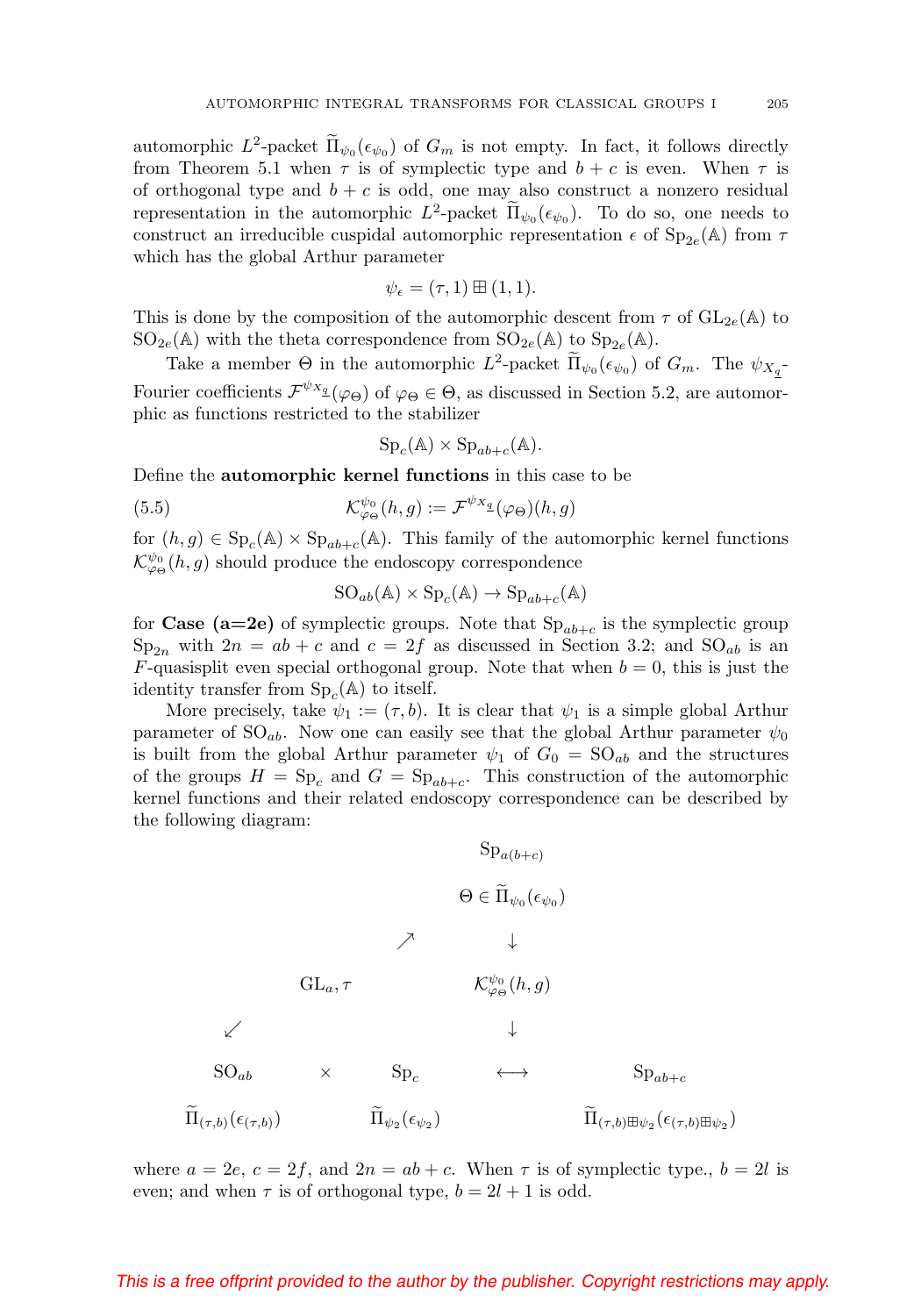The Principle of Endoscopy Correspondences (Principle [1.2\)](#page-4-3) specializes to the following conjecture for the current case.

CONJECTURE 5.3 (Sp<sub>2n</sub>: Case (a=2e)). For integers  $a = 2e \geq 2$ ,  $b \geq 0$ ,  $c = 2f \geq 2$ , and  $d = a - 1$ , let  $\tau \in \mathcal{A}_{cusp}(a)$  be self-dual and  $\psi_1 = (\tau, b)$  be a simple global Arthur parameter of an F-quasisplit  $SO_{ab}$ ; and let  $\psi_2$  and  $\psi := \psi_1 \boxplus \psi_2$  be global Arthur parameters of  $\text{Sp}_c$  and  $\text{Sp}_{ab+c}$ , respectively. For  $\sigma \in \mathcal{A}_2(\text{Sp}_c)$  and  $\pi \in A_2(\mathrm{Sp}_{ab+c}),$  if there exists an automorphic member  $\Theta \in \Pi_{\psi_0}(\epsilon_{\psi_0}),$  such that the following integral

$$
\int_{\mathrm{Sp}_c(F)\backslash\mathrm{Sp}_c(\mathbb{A})}\int_{\mathrm{Sp}_{ab+c}(F)\backslash\mathrm{Sp}_{ab+c}(\mathbb{A})}\mathcal{K}^{\psi_0}_{\varphi_{\Theta}}(h,g)\varphi_{\sigma}(h)\overline{\varphi_{\pi}(g)}dhdg
$$

is nonzero for some choice of  $\varphi_{\Theta} \in \Theta$ ,  $\varphi_{\sigma} \in \sigma$ , and  $\varphi_{\pi} \in \pi$ , assuming the convergence of the integral, then  $\sigma \in \Pi_{\psi_2}(\epsilon_{\psi_2})$  if and only if  $\pi \in \Pi_{\psi}(\epsilon_{\psi})$ .

Note that when  $\tau$  is of orthogonal type and  $b = 1$  and when the global Arthur parameter  $\psi_2$  is generic, the construction of the endoscopy transfer for irreducible generic cuspidal automorphic representations was outlined in [**[G08](#page-56-3)**] and see also [**[G12](#page-56-4)**].

**Example 1.** A more explicit explanation of this construction is given for a phototype example. Take a standard parabolic subgroup  $P_{c^{e-1}}$  of  $Sp_{a(b+c)}$  whose Levi decomposition is given by

$$
P_{c^{e-1}} = M_{c^{e-1}} V_{c^{e-1}} = (\mathrm{GL}_c^{\times (e-1)} \times \mathrm{Sp}_{ab+2c}) V_{c^{e-1}}.
$$

The unipotent radical  $V_{c^{e-1}}$ , which is the same as  $V_{X_q}$ , have the structure that

$$
V_{c^{e-1}}/[V_{c^{e-1}}, V_{c^{e-1}}] \cong \text{Mat}_{c}^{\oplus (e-2)} \oplus \text{Mat}_{c,n} \oplus \text{Mat}_{c} \oplus \text{Mat}_{c,n},
$$

where  $\text{Mat}_c$  is the space of all  $c \times c$ -matrices and  $\text{Mat}_{c,n}$  is the space of all  $c \times n$ matrices with  $n = eb + f$ . The projection of elements  $v \in V_{ce-1}$  is given by

$$
(X_1, \cdots, X_{e-2}, Y_1, Y_2, Y_3).
$$

For a nontrivial additive character  $\psi_F$  of  $F \backslash \mathbb{A}$ , the corresponding character  $\psi_{X_q}$  on  $V_{c^{e-1}}(\mathbb{A})$  is defined by

(5.6) 
$$
\psi_{X_2}(v) := \psi_F(\text{tr}(X_1 + \dots + X_{e-2} + Y_2)).
$$

Then the stabilizer of the character  $\psi_{X_q}$  in the Levi subgroup  $M_{c^{e-1}}$  is

(5.7) 
$$
Sp_c \times Sp_{ab+c} \mapsto (GL_c^{\times (e-1)} \times Sp_{ab+2c})
$$

which is given by the embedding

$$
(h,g)\mapsto (h^{\Delta(e-1)}, \begin{pmatrix} g_1 & g_2 \\ & h & \\ g_3 & & g_4 \end{pmatrix})
$$

where  $h \mapsto h^{\Delta(e-1)}$  is the diagonal embedding from  $\text{Sp}_c$  into  $\text{GL}_c^{\times(e-1)}$ , and  $g =$  $\int g_1$   $g_2$ g<sup>3</sup> g<sup>4</sup>  $\Big) \in \mathrm{Sp}_{ab+c}.$ 

**Even Special Orthogonal Group Case.** Assume that  $G_m$  is an  $F$ -quasisplit even special orthogonal group  $SO_{2m}(q_V)$  defined by the 2m-dimensional nondegenerate quadratic form  $q_V$ .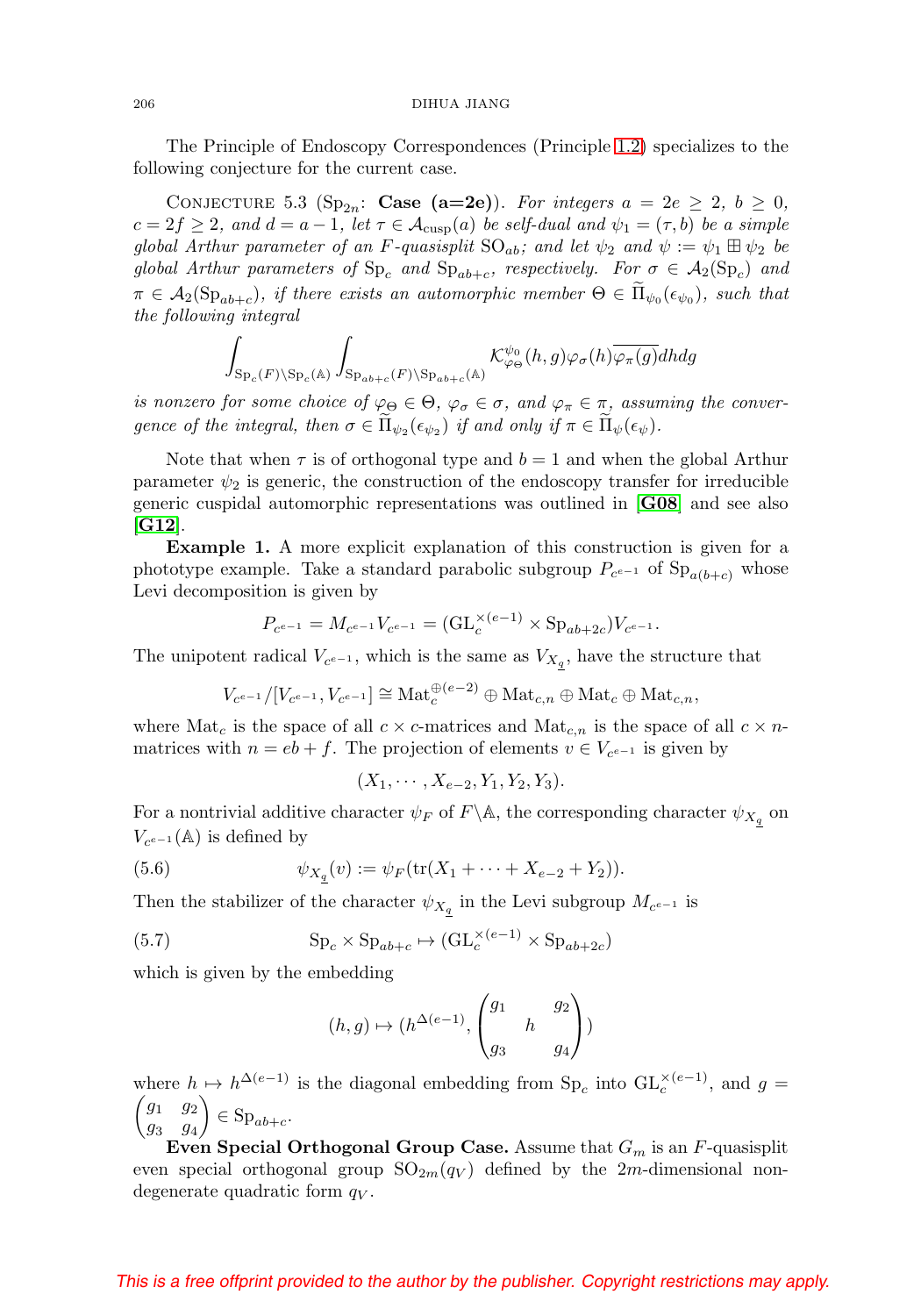Write  $2m = a(b+c)$  with  $a = 2e \ge 2$  being even and  $b, c \ge 1$  being any positive integers. For a self-dual  $\tau \in \mathcal{A}_{\text{cusp}}(a)$ , take a simple global Arthur parameter

$$
\psi_0 := (\tau, b + c)
$$

for  $SO_{2m}(q_V)$ . Hence if  $\tau$  is of symplectic type, then  $b + c$  is even and hence b and c are in the same parity; and if  $\tau$  is of orthogonal type, then  $b + c$  is odd and hence b and c are in the different parity.

Assume that  $c = 2f + 1$  is odd. If  $\tau$  is of symplectic type, then  $b = 2l + 1$ is odd; and if  $\tau$  is of orthogonal type, then  $b = 2l$  is even. Consider the partition  $[d^{c_1(ab+c)}]$  with  $d = a - 1$ . Each F-rational adjoint  $G_m(F)$ -orbit in the stable orbit  $\mathcal{O}^{\text{st}}_{[d^{c_1(a b+c)}]}$  corresponds to a pair  $([d^{c_1(a b+c)}], (q_d, q_1))$  as discussed in Section 5.2. Put  $q := (q_d, q_1)$ . Following Theorem 5.1, the automorphic  $L^2$ -packet  $\Pi_{\psi_0}(\epsilon_{\psi_0})$  of  $G_m$  is not empty. Take a member  $\Theta$  in  $\Pi_{\psi_0}(\epsilon_{\psi_0})$ . The  $\psi_{X_q}$ -Fourier coefficients  $\mathcal{F}^{\psi_{X_{\underline{q}}}(\varphi_{\Theta})}$  of  $\varphi_{\Theta} \in \Theta$ , as discussed in Section 5.2, are automorphic as functions on

$$
SO_c(q_d)(\mathbb{A}) \times SO_{ab+c}(q_1)(\mathbb{A}).
$$

Define the **automorphic kernel functions** in this case to be

(5.8) 
$$
\mathcal{K}^{\psi_0}_{\varphi_{\Theta}}(h,g) := \mathcal{F}^{\psi_{X_{\underline{q}}}}(\varphi_{\Theta})(h,g)
$$

for  $(h, g) \in SO_c(q_d, \mathbb{A}) \times SO_{ab+c}(q_1, \mathbb{A})$ . This family of the automorphic kernel functions  $\mathcal{K}^{(\tau,b+c)}_{\varphi\Theta}(h,g)$  should produce the endoscopy correspondence

$$
SO_{ab+1}(q_0, A) \times SO_c(q_d, A) \to SO_{ab+c}(q_1, A)
$$

for **Case (a=2e)**. Note that for the endoscopy group in  $\mathcal{E}_{sim}(ab+c-1)$ , one takes  $SO_{ab+c}(q_1)$  to be an F-split odd special orthogonal group with  $2n+1= ab+c$  and  $c = 2f + 1$ , and hence both  $SO_{ab+1}$  and  $SO_c$  are F-split odd special orthogonal groups as discussed in Section 3.1. Recall from Section 5.2 that the condition in general is that the quadratic form  $q_d \oplus q_1$  shares the anisotropic kernel with the quadratic form  $q_V$  defining  $SO_{2m}$ . Hence the formulation here is more general than the elliptic endoscopy transfer for the  $F$ -quasisplit case, and is related to [**[Ar13](#page-55-1)**, Chapter 9] for the transfers for inner forms.

More precisely, take  $\psi_1 := (\tau, b)$ . It is clear that  $\psi_1$  is a simple global Arthur parameter of  $SO_{ab+1}(q_0)$  and the global Arthur parameter  $\psi_0$  is built from the global Arthur parameter  $\psi_1$  of  $G_0 = SO_{ab+1}(q_0)$  and the structures of the groups  $H =$  $SO_c(q_d)$  and  $G = SO_{ab+c}(q_1)$ . Principl[e1.2](#page-4-3) specializes to the following conjecture for the current case. It is clear that when  $b = 0$ , it produces the identity transfer from SO<sub>c</sub> to itself; and when  $c = 1$  and  $b = 1$ , this construction reduces to the automorphic descent from  $GL_a$  to  $SO_{a+1}$  as discussed in [**[GRS11](#page-57-1)**]. The more general case of  $c = 1$  will be discussed in Section 6.

CONJECTURE 5.4 ( $SO_{2n+1}$ : **Case (a=2e) and (c=2f+1)**). For integers a =  $2e \geq 2, b \geq 0, c = 2f + 1 \geq 1, and d = a - 1, let \tau \in \mathcal{A}_{\text{cusp}}(a)$  be self-dual and  $\psi_1 = (\tau, b)$  be a simple global Arthur parameter of F-split  $SO_{ab+1}(q_0)$ ; and let  $\psi_2$  and  $\psi := \psi_1 \boxplus \psi_2$  be global Arthur parameters of  $\mathrm{SO}_c(q_d)$  and  $\mathrm{SO}_{ab+c}(q_1)$ , respectively. For  $\sigma \in A_2(SO_c(q_d))$  and  $\pi \in A_2(SO_{ab+c}(q_1))$ , if there exists an automorphic member  $\Theta \in \Pi_{\psi_0}(\epsilon_{\psi_0})$ , such that the following integral

$$
\int_{\mathrm{SO}_c(q_d,F)\backslash \mathrm{SO}_c(q_d,\mathbb{A})}\int_{\mathrm{SO}_{ab+c}(q_1,F)\backslash \mathrm{SO}_{ab+c}(q_1,\mathbb{A})}\mathcal{K}^{\psi_0}_{\varphi\Theta}(h,g)\varphi_\sigma(h)\overline{\varphi_\pi(g)}dhdg
$$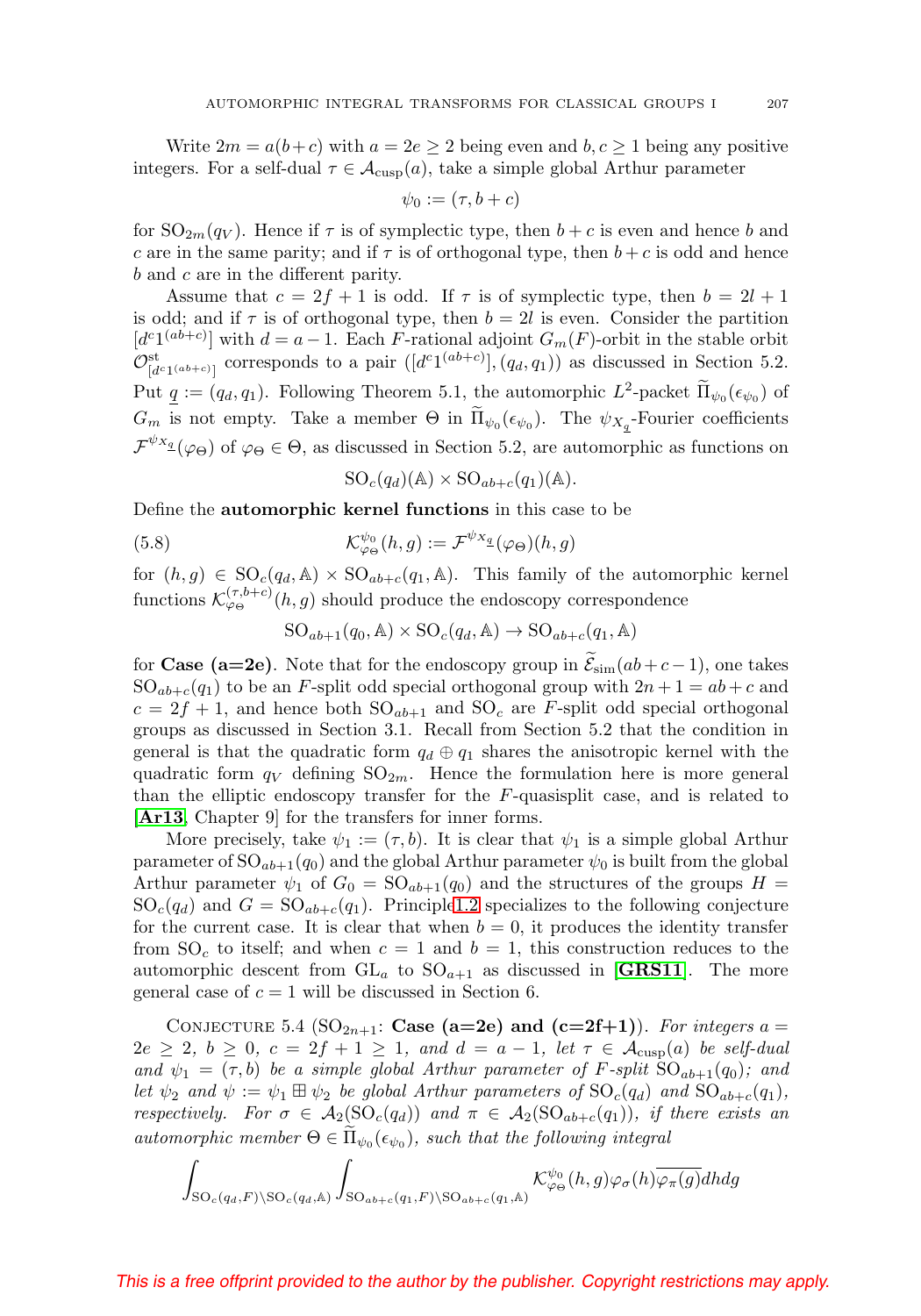is nonzero for some choice of  $\varphi_{\Theta} \in \Theta$ ,  $\varphi_{\sigma} \in \sigma$ , and  $\varphi_{\pi} \in \pi$ , assuming the convergence of the integral, then  $\sigma \in \Pi_{\psi_2}(\epsilon_{\psi_2})$  if and only if  $\pi \in \Pi_{\psi}(\epsilon_{\psi})$ .

This construction of the automorphic kernel functions and their related endoscopy correspondence can be described by the following diagram:

$$
\begin{array}{ccc}\n & \mathrm{SO}_{a(b+c)}(q_V) \\
 & \Theta \in \widetilde{\Pi}_{\psi_0}(\epsilon_{\psi_0}) \\
 & \nearrow & \downarrow\n\end{array}
$$
\n
$$
\begin{array}{ccc}\n & \times & \downarrow & \\
 & \mathrm{GL}_{a,\tau} & \mathcal{K}^{\psi_0}_{\varphi_0}(h,g) \\
 & \downarrow & \downarrow\n\end{array}
$$
\n
$$
\begin{array}{ccc}\n & \downarrow & \\
 & \downarrow & \\
 & \mathrm{SO}_{ab+1}(q_0) & \times & \mathrm{SO}_{c}(q_d) & \leftrightarrow & \mathrm{SO}_{ab+c}(q_1) \\
 & \widetilde{\Pi}_{(\tau,b)}(\epsilon_{(\tau,b)}) & \widetilde{\Pi}_{\psi_2}(\epsilon_{\psi_2}) & \widetilde{\Pi}_{(\tau,b)\boxplus\psi_2}(\epsilon_{(\tau,b)\boxplus\psi_2})\n\end{array}
$$

where  $a = 2e$ ,  $c = 2f + 1$ , and  $2n = ab + c - 1$ . When  $\tau$  is of symplectic type,  $b = 2l + 1$  is odd; when  $\tau$  is of orthogonal type,  $b = 2l$  is even.

Note that when  $\tau$  is of symplectic type and  $b = 1$  and when the global Arthur parameter  $\psi_2$  is generic, the construction of the endoscopy transfer for irreducible generic cuspidal automorphic representations was outlined in [**[G08](#page-56-3)**] and see also **[[G12](#page-56-4)**]. Also when  $\tau$  is of symplectic type and  $b = c = 1$ , this can be viewed as a case of the automorphic descent from  $GL_{2e}$  to  $SO_{2e+1}$  and was completely proved in [**[GRS11](#page-57-1)**]. The general case of this conjecture is the subject discussed in [**[JZ13](#page-59-5)**].

Assume now that  $c = 2f$  is even. If  $\tau$  is of symplectic type, then  $b = 2l$  is even; and if  $\tau$  is of orthogonal type, then  $b = 2l + 1$  is odd. Consider the partition  $[d^{c_1(ab+c)}]$  with  $d = a - 1$ . Each F-rational adjoint  $G_m(F)$ -orbit in the stable orbit  $\mathcal{O}^{\text{st}}_{[d^c1^{(ab+c)}]}$  corresponds to a pair  $([d^c1^{(ab+c)}],(q_d,q_1))$  as discussed in Section 5.2. Put  $\underline{q} := (q_d, q_1)$ , and for  $\Theta \in \Pi_{\psi_0}(\epsilon_{\psi_0})$  of  $G_m$ , the  $\psi_{X_{\underline{q}}}$ -Fourier coefficients  $\mathcal{F}^{\psi_{X_{\underline{q}}}}(\varphi_{\Theta})$  of  $\varphi_{\Theta} \in \Theta$ , as discussed in Section 5.2, is automorphic on

$$
SO_c(q_d)(\mathbb{A}) \times SO_{ab+c}(q_1)(\mathbb{A}).
$$

Note that the automorphic  $L^2$ -packet  $\tilde{\Pi}_{\psi_0}(\epsilon_{\psi_0})$  is not empty by Theorem 5.1. The **automorphic kernel functions** in this case are defined to be

(5.9) 
$$
\mathcal{K}^{\psi_0}_{\varphi_{\Theta}}(h,g) := \mathcal{F}^{\psi_{X_{\underline{a}}}}(\varphi_{\Theta})(h,g)
$$

for  $(h, g) \in SO_c(q_d, \mathbb{A}) \times SO_{ab+c}(q_1, \mathbb{A})$ . This family of the automorphic kernel functions  $\mathcal{K}^{(\tau,b+c)}_{\varphi\Theta}(h,g)$  should produce the endoscopy correspondence

$$
SO_{ab}(q_0, \mathbb{A}) \times SO_c(q_d, \mathbb{A}) \to SO_{ab+c}(q_1, \mathbb{A})
$$

for **Case (a=2e)**. Note that for the endoscopy group in  $\mathcal{E}_{sim}(ab+c)$  with  $a = 2e$  and  $c = 2f$ , one takes  $SO_{ab+c}(q_1)$  to be an F-quasisplit even special orthogonal group, and hence both  $SO_{ab}(q_0)$  and  $SO_c(q_d)$  are F-quasisplit even special orthogonal groups. Recall from Section 5.2 that the condition in general is that the quadratic form  $q_d \oplus q_1$  shares the anisotropic kernel with the quadratic form  $q_V$  defining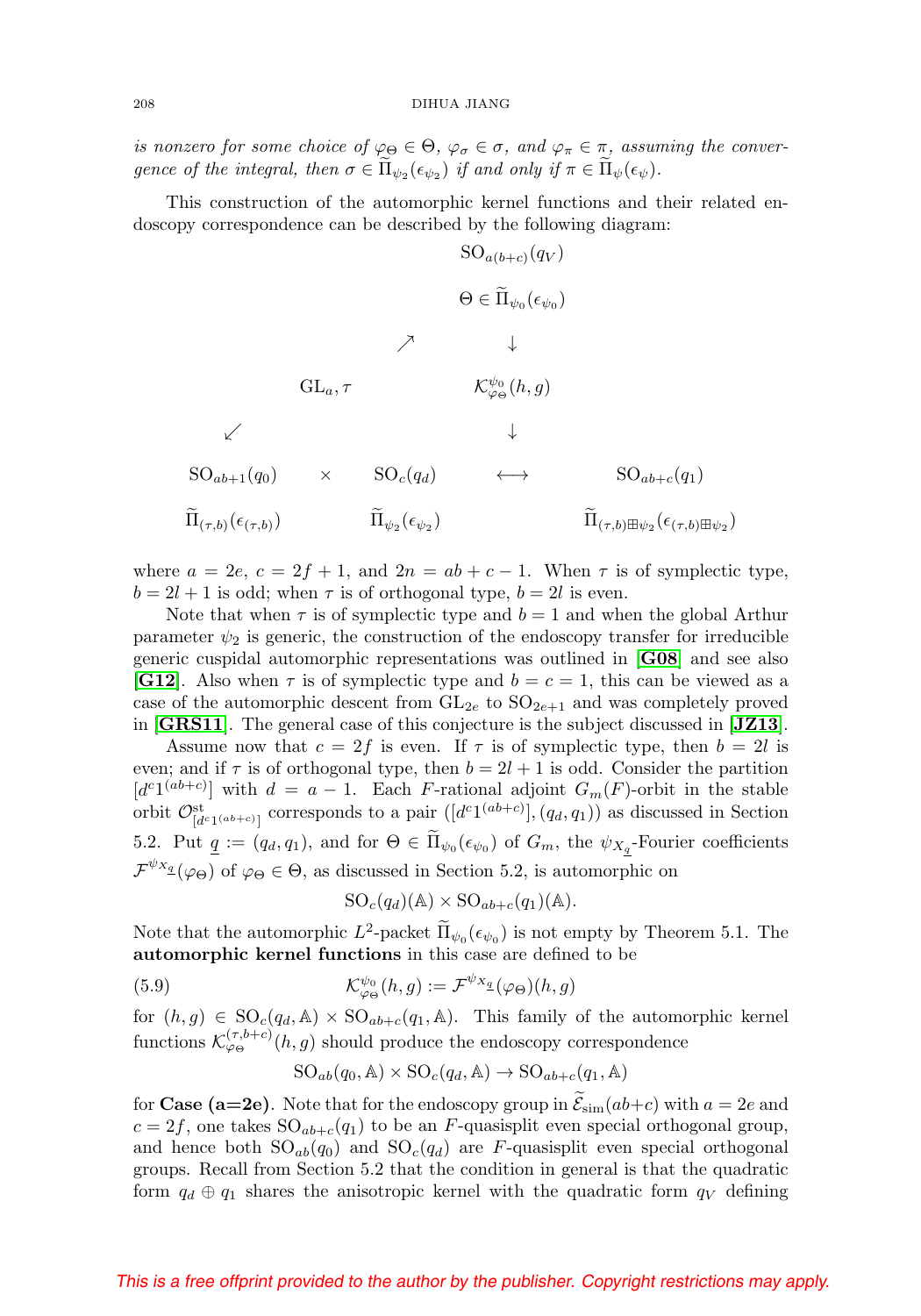$SO_{2m}$ , which implies that  $\eta_{q_d} \cdot \eta_{q_1} = \eta_{q_V}$ , following the definition of character  $\eta$ in [**[Ar13](#page-55-1)**, Section 1.2]. Hence in order for  $SO_{ab}(q_0) \times SO_c(q_d)$  to be an elliptic endoscopy group of  $SO_{ab+c}(q_1)$ , one must have

$$
\eta_{q_1} = \eta_{q_0} \cdot \eta_{q_d}.
$$

Hence one must put the condition that

$$
\eta_{q_V} = \eta_{q_d} \cdot \eta_{q_1} = \eta_{q_0} \cdot \eta_{q_d}^2 = \eta_{q_0}
$$

to make  $SO_{ab}(q_0)\times SO_c(q_d)$  an elliptic endoscopy group of  $SO_{ab+c}(q_1)$  as discussed in Section 3.3. Hence the formulation here is more general than the elliptic endoscopy transfer for the F-quasisplit case, and is related to [**[Ar13](#page-55-1)**, Chapter 9] for the transfers for inner forms.

More precisely, take  $\psi_1 := (\tau, b)$ . It is clear that  $\psi_1$  is a simple global Arthur parameter of  $SO_{ab}(q_0)$  and the global Arthur parameter  $\psi_0$  is built from the global Arthur parameter  $\psi_1$  of  $G_0 = SO_{ab}(q_0)$  and the structures of the groups  $H =$  $SO_c(q_d)$  and  $G = SO_{ab+c}(q_1)$ . Principle [1.2](#page-4-3) specializes to the following conjecture for the current case. It is clear that when  $b = 0$ , it produces the identity transfer from  $SO_c(q_d)$  to itself; and when  $c = 0$ , this construction reduces the identity transfer from  $SO_{ab}(q_0)$  to itself. The more general discussion of this endoscopy correspondence and its relation to the automorphic descents will be discussed in Section 6.

CONJECTURE 5.5 (SO<sub>2n</sub>: **Case (a=2e) and (c=2f)**). For integers  $a = 2e \ge$ 2,  $b \geq 1$ ,  $c = 2f \geq 2$ , and  $d = a - 1$ , let  $\tau \in \mathcal{A}_{\text{cusp}}(a)$  be self-dual and  $\psi_1 = (\tau, b)$ be a simple global Arthur parameter of F-split  $SO_{ab}(q_0)$ ; and let  $\psi_2$  and  $\psi :=$  $\psi_1 \boxplus \psi_2$  be global Arthur parameters of  $\mathrm{SO}_c(q_d)$  and  $\mathrm{SO}_{ab+c}(q_1)$ , respectively. For  $\sigma \in A_2(SO_c(q_d))$  and  $\pi \in A_2(SO_{ab+c}(q_1))$ , if there exists an automorphic member  $\Theta \in \Pi_{\psi_0}(\epsilon_{\psi_0}),$  such that the following integral

$$
\int_{\mathrm{SO}_c(q_d,F)\backslash \mathrm{SO}_c(q_d,\mathbb{A})}\int_{\mathrm{SO}_{ab+c}(q_1,F)\backslash \mathrm{SO}_{ab+c}(q_1,\mathbb{A})}\mathcal{K}^{\psi_0}_{\varphi_{\Theta}}(h,g)\varphi_{\sigma}(h)\overline{\varphi_{\pi}(g)}dhdg
$$

is nonzero for some choice of  $\varphi_{\Theta} \in \Theta$ ,  $\varphi_{\sigma} \in \sigma$ , and  $\varphi_{\pi} \in \pi$ , assuming the convergence of the integral, then  $\sigma \in \Pi_{\psi_2}(\epsilon_{\psi_2})$  if and only if  $\pi \in \Pi_{\psi}(\epsilon_{\psi})$ .

This construction of the automorphic kernel functions and their related endoscopy correspondence can be described by the following diagram:

$$
SO_{a(b+c)}(q_V)
$$
\n
$$
\Theta \in \widetilde{\Pi}_{\psi_0}(\epsilon_{\psi_0})
$$
\n
$$
\nearrow \qquad \downarrow
$$
\n
$$
GL_a, \tau \qquad \qquad K^{\psi_0}_{\varphi_0}(h, g)
$$
\n
$$
\swarrow \qquad \qquad \downarrow
$$
\n
$$
SO_{ab}(q_0) \qquad \times \qquad SO_c(q_d) \qquad \longleftrightarrow \qquad SO_{ab+c}(q_1)
$$
\n
$$
\widetilde{\Pi}_{(\tau,b)}(\epsilon_{(\tau,b)}) \qquad \qquad \widetilde{\Pi}_{\psi_2}(\epsilon_{\psi_2}) \qquad \qquad \widetilde{\Pi}_{(\tau,b)\boxplus \psi_2}(\epsilon_{(\tau,b)\boxplus \psi_2})
$$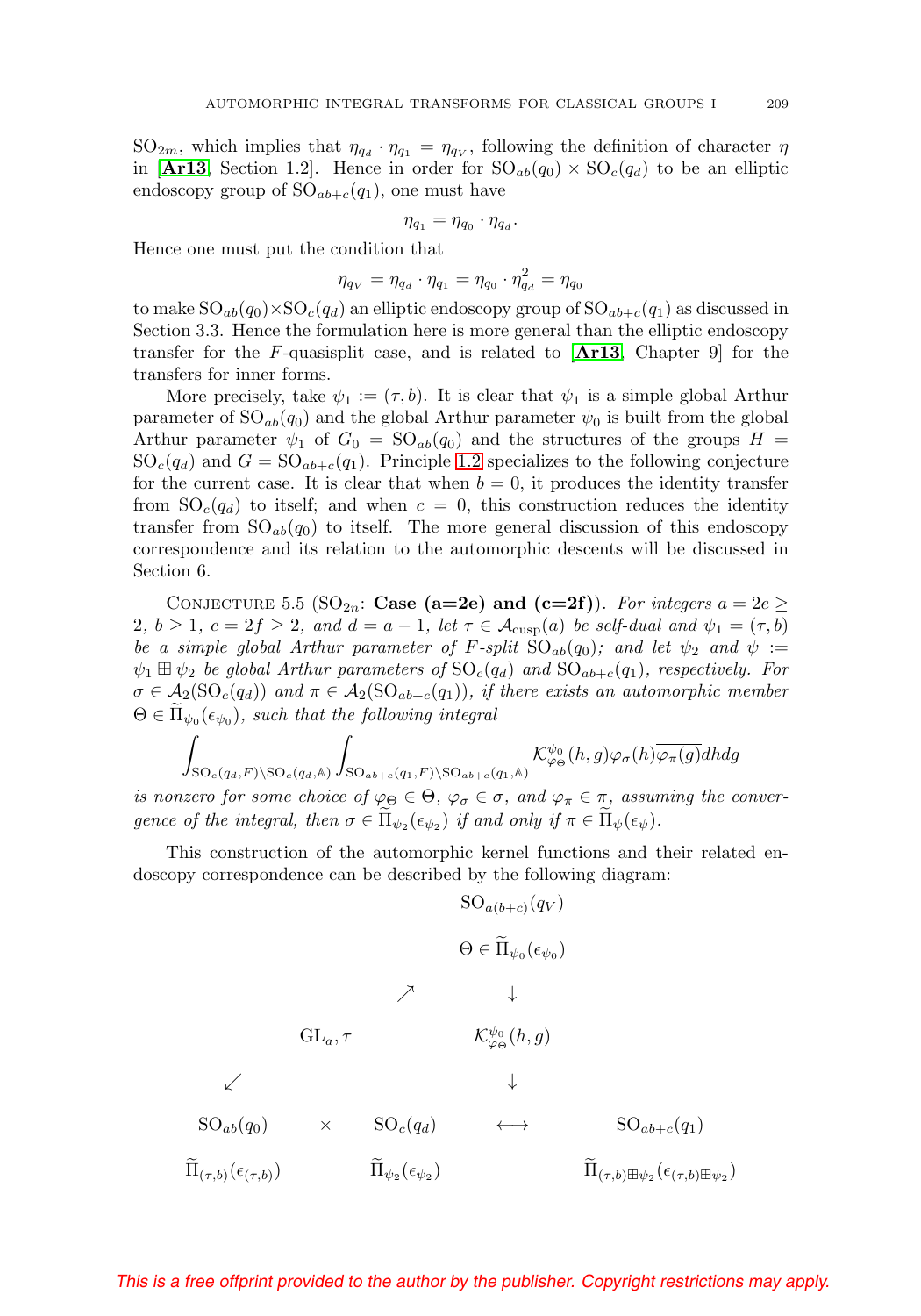where  $a = 2e$ ,  $c = 2f$ , and  $2n = ab + c$ . When  $\tau$  is of symplectic type,  $b = 2l$  is even; when  $\tau$  is of orthogonal type,  $b = 2l + 1$  is odd.

This is the case has been discussed in [**[Jn11](#page-59-6)**]. The details of the proof of this conjecture for the case when  $b = 2$  and the global Arthur parameter  $\psi_2$  is generic are given in the two papers in **[[GJS13](#page-57-3)**]. When  $\tau$  is of orthogonal type and  $b = 1$  and when the global Arthur parameter  $\psi_2$  is generic, the construction of the endoscopy transfer for irreducible generic cuspidal automorphic representations was outlined in [**[G08](#page-56-3)**] and see also [**[G12](#page-56-4)**]. The general case of this conjecture will be the subject discussed in [**[JZ13](#page-59-5)**].

**Odd Special Orthogonal Group Case.** Assume that  $G_m$  is the F-split odd special orthogonal group  $SO_{2m+1}$ . According to the discussion in Section 5.2 with  $d = 2k - 1$ , for any automorphic form  $\varphi$  on  $G_m(\mathbb{A})$ , the  $\psi_{X_q}$ -Fourier coefficient  $\mathcal{F}^{\psi_{X_{\underline{q}}}(\varphi)}$  of  $\varphi$  is automorphic on

$$
SO_c(q_d, \mathbb{A}) \times SO_{2m+1-cd}(q_1, \mathbb{A}).
$$

Note that the integers c and  $2m + 1 - cd$  are in different parity. The functorial meaning between automorphic forms  $A(SO_{c}(q_{d}))$  and automorphic forms  $\mathcal{A}(\text{SO}_{2m+1-cd}(q_1))$  is not so easily related to the endoscopy structure in general and will be considered in the forthcoming work of the author ([**[Jn13](#page-59-10)**]). For **Case**  $(c=2f)$ , it could be translated to the metaplectic double cover of  $Sp_{2m}(\mathbb{A})$  and formulated in the framework of endoscopy correspondence below. However, for **Case**  $(c=2f+1)$ , it is more mysterious (see [**[Jn13](#page-59-10)**]), except the case where  $c=1$  and  $b = 1$ , which can be formulated as a case of automorphic descents of Ginzburg, Rallis and Soudry ([**[GRS11](#page-57-1)**]) as follows.

Assume that  $c = 1$  and  $b = 1$ . Since  $a = 2e$  and  $d = 2e+1 = a+1$ , the partition is  $[(2e+1)1^{(2e)}]$  with  $m = a$ . This is the case that the automorphic descent takes  $\tau \in \mathcal{A}_{\text{cusp}}(2e)$  of orthogonal type to an cuspidal automorphic representation of  $SO_{2e}(\mathbb{A})$ . More general discussion on automorphic descents will be reviewed in Section 6. The general situation of this case will be discussed discussion in [**[Jn13](#page-59-10)**].

**Metaplectic Cover of Symplectic Group Case:** Take  $G_m(\mathbb{A})$  to be the metaplectic double cover  $\widetilde{\mathrm{Sp}}_{2m}(\mathbb{A})$  of  $\mathrm{Sp}_{2m}(\mathbb{A})$ . Consider that  $2m = a(b+c)$  with  $c = 2f \geq 2$ . As in the case of  $G_m = \text{Sp}_{2m}$ , attached to the partition  $[d^{c_1(ab+c)}]$ with  $d = 2e - 1$ , the F-rational  $G_m(F)$ -adjoint nilpotent orbit is F-stable. The associated  $\psi_{X_q}$ -Fourier coefficient of any automorphic form  $\varphi$  on  $\widetilde{\mathrm{Sp}}_{2m}(\mathbb{A}), \mathcal{F}^{\psi_{X_q}}(\varphi)$ , is automorphic on

$$
\widetilde{\mathrm{Sp}}_c(\mathbb{A}) \times \widetilde{\mathrm{Sp}}_{ab+c}(\mathbb{A}).
$$

The meaning in endoscopy correspondence of this construction can be explained as follows.

Let  $\tau \in \mathcal{A}_{\text{cusp}}(a)$  be self dual. Assume that if  $\tau$  is of symplectic type, the central value  $L(\frac{1}{2}, \pi)$  of the standard L-function (one could also use the partial L-function here) of  $\pi$  is nonzero. When  $\tau$  is of symplectic type, take  $b = 2l + 1$ ; and when  $\tau$  is of orthogonal type, take  $b = 2l$ . Then consider a global Arthur parameter

$$
\psi_0 := (\tau, b + c)
$$

Note that the dual group of  $\overline{\text{Sp}}_{2m}(\mathbb{A})$  is considered to be  $\text{Sp}_{2m}$  and the theory of stable trace formula and the theory of endoscopy for  $Sp_{2m}(\mathbb{A})$  have been developing through a series of recent papers, including his PhD thesis of W.-W. Li ([**[Liw11](#page-61-7)**]), although the complete theory is still in progress. Following the arguments in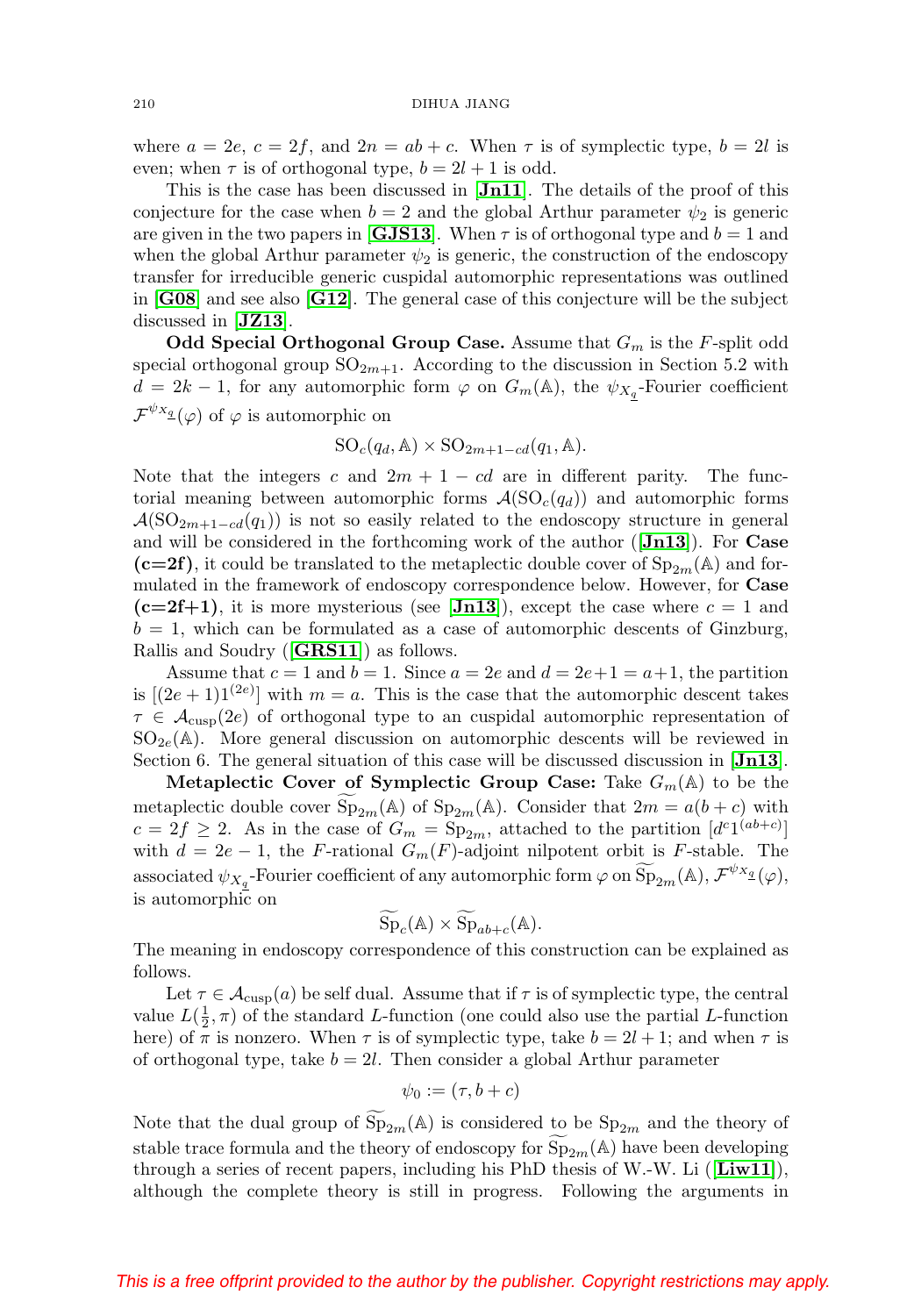[**[JLZ13](#page-59-7)**], it is not hard to see that Theorem 5.1 holds for  $Sp_{2m}(\mathbb{A})$  and hence the automorphic  $L^2$ -packet  $\tilde{\Pi}_{\psi_0}(\epsilon_{\psi_0})$  is not empty ([**[Liu13](#page-61-5)**]). For  $\Theta \in \tilde{\Pi}_{\psi_0}(\epsilon_{\psi_0})$ , Define the **automorphic kernel functions** in this case to be

(5.10) 
$$
\mathcal{K}_{\varphi_{\Theta}}^{\psi_{0}}(h,g) := \mathcal{F}^{\psi_{X_{\underline{q}}}}(\varphi_{\Theta})(h,g)
$$

for  $(h, g) \in \widetilde{\mathrm{Sp}}_c(\mathbb{A}) \times \widetilde{\mathrm{Sp}}_{ab+c}(\mathbb{A})$ . The endoscopy correspondence is given by

$$
SO_{ab+1}(q_0, A) \times \widetilde{Sp}_c(A) \to \widetilde{Sp}_{ab+c}(A),
$$

or by

$$
\widetilde{\mathrm{Sp}}_{ab}(\mathbb{A}) \times \widetilde{\mathrm{Sp}}_c(\mathbb{A}) \to \widetilde{\mathrm{Sp}}_{ab+c}(\mathbb{A}).
$$

Note that this case can be regarded as a variant of the case  $SO_{2n+1}$  with  $(a=2e)$ and  $2n = ab + c$  as discussed in Section 3.3; and that the odd special orthogonal group  $SO_{ab+1}(q_0)$  is F-split.

More precisely, take  $\psi_1 := (\tau, b)$ . It is clear that  $\psi_1$  is a simple global Arthur parameter of  $SO_{ab+1}(q_0, A)$  or of  $Sp_{ab}(A)$ , and the global Arthur parameter  $\psi_0$  is built from the global Arthur parameter  $\psi_1$  of  $G_0 = SO_{ab+1}(q_0)$  or  $Sp_{ab}(\mathbb{A})$ , and the structures of the groups  $H = Sp<sub>c</sub>(A)$  and  $G = Sp<sub>ab+c</sub>(A)$ . Principle [1.2](#page-4-3) can also be specialized to the following conjecture for the current case.

CONJECTURE 5.6 ( $\overline{\text{Sp}}_{2n}(\mathbb{A})$ : **Case (a=2e)** and (c=2f)). Assume that integers  $a = 2e \geq 2, b \geq 1, c = 2f \geq 2, and d = a - 1.$  Let  $\tau \in \mathcal{A}_{\text{cusp}}(a)$  be self-dual with the assumption that if  $\tau$  is of symplectic type, then  $L(\frac{1}{2}, \pi) \neq 0$ . Let  $\psi_1 = (\tau, b)$  be a simple global Arthur parameter of F-split  $SO_{ab+1}(q_0, A)$  or of  $Sp_{ab}(A)$ ; and let  $\psi_2$ and  $\psi := \psi_1 \boxplus \psi_2$  be global Arthur parameters of  $\widetilde{\mathrm{Sp}}_c(\mathbb{A})$  and  $\widetilde{\mathrm{Sp}}_{ab+c}(\mathbb{A})$ , respectively. For  $\sigma \in \mathcal{A}_2(\widetilde{\mathrm{Sp}}_c(\mathbb{A}))$  and  $\pi \in \mathcal{A}_2(\widetilde{\mathrm{Sp}}_{ab+c}(\mathbb{A}))$ , if there exists an automorphic member

$$
\Theta \in \Pi_{\psi_0}(\epsilon_{\psi_0}), \text{ such that the following integral}
$$

$$
\int_{\text{Sp}_c(F)\backslash \widetilde{\text{Sp}}_c(\mathbb{A})} \int_{\text{Sp}_{ab+c}(F)\backslash \widetilde{\text{Sp}}_{ab+c}(\mathbb{A})} \mathcal{K}_{\varphi_\Theta}^{\psi_0}(h,g) \varphi_\sigma(h) \overline{\varphi_\pi(g)} dh dg
$$

is nonzero for some choice of  $\varphi_{\Theta} \in \Theta$ ,  $\varphi_{\sigma} \in \sigma$ , and  $\varphi_{\pi} \in \pi$ , assuming the convergence of the integral, then  $\sigma \in \Pi_{\psi_2}(\epsilon_{\psi_2})$  if and only if  $\pi \in \Pi_{\psi}(\epsilon_{\psi})$ .

This construction of the automorphic kernel functions and their related endoscopy correspondence can be described by the following diagram:

$$
\widetilde{\mathrm{Sp}}_{a(b+c)}(\mathbb{A})
$$
\n
$$
\Theta \in \widetilde{\Pi}_{\psi_0}(\epsilon_{\psi_0})
$$
\n
$$
\nearrow \qquad \downarrow
$$
\n
$$
\mathrm{GL}_a, \tau \qquad \qquad \mathcal{K}^{\psi_0}_{\varphi_{\Theta}}(h, g)
$$
\n
$$
\swarrow \qquad \qquad \downarrow
$$
\n
$$
\mathrm{SO}_{ab+1}(q_0, \mathbb{A}) \qquad \times \qquad \widetilde{\mathrm{Sp}}_c(\mathbb{A}) \qquad \longleftrightarrow \qquad \widetilde{\mathrm{Sp}}_{ab+c}(\mathbb{A})
$$
\n
$$
\widetilde{\Pi}_{(\tau, b)}(\epsilon_{(\tau, b)}) \qquad \qquad \widetilde{\Pi}_{\psi_2}(\epsilon_{\psi_2}) \qquad \qquad \widetilde{\Pi}_{(\tau, b) \boxplus \psi_2}(\epsilon_{(\tau, b) \boxplus \psi_2})
$$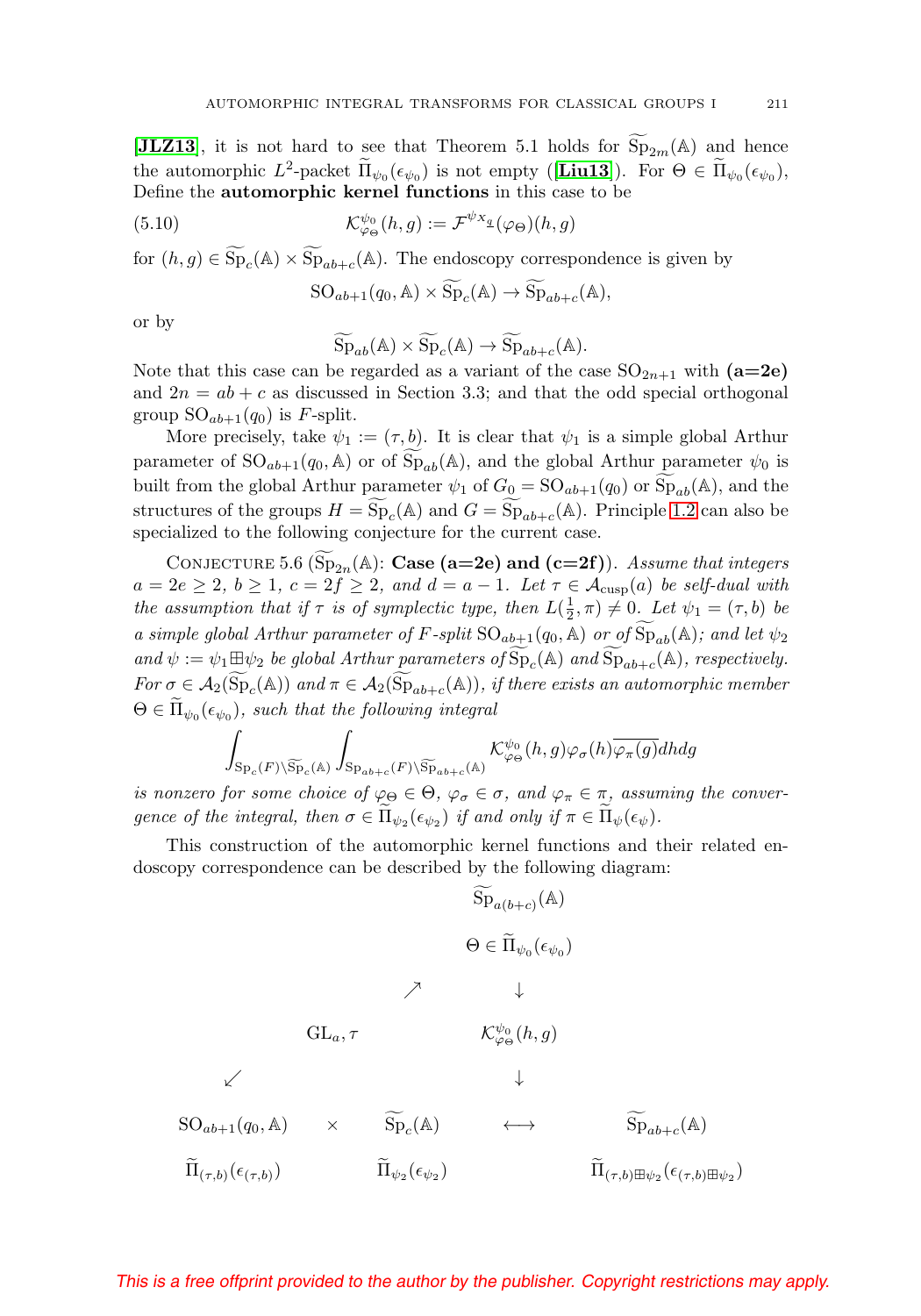where  $a = 2e$ ,  $c = 2f$ , and  $2n = ab + c$ . When  $\tau$  is of symplectic type,  $b = 2l + 1$  is odd; when  $\tau$  is of orthogonal type,  $b = 2l$  is even.

Some preliminary cases of this conjecture is considered in [**[JL13](#page-59-4)**].

<span id="page-33-0"></span>**5.4. Automorphic kernel functions: Case**  $(d=2k)$ **.** The constructions of automorphic kernel functions with  $a = 2e + 1 > 1$  being odd integers are considered here. In this case, the cuspidal automorphic representation  $\tau$  must be of orthogonal type. Following Waldspurger ([**[W01](#page-63-4)**, Chapitre I], the structure of Frational  $G_m(F)$ -adjoint (nilpotent) orbits in the F-stable orbit  $\mathcal{O}^{\text{st}}_{[d^c1^*]}$  associated to a partition of type  $[d<sup>c</sup>1<sup>*</sup>]$  was discussed in Section 5.2. Note that when  $d = 2k$ is even, the subspaces  $\mathfrak{g}_{\pm 1}$  are non-zero. Hence there exists a generalized Jacobi subgroup, containing  $\text{Stab}_{L_0}(\psi_{X_q})$  as the semi-simple part, of  $G_m$  which stabilizes the character  $\psi_{X_q}$ . More precisely, following [\(4.1\)](#page-15-1), define  $V_1$  to be the unipotent subgroup of  $G_m$  whose Lie algebra is  $\bigoplus_{i\geq 1}\mathfrak{g}_i$ . It is clear that  $V_2 = V_{X_q}$  is a normal subgroup of  $V_1$  and the quotient  $V_1/V_{X_q}$ , which is abelian, is isomorphic to  $\mathfrak{g}_1$ . Let  $\ker_{V_2}(\psi_{X_q})$  be the kernel of the character  $\psi_{X_q}$  in  $V_2 = V_{X_q}$ . It is easy to check that  $V_1/\ker_{V_2}(\psi_{X_q})$  is the Heisenberg group of dimension dim  $\mathfrak{g}_1 + 1$ .

In order to define the Fourier-Jacobi coefficients of automorphic forms, let  $\mathfrak{g}_1 :=$  $\mathfrak{g}_1^+ \oplus \mathfrak{g}_1^-$  be a polarization of the symplectic space  $\mathfrak{g}_1$  via the Lie structure of  $\mathfrak g$  and modulo  $\oplus_{i\geq 2}\mathfrak{g}_i$ . Let  $\theta_{\phi}^{\psi_{X_q}}$  be the theta function of the (generalized) Jacobi group

$$
\widetilde{(\mathrm{Stab}_{L_0}(\psi_{X_{\underline{q}}})\ltimes V_1/\ker_{V_2}(\psi_{X_{\underline{q}}}))}(\mathbb{A})
$$

attached to a Bruhat-Schwartz function  $\phi \in \mathcal{S}(\mathfrak{g}_1^+(\mathbb{A}))$ . For an automorphic form  $\varphi$  on  $G_m(\mathbb{A})$ , the  $\psi_{X_q}$ -Fourier-Jacobi coefficient of  $\varphi$  is defined by

(5.11) 
$$
\mathcal{FJ}_{\phi}^{\psi_{X_q}}(\varphi)(x) := \int_{V_1(F)\backslash V_1(\mathbb{A})} \varphi(vx) \overline{\theta_{\phi}^{\psi_{X_q}}(vx)} dv
$$

where  $x \in \text{Stab}_{L_0}(\psi_{X_q})(\mathbb{A}).$ 

Following [**[PS83](#page-62-7)**] and [**[Ik94](#page-58-4)**], the basic theory of the Fourier-Jacobi coefficients of automorphic forms asserts that for any irreducible automorphic representation  $\Theta \in \mathcal{A}(G_m)$ , the  $\psi_{X_q}$ -Fourier coefficient,  $\mathcal{F}^{\psi_{X_q}}(\varphi_{\Theta})$  is nonzero for some  $\varphi_{\Theta} \in \Theta$  if and only if the following (generalized) Fourier-Jacobi coefficient  $\mathcal{FJ}^{\psi_{X_q}}_{\phi}(\varphi_{\Theta})(x)$  is nonzero for certain choice of data. It is this Fourier-Jacobi coefficient that helps the construction of the **automorphic kernel functions** for **Case (d=2k)**.

**Symplectic group case.** Assume that  $G_m$  is the symplectic group  $Sp_{2m}$ . The partition is  $[d^{c_1(2m-cd)}]$  with  $d=2e$ . It follows that  $c=2f\geq 2$  or  $c=2f+1\geq 1$ . Take  $2m + 1 = a(b + c)$ . Since  $\tau \in \mathcal{A}_{cusp}(a)$  is of orthogonal type,  $b + c$  must be odd. Consider the global Arthur parameter

$$
\psi_0 := (\tau, b + c).
$$

By Theorem 5.1, the automorphic  $L^2$ -packet  $\Pi_{\psi_0}(\epsilon_{\psi_0})$  is not empty. Take a member  $\Theta \in \widetilde{\Pi}_{\psi_0}(\epsilon_{\psi_0})$  of  $G_m(\mathbb{A})$ . The Fourier-Jacobi coefficients  $\mathcal{FJ}_{\phi}^{\psi_{X_q}}(\varphi_{\Theta})(h,g)$  of  $\varphi_{\Theta} \in$ Θ define automorphic functions on

$$
\widetilde{\mathrm{SO}}_c(q_d, \mathbb{A}) \times \widetilde{\mathrm{Sp}}_{2n}(\mathbb{A})
$$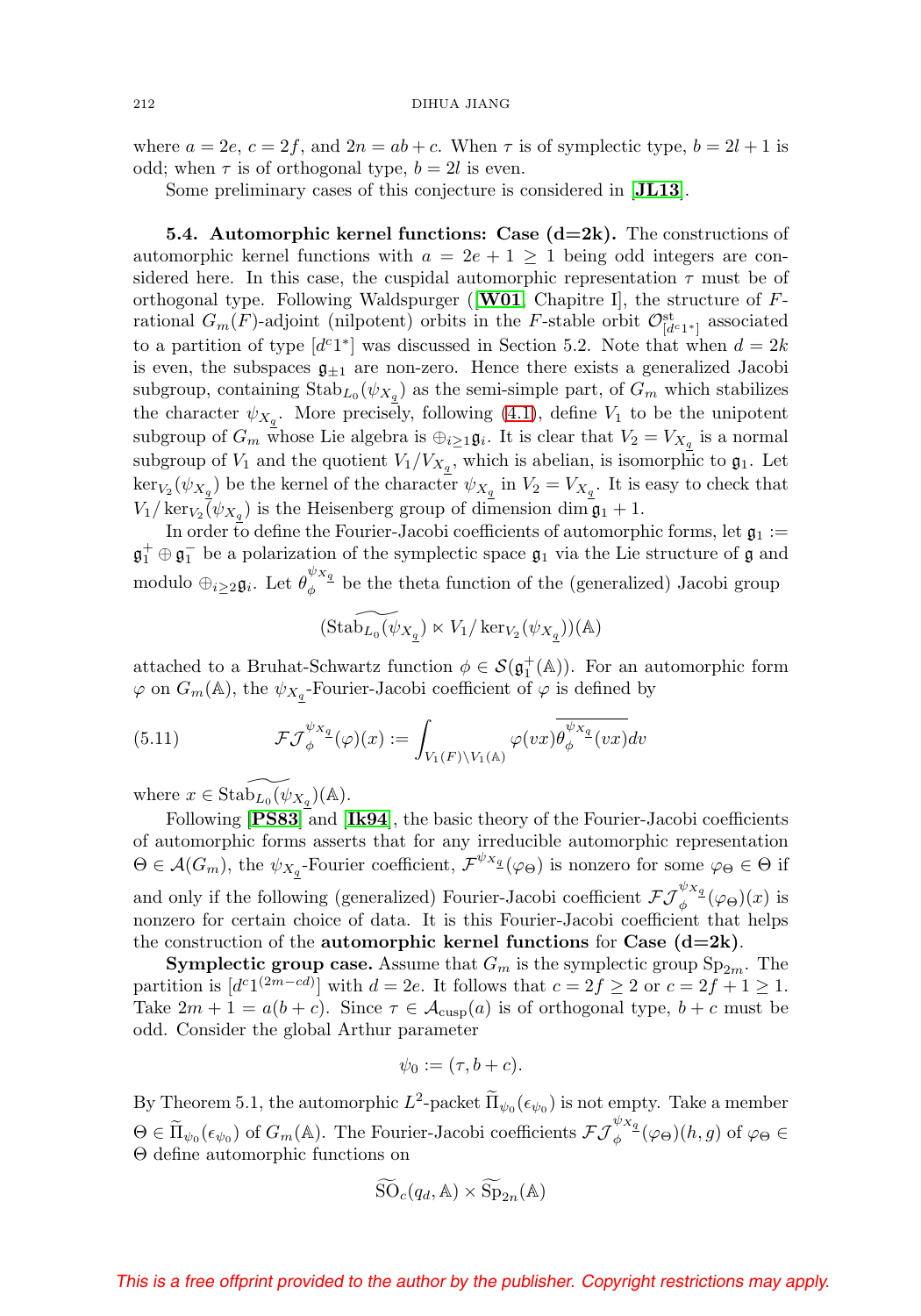with  $2n = ab + c - 1$ . Note that this pair forms a reductive dual pair in the sense of R. Howe in the theory of theta correspondence and hence it is known that if  $c = 2f$ , the covering splits and one has

$$
SO_{2f}(q_d, A) \times Sp_{2n}(A);
$$

and if  $c = 2f + 1$ , the covering splits over  $SO_c(q_d, A)$  and one has

$$
SO_{2f+1}(q_d, A) \times \widetilde{Sp}_{2n}(A).
$$

Note that by Section 3.2, the special orthogonal group  $SO_c(q_d)$  may not be Fquasisplit.

Define the **automorphic kernel functions** in this case to be

(5.12) 
$$
\mathcal{K}^{\psi_0}_{\varphi_{\Theta}}(h,g) := \mathcal{F}\mathcal{J}_{\phi}^{\psi_{X_q}}(\varphi_{\Theta})(h,g)
$$

for  $(h, g) \in SO_c(q_d, \mathbb{A}) \times Sp_{2n}(\mathbb{A})$ , accordingly. This family of the automorphic kernel functions  $\mathcal{K}^{\psi_{0}}_{\varphi_{\Theta}}(h,g)$  should produce the endoscopy correspondence

$$
G_0(\mathbb{A}) \times \widetilde{\mathrm{SO}}_c(q_d, \mathbb{A}) \to \widetilde{\mathrm{Sp}}_{2n}(\mathbb{A}).
$$

When  $c = 2f$ , which implies that  $b = 2l + 1$ , one has

(5.13) 
$$
\mathrm{Sp}_{ab-1}(\mathbb{A}) \times \mathrm{SO}_{2f}(q_d, \mathbb{A}) \to \mathrm{Sp}_{2n}(\mathbb{A}).
$$

Take  $\psi_1 := (\tau, b)$  with  $b = 2l + 1$ , which is a global Arthur parameter for  $G_0 =$  $Sp_{ab-1}$ . This construction of the automorphic kernel functions and their related endoscopy correspondence can be described by the following diagram:

$$
Sp_{a(b+c)-1}
$$
\n
$$
\Theta \in \widetilde{\Pi}_{\psi_0}(\epsilon_{\psi_0})
$$
\n
$$
\nearrow \qquad \downarrow
$$
\n
$$
GL_a, \tau \qquad \qquad K_{\varphi_{\Theta}}^{\psi_0}(h, g)
$$
\n
$$
\swarrow \qquad \qquad \downarrow
$$
\n
$$
Sp_{ab-1} \qquad \times \qquad SO_c(q_d) \qquad \longleftrightarrow \qquad \qquad Sp_{ab+c-1}
$$
\n
$$
\widetilde{\Pi}_{(\tau, b)}(\epsilon_{(\tau, b)}) \qquad \qquad \widetilde{\Pi}_{\psi_2}(\epsilon_{\psi_2}) \qquad \qquad \widetilde{\Pi}_{(\tau, b) \boxplus \psi_2}(\epsilon_{(\tau, b) \boxplus \psi_2})
$$

where  $a = 2e + 1$ ,  $c = 2f$ ,  $b = 2l + 1$ ,  $2n = ab + c - 1$ , and  $\tau$  is of orthogonal type. The Principle of Endoscopy Correspondences (Principle [1.2\)](#page-4-3) specializes to the following conjecture for the current case. Note that if  $c = 2f = 0$ , it is the identity transfer for  $Sp_{ab-1}(\mathbb{A})$ .

CONJECTURE 5.7 ( $Sp_{2n}$ : **Case (a=2e+1) and (c=2f)**). Assume that integers  $a = 2e + 1 \ge 1$  with  $d = a - 1$ , and  $b = 2l + 1 \ge 1$  and  $c = 2f \ge 0$ . Let  $\tau \in \mathcal{A}_{cusp}(a)$ be of orthogonal type. Let  $\psi_1 = (\tau, b)$  be a simple global Arthur parameter of for  $\text{Sp}_{ab-1}$ ,  $\psi_2$  be a global Arthur parameters of  $\text{SO}_c(q_d)$ , and  $\psi := \psi_1 \boxplus \psi_2$  be the global Arthur parameter for  $G_n(\mathbb{A}) := \text{Sp}_{2n}(\mathbb{A})$ , respectively. For  $\sigma \in \mathcal{A}_2(\text{SO}_c(q_d))$  and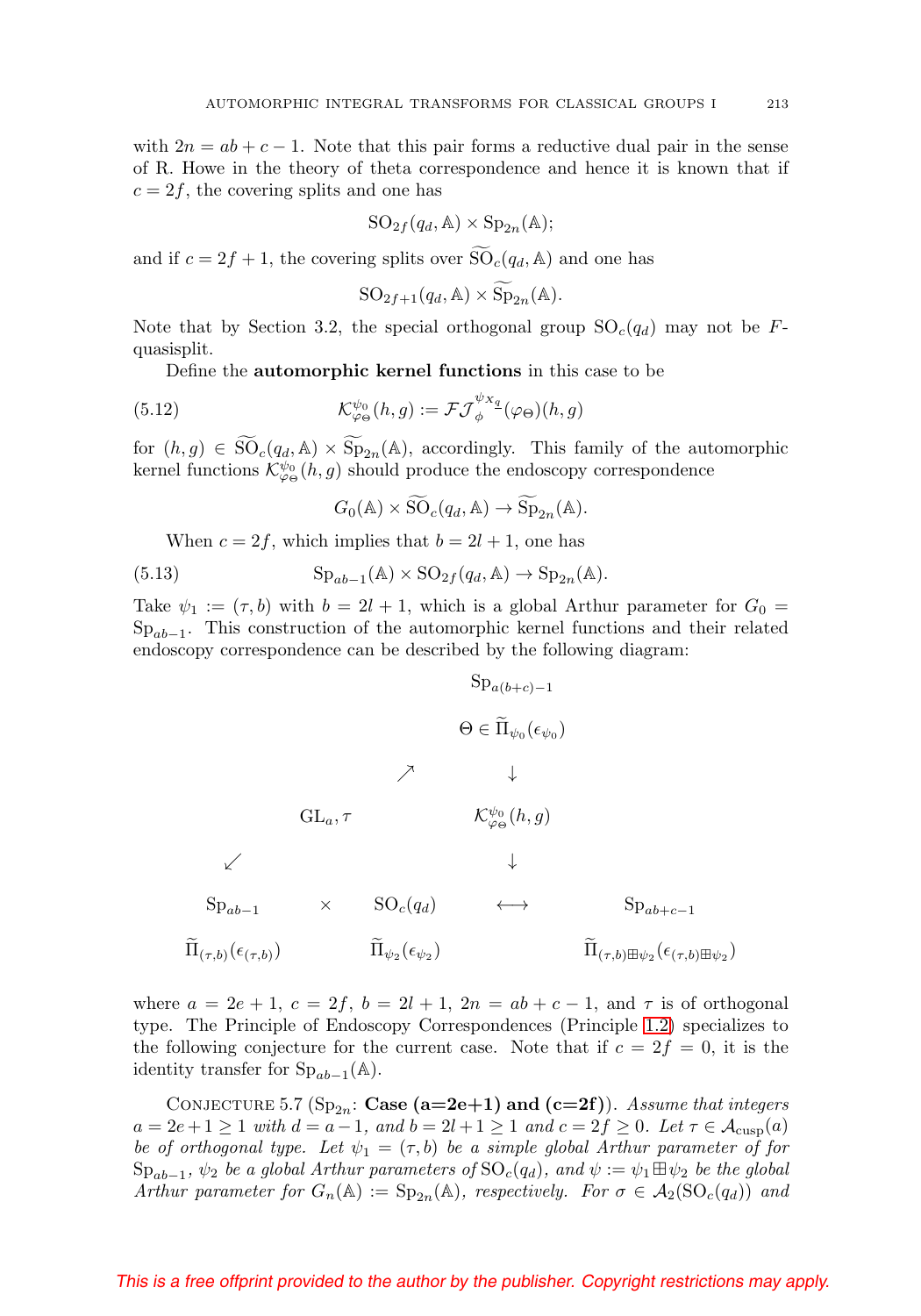$\pi \in A_2(G_n)$ , if there exists an automorphic member  $\Theta \in \Pi_{\psi_0}(\epsilon_{\psi_0})$ , such that the following integral

$$
\int_{\mathrm{SO}_c(q_d,F)\backslash \mathrm{SO}_c(q_d,\mathbb{A})} \int_{G_n(F)\backslash G_n(\mathbb{A})} \mathcal{K}_{\varphi_{\Theta}}^{\psi_0}(h,g) \varphi_{\sigma}(h) \overline{\varphi_{\pi}(g)} dh dg
$$

is nonzero for some choice of  $\varphi_{\Theta} \in \Theta$ ,  $\varphi_{\sigma} \in \sigma$ , and  $\varphi_{\pi} \in \pi$ , assuming the convergence of the integral, then  $\sigma \in \Pi_{\psi_2}(\epsilon_{\psi_2})$  if and only if  $\pi \in \Pi_{\psi}(\epsilon_{\psi})$ .

Note that when  $b = 1$  and the global Arthur parameter  $\psi_2$  is generic, an outline of discussion of this conjecture for endoscopy transfer of irreducible generic cuspidal automorphic representations was given in [**[G08](#page-56-3)**] and see also [**[G12](#page-56-4)**].

When  $c = 2f + 1$ , which implies that  $b = 2l$ , one has

(5.14) 
$$
SO_{ab+1}(q_0, A) \times SO_{2f+1}(q_d, A) \rightarrow \widetilde{Sp}_{2n}(A).
$$

This is exactly the endoscopy transfer introduced by Wen-Wei Li in [**[Liw11](#page-61-7)**] when both  $SO_{ab+1}(q_0)$  and  $SO_{2f+1}(q_d)$  are F-split. Recall from Section 3.2 that in general  $SO_{ab+1}(q_0)$  and  $SO_{2f+1}(q_d)$  may not be F-quasisplit. This general case will be discussed elsewhere.

Take  $\psi_1 := (\tau, b)$ , which is a global Arthur parameter for  $SO_{ab+1}(q_0)$ . The construction of the automorphic kernel functions and their related endoscopy correspondence in this case can be described by the following diagram:

$$
\operatorname{Sp}_{a(b+c)-1}
$$
\n
$$
\Theta \in \widetilde{\Pi}_{\psi_0}(\epsilon_{\psi_0})
$$
\n
$$
\nearrow \qquad \downarrow
$$
\n
$$
\operatorname{GL}_{a,\tau} \qquad \qquad \mathcal{K}^{\psi_0}_{\varphi_0}(h,g)
$$
\n
$$
\swarrow
$$
\n
$$
\operatorname{SO}_{ab+1}(q_0) \qquad \times \qquad \operatorname{SO}_c(q_d) \qquad \longleftrightarrow \qquad \widetilde{\operatorname{Sp}}_{ab+c-1}(\mathbb{A})
$$
\n
$$
\widetilde{\Pi}_{(\tau,b)}(\epsilon_{(\tau,b)}) \qquad \qquad \widetilde{\Pi}_{\psi_2}(\epsilon_{\psi_2}) \qquad \qquad \widetilde{\Pi}_{(\tau,b)\boxplus \psi_2}(\epsilon_{(\tau,b)\boxplus \psi_2})
$$

where  $a = 2e + 1$ ,  $c = 2f + 1$ ,  $b = 2l$ ,  $2n = ab + c - 1$ , and  $\tau$  is of orthogonal type.

Principle [1.2](#page-4-3) specializes to the following conjecture for the current case of endoscopy correspondences.

CONJECTURE 5.8  $(Sp_{2n}: Case (a=2e+1)$  and  $(c=2f+1)$ ). Assume that integers  $a = 2e + 1 \ge 1$  with  $d = a - 1$ , and  $b = 2l \ge 2$  and  $c = 2f + 1 \ge 1$ , and assume that  $\tau \in \mathcal{A}_{\text{cusp}}(a)$  is of orthogonal type. Let  $\psi_1 = (\tau, b)$  be a simple global Arthur parameter for  $SO_{ab+1}(q_0)$ ,  $\psi_2$  be a global Arthur parameter of  $SO_c(q_d)$ , and  $\psi := \psi_1 \boxplus \psi_2$  be the global Arthur parameter for  $G_n(\mathbb{A}) := \widetilde{\mathrm{Sp}}_{2n}(\mathbb{A})$ , respectively. For  $\sigma \in \mathcal{A}_2(SO_c(q_d))$  and  $\pi \in \mathcal{A}_2(G_n)$ , if there exists an automorphic member  $\Theta \in \Pi_{\psi_0}(\epsilon_{\psi_0}),$  such that the following integral

$$
\int_{\mathrm{SO}_c(q_d,F)\backslash \mathrm{SO}_c(q_d,\mathbb{A})}\int_{G_n(F)\backslash G_n(\mathbb{A})}\mathcal{K}^{\psi_0}_{\varphi_{\Theta}}(h,g)\varphi_{\sigma}(h)\overline{\varphi_{\pi}(g)}dh dg
$$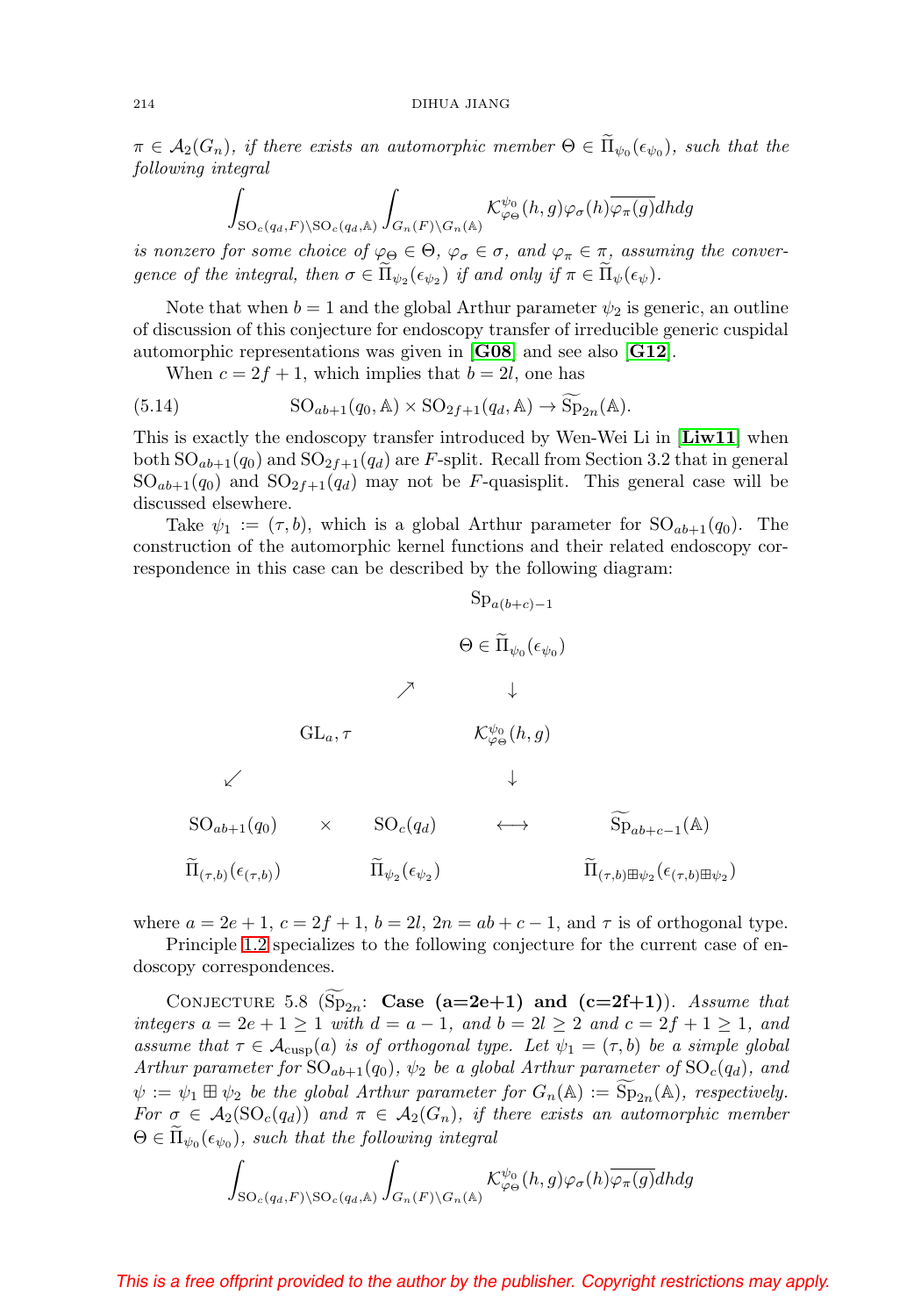is nonzero for some choice of  $\varphi_{\Theta} \in \Theta$ ,  $\varphi_{\sigma} \in \sigma$ , and  $\varphi_{\pi} \in \pi$ , assuming the convergence of the integral, then  $\sigma \in \Pi_{\psi_2}(\epsilon_{\psi_2})$  if and only if  $\pi \in \Pi_{\psi}(\epsilon_{\psi})$ .

Some preliminary cases of this conjecture will be treated in [**[JL13](#page-59-4)**].

**Example 2.** A more explicit explanation of the construction of the Fourier-Jacobi coefficients is given for a phototype example. Let  $\tau \in \mathcal{A}_{\text{cusp}}(a)$  with  $a =$  $2e + 1$  be self-dual. Then  $\tau$  must be of orthogonal type. Also  $b = 2l + 1$  is odd and  $c = 2e$  is even. Assume that  $2n = c + ab - 1$ .

Consider a standard parabolic subgroup  $P_{c}$  of  $Sp_{a(c+b)-1}$ , whose Levi decomposition is

$$
Q_{c^e} = M_{c^e} V_{c^e} = (\mathrm{GL}_c^{\times (e)} \times \mathrm{Sp}_{ab+c-1}) V_{c^e}
$$

with  $2n = ab + c - 1$ . The elements in the unipotent radical  $V_{c}$ , which is equal to  $V_1$ , are of form

(5.15) 
$$
v = \begin{pmatrix} I_c & X_1 & & & & & \cdots \\ & I_c & & & & & & \cdots \\ & & \cdots & & & & & & \cdots \\ & & & I_c & X_{e-1} & * & * & \cdots \\ & & & & I_c & Y & X_0 & \cdots \\ & & & & & & I_c & \cdots \\ & & & & & & & & I_c \end{pmatrix}.
$$

The subgroup consisting of all elements with  $Y = 0$  is a normal subgroup of  $V_{c<sup>e</sup>}$ , which is equal to  $V_{X_q}$ . The character  $\psi_{X_q}$  of  $V_{X_q}$  is given by

(5.16) 
$$
\psi_{X_{\underline{q}}}(v) := \psi_F(\text{tr}(X_1 + \dots + X_{e-1}) + \text{tr}(S_{\underline{q}}X_0)),
$$

where  $S_q$  is a non-degenerate  $c \times c$ -symmetric matrix defining  $q$ . The stabilizer of the character  $\psi_{X_q}$  in the Levi subgroup  $\operatorname{GL}_c^{\times(e)} \times \operatorname{Sp}_{2n}$  is isomorphic to

$$
SO_c(S_q) \times Sp_{2n}.
$$

The elements  $(h, g)$  of  $SO_c(S_q) \times Sp_{2n}$  is embedded into  $GL_c^{\times (e)} \times Sp_{2n}$  by

$$
(h,g)\mapsto (h^{\Delta(e)},g)
$$

where  $h \mapsto h^{\Delta(e)}$  is the diagonal embedding  $SO_c(S_q)$  into  $GL_c^{\times(e)}$ .

**Even special orthogonal group case.** Assume that  $G_m$  is an  $F$ -quasisplit even special orthogonal group  $SO_{2m}(q_V)$  defined by the 2m-dimensional nondegenerate quadratic form  $q_V$ .

For the partition  $[d^{c_1(2m-cd)}]$  for  $SO_{2m}(q_V)$ ,  $d = a - 1 = 2e$  is even and hence one must have that  $c = 2f$  is even. In this case, take that  $2m = a(b + c) + 1$  with  $b + c$  odd and hence  $b = 2l + 1$  must be odd. For  $\tau \in \mathcal{A}_{\text{cusp}}(a)$  to be of orthogonal type, take the global Arthur parameter

$$
\psi_0 := (\tau, b + c) \boxplus (\chi, 1)
$$

for  $SO_{2m}(q_V)$ , which is the lift of the simple global Arthur parameter for  $Sp_{a(b+c)-1}$ to  $SO_{a(b+c)+1}(q_V)$  via the theta correspondence, based on the theta lift from  $Sp_{a-1}$ to  $SO_{a+1}(q)$  with q and  $q_V$  share the same anisotropic kernel.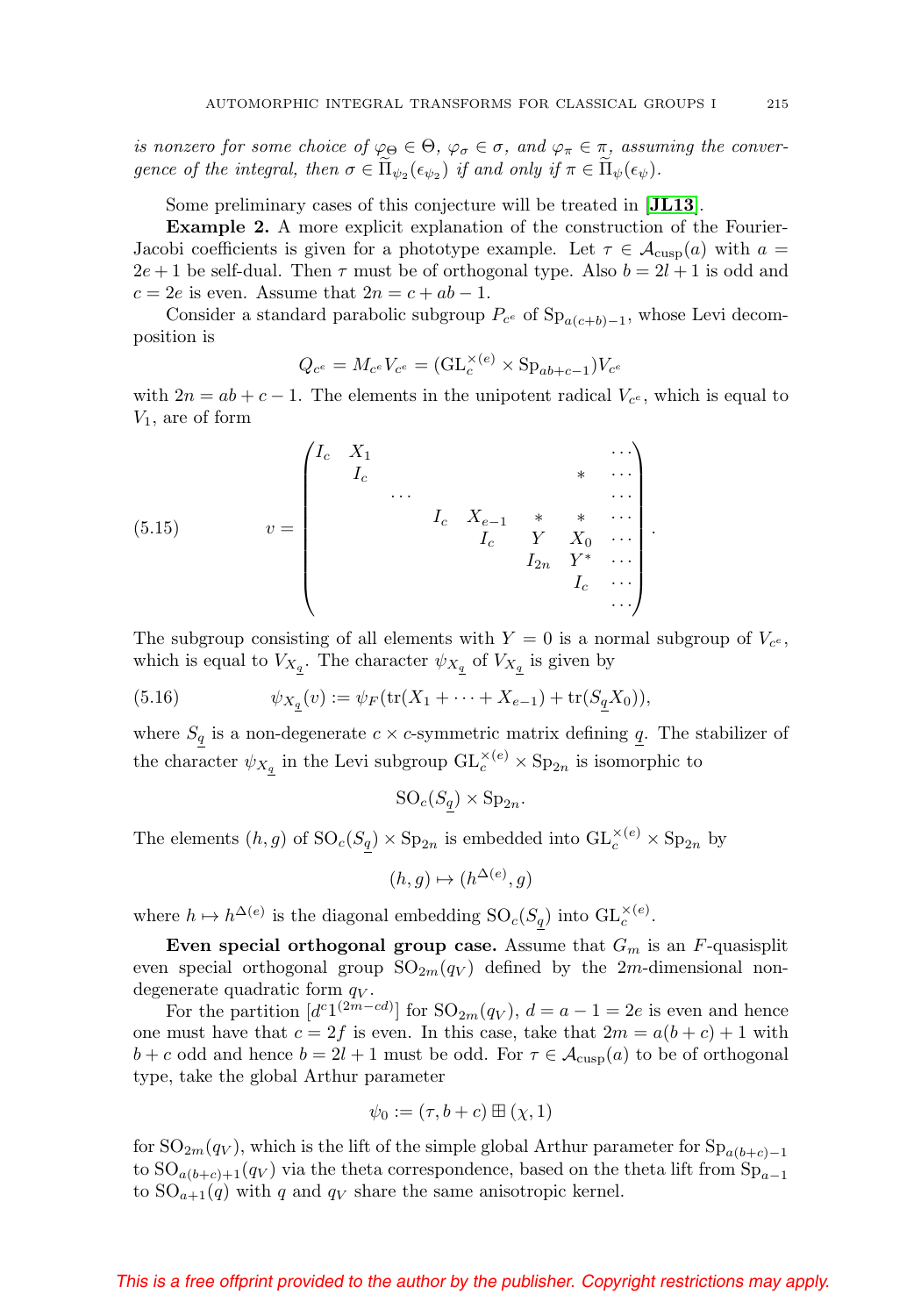#### 216 DIHUA JIANG

Following [**[JLZ13](#page-59-7)**], one can produce a nonzero residual representation in the automorphic  $L^2$ -packet  $\Pi_{\psi_0}(\epsilon_{\psi_0})$ , with cuspidal support

$$
(\mathrm{GL}_{a}^{\times (l+f)} \times \mathrm{SO}_{a+1}(q), \tau^{\otimes (l+f)} \otimes \epsilon)
$$

where  $\epsilon$  is the image of  $\tau$  under the composition of the automorphic descent of  $GL_a$ to  $Sp_{a-1}$  with the theta correspondence from  $Sp_{a-1}$  to  $SO_{a+1}$ . Take a member  $\Theta$  in the set  $\widetilde{\Pi}_{\psi_0}(\epsilon_{\psi_0})$  of  $G_m$ . The Fourier-Jacobi coefficients  $\mathcal{FJ}_{\phi}^{\psi_{X_q}}(\varphi_{\Theta})(h,g)$  of  $\varphi_{\Theta} \in \Theta$  define automorphic functions on

$$
Sp_c(\mathbb{A}) \times SO_{ab+c+1}(q_1, \mathbb{A}).
$$

Define the **automorphic kernel functions** in this case to be

(5.17) 
$$
\mathcal{K}^{\psi_0}_{\varphi\Theta}(h,g):=\mathcal{F}\mathcal{J}_{\phi}^{\psi_{X_{\underline{a}}}}(\varphi_{\Theta})(h,g)
$$

for  $(h, g) \in \mathrm{Sp}_c(\mathbb{A}) \times \mathrm{SO}_{ab+c+1}(q_1, \mathbb{A})$ . This family of the automorphic kernel functions  $\mathcal{K}^{\psi_0}_{\varphi\Theta}(h,g)$  should produce the endoscopy correspondence

$$
Sp_{ab-1}(\mathbb{A}) \times Sp_c(\mathbb{A}) \to SO_{ab+c+1}(q_1, \mathbb{A}).
$$

Note that  $SO_{ab+c+1}(q_1)$  is the F-quasisplit even special orthogonal group defined by  $q_1$ , which shares the same F-anisotropic kernel with  $q_V$ .

The Principle of Endoscopy Correspondences (Principle [1.2\)](#page-4-3) specializes to the following conjecture for the current case.

CONJECTURE 5.9 ( $SO_{2n}$ : **Case (a=2e+1) and (c=2f)**). Assume that integers  $a = 2e + 1 \ge 1$  with  $d = a - 1$ , and  $b = 2l + 1 \ge 1$  and  $c = 2f \ge 2$ . Let  $\tau \in \mathcal{A}_{\text{cusp}}(a)$  be of orthogonal type. Let  $\psi_1 = (\tau, b)$  be a simple global Arthur parameter of for  $\text{Sp}_{ab-1}$ . Let  $\psi_2$  be a global Arthur parameters of  $\text{Sp}_c$  and let  $\psi := \psi_1 \boxplus \psi_2$ be the global Arthur parameter for  $\text{SO}_{2n}(\mathbb{A})$  with  $2n = ab + c + 1$ . For  $\sigma \in \mathcal{A}_2(\text{Sp}_c)$ and  $\pi \in A_2(SO_{2n})$ , if there exists an automorphic member  $\Theta \in \Pi_{\psi_0}(\epsilon_{\psi_0})$ , such that the following integral

$$
\int_{\mathrm{Sp}_c(F)\backslash \mathrm{Sp}_c(\mathbb{A})}\int_{\mathrm{SO}_{2n}(F)\backslash \mathrm{SO}_{2n}(\mathbb{A})}\mathcal{K}^{\psi_0}_{\varphi_{\Theta}}(h,g)\varphi_{\sigma}(h)\overline{\varphi_{\pi}(g)}dh dg
$$

is nonzero for some choice of  $\varphi_{\Theta} \in \Theta$ ,  $\varphi_{\sigma} \in \sigma$ , and  $\varphi_{\pi} \in \pi$ , assuming the convergence of the integral, then  $\sigma \in \Pi_{\psi_2}(\epsilon_{\psi_2})$  if and only if  $\pi \in \Pi_{\psi}(\epsilon_{\psi})$ .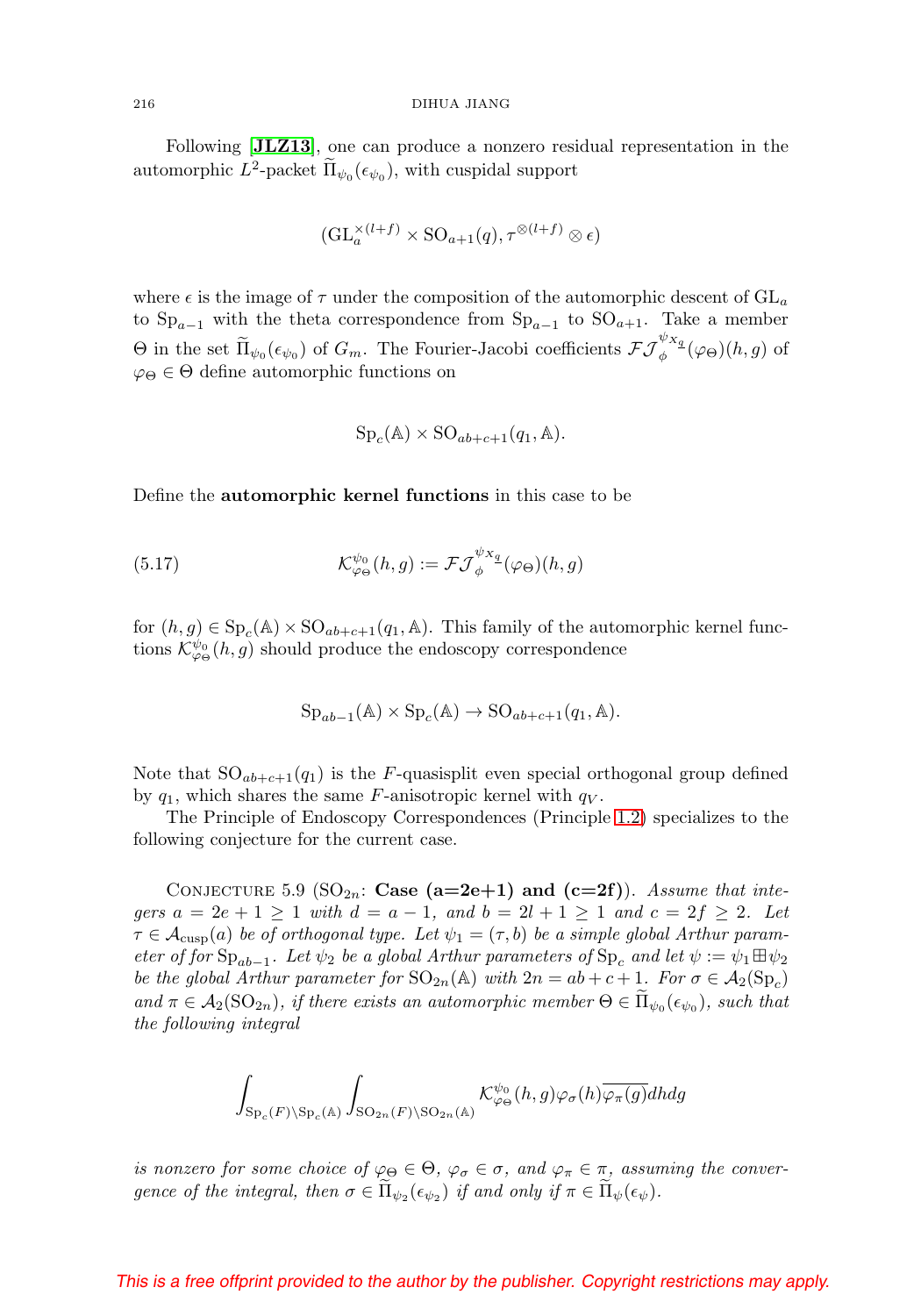This construction of the automorphic kernel functions and their related endoscopy correspondence can be described by the following diagram:

$$
\begin{array}{ccc}\n & \mathrm{SO}_{a(b+c)+1}(q_V) \\
 & \Theta \in \widetilde{\Pi}_{\psi_0}(\epsilon_{\psi_0}) \\
 & \nearrow & \downarrow\n\end{array}
$$
\n
$$
\begin{array}{ccc}\n & \text{GL}_{a,\tau} & \mathcal{K}^{\psi_0}_{\varphi_{\Theta}}(h,g) \\
 & \downarrow & \downarrow\n\end{array}
$$
\n
$$
\begin{array}{ccc}\n & \downarrow & \\
 & \text{Sp}_{ab-1} & \times & \text{Sp}_{c} & \longleftrightarrow & \text{SO}_{ab+c+1}(q_1,\mathbb{A}) \\
 & \widetilde{\Pi}_{(\tau,b)}(\epsilon_{(\tau,b)}) & \widetilde{\Pi}_{\psi_2}(\epsilon_{\psi_2}) & \widetilde{\Pi}_{(\tau,b)\boxplus\psi_2}(\epsilon_{(\tau,b)\boxplus\psi_2})\n\end{array}
$$

where  $a = 2e + 1$ ,  $c = 2f$ ,  $b = 2l + 1$ ,  $2n = ab + c + 1$ , and  $\tau$  is of orthogonal type.

Note that when  $b = 1$  and the global Arthur parameter  $\psi_2$  is generic, an outline of discussion of this conjecture was given for the endoscopy transfer of irreducible generic cuspidal automorphic representations in [**[G08](#page-56-3)**] and see also [**[G12](#page-56-4)**]. The general case is the subject that will be discussed in [**[JZ13](#page-59-5)**].

**Odd special orthogonal group case.** Assume that  $G_m$  is  $F$ -split odd special orthogonal group  $\text{SO}_{2m+1}$ . The partition is  $[d^{c}1^{(2m+1-cd)}]$  with  $d = a - 1 = 2e$ , and hence  $c = 2f$ . Take  $2m = a(b + c)$  with  $b = 2l$ . Consider the simple global Arthur parameter for  $SO_{2m+1}$ :

$$
\psi_0 := (\tau, b + c)
$$

with  $\tau \in \mathcal{A}_{\text{cusp}}(a)$  being of orthogonal type. Take  $\Theta \in \Pi_{\psi_0}(\epsilon_{\psi_0})$  of  $G_m$ . The Fourier-Jacobi coefficients  $\mathcal{FJ}^{\psi_{X_q}}_{\phi}(\varphi_{\Theta})(h,g)$  of  $\varphi_{\Theta} \in \Theta$  define automorphic functions on

 $\widetilde{\mathrm{Sp}}_c(\mathbb{A}) \times \mathrm{SO}_{ab+c+1}(q_1, \mathbb{A}).$ 

Define the **automorphic kernel functions** in this case to be

(5.18) 
$$
\mathcal{K}^{\psi_0}_{\varphi_{\Theta}}(h,g) := \mathcal{F}\mathcal{J}_{\phi}^{\psi_{X_q}}(\varphi_{\Theta})(h,g)
$$

for  $(h, g) \in \mathrm{Sp}_c(\mathbb{A}) \times \mathrm{SO}_{ab+c+1}(q_1, \mathbb{A})$ . This family of the automorphic kernel functions  $\mathcal{K}^{\psi_0}_{\varphi_{\Theta}}(h,g)$  should produce the endoscopy correspondence

$$
\widetilde{\mathrm{Sp}}_{ab}(\mathbb{A}) \times \widetilde{\mathrm{Sp}}_c(\mathbb{A}) \to \mathrm{SO}_{ab+c+1}(q_1, \mathbb{A}).
$$

Note that  $SO_{ab+c+1}(q_1)$  is the F-split odd special orthogonal group defined by  $q_1$ . It is possible to consider this transfer for more general  $q_V$  and  $q_1$ . Principle [1.2](#page-4-3) specializes to the following conjecture for the current case of endoscopy correspondences.

CONJECTURE 5.10  $(SO_{2n+1}: Case (a=2e+1)$  and  $(c=2f)$ ). Assume that integers  $a = 2e + 1 \ge 1$  with  $d = a - 1$ , and  $b = 2l, c = 2f \ge 2$ . Let  $\tau \in \mathcal{A}_{cusp}(a)$ be of orthogonal type. Let  $\psi_1 = (\tau, b)$  be a simple global Arthur parameter of for  $\widetilde{\mathrm{Sp}}_{ab}(\mathbb{A})$ . Let  $\psi_2$  be a global Arthur parameters of  $\widetilde{\mathrm{Sp}}_c(\mathbb{A})$  and let  $\psi := \psi_1 \boxplus \psi_2$  be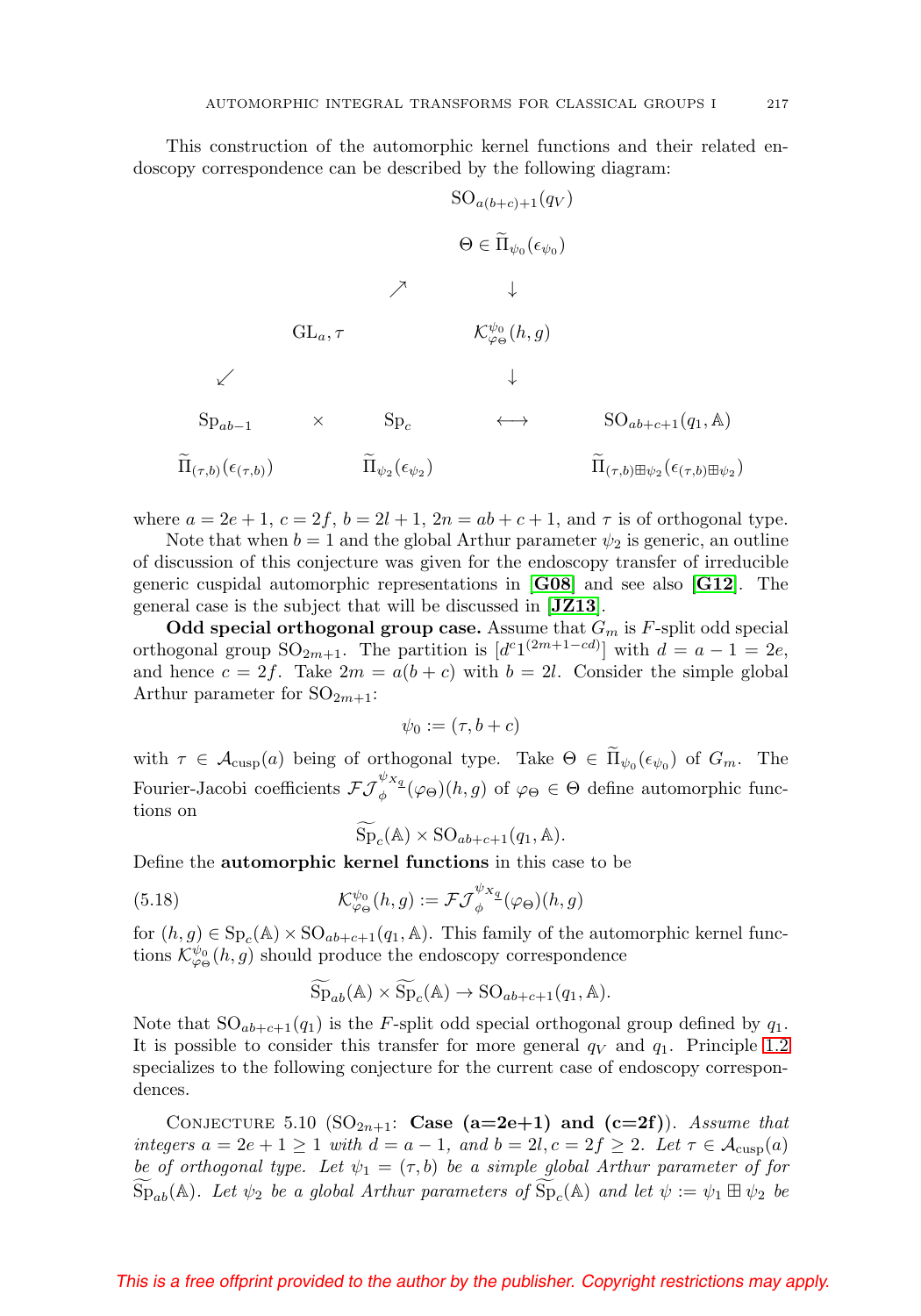the global Arthur parameter for  $SO_{2n+1}(\mathbb{A})$  with  $2n = ab + c$ . For  $\sigma \in \mathcal{A}_2(Sp_c(\mathbb{A}))$ and  $\pi \in A_2(\text{SO}_{2n+1})$ , if there exists an automorphic member  $\Theta \in \Pi_{\psi_0}(\epsilon_{\psi_0})$ , such that the following integral

that the following integral  
\n
$$
\int_{\mathrm{Sp}_c(F)\backslash \widetilde{\mathrm{Sp}}_c(\mathbb{A})}\int_{\mathrm{SO}_{2n+1}(F)\backslash \mathrm{SO}_{2n+1}(\mathbb{A})}\mathcal{K}^{\psi_0}_{\varphi_{\Theta}}(h,g)\varphi_{\sigma}(h)\overline{\varphi_{\pi}(g)}dhdg
$$

is nonzero for some choice of  $\varphi_{\Theta} \in \Theta$ ,  $\varphi_{\sigma} \in \sigma$ , and  $\varphi_{\pi} \in \pi$ , assuming the convergence of the integral, then  $\sigma \in \Pi_{\psi_2}(\epsilon_{\psi_2})$  if and only if  $\pi \in \Pi_{\psi}(\epsilon_{\psi})$ .

The construction of the automorphic kernel functions and their related endoscopy correspondence in this case can be described by the following diagram:

$$
\begin{array}{ccc}\n & \mathrm{SO}_{a(b+c)+1}(q_V) \\
 & \Theta \in \widetilde{\Pi}_{\psi_0}(\epsilon_{\psi_0}) \\
 & \nearrow & \downarrow\n\end{array}
$$
\n
$$
\begin{array}{ccc}\n & \times & \downarrow & \\
 & \widetilde{\mathrm{Sp}}_{ab}(\mathbb{A}) & \times & \widetilde{\mathrm{Sp}}_{c}(\mathbb{A}) & \longleftrightarrow & \mathrm{SO}_{ab+c+1}(q_1, \mathbb{A}) \\
 & \widetilde{\Pi}_{(\tau,b)}(\epsilon_{(\tau,b)}) & \widetilde{\Pi}_{\psi_2}(\epsilon_{\psi_2}) & \widetilde{\Pi}_{(\tau,b)\boxplus\psi_2}(\epsilon_{(\tau,b)\boxplus\psi_2})\n\end{array}
$$

where  $a = 2e + 1$ ,  $c = 2f$ ,  $b = 2l$ ,  $2n = ab + c$ , and  $\tau$  is of orthogonal type.

Note that the discussion here assumes that  $d = a - 1$ , and see [**[Jn13](#page-59-10)**] for other possible choices of the pairs  $(a, d)$ .

**5.5. Unitary group case.** Assume that  $G_m$  is an  $F$ -quasisplit unitary group  $U_{E/F}(m_V) = U(m_V) = U_{mv}(q_V)$  defined by the  $m_V$ -dimensional non-degenerate hermitian form  $q_V$ , with  $m = \left[\frac{m_V}{2}\right]$ , and assume that  $\kappa$  is the sign of in the endoscopy data

$$
(\mathbf{U}(m_V), \xi_{\chi_{\kappa}}) = (\mathbf{U}(m_V), \chi_{\kappa})
$$

of  $\mathcal{R}_{E/F}(m_V)$ . Further, assume that  $d = a - 1$  and that  $m_V = a(b + c)$  or  $m_V = a$  $a(b + c) + 1$ . Recall from Section 5.2 that the Fourier coefficients associated to the partition  $[d^{c}1^{(m_V - cd)}]$  produce the stabilizer

$$
U_c(q_d) \times U_{m_V - cd}(q_1).
$$

Assume in the rest of this section that  $U_c(q_d) \times U_{m_V - cd}(q_1)$  is F-quasisplit and hence is denoted by

$$
U(c) \times U(m_V - cd).
$$

The more general cases will be considered elsewhere.

The (standard or twisted) elliptic endoscopy is to consider the following transfer

(5.19) 
$$
U(m_V - ac) \times U(c) \rightarrow U(m_V - dc).
$$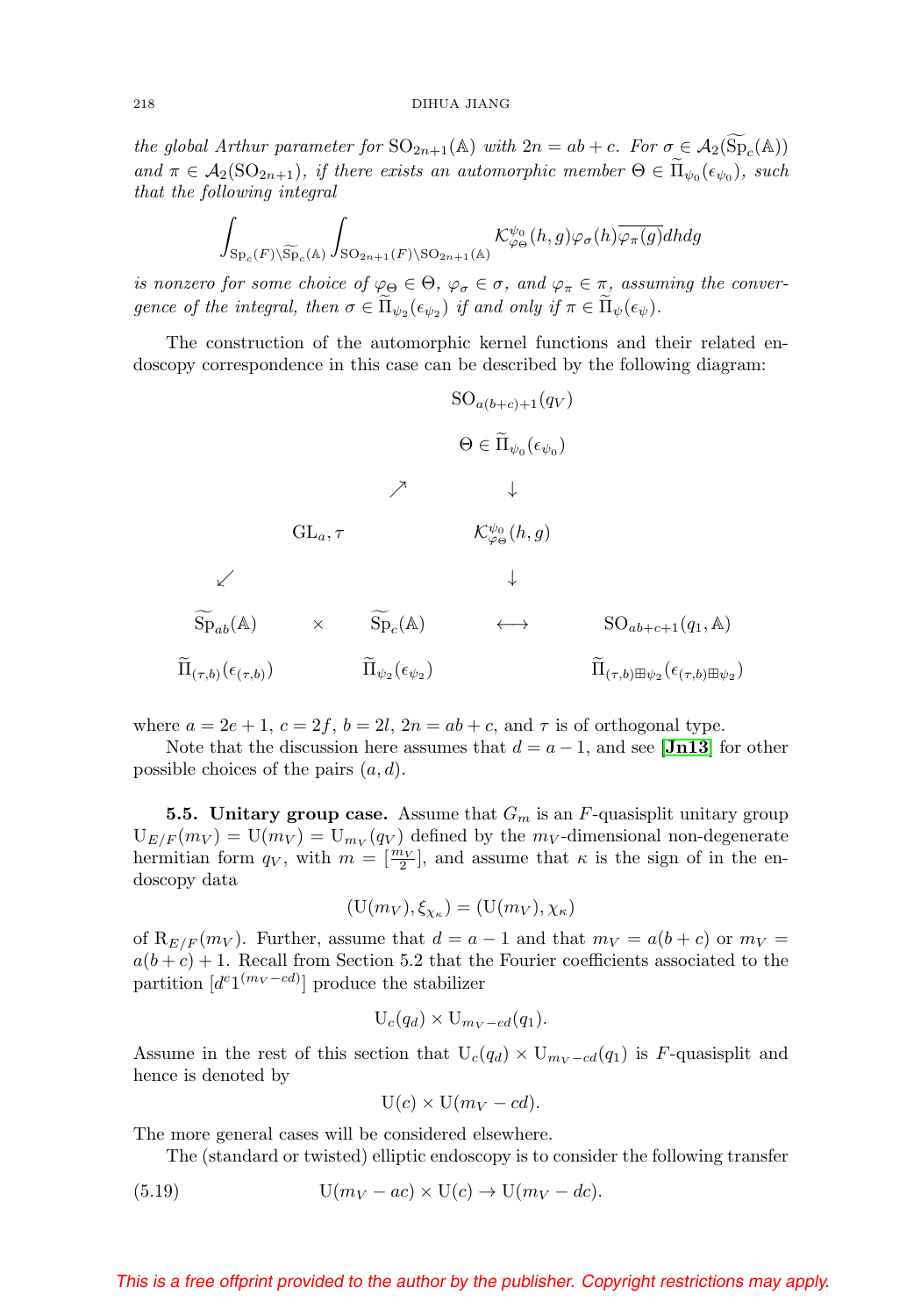The signs  $\kappa_{m_V-ac}$ ,  $\kappa_c$  and  $\kappa_{m_V-dc}$  of the L-embedding for  $U(m_V - ac)$ ,  $U(c)$  and  $U(m_V - dc)$ , respectively, can be determined as follows. It is clear that  $U(m_V - dc)$ is part of the Levi subgroup of  $U(m_V)$ , and hence

$$
\kappa_{m_V - dc} = \kappa = \kappa_{m_V}.
$$

By [**[Mk13](#page-61-3)**, Section 2.4], one must have that

$$
\kappa_{m_V-ac}(-1)^{m_V-ac-1}=\kappa_c(-1)^{c-1}=\kappa(-1)^{m_V-dc-1}.
$$

It follows that

(5.20) 
$$
\kappa_{m_V-ac} = \kappa (-1)^c
$$

$$
\kappa_c = \kappa (-1)^{m_V-ac}.
$$

Therefore, the elliptic endoscopy considered here is to consider the transfer

(5.21) 
$$
(\mathbf{U}(m_V - ac) \times \mathbf{U}(c), (\kappa(-1)^c, \kappa(-1)^{m_V - ac})) \rightarrow (\mathbf{U}(m_V - dc), \kappa).
$$

The **automorphic kernel functions** are constructed via automorphic representations  $\Theta$  belonging to the automorphic  $L^2$ -packet  $\tilde{\Pi}_{\psi_0}(\epsilon_{\psi_0})$  associated to the global Arthur parameter

$$
\psi_0 = \begin{cases} (\tau, b + c) & \text{if } m_V = a(b + c); \\ (\tau, b + c) \boxplus (\chi, 1) & \text{if } m_V = a(b + c) + 1, \end{cases}
$$

where  $\tau$  is a conjugate self-dual member in  $\mathcal{A}_{\text{cusp}}(a)$  and  $\chi$  is either the trivial character or  $\omega_{E/F}$  the quadratic character attached to the quadratic field extension  $E/F$  by the global classfield theory, depending the parity of the data.

The construction and the theory in Sections 5.3 and 5.4 work for unitary groups. The details will be presented in a forthcoming work of Lei Zhang and the author in [**[JZ13](#page-59-5)**] and are omitted here.

It is worthwhile to mention that the constructions outlined here may work for groups which are not necessarily F-quasisplit, which leads the endoscopy correspondences for inner forms of classical groups ([**[Ar13](#page-55-1)**, Chapter 9]). The constructions discussed here essentially assume that  $d = a - 1$  and the remaining possible cases are discussed in the forthcoming work of the author ([**[Jn13](#page-59-10)**]).

### **6. Automorphic Descents and Automorphic Forms of Simple Type**

As discussed in previous sections, the main idea to construct explicit endoscopy correspondences for classical groups is to produce **automorphic kernel functions**  $\mathcal{K}_{\varphi_{\Theta}}^{\psi_{0}}(h,g)$  on  $H(\mathbb{A}) \times G(\mathbb{A})$  by means of automorphic forms of simple or simpler type on an ample group  $G_m(\mathbb{A})$ . The integral transforms with the constructed automorphic kernel functions  $\mathcal{K}^{\psi_0}_{\varphi\Theta}(h,g)$  produce the endoscopy correspondences: the **endoscopy transfers** from  $H(\mathbb{A})$  to  $G(\mathbb{A})$  and the **endoscopy descents** from  $G(\mathbb{A})$  to  $H(\mathbb{A})$ . Hence a refined explicit construction theory of endoscopy correspondences requires refined knowledge about the automorphic  $L^2$ -packets of simple or simpler type. The automorphic descent method has been developed by Ginzburg, Rallis and Soudry in 1999 and completed in their book in 2011 ([**[GRS11](#page-57-1)**]) for F-quasisplit classical groups, and its extension to the spinor groups is given by J. Hundley and E. Sayag in [**[HS12](#page-58-5)**]. The generalization of the automorphic descent method by Ginzburg, Soudry and the author ([**[GJS12](#page-57-2)**]), and through the work of Baiying Liu and the author ([**[JL13](#page-59-4)**]) and the work of Lei Zhang and the author ([**[JZ13](#page-59-5)**]) provides an effective way to establish refined structures of automorphic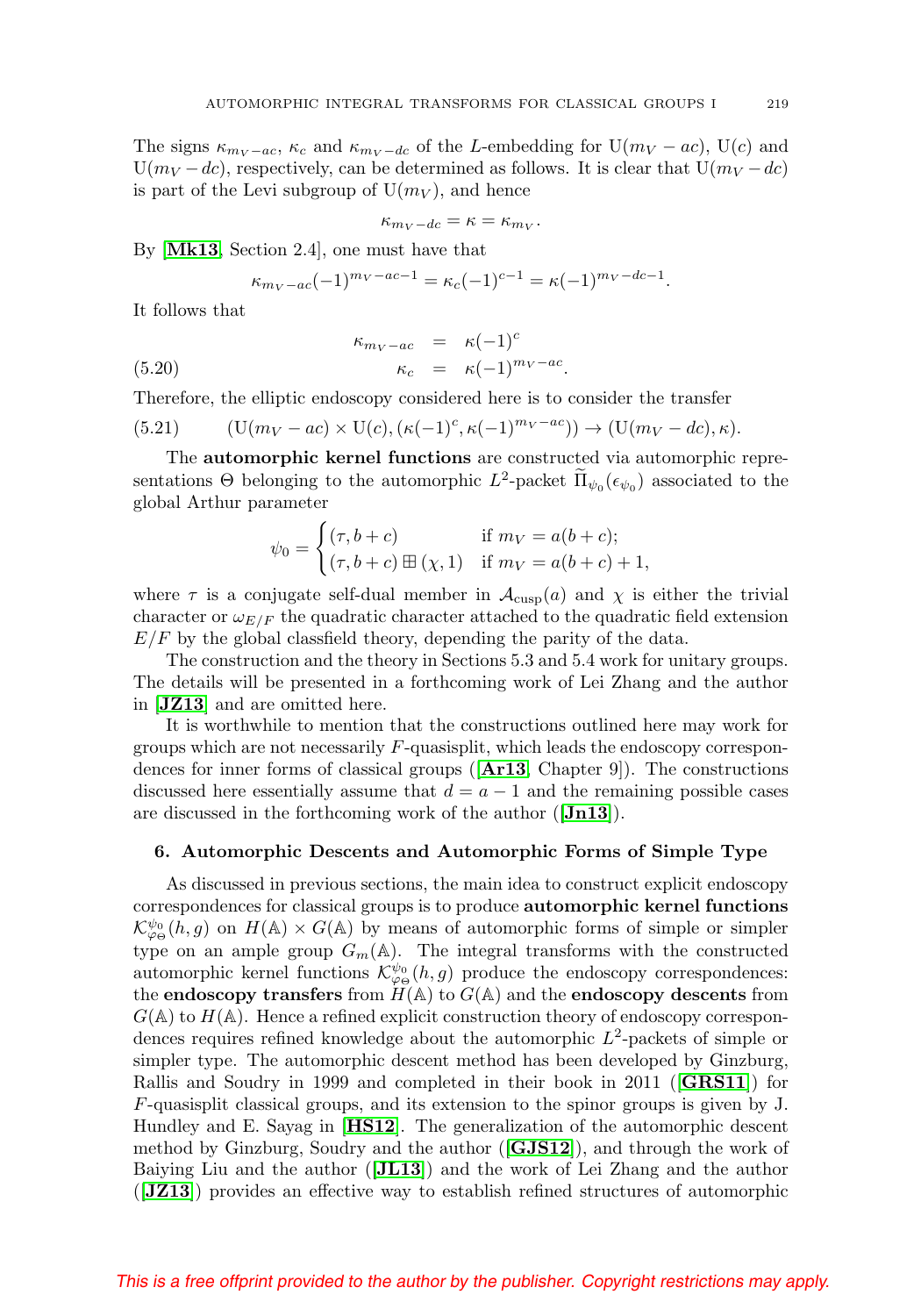#### 220 DIHUA JIANG

 $L^2$ -packets of simple type. The connections with the topics in the classical theory of automorphic forms: the Saito-Kurokawa conjecture and its relations to the Kohnan space and Maass space of classical modular forms, with the Ikeda liftings and the Andrianov conjecture in classical theory of automorphic forms will also be briefly discussed and more work in this aspect will be addressed in a future work.

**6.1. Automorphic descents.** The method of automorphic descents and its connection with the Langlands functoriality between automorphic representations of classical groups and general linear groups was discovered by Ginzburg, Rallis and Soudry in 1999, through their serious of papers published since then. Their book ([**[GRS11](#page-57-1)**]) gives a complete account of their method for all F-quasisplit classical groups. The idea to construct such automorphic descents may go back to the classical examples in earlier work of H. Maass ([**[Ms79](#page-61-14)**]), of A. Andrianov ([**[An79](#page-55-15)**]), of I. Piatetski-Shapiro ([**[PS83](#page-62-7)**]), of M. Eichler and D. Zagier [**[EZ85](#page-55-8)**]), and of N. Skoruppa and D. Zagier ([**[SZ88](#page-63-5)**]), all of which are related to the understanding of the classical example of non-tempered cuspidal automorphic forms of  $Sp(4)$  by H. Saito and N. Kurokawa in 1977. The method in [**[GRS11](#page-57-1)**] extends to the great generality the argument of Piatetski-Shapiro in [**[PS83](#page-62-7)**].

In terms of the general formulation of the constructions of the **automorphic kernel functions** in Section 5, the automorphic descents of Ginzburg, Rallis and Soudry ([**[GRS11](#page-57-1)**]) is to deal with the special cases corresponding to the partitions of type  $[d^11^*]$  with  $c = 1$  and  $b = 1$ . The following discussion will be focused on two cases of automorphic descents and concerned with their extensions and refined properties as developed in the work of Ginzburg, Soudry and the author ([**[GJS12](#page-57-2)**]), the PhD. thesis of Liu ([**[Liu13](#page-61-5)**]) and a more recent work of Liu and the author ([**[JL13](#page-59-4)**]).

Recall from Section 5.4 the formulation of the Fourier-Jacobi coefficients of automorphic forms in the special case corresponding to the partition of type  $[(2k)1^{(2m-2k)}]$  with  $G_m(\mathbb{A}) = \text{Sp}_{2m}(\mathbb{A})$  or  $\widetilde{\text{Sp}}_{2m}(\mathbb{A})$ , and  $c = 1$  and  $d = 2k$ . The Fourier-Jacobi coefficient defines a mapping  $\widetilde{\mathcal{FJ}}_{(2m-2k)}^{(2m)}$  from automorphic forms on  $\text{Sp}_{2m}(\mathbb{A})$  to automorphic forms on  $\widetilde{\text{Sp}}_{2m-2k}(\mathbb{A})$  and a mapping  $\mathcal{FJ}_{(2m-2k)}^{(2m)}$  from automorphic forms on  $\widetilde{\text{Sp}}_{2m}(\mathbb{A})$  to automorphic forms on  $\text{Sp}_{2m-2k}(\mathbb{A})$ . In general, one does not expect that those mappings carry any functorial meaning for automorphic forms in the sense of Langlands. However, they do yield the functorial transfers when they are restricted to the automorphic forms of simple type in the sense of Arthur ([**[Ar13](#page-55-1)**]).

The discussion will be focused on one case when  $\tau \in \mathcal{A}_{\text{cusp}}(2e)$  has the property that it is of symplectic type and  $L(\frac{1}{2}, \tau) \neq 0$  for the standard L-function  $L(s, \tau)$ . Following [**[GRS11](#page-57-1)**], the automorphic descent construction can be reformulated in terms of the Arthur classification theory of discrete spectrum and described in the following diagram:

(6.1) 
$$
{}_{RES} \nearrow \qquad \begin{aligned}\n\text{Sp}_{4e}(\mathbb{A}) \quad & \mathcal{E}_{\tau} \in \widetilde{\Pi}_{(\tau,2)\boxplus(1,1)}(\epsilon_{(\tau,2)\boxplus(1,1)}) \\
& \downarrow \text{FJ} \\
& \downarrow \text{FJ} \\
& \widetilde{\text{Sp}}_{2e}(\mathbb{A}) \qquad \widetilde{\pi} \in \widetilde{\Pi}_{(\tau,1)}(\epsilon_{(\tau,1)})\n\end{aligned}
$$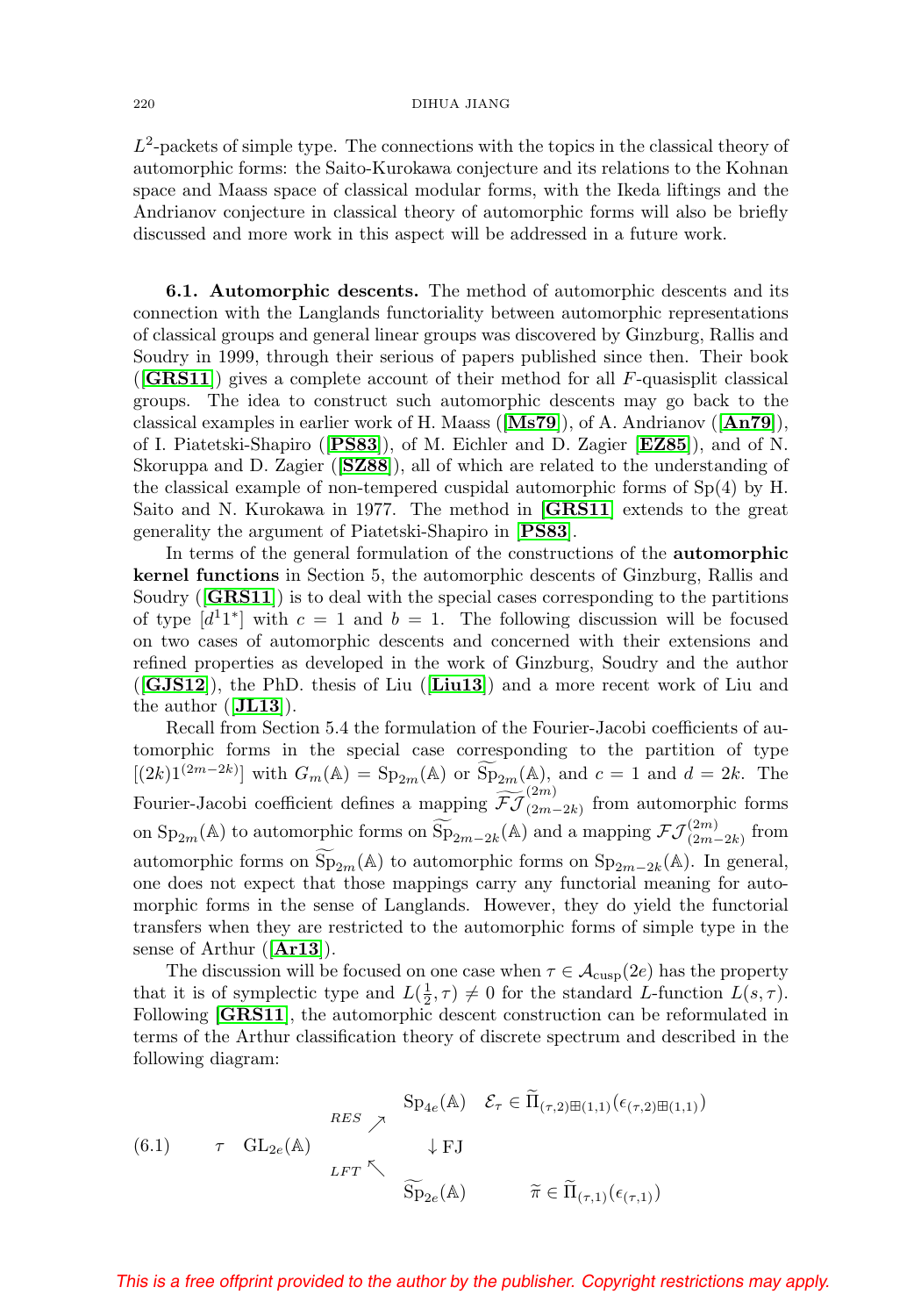The constructions in Diagram (6.1) can be reformulated as

$$
\begin{array}{ccccc}\n & & \text{Sp}_{4e} & (\tau,2) \boxplus (1,1) \\
 & & \swarrow & \\
 & & \uparrow & \\
 & & \searrow & \\
 & & \text{Sp}_0 & (1,1)\n\end{array}
$$

This new formulation can be extended to the following general constructions:

<span id="page-42-1"></span>(6.2) 
$$
(\tau, 2l + 1)
$$
  $\widetilde{Sp}_{4el+4e}$   $(\tau, 2l + 2) \boxplus (1, 1)$   
\n $\begin{array}{ccc}\n & \nearrow & \\
 & \searrow & \\
 & \searrow & \\
 & \searrow & \\
 & \searrow & \\
 & \searrow & \\
 & \searrow & \\
 & \searrow & \\
 & \searrow & \\
 & \searrow & \\
 & \searrow & \\
 & \searrow & \\
 & \searrow & \\
 & \searrow & \\
 & \searrow & \\
 & \searrow & \\
 & \searrow & \\
 & \searrow & \\
 & \searrow & \\
 & \searrow & \\
 & \searrow & \\
 & \searrow & \\
 & \searrow & \\
 & \searrow & \\
 & \searrow & \\
 & \searrow & \\
 & \searrow & \\
 & \searrow & \\
 & \searrow & \\
 & \searrow & \\
 & \searrow & \\
 & \searrow & \\
 & \searrow & \\
 & \searrow & \\
 & \searrow & \\
 & \searrow & \\
 & \searrow & \\
 & \searrow & \\
 & \searrow & \\
 & \searrow & \\
 & \searrow & \\
 & \searrow & \\
 & \searrow & \\
 & \searrow & \\
 & \searrow & \\
 & \searrow & \\
 & \searrow & \\
 & \searrow & \\
 & \searrow & \\
 & \searrow & \\
 & \searrow & \\
 & \searrow & \\
 & \searrow & \\
 & \searrow & \\
 & \searrow & \\
 & \searrow & \\
 & \searrow & \\
 & \searrow & \\
 & \searrow & \\
 & \searrow & \\
 & \searrow & \\
 & \searrow & \\
 & \searrow & \\
 & \searrow & \\
 & \searrow & \\
 & \searrow & \\
 & \searrow & \\
 & \searrow & \\
 & \searrow & \\
 & \searrow & \\
 & \searrow & \\
 & \searrow & \\
 & \searrow & \\
 & \searrow & \\
 & \searrow & \\
 & \searrow & \\
 & \searrow & \\
 & \searrow & \\
 & \searrow & \\
 & \searrow & \\
 & \searrow & \\
 & \searrow & \\
 & \searrow & \\
 & \searrow & \\
 & \searrow & \\
 & \searrow & \\
 & \searrow & \\
 & \searrow & \\
 & \searrow & \\
 & \searrow & \\
 & \searrow & \\
 & \searrow & \\
 & \searrow & \\
 & \searrow & \\
 & \searrow & \\
 & \searrow & \\
 & \searrow & \\
 & \searrow & \\
 & \searrow & \\
 & \searrow & \\
 & \searrow & \\
 & \searrow & \\
 & \searrow & \\
 & \searrow & \\
 & \searrow & \\
 & \searrow & \\
 & \searrow & \\
 & \searrow & \\
 & \searrow & \\
 & \searrow & \\
 & \searrow & \\
 & \searrow & \\
 & \searrow & \\
 & \searrow & \\
 & \searrow & \\
 &$ 

This diagram is called a **basic triangle** of constructions. The dual triangle is the following:

(6.3)  
\n
$$
(\tau, 2l+1) \widetilde{\mathrm{Sp}}_{4el+2e} \longrightarrow
$$
\n
$$
\uparrow \qquad \searrow
$$
\n
$$
(\tau, 2l-1) \widetilde{\mathrm{Sp}}_{4el-2l} \qquad (\tau, 2l) \boxplus (1,1)
$$

Putting together the two basic triangles of constructions, one obtains the following general diagram with  $\tau$  symplectic,  $L(\frac{1}{2}, \tau) \neq 0$ :

<span id="page-42-0"></span>(6.4) . . . ↑ Sp4el (τ, 2l) - (1, 1) (τ, <sup>2</sup><sup>l</sup> <sup>−</sup> 1) Sp4el−2<sup>e</sup> <sup>↑</sup> ↑ Sp4el−4<sup>e</sup> (τ, 2l − 2) - (1, 1) . . . . . . . . . . . . . . . ↑ Sp8<sup>e</sup> (τ, 4) - (1, 1) (τ, 3) Sp6<sup>e</sup> <sup>↑</sup> ↑ Sp4<sup>e</sup> (τ, 2) - (1, 1) (τ, 1) Sp2<sup>e</sup>

The matching of the global Arthur parameters in this diagram under the Fourier-Jacobi mappings has been verified in [**[JL13](#page-59-4)**].

It is proved in [**[GJS12](#page-57-2)**] that those two basic triangles are commuting diagrams for distinguished members in the packets. It is clear that for distinguished members of the packets, the vertical arrow-up is constructed by taking residue of the Eisenstein series with the given cuspidal datum. However, if one considers general members of the packets, the vertical arrow-up can be constructed by taking a special case of the endoscopy transfer considered in Section 5. Of course, the existence of such transfers is confirmed in [**[Ar13](#page-55-1)**] (and also [**[Mk13](#page-61-3)**]) as one step of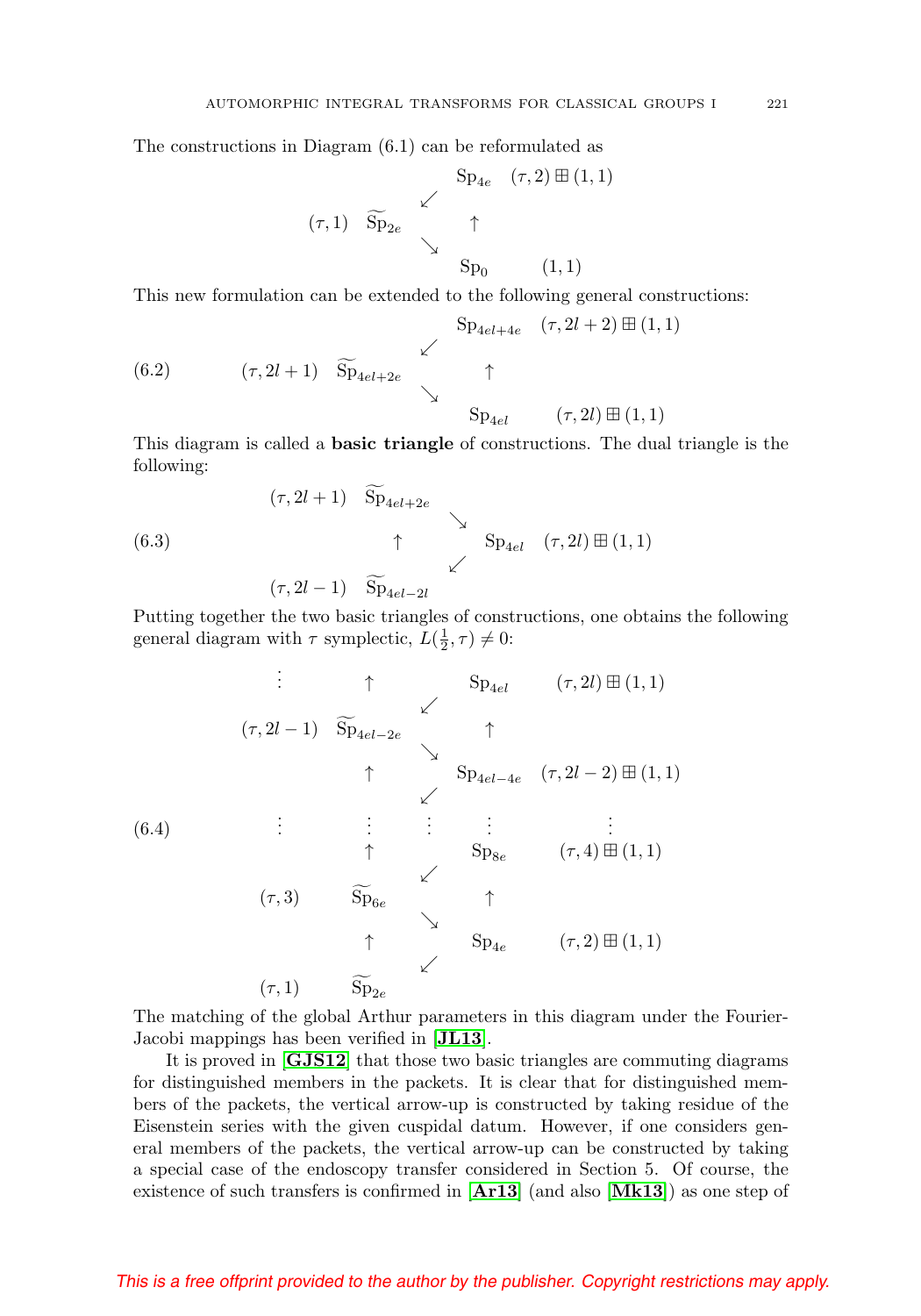the induction argument of Arthur. The commutativity of those basic triangles in general will be discussed in [**[JL13](#page-59-4)**].

**6.2. Finer structures of automorphic**  $L^2$ -packets of simple type. Diagram [\(6.4\)](#page-42-0) and its properties can be used to establish finer structures of automorphic  $L^2$ -packets of simple type in terms of of the structure of Fourier coefficients in the spirit of Conjectures [4.2.](#page-17-0) This is tested in [**[Liu13](#page-61-5)**] and [**[JL13](#page-59-4)**].

The following basic triangle was first considered in [**[GJS12](#page-57-2)**]:

<span id="page-43-0"></span>(6.5) (τ, 3) Sp6<sup>e</sup> ↑ Sp4<sup>e</sup> (τ, 2) (τ, 1) Sp2<sup>e</sup>

The motivation was to understand more precise structures of the transfers between  $Sp_{2e}(\mathbb{A})$  and  $Sp_{4e}(\mathbb{A})$ . From the diagram, the transfer  $\Phi$  from  $Sp_{4e}(\mathbb{A})$  to  $Sp_{2e}(\mathbb{A})$ is given by the corresponding Fourier-Jacobi coefficient. On the other hand, the composition of the transfer from  $\overline{Sp}_{2e}(\mathbb{A})$  to  $\overline{Sp}_{6e}(\mathbb{A})$  with the transfer from  $\overline{Sp}_{6e}(\mathbb{A})$ to  $Sp_{4e}(\mathbb{A})$  given by the corresponding Fourier-Jacobi coefficient yields a transfer  $\Psi$ directly from  $Sp_{2e}(\mathbb{A})$  to  $Sp_{4e}(\mathbb{A})$ . The question was to characterize the image under the transfer  $\Psi$  from  $\widetilde{\mathrm{Sp}}_{2e}(\mathbb{A})$  to  $\mathrm{Sp}_{4e}(\mathbb{A})$  of the automorphic  $L^2$ -packet  $\widetilde{\Pi}_{(\tau,1)}(\epsilon_{(\tau,1)})$ in automorphic  $L^2$ -packet  $\Pi_{(\tau,2)\boxplus(1,1)}(\epsilon_{(\tau,2)\boxplus(1,1)}).$  The main result of [**[GJS12](#page-57-2)**] can be reformulated in terms of the Arthur classification as follows.

Recall that the Fourier-Jacobi coefficients defined in Section 5.4 depends on an  $F$ -rational datum  $q$ . In the current case here, this  $q$  reduces to the square classes of the number field F. For simplicity in notation here, the square classes are denoted by  $\alpha$ . This  $\alpha$  defines a nontrivial additive character of F, denoted by  $\psi_{\alpha}$ , i.e.  $\psi_{\alpha}(x) := \psi_F(\alpha x)$ . To be more precise, the global Arthur packet  $\widetilde{\Pi}_{\psi}$  for  $\widetilde{\text{Sp}}_{2e}(\mathbb{A})$ depends on a choice of additive character of F. It is reasonable to denote by  $\prod_{\psi}^{\alpha}(\epsilon_{\psi})$ the automorphic  $L^2$ -packet within the global Arthur packet  $\prod_{\alpha}^{\alpha}$ , whose members are  $\psi_{\alpha}$ -functorial transferred to the Arthur representation  $\pi_{\psi}$  of  $GL_{2e}(\mathbb{A})$  as discussed in Section 2.2. When  $\psi$  is a generic global Arthur parameter,  $\psi_{\alpha}$ -functorial transfer from  $Sp_{2e}(\mathbb{A})$  to  $GL_{2e}(\mathbb{A})$  was established in [**[GRS11](#page-57-1)**] for the generic members in  $\tilde{\Pi}_{\psi}^{\alpha}(\epsilon_{\psi})$ . Of course, the whole theory on the Arthur classification of the discrete spectrum for  $Sp_{2e}(\mathbb{A})$  is not known yet, and is expected to be achieved through series of publications of Wen-Wei Li started from his PhD. thesis [**[Liw11](#page-61-7)**].

Define  $\tilde{\Pi}^{(-\alpha)+}_{(\tau,2)\boxplus(1,1)}(\epsilon_{(\tau,2)\boxplus(1,1)})$  to be the subset of the automorphic  $L^2$ -packet  $\Pi_{(\tau,2)\boxplus(1,1)}(\epsilon_{(\tau,2)\boxplus(1,1)})$  consisting of all members whose  $\psi_{-\alpha}$ -Fourier-Jacobi descent as discussed above from  $\Pi_{(\tau,2)\boxplus(1,1)}(\epsilon_{(\tau,2)\boxplus(1,1)})$  to  $\Pi_{(\tau,1)}^{\alpha}(\epsilon_{(\tau,1)})$  are non-zero. Hence one has the following disjoint union decomposition

$$
(6.6)\quad \widetilde{\Pi}_{(\tau,2)\boxplus(1,1)}(\epsilon_{(\tau,2)\boxplus(1,1)}) = \widetilde{\Pi}_{(\tau,2)\boxplus(1,1)}^{(-\alpha)+}(\epsilon_{(\tau,2)\boxplus(1,1)}) \cup \widetilde{\Pi}_{(\tau,2)\boxplus(1,1)}^{(-\alpha)-}(\epsilon_{(\tau,2)\boxplus(1,1)})
$$

where  $\tilde{\Pi}^{(-\alpha)-}_{(\tau,2)\boxplus(1,1)}(\epsilon_{(\tau,2)\boxplus(1,1)})$  is defined to be the complimentary subset of the subset  $\widetilde{\Pi}^{(-\alpha)+}_{(\tau,2)\boxplus(1,1)}(\epsilon_{(\tau,2)\boxplus(1,1)})$  in the automorphic  $L^2$ -packet  $\widetilde{\Pi}_{(\tau,2)\boxplus(1,1)}(\epsilon_{(\tau,2)\boxplus(1,1)}).$ The main result of [**[GJS12](#page-57-2)**] can be reformulated as follows in terms of the Arthur classification theory.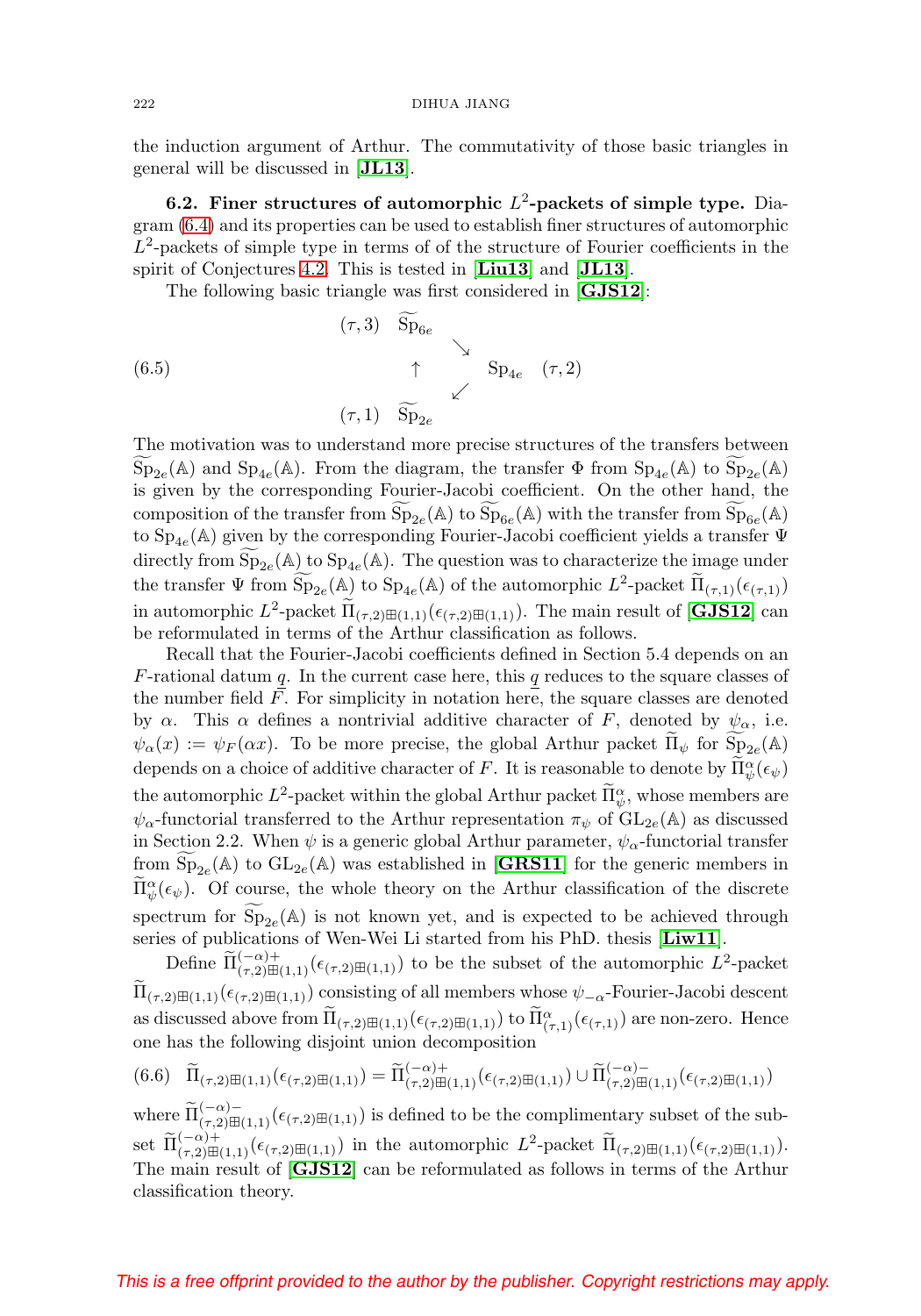<span id="page-44-0"></span>THEOREM 6.1 (**[[GJS12](#page-57-2)**]). With notation as above, the transfers  $\Phi^{\alpha}$  and  $\Psi^{\alpha}$  establish one-to-one correspondence between the set  $\overline{\Pi}^{\alpha}_{(\tau,1)}(\epsilon_{(\tau,1)})$  and the set  $\tilde{\Pi}^{(-\alpha)+}_{(\tau,2)\boxplus(1,1)}(\epsilon_{(\tau,2)\boxplus(1,1)}).$ 

In order to prove this theorem, one has to combine the basic triangle [\(6.5\)](#page-43-0) with the basic triangle [\(6.2\)](#page-42-1) with  $l = 1$ . This leads to the following diagram of transfers:

(6.7)  
\n
$$
\begin{array}{ccc}\n & \searrow & \\
 & \searrow & \\
 & \searrow & \\
 & \searrow & \\
 & \searrow & \\
 & \searrow & \\
 & \searrow & \\
 & \searrow & \\
 & \searrow & \\
 & \searrow & \\
 & \searrow & \\
 & \searrow & \\
 & \searrow & \\
 & \searrow & \\
 & \searrow & \\
 & \searrow & \\
 & \searrow & \\
 & \searrow & \\
 & \searrow & \\
 & \searrow & \\
 & \searrow & \\
 & \searrow & \\
 & \searrow & \\
 & \searrow & \\
 & \searrow & \\
 & \searrow & \\
 & \searrow & \\
 & \searrow & \\
 & \searrow & \\
 & \searrow & \\
 & \searrow & \\
 & \searrow & \\
 & \searrow & \\
 & \searrow & \\
 & \searrow & \\
 & \searrow & \\
 & \searrow & \\
 & \searrow & \\
 & \searrow & \\
 & \searrow & \\
 & \searrow & \\
 & \searrow & \\
 & \searrow & \\
 & \searrow & \\
 & \searrow & \\
 & \searrow & \\
 & \searrow & \\
 & \searrow & \\
 & \searrow & \\
 & \searrow & \\
 & \searrow & \\
 & \searrow & \\
 & \searrow & \\
 & \searrow & \\
 & \searrow & \\
 & \searrow & \\
 & \searrow & \\
 & \searrow & \\
 & \searrow & \\
 & \searrow & \\
 & \searrow & \\
 & \searrow & \\
 & \searrow & \\
 & \searrow & \\
 & \searrow & \\
 & \searrow & \\
 & \searrow & \\
 & \searrow & \\
 & \searrow & \\
 & \searrow & \\
 & \searrow & \\
 & \searrow & \\
 & \searrow & \\
 & \searrow & \\
 & \searrow & \\
 & \searrow & \\
 & \searrow & \\
 & \searrow & \\
 & \searrow & \\
 & \searrow & \\
 & \searrow & \\
 & \searrow & \\
 & \searrow & \\
 & \searrow & \\
 & \searrow & \\
 & \searrow & \\
 & \searrow & \\
 & \searrow & \\
 & \searrow & \\
 & \searrow & \\
 & \searrow & \\
 & \searrow & \\
 & \searrow & \\
 & \searrow & \\
 & \searrow & \\
 & \searrow & \\
 & \searrow & \\
 & \searrow & \\
 & \searrow & \\
 & \searrow & \\
 & \searrow & \\
 & \searrow & \\
 & \searrow & \\
 & \searrow & \\
 & \searrow & \\
 & \searrow & \\
 & \searrow & \\
 & \searrow & \\
 & \searrow & \\
 & \searrow & \\
 & \searrow & \\
 & \searrow & \\
 & \searrow & \\
 & \searrow & \\
 & \searrow & \\
 & \searrow & \\
 & \searrow & \\
 & \searrow & \\
 & \searrow & \\
 & \searrow & \\
 & \searrow & \\
 & \searrow & \\
 & \searrow & \\
 & \searrow & \\
$$

The commutativity of the transfers in this diagram plays essential role in the proof of Theorem [6.1.](#page-44-0)

It is worthwhile to make some remarks on the relation of this theorem to previous known works in automorphic representation theory and in classical theory of automorphic forms. First of all, this theorem can be regarded as a refinement of the main results of [**[GRS05](#page-57-10)**], where the authors tried to construct, with a condition of the structure of certain Fourier coefficients, some cuspidal automorphic representations of  $Sp_{2n}(\mathbb{A})$  or  $Sp_{2n}(\mathbb{A})$  that are expected to belong to one of the global Arthur packets of simple type as discussed above. Those conditions will be discussed below related to a work of Liu and the author [**[JL13](#page-59-4)**].

Secondly, when  $e = 1$ , this theorem is a refinement of the main result of Piatetski-Shapiro's pioneer paper ([**[PS83](#page-62-7)**]) on the representation-theoretic approach to the Saito-Kurokawa examples of non-tempered cuspidal automorphic forms on  $Sp_4$ ; and can also be viewed as the representation-theoretic version of a theorem of Skoruppa and Zagier ([**[SZ88](#page-63-5)**]), which completed the earlier work of H. Maass ([**[Ms79](#page-61-14)**]) and of A. Andrianov ([**[An79](#page-55-15)**]). For a complete account of this classical topic, the readers are referred to the book ([**[EZ85](#page-55-8)**]) and the survey paper ([**[Z81](#page-63-6)**]).

Finally, it will be an interesting problem to work out the explicit version in the classical theory of automorphic forms of this theorem, which will be the natural extension of the Skoruppa and Zagier theorem ([**[SZ88](#page-63-5)**]) to classical automorphic forms of higher genus.

One of the motivations of the work of Liu and the author ([**[Liu13](#page-61-5)**] and [**[JL13](#page-59-4)**]) is to extend Theorem [6.1](#page-44-0) to the cases with general global Arthur parameters of simple type for  $Sp_{4el}(\mathbb{A})$  and  $Sp_{4el+2e}(\mathbb{A})$ , respectively. More precisely, one defines similarly the following decomposition

(6.8) 
$$
\widetilde{\Pi}_{\psi}(\epsilon_{\psi}) = \widetilde{\Pi}_{\psi}^{(-\alpha)+}(\epsilon_{\psi}) \cup \widetilde{\Pi}_{\psi}^{(-\alpha)-}(\epsilon_{\psi})
$$

for  $Sp_{4el}(\mathbb{A})$  with  $\psi = (\tau, 2l) \boxplus (1, 1)$ , where  $\widetilde{\Pi}_{\psi}^{(-\alpha)+}(\epsilon_{\psi})$  consists of elements of  $\widetilde{\Pi}_{\psi}(\epsilon_{\psi})$  with a non-zero  $\psi_{-\alpha}$ -Fourier-Jacobi descent from  $Sp_{4el}(\mathbb{A})$  to  $\widetilde{Sp}_{4el-2e}(\mathbb{A}),$ and  $\widetilde{\Pi}_{\psi}^{(-\alpha)-}(\epsilon_{\psi})$  is the complement of  $\widetilde{\Pi}_{\psi}^{(-\alpha)+}(\epsilon_{\psi})$  in  $\widetilde{\Pi}_{\psi}(\epsilon_{\psi})$ .

Similarly, one defines

$$
(6.9) \qquad \widetilde{\Pi}_{(\tau,2l+1)}(\epsilon_{(\tau,2l+1)}) = \widetilde{\Pi}_{(\tau,2l+1)}^{\alpha+}(\epsilon_{(\tau,2l+1)}) \cup \widetilde{\Pi}_{(\tau,2l+1)}^{\alpha-}(\epsilon_{(\tau,2l+1)})
$$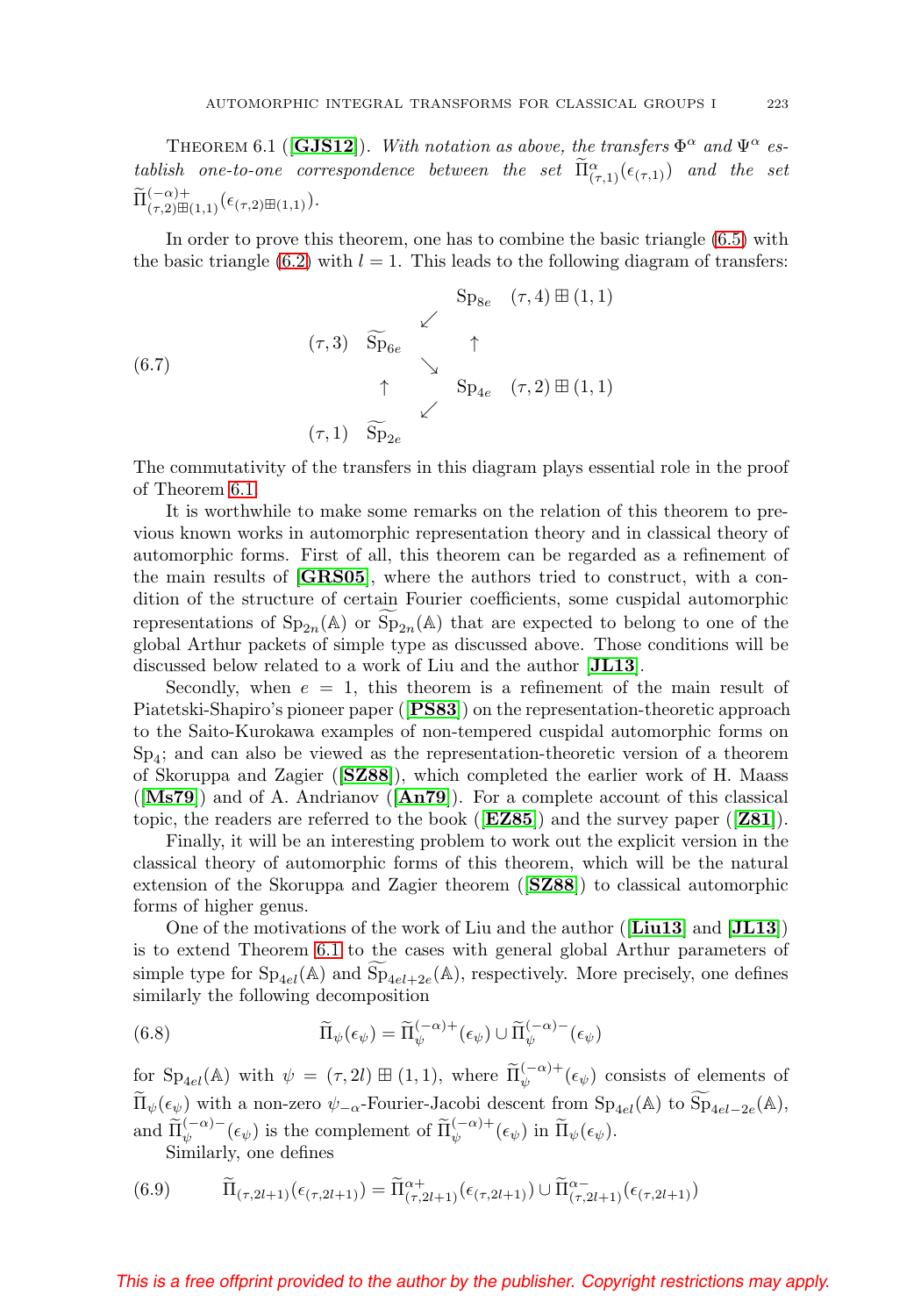for  $\widetilde{\mathrm{Sp}}_{4el+2e}(\mathbb{A})$ , where the subset  $\widetilde{\Pi}^{\alpha+}_{(\tau,2l+1)}(\epsilon_{(\tau,2l+1)})$  consists of elements in  $\widetilde{\Pi}_{(\tau,2l+1)}(\epsilon_{(\tau,2l+1)})$  with a non-zero  $\psi_{\alpha}$ -Fourier-Jacobi descent from  $\widetilde{\mathrm{Sp}}_{4el+2e}(\mathbb{A})$  to  $Sp_{4el}(\mathbb{A})$ , and the subset  $\widetilde{\Pi}^{\alpha-}_{(\tau,2l+1)}(\epsilon_{(\tau,2l+1)})$  is defined to be its complement.

It is clear that further understanding of the structures of those sets and their mutual relations are the key steps to understand the structures of Fourier coefficients of the automorphic representations within  $\Pi_{(\tau,2l)\boxplus(1,1)}(\epsilon_{(\tau,2l)\boxplus(1,1)})$  and  $\Pi_{(\tau,2l+1)}(\epsilon_{(\tau,2l+1)}),$  respectively. In [**[Liu13](#page-61-5)**], the cuspidal part of those sets has been more carefully studied, which is an extension of the main result of [**[GJS12](#page-57-2)**].

The problems have been formulated for other classical groups according to the functorial type of  $\tau$ . The details of the progress in this aspect will be considered elsewhere. Finally, it is worthwhile to remark briefly that the theory developed here will yields explicit constructions for the Duke-Imamoglu-Ikeda lifting from certain cuspidal automorphic forms on  $SL_2(\mathbb{A})$  to cuspidal automorphic forms on  $Sp_{4l}(\mathbb{A}),$ while the construction via explicit Fourier expansion of this transfer was obtain by T. Ikeda in [**[Ik01](#page-58-6)**]. If combined with the constructions of endoscopy correspondences discussed in Section 5, this method is able to construct the conjectural lifting of Andrianov ([**[An01](#page-55-16)**]). See also the work of Ikeda ([**[Ik06](#page-58-7)**] and [**[Ik08](#page-58-8)**]) for relevant problems.

### **7.** Theta Correspondence and  $(\chi, b)$ -Theory

The theta correspondence for reductive dual pairs is a method, introduced by R. Howe 1979 ([**[Hw79](#page-58-1)**]), to construct automorphic forms using the theta functions built from the Weil representation on the Schrödinger model. The method using classical theta functions to construct automorphic forms goes back at least to the work of C. Siegel ([**[Sg66](#page-63-1)**]) and the work of A. Weil ([**[Wl64](#page-63-2)**] and [**[Wl65](#page-63-3)**]). It is the fundamental work of Howe ([**[Hw79](#page-58-1)**]) which started the representation-theoretic approach in this method guided by ideas from Invariant Theory.

The theta correspondence gave the representation-theoretic framework of the classical theory of modular forms of half-integral weight and its relation to the the theory of modular forms of integral weight, i.e. the classical Shimura correspondence ([**[Sm73](#page-62-13)**]). A series of papers of J.-L. Waldspurger ([**[W80](#page-63-7)**], [**[W84](#page-63-8)**] and [**[W91](#page-63-9)**]) gave a complete account of this theory, which was beautifully summarized by Piatetski-Shapiro in [**[PS84](#page-62-14)**].

One of the early contributions of this method to the theory of automorphic forms was the discovery of families of the counter-examples to the generalized Ramanujan conjecture for algebraic groups different from the general linear groups. The first of such examples was constructed by Howe and Piatetski-Shapiro ([**[HPS79](#page-58-9)**]) and then more examples of similar kind were constructed by Piatetski-Shapiro in 1980's on GSp(4) including the example of Saito-Kurokawa and by many other people for more general groups. The existence of those non-tempered cuspidal automorphic representations enriched the spectral theory of automorphic forms for general reductive algebraic groups ([**[Ar84](#page-55-17)**] and [**[Ar04](#page-55-18)**]).

In order to understand the spectral structures of such striking examples constructed by the theta correspondence, S. Rallis launched, after his series of work joint with G. Schiffmann ([**[RS77](#page-62-15)**], [**[RS78](#page-62-16)**] and [**[RS81](#page-62-17)**]) and the work of Waldspurger cited above, a systematic investigation (sometimes called the **Rallis program** which was summarized later in ([**[Rl91](#page-62-9)**])) of the spectral structure of the theta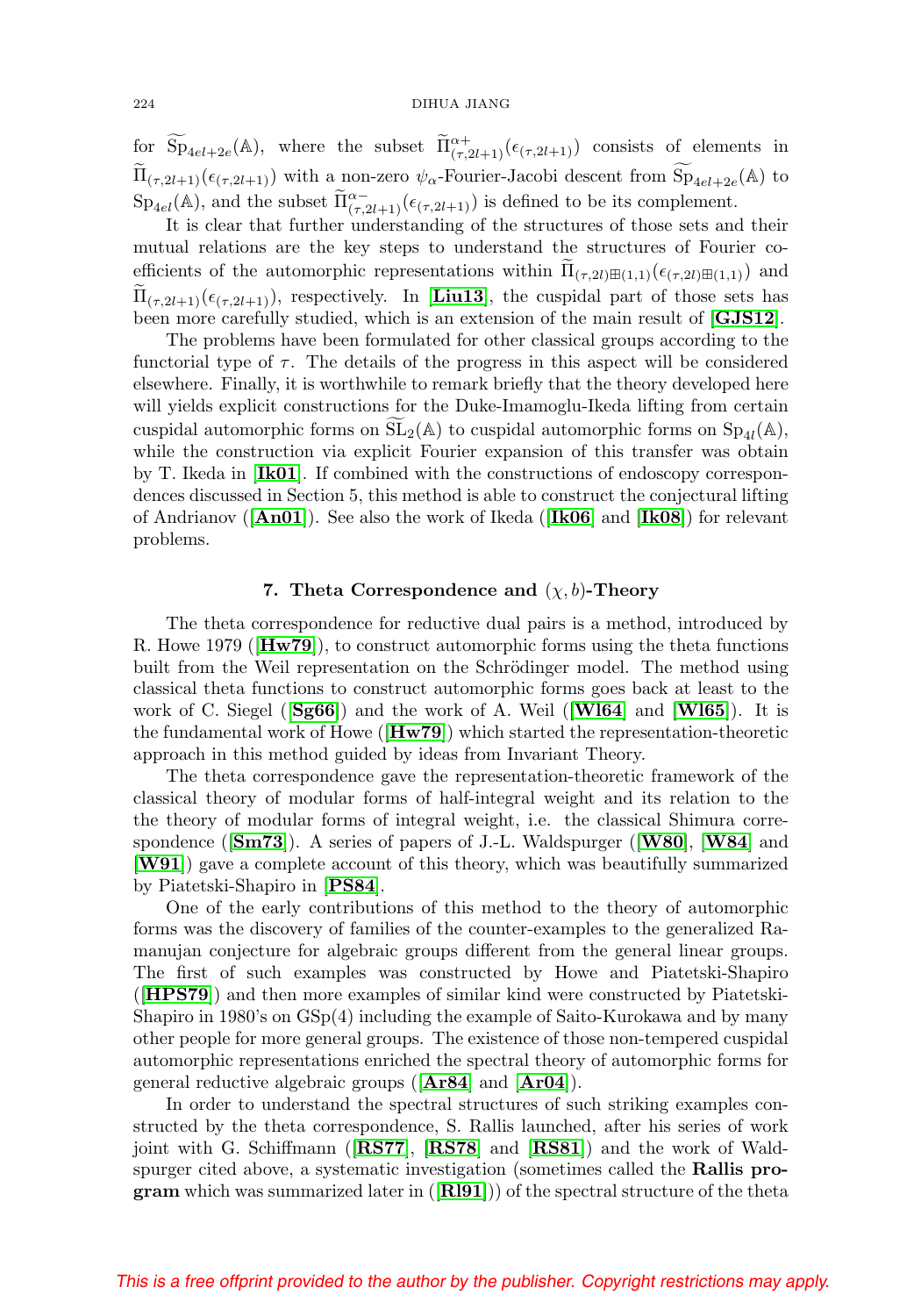correspondences in family (the so-called **Rallis Tower Property** ([**[Rl84](#page-62-18)**])), the relation between theta correspondence and the Langlands functoriality ([**[Rl84](#page-62-18)**]), and the characterization of the non-vanishing property of such constructions ([**[Rl87](#page-62-8)**]). The Rallis program leads to a series of the fundamental contributions in the modern theory of automorphic forms: the **Rallis Inner Product Formula** ([**[Rl87](#page-62-8)**]), the **doubling method** for the standard L-functions of classical groups by Piatetski-Shapiro and Rallis ([**[GPSR87](#page-56-5)**]), and the **Regularized Siegel-Weil formula** of S. Kudla and S. Rallis ([**[KR88](#page-60-15)**], [**[KR94](#page-60-12)**] and [**[Kd08](#page-60-16)**]).

The regularized Siegel-Weil formula has been extended to all classical groups through the work of T. Ikeda ([**[Ik96](#page-58-10)**]), C. Mœglin ([**[Mg97](#page-61-15)**]); A. Ichino ([**[Ic01](#page-58-11)**], [**[Ic04](#page-58-12)**] and [**[Ic07](#page-58-13)**]); D. Soudry and the author ([**[JS07](#page-59-11)**]); W.-T. Gan and S. Takeda ([**[GT11](#page-56-13)**]; S, Yamana ([**[Ym11](#page-63-10)**] and [**[Ym12](#page-63-11)**]); and W.-T. Gan, Y.-N. Qiu, and S. Takeda ([**[GQT12](#page-56-14)**]). Furthermore, the work of W.-T. Gan extends the formula to some exceptional groups ([**[Gn00](#page-55-19)**], [**[Gn08](#page-56-15)**] and [**[Gn11](#page-56-16)**]).

Applications of the Rallis program to number theory and arithmetic are broad and deep, including arithmeticity of special values of certain automorphic Lfunctions ([**[HLSk05](#page-58-14)**], [**[HLSk06](#page-58-15)**], and [**[Pr09](#page-62-19)**] for instance); the nonvanishing of cohomology groups of certain degree over Shimura varieties ([**[Li92](#page-61-16)**] and [**[BMM11](#page-55-20)**]); the Kudla program on special cycles and a generalized Gross-Zagier formula ([**[Kd02](#page-60-17)**] and [**[YZZ12](#page-63-12)**]), and see also relevant work ([**[Hr94](#page-57-11)**], [**[Hr07](#page-57-12)**], [**[Hr08](#page-58-16)**], and [**[HLSn11](#page-58-17)**]), to mention a few.

**7.1. Rallis program.** The main idea and method in the Rallis program are explained here only with one case of reductive dual pairs, which are completely the same for all other reductive dual pairs. Take  $({\rm Sp}_{2n}, {\rm SO}_m)$ , which forms a reductive dual pair in Sp<sub>2mn</sub>. The theta function  $\Theta_{\phi}^{\psi_{\alpha}}(x)$  attached to a global Bruhat-Schwartz function  $\phi$  in the Schrödinger module  $\mathcal{S}(\mathbb{A}^{mn})$  of the Weil representation associated to the additive character  $\psi_{\alpha}$  is an automorphic function of moderate growth on  $Sp_{2mn}(\mathbb{A})$ . When restricted to the subgroup  $Sp_{2n}(\mathbb{A}) \times SO_m(\mathbb{A})$ , the metaplectic double cover splits when m is even. For  $\sigma \in \mathcal{A}(\mathrm{SO}_m)$  and  $\pi \in \mathcal{A}(\mathrm{Sp}_{2n}),$ if the following integral

<span id="page-46-0"></span>
$$
(7.1) \qquad \int_{\mathrm{Sp}_{2n}(F)\backslash \mathrm{Sp}_{2n}(\mathbb{A})} \int_{\mathrm{SO}_{2m}(F)\backslash \mathrm{SO}_{2m}(\mathbb{A})} \Theta_{\phi}^{\psi_{\alpha}}(g,h)\varphi_{\pi}(g)\overline{\varphi_{\sigma}(h)}dgdh
$$

converges and is non-zero, then this family of the integrals with all  $\phi \in \mathcal{S}(\mathbb{A}^{mn})$ yields a correspondence between automorphic forms on  $Sp_{2n}(\mathbb{A})$  and automorphic forms on  $\text{SO}_m(\mathbb{A})$ . For instance, letting the integer m run, Rallis got the following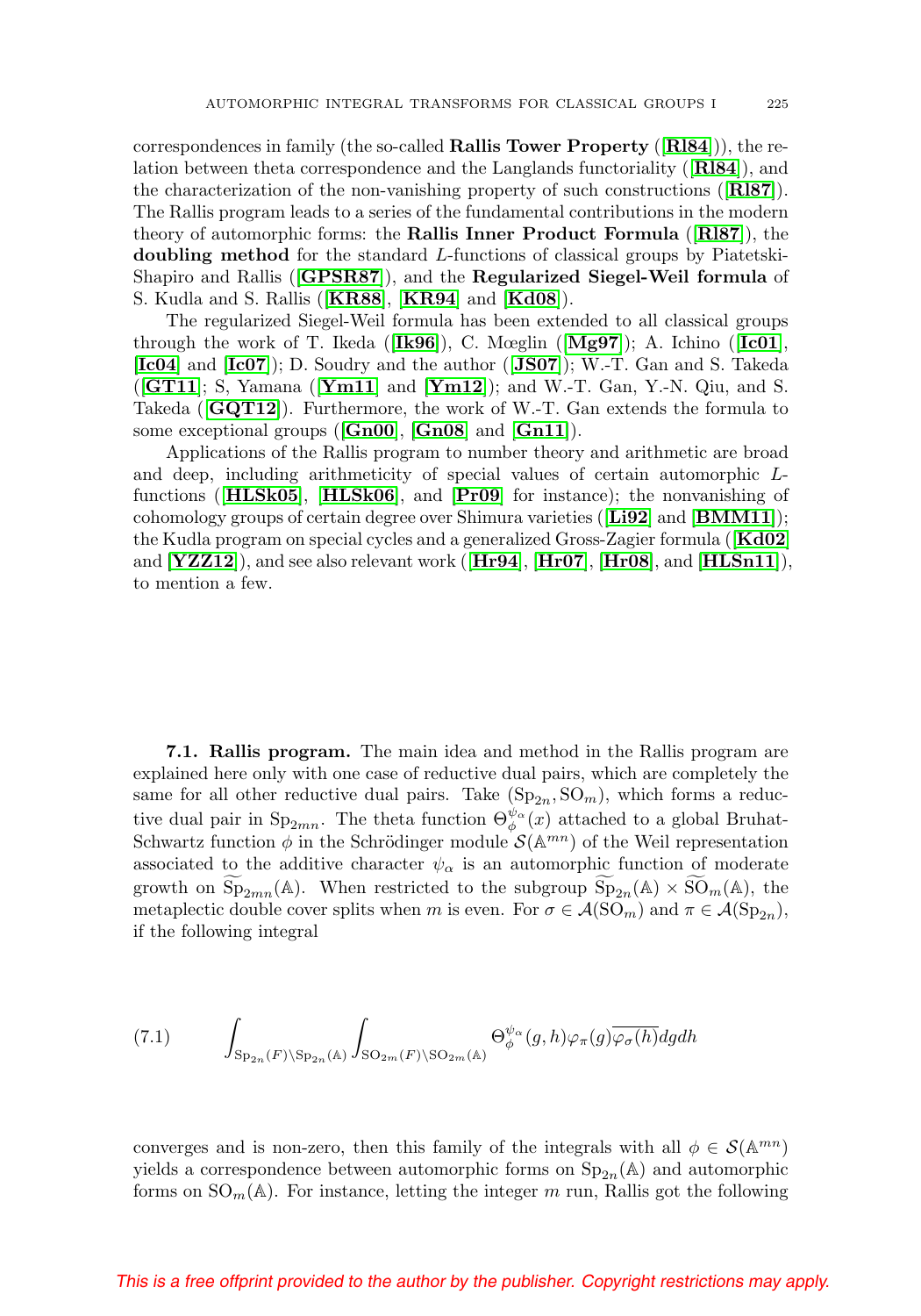diagram (called the Witt tower) of theta correspondences:

$$
\begin{array}{ccc}\n & \vdots & \\
\text{SO}_{m} & & \\
 & \vdots & \\
\text{SO}_{n} & & \nearrow & \uparrow \\
 & \searrow & \uparrow & \\
 & \searrow & \uparrow & \\
 & \searrow & \uparrow & \\
 & \searrow & \uparrow & \\
 & \searrow & \searrow & \uparrow \\
 & \searrow & \searrow & \uparrow \\
 & \searrow & & \searrow & \searrow\n\end{array}
$$

The Rallis tower property of theta correspondence asserts that the first occurrence of the theta correspondence of cuspidal automorphic representation  $\pi$  of  $Sp_{2n}(\mathbb{A})$  in this tower is always cuspidal. Here the first occurrence means that for a given automorphic representation  $\pi$  of  $Sp_{2n}(\mathbb{A})$ , the smallest integer m such that the integral [\(7.1\)](#page-46-0) is non-zero for some automorphic representation  $\sigma$  of  $SO_m(\mathbb{A})$ with a certain choice of the Bruhat-Schwartz function  $\phi$ . Hence the spectral theory of the theta correspondence is to ask the following two basic questions:

- (1) **First Occurrence Problem:** For a given irreducible cuspidal automorphic representation  $\pi$  of  $Sp_{2n}(\mathbb{A})$ , how to determine the first occurrence of the theta correspondence in the Witt tower in terms of the basic invariants attached to  $\pi$ ?
- (2) **Spectral Property of the First Occurrence:** For a given irreducible cuspidal automorphic representation  $\pi$  of  $Sp_{2n}(\mathbb{A})$ , what kind of cuspidal automorphic representations are expected to be constructed at the first occurrence?

For the **First Occurrence Problem**, Rallis calculated the  $L^2$ -inner product of the image of the theta correspondence, which leads to the well-known **Rallis Inner Product Formula**. This formula expresses the  $L^2$ -inner product of the image of the theta correspondence in terms of a basic invariant of the original given  $\pi$ , that is, the special value or residues of the standard automorphic L-function of  $\pi$ , up to certain normalization. The whole program has been completely carried out through the work by many people, notably, Rallis ([**[Rl87](#page-62-8)**] and [**[Rl91](#page-62-9)**]); Kudla and Rallis ([**[KR94](#page-60-12)**]); Mœglin ([**[Mg97](#page-61-15)**]); Lapid and Rallis ([**[LR05](#page-60-18)**]); Soudry and the author ([**[JS07](#page-59-11)**]); Ginzburg, Soudry and the author ([**[GJS09](#page-57-13)**]); Gan and Takeda ([**[GT11](#page-56-13)**]); Yamana ([**[Ym12](#page-63-11)**]); and Gan, Qiu and Takeda ([**[GQT12](#page-56-14)**]).

The **Spectral Property of the First Occurrence** is mainly to understand the relation of the transfer of automorphic representations given by theta correspondence with the Langlands functoriality.

As suggested by the global Howe duality conjecture ([**[Hw79](#page-58-1)**]), the irreducibility of the first occurrence of the theta correspondences was proved by Mœglin ([**[Mg97](#page-61-15)**]) for even orthogonal group case, by Soudry and the author ([**[JS07](#page-59-11)**]) for the odd orthogonal group case, and by Chenyan Wu (a current postdoc of the author) in [**[Wu13](#page-63-13)**] for the unitary group case.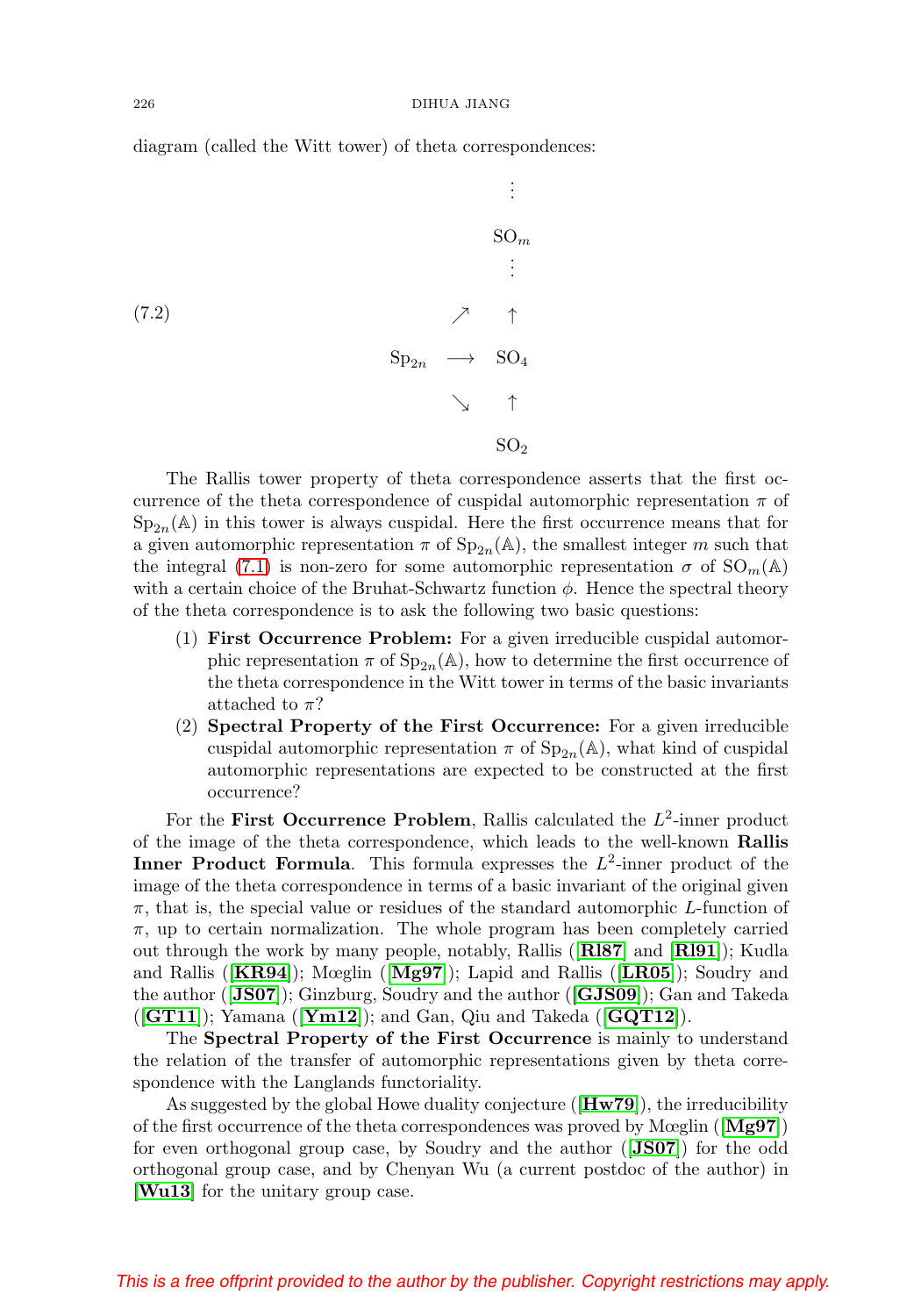The work of Rallis in 1984 ([**[Rl84](#page-62-18)**]) started the investigation of the relation between the theta correspondence in family and the local Langlands parameters at unramified local places (see also the work of Kudla [**[Kd86](#page-60-19)**]). It seems that the unramified local Langlands parameters can not be well preserved through the theta correspondence in family. It was J. Adams who first observed that the theta correspondence may be able to transfer the Arthur parameters in a way compatible with the Arthur conjecture. This is known as the Adams conjecture ([**[Ad89](#page-55-21)**]), which was discussed explicitly for unitary group theta correspondences by Harris, Kudla and Sweet in [**[HKS96](#page-58-18)**]. More recent progress in this aspect is referred to the work of Mœglin ([**[Mg11](#page-61-6)**]). The nature of theta correspondence and the Adams conjecture suggest that the theory of theta correspondence and related studies in automorphic forms are to detect the global Arthur parameter of type  $(\chi, b)$  with a quadratic character  $\chi$  of the relevant automorphic representations, and hence it seems reasonable to call such studies the  $(\chi, b)$ -theory of automorphic representations.

**7.2.** (*χ*, *b*)-theory. Let  $\pi$  be an irreducible cuspidal automorphic representation of  $Sp_{2n}(\mathbb{A})$  and let  $\chi$  be a quadratic character of  $F^{\times}\backslash \mathbb{A}^{\times}$ . The (twisted) standard (partial) L-function  $L^S(s, \pi \times \chi)$  was studied via the doubling method of Piatetski-Shapiro and Rallis ([**[GPSR87](#page-56-5)**]). A combination of the work of Lapid and Rallis ([**[LR05](#page-60-18)**]) and Yamana ([**[Ym12](#page-63-11)**]) completes the basic theory of this automorphic L-function.

Following Kudla and Rallis ([**[KR94](#page-60-12)**, Theorem 7.2.5]), This partial L-function  $L^{S}(s, \pi \times \chi)$  may have a simple pole at

$$
s_0\in\{1,2,\cdots,[\frac{n}{2}]+1\}.
$$

If  $s = s_0$  is a right-most pole of  $L^S(s, \pi \times \chi)$ , then  $\pi$  has the first occurrence  $\sigma$  at SO<sub>2n−2s<sub>0</sub>+2, which is an irreducible cuspidal automorphic representation of</sub>  $SO_{2n-2s_0+2}(\mathbb{A})$ . According to the local calculation ([**[Kd86](#page-60-19)**] and [**[HKS96](#page-58-18)**], the Adams conjecture ([**[Ad89](#page-55-21)**] and [**[Mg11](#page-61-6)**]), and the relevant global results ([**[GRS97](#page-57-0)**], [**[JS07](#page-59-11)**], [**[GJS09](#page-57-13)**] and [**[GJS11](#page-57-9)**, (2)]), it is expected that the global Arthur parameter of  $\pi$  contains  $(\chi, b)$  as a simple formal summand for some quadratic character  $\chi$ , which should be decided through the choice of the additive character for the theta correspondence. In principle, one needs also to consider the Witt tower of nonsplit orthogonal groups in order to detect more precisely the simple Arthur parameter  $(\chi, b)$  in the global Arthur parameter of  $\pi$ , as suggested by a conjecture of Ginzburg and Gurevich in [**[GG06](#page-56-17)**].

When  $L^{S}(s, \pi \times \chi)$  is holomorphic for  $\text{Re}(s) \geq 1$ , the first occurrence of  $\pi$  at SO<sub>m</sub> with  $2n + 2 \le m \le 4n$  is detected by the nonvanishing of  $L(s, \pi \times \chi)$  at  $s = \frac{m-2n}{2}$ , in addition to the local occurrence conditions following the recent work of Gan, Qiu and Takeda ( $[\mathbf{GQT12}]$  $[\mathbf{GQT12}]$  $[\mathbf{GQT12}]$ ). If  $L^S(s, \pi \times \chi)$  is holomorphic for  $\text{Re}(s) \geq 1$ for all quadratic characters  $\chi$ , then the global Arthur parameter of  $\pi$  contains no formal summand of simple parameters of type  $(\chi, b)$ . In this case, the relation between  $(\chi, b)$  and the global Arthur parameter of  $\pi$  should be detected through a version of the Gan-Gross-Prasad conjecture ([**[GGP12](#page-56-6)**]). This also suggests that one needs to consider a theory to detect the simple parameter  $(\tau, b)$  for  $\pi$  with  $\tau \in \mathcal{A}_{\text{cusp}}(a)$  and  $a > 1$ . This is exactly the reason to suggest the  $(\tau, b)$ -theory of automorphic representations, which will be discussed below with more details.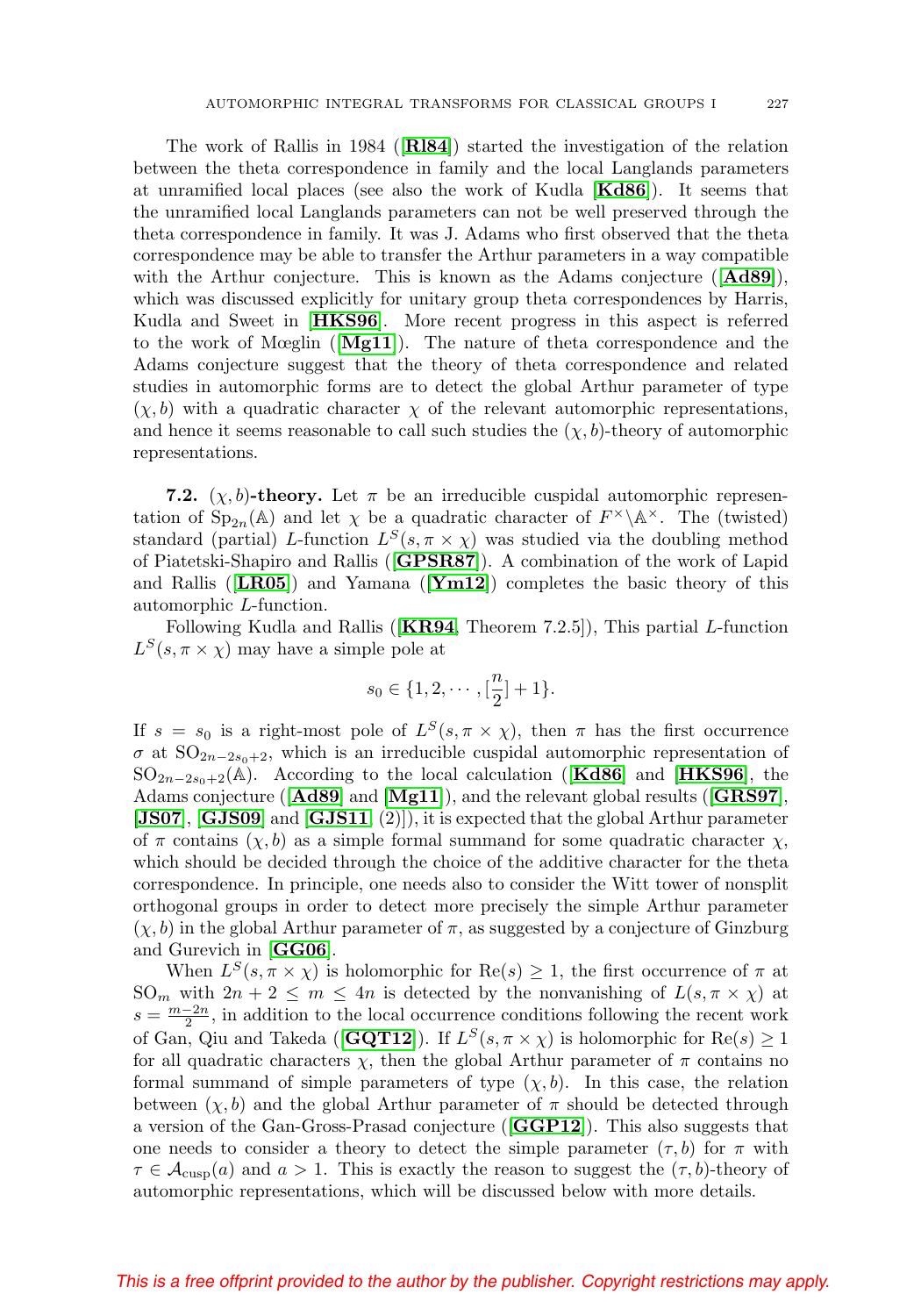#### 228 DIHUA JIANG

#### **8. Endoscopy Correspondence and** (τ,b)**-Theory**

As indicated in the  $(\chi, b)$ -theory discussed above, for a general F-quasisplit classical group  $G_n$ , the relation between the structure of global Arthur parameters and the structure of the poles of the partial tensor product L-functions  $L^S(s, \pi \times \tau)$ can be described as follows, where  $\pi \in \mathcal{A}_{\text{cusp}}(G_n)$  and  $\tau \in \mathcal{A}_{\text{cusp}}(a)$ . This is the key reason to suggest the  $(\tau, b)$ -theory for automorphic forms of F-quasisplit classical groups.

**8.1. Global Arthur parameters and poles of partial tensor product** L-functions. Let G be a classical group belonging to  $\mathcal{E}_{sim}(N)$ . Each  $\psi \in \Psi_2(G)$ can be written as

$$
\psi := \psi_1 \boxplus \psi_2 \boxplus \cdots \boxplus \psi_r
$$

where each simple global Arthur parameter  $\psi_i = (\tau_i, b_i)$  with  $\tau_i \in \mathcal{A}_{\text{cusp}}(a_i)$  being self-dual and  $b_i \geq 1$  being integers that satisfy certain parity condition with  $\tau_i$ , for  $i = 1, 2, \dots, r$ . Now, consider the partial tensor product L-functions  $L^{S}(s, \pi \times \tau)$ for some self-dual member in  $A_{\text{cusp}}(a)$ . According to the Arthur classification of the discrete spectrum of  $G$ , this family of partial  $L$ -functions can be defined and has meromorphic continuation to the whole complex plane C.

When  $\psi$  is a generic parameter, i.e.  $b_i = 1$  for all i, then those partial Lfunctions can be completed through the Arthur-Langlands transfer, that is, the ramified local L-functions can also be defined ([**[Ar13](#page-55-1)**]). However, when the global parameter  $\psi$  is not generic, then it is still a problem to define the ramified local L-functions for this family of global L-functions. On the other hand, the Rankin-Selberg method is expected to define the ramified local L-functions for this family of the global L-functions. The recent work of Zhang and the author extends the work of Ginzburg, Piatetski-Shapiro and Rallis ([**[GPSR97](#page-57-14)**]) from orthogonal groups to the classical groups of hermitian type ([**[JZ13](#page-59-5)**]). The skew-hermitian case is also considered by Zhang and the author, including the work of Xin Shen ([**[Sn12](#page-62-5)**] and [**[Sn13](#page-62-6)**]), extending the work of Ginzburg, Rallis, Soudry and the author on the symplectic groups and metaplectic groups ([**[GJRS11](#page-57-15)**]).

In the following discussion, the partial tensor product L-functions are used as invariants to make connections to the global Arthur parameters. For any  $\pi \in$  $\tilde{\Pi}_{\psi}(\epsilon_{\psi})$ , the automorphic  $L^2$ -packet associated to the global Arthur parameter  $\psi$ , define the set:

(8.1) 
$$
\mathfrak{T}_{\pi} := \{ \tau \in \cup_{a \ge 1} \widetilde{\mathcal{A}}_{\text{cusp}}(a) \mid L^{S}(s, \pi \times \tau) \text{ has a pole at } s \ge \frac{1}{2} \},
$$

where  $\mathcal{A}_{\text{cusp}}(a)$  denotes the subset of self-dual members in  $\mathcal{A}_{\text{cusp}}(a)$ . It is a nonempty finite set by the Arthur classification theory. Write

$$
\mathfrak{T}_{\pi} = \{\tau_1, \tau_2, \cdots, \tau_t\}
$$

with  $\tau_i \in \widetilde{\mathcal{A}}_{\text{cusp}}(a_i)$  and  $\tau_i \not\cong \tau_j$  if  $i \neq j$ .<br>For  $\tau \in \mathcal{F}$  and  $k > 1$  integer defined

For  $\tau \in \mathfrak{T}_{\pi}$  and  $b \geq 1$  integer, define  $[\tau, b]_{\pi}$ , which may be called a Jordan block of  $\pi$  following Mœglin, to be a pair attached to  $\pi$  if the following properties hold:

- (1) the partial tensor product L-function  $L^{S}(s, \pi \times \tau)$  is holomorphic for the real part of s greater than  $\frac{b+1}{2}$ ; and
- (2)  $L^S(s, \pi \times \tau)$  has a simple pole at  $s = \frac{b+1}{2}$ .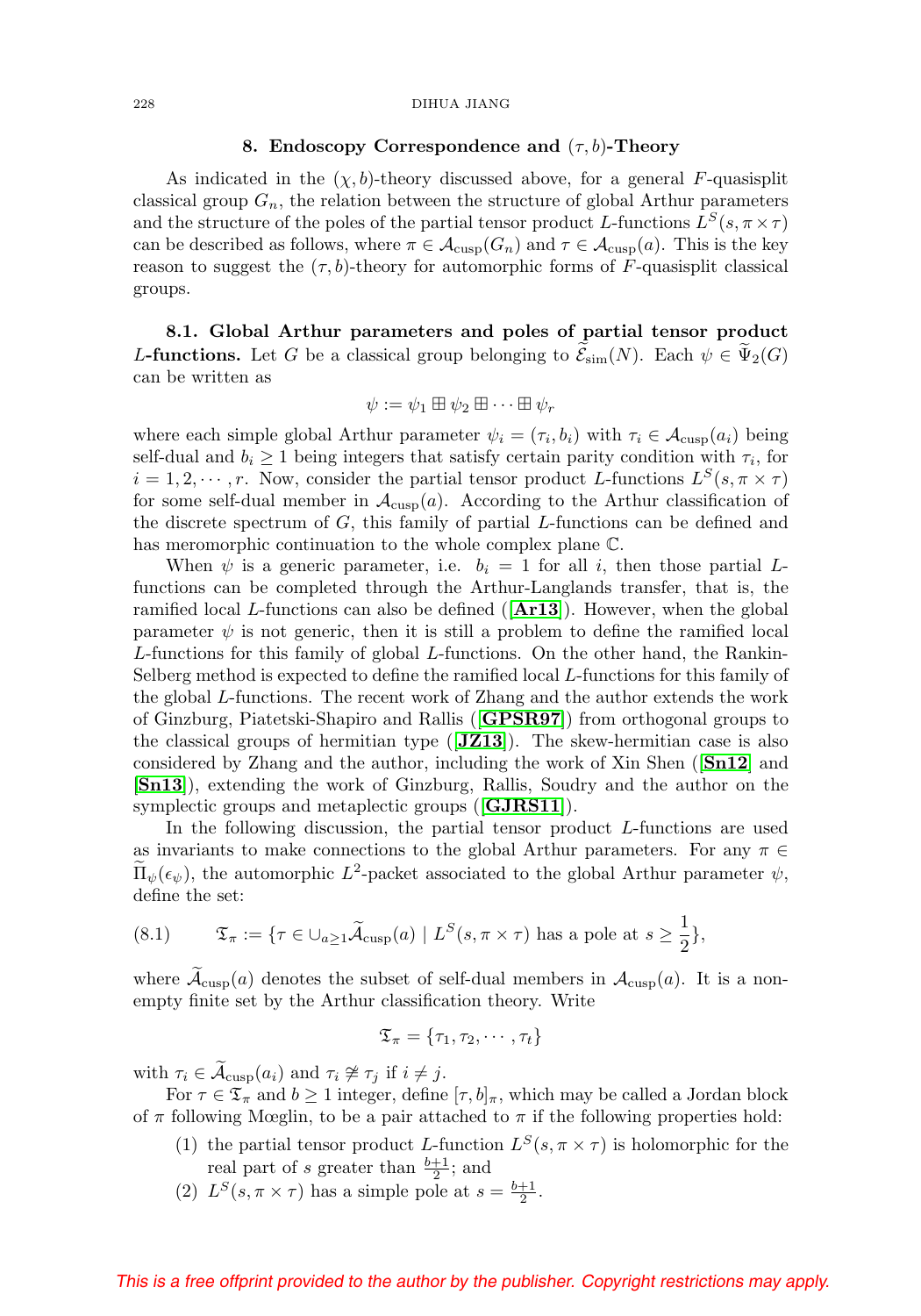Note that the right-most pole of the partial tensor product L-function  $L^S(s, \pi \times \tau)$ is always simple. This follows from the structure of global Arthur parameters in  $\Psi_2(G)$  or the Rankin-Selberg integral method (see [**[JZ12](#page-59-0)**] for instance).

For each i, take  $\pi_{(\tau_i,b_i)}$  to be the Arthur representation of  $GL_{a_ib_i}(\mathbb{A})$ , which are realized as the Speh residues as automorphic representations. It is an easy exercise to check that  $N = \sum_{i=1}^{t} a_i b_i$  if and only if the following quotient of partial L-functions

<span id="page-50-0"></span>(8.2) 
$$
\frac{L^S(s, \pi \times \tau_i)}{L^S(s, \pi_{(\tau_i, b_i)} \times \tau_i)}
$$

is holomorphic for  $\text{Re}(s) \geq \frac{1}{2}$  for all *i*. If there is an *i* such that the quotient [\(8.2\)](#page-50-0) has a pole at  $s = \frac{b_{i,1}+1}{2}$  for some  $b_{i,1} \geq 1$  and is holomorphic for  $\text{Re}(s) > \frac{b_{i,1}+1}{2}$ . One can define  $[\tau_i, b_{i,1}]$ . By the structure of global Arthur parameter  $\psi, b_{i,0} := b_i$ and  $b_{i,1}$  have the same parity. Repeating this argument, one obtains the following sequence of  $\tau_i$ -types of  $\pi$ :

(8.3) 
$$
[\tau_i, b_{i,0}]_{\pi}, [\tau_i, b_{i,1}]_{\pi}, \cdots, [\tau_i, b_{i,r_i}]_{\pi},
$$

with the property that  $b_{i,0} > b_{i,1} > \cdots > b_{i,r_i} > 0$  and the quotient

$$
\frac{L^S(s, \pi \times \tau_i)}{\prod_{j=0}^{r_i} L^S(s, \pi_{(\tau_i, b_{i,j})} \times \tau_i)}
$$

is holomorphic for  $\text{Re}(s) \geq \frac{1}{2}$ . Finally the originally given global Arthur parameter  $\psi$  can be expressed as

$$
\boxplus_{i=1}^t\boxplus_{j=0}^{r_i}(\tau_i,b_{i,j}).
$$

At this point, the  $(\tau, b)$ -theory is to detect, for a given  $\pi \in \Pi_{\psi}(\epsilon_{\psi})$ , the pairs

(8.4) 
$$
[\tau_1, b_{i,0}]_\pi, [\tau_2, b_{2,0}]_\pi, \cdots, [\tau_t, b_{t,0}]_\pi,
$$

by the constructions provided in previous sections. In other words, it is to detect the "maximal" simple factors of  $\psi$  in the sense that a simple factor  $(\tau, b)$  of  $\psi$  is maximal if

$$
b = \max\{\beta \in \mathbb{Z} \mid (\tau, \beta) \text{ is a simple summand of } \psi\}.
$$

From the discussion below, it will be much involved in dealing with the simple factors of  $\psi$ , which are not maximal.

**8.2.**  $(\tau, b)$ -towers of endoscopy correspondences. From the constructions discussed in Section 5, if let the integer b vary, one gets the following diagrams of constructions of endoscopy correspondences for classical groups.

Consider the case of  $a = 2e$  and  $2n + 1 = ab + c$  with  $c = 2f + 1$ . When  $\tau$  is of symplectic type, take  $b = 2l + 1$  to be odd. Conjecture 5.4 can be more specified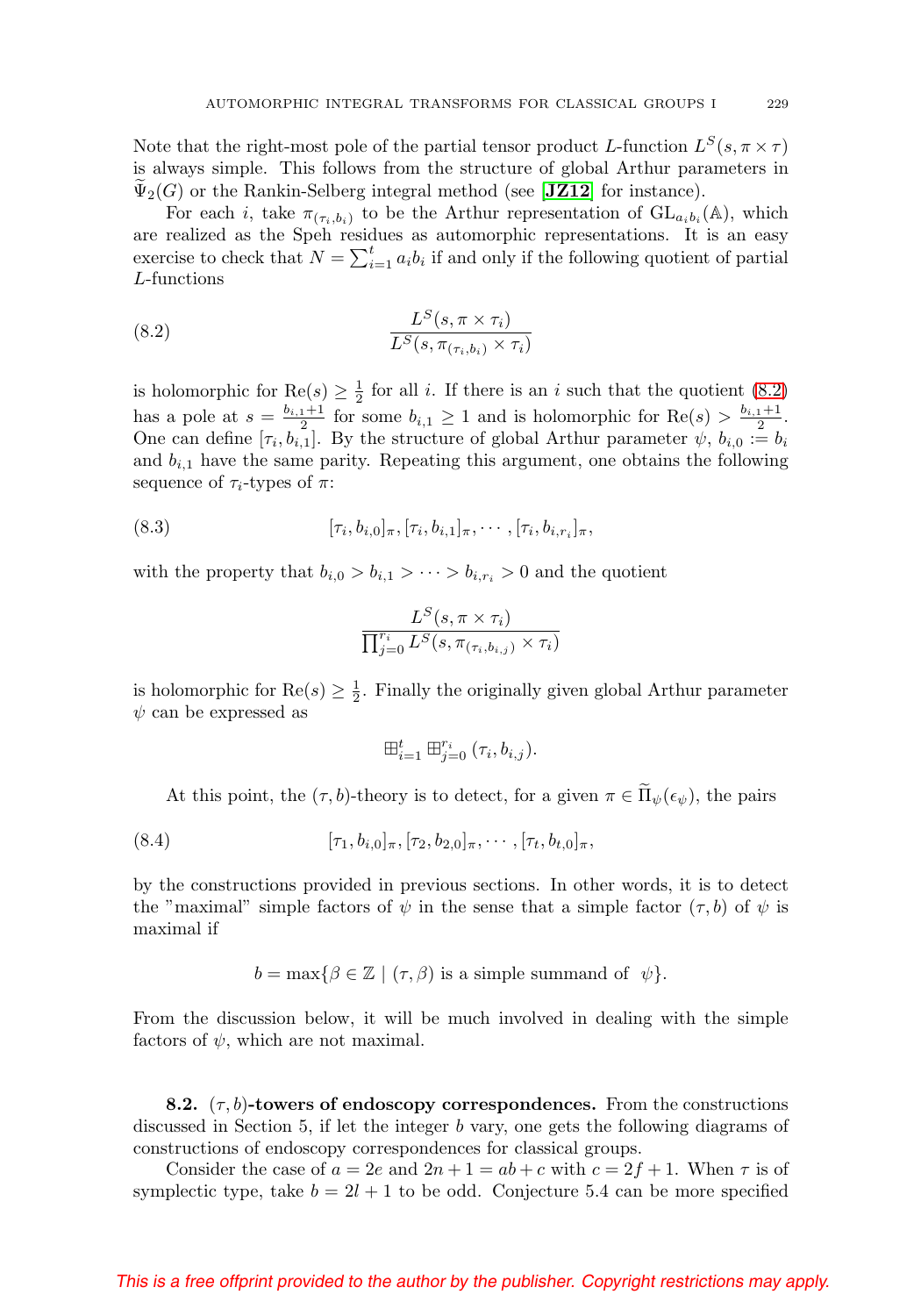at this case by the following diagram of endoscopy correspondences:

<span id="page-51-0"></span>
$$
\begin{array}{cccc}\n & \vdots & \vdots \\
 & \text{SO}_{c+3a} & \psi_{\text{SO}_c} \boxplus (\tau,3) \\
 & \nearrow & \uparrow \\
 & \nearrow & \uparrow \\
 & \searrow & \uparrow \\
 & \searrow & \searrow & \searrow \\
 & \searrow & \uparrow \\
 & \text{SO}_{c-a} & \psi_{\text{SO}_c} \boxplus (\tau,1) \\
 & \vdots & \vdots\n\end{array}
$$

Here the parameter  $\psi_{\text{SO}_c} \boxminus (\tau,1)$  is understood in the sense of the Grothendieck group generated by the global Arthur parameters, which also gives the meaning for general  $\psi_1 \boxplus \psi_2$ .

When  $\tau$  is of orthogonal type, take  $b = 2l$  to be even. Conjecture 5.4 can be more specified by the following diagram of endoscopy correspondences:

<span id="page-51-1"></span>
$$
\begin{array}{cccc}\n & \vdots & \vdots & \vdots \\
 & \text{SO}_{c+2a} & \psi_{\text{SO}_c} \boxplus (\tau, 2) \\
 & \nearrow & \uparrow \\
 & \nearrow & \uparrow \\
 & \searrow & \uparrow \\
 & \searrow & \uparrow \\
 & \searrow & \uparrow \\
 & \text{SO}_{c-2a} & \psi_{\text{SO}_c} \boxplus (\tau, 1) \\
 & \vdots & \vdots\n\end{array}
$$

The constructions discussed in Section 5.3 will produce similar diagrams of endoscopy correspondences for other cases as above. The details will be omitted here.

It is important to note that there are also two types of **basic triangles** of constructions here in Diagrams [\(8.5\)](#page-51-0) and [\(8.6\)](#page-51-1), which are a kind of generalization of the two types of the basic triangles of constructions discussed in Section 6. The properties of these basic triangles of constructions are the key to establish the functorial transfer properties of the general diagrams of constructions in [\(8.5\)](#page-51-0) and  $(8.6).$  $(8.6).$ 

Next, consider the constructions discussed in Section 5.4.

Take  $a = 2e + 1$  with  $c = 2f + 1$  and  $2n = ab + c - 1$ . In this case,  $\tau$  must be of orthogonal type and  $b = 2l$  must be even. A combination of the constructions discussed in Conjectures 5.10 and 5.12 can be more specified by the following diagram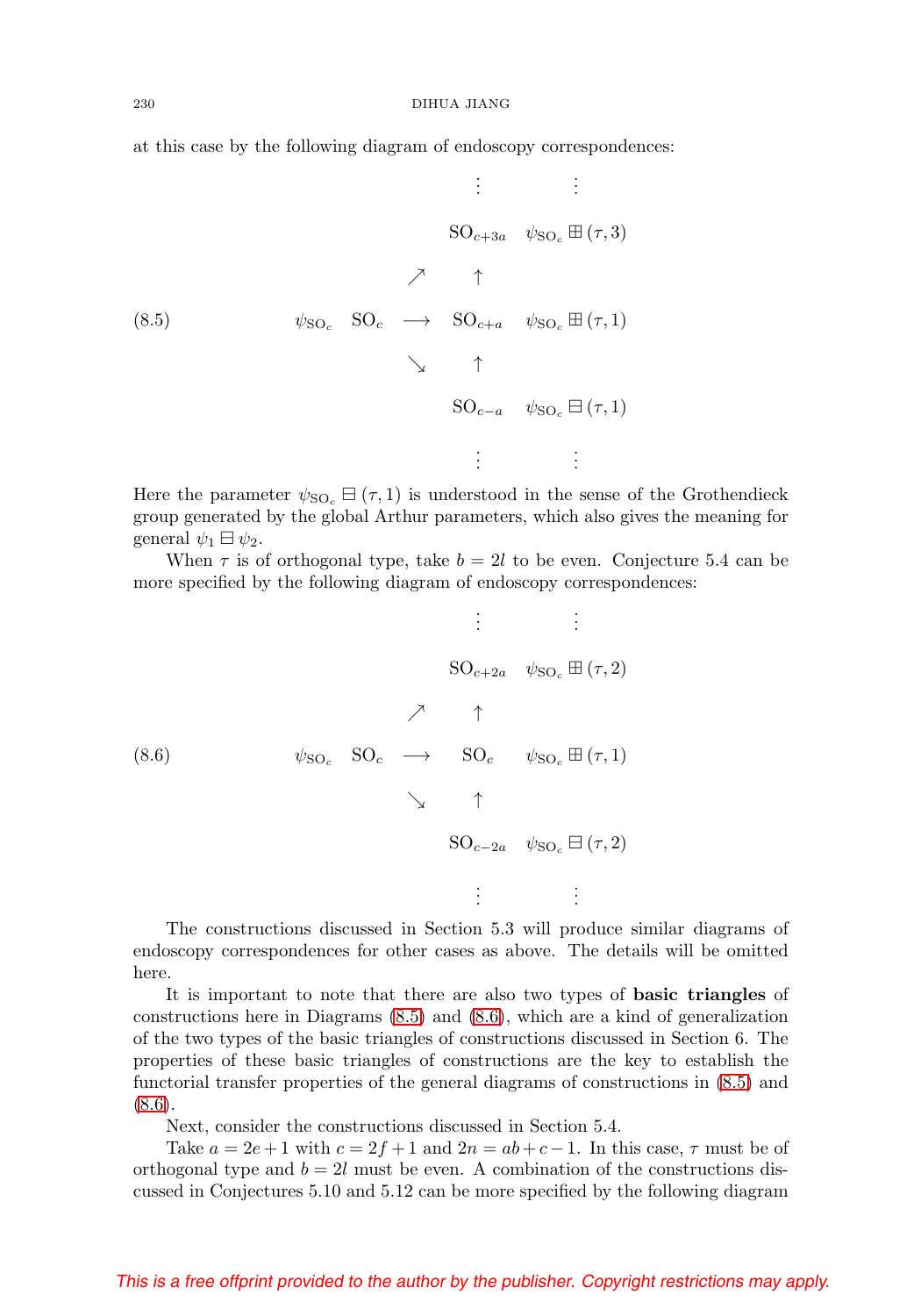of endoscopy correspondences:

<span id="page-52-0"></span>
$$
\begin{array}{cccc}\n & \vdots & \vdots & \vdots \\
 & \widetilde{\mathrm{Sp}}_{2f+2a} & \psi_{\mathrm{SO}_{2f+1}} \boxplus (\tau,2) \\
 & \nearrow & \uparrow \\
 & \searrow & \uparrow \\
 & \searrow & \widetilde{\mathrm{Sp}}_{2f} & \psi_{\mathrm{SO}_{2f+1}} \boxplus (\tau,0) \\
 & \searrow & \uparrow \\
 & \widetilde{\mathrm{Sp}}_{2f-2a} & \psi_{\mathrm{SO}_{2f+1}} \boxminus (\tau,2) \\
 & \vdots & \vdots\n\end{array}
$$

Of course, a different combination of the constructions discussed in Conjectures 5.10 and 5.12 can be more specified by the following diagram of endoscopy correspondences:

$$
\begin{array}{cccc}\n & \vdots & \vdots & \vdots \\
 & \text{SO}_{2f+1+2a} & \psi_{\widetilde{\text{Sp}}_{2f}} \boxplus (\tau,2) \\
 & \nearrow & \uparrow \\
 & \nearrow & \uparrow \\
 & \searrow & \uparrow \\
 & \searrow & \uparrow \\
 & \searrow & \uparrow \\
 & \text{SO}_{2f+1-2a} & \psi_{\widetilde{\text{Sp}}_{2f}} \boxplus (\tau,2) \\
 & \vdots & \vdots\n\end{array}
$$

Note that if take  $a = 1$  and  $(\tau, b) = (\chi, b)$ , then the diagram [\(8.7\)](#page-52-0) gives one of the Witt towers for the theta correspondences. Since the **automorphic kernel functions** used for the endoscopy correspondences are defined in a different way, it is necessary to check that both the endoscopy correspondences constructed here and the theta correspondences do produce the same correspondences when the towers coincide. This may also be a way to verify the compatibility of theta correspondences and the Arthur parameters as discussed in the  $(\chi, b)$ -theory in Section 7.

In order to make the above diagrams meaningful, one may assume that  $\psi_G \boxplus$  $(\tau, b)$  and  $\psi_G \boxminus (\tau, b)$  are global Arthur parameters for all b. If this is not the case, the situation may get more complicated and will not be discussed here.

Similarly, various combinations of the constructions in Conjectures 5.9 and 5.11 produce diagrams of endoscopy correspondences which may also specialized to the theta correspondences for reductive dual pairs  $(SO_{2f}, Sp_{2n})$  and pairs of unitary groups.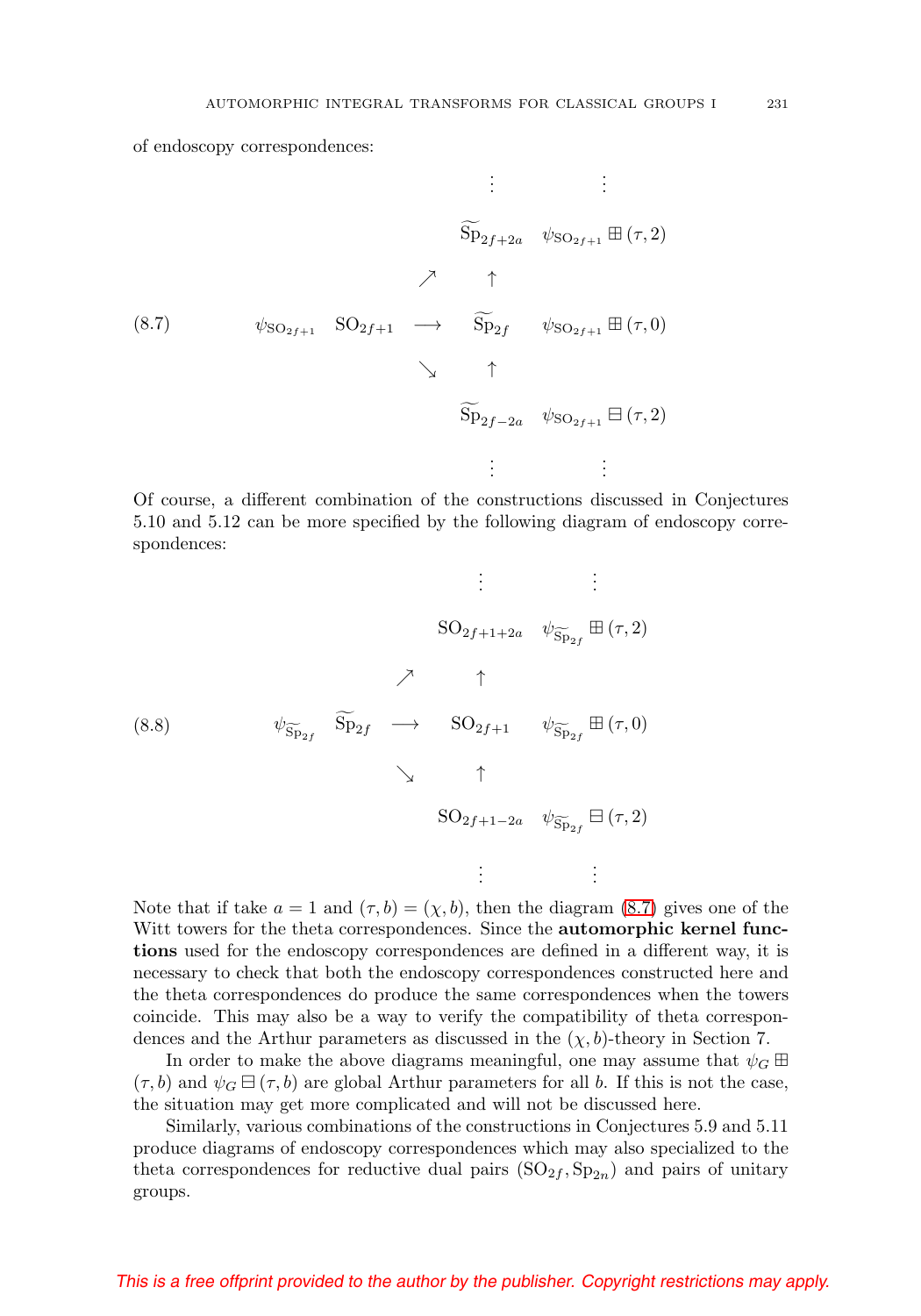**8.3.** ( $\tau$ , b)-theory of automorphic forms. The ( $\tau$ , b)-theory of automorphic forms is to establish the spectral property of the diagrams of endoscopy correspondences as discussed in the previous section and verify the conjectures stated in Sections 5.3 and 5.4; and detect the structure of global Arthur parameters for a given irreducible cuspidal automorphic representation  $\pi$  of an F-quasisplit classical group in terms of the basic invariants attached to  $\pi$ . In short, this is to establish a version of the Rallis program in this generality and look for the analogy of the Rallis inner product formula for the endoscopy correspondences and for a replacement of the Siegel-Weil formula for this general setting. An important application of those constructions has been found in a recent work of Lapid and Mao ([**[LM12](#page-61-17)**], which can be viewed as part of the  $(\tau, b)$ -theory.

### **9. Final Remarks**

There are a few closely related topics, which will be briefly discussed here and the more details of which may be considered elsewhere.

**9.1. On generic global Arthur parameters.** A global Arthur parameter  $\psi \in \Psi_2(G)$  is called *generic* if it has form

$$
\psi = (\tau_1, 1) \boxplus (\tau_2, 1) \boxplus \cdots \boxplus (\tau_r, 1)
$$

with  $\tau_i \in \mathcal{A}_{\text{cusp}}(a_i)$  being conjugate self-dual. The special cases where  $b = 1$ and  $\psi_2$  is generic of conjectures in Sections 5.3 and 5.4 yield the constructions of endoscopy correspondences for the decomposition of the generic global Arthur parameter  $\psi = (\tau, 1) \boxplus \psi_2$ . For  $G \in \mathcal{E}_{sim}(N)$ , if one only concerns the endoscopy parameter  $\varphi = (t, t) \sqcup \varphi_2$ . For  $\varphi \in \mathcal{C}_{\text{sim}}(t)$ , if one only concerns the endoscopy transfers for irreducible generic cuspidal automorphic representations of  $G(\mathbb{A})$ , there is an indirect way to prove the existence of such a transfer, by combining the general constructions of automorphic descents ([**[GRS11](#page-57-1)**]) with the Langlands functorial transfer from the classical group  $G$  to the general linear group  $GL(N)$  for irreducible generic cuspidal automorphic representations of  $G(\mathbb{A})$  via the method of Converse Theorem ([**[CKPSS04](#page-55-3)**] and [**[CPSS11](#page-55-4)**]), as explained in the book ([**[GRS11](#page-57-1)**]). In 2008, Ginzburg in [**[G08](#page-56-3)**] gave a framework to constructing endoscopy transfers for generic cuspidal automorphic representations for F-split classical groups, and sketched proofs for some cases, which may not be applied to all the cases because of technical reasons. The constructions described in this paper extends the framework of [**[G08](#page-56-3)**] to cover all possible cases. The on-going work of Lei Zhang and the author is dealing with the case of F-quasisplit classical groups of hermitian type ([**[JZ13](#page-59-5)**]).

For irreducible generic cuspidal automorphic representations  $\pi$  of  $G(\mathbb{A})$ , it is a basic question to know the structure of their global Arthur parameters in terms of the basic invariants attached to  $\pi$ . It is clear that one needs invariants in addition to the Fourier coefficients. One choice is to use the set  $\mathfrak{T}_{\pi}$  as introduced in (8.1), which is to use the poles of the tensor product L-functions  $L^S(s, \pi \times \tau)$  with  $\tau \in \mathcal{A}_{\text{cusp}}(a)$ . Note that the poles occur at  $s = 1$  since  $\pi$  is generic.

From the point of view of the Langlands Beyond Endoscopy ([**[L04](#page-60-9)**]), it is better to have a characterization of the endoscopy structure in terms of the order of the pole at  $s = 1$  of a family of automorphic L-functions  $L^{S}(s, \pi, \rho)$  for some complex representations  $\rho$  of the Langlands dual group <sup>L</sup>G. Such a characterization is fully discussed by the author in [**[Jn06](#page-59-12)**] for irreducible generic cuspidal automorphic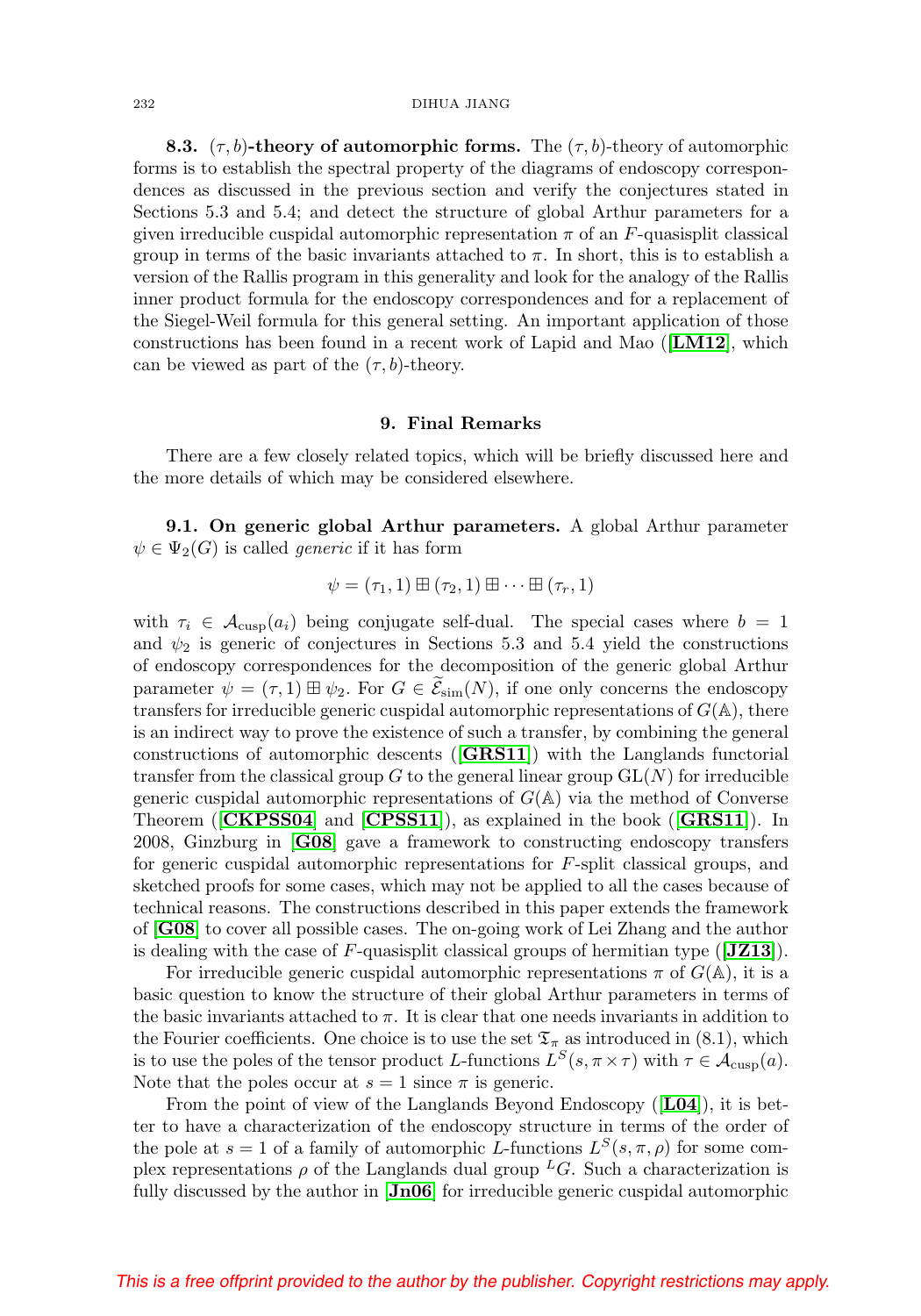representation of  $G = SO_{2n+1}$  with  $\rho$  going through all the fundamental representations of the dual group  $Sp_{2n}(\mathbb{C})$ . The results can be naturally extended to all classical groups.

Another characterization of the endoscopy structure in terms of periods of automorphic forms is formulated as conjectures in a recent work of Ginzburg and the author in  $\begin{bmatrix} \textbf{GJ12} \end{bmatrix}$  $\begin{bmatrix} \textbf{GJ12} \end{bmatrix}$  $\begin{bmatrix} \textbf{GJ12} \end{bmatrix}$  for  $G = SO_{2n+1}$ , where some lower rank cases have been verified. The formulation of the conjectures works for all classical groups. The details are omitted here.

**9.2. On the local theory.** Just as in the theory of theta correspondences, it is interesting to consider the local theory of theta correspondences and the localglobal relations of the theta correspondences for automorphic forms. For the  $(\tau, b)$ theory, one may consider the local  $(\tau, b)$ -theory with  $\tau$  an irreducible, essentially tempered representation of  $GL_a$  over a local field. This local theory should include the constructions of local endoscopy correspondences and other related topics as the extension of the current local theory of theta correspondences and related topics. In this aspect, one may consider the theory of local descent as a preliminary step of the local  $(\tau, b)$ -theory, which has been discussed in the work of Soudry and the author ([**[JS03](#page-59-13)**], [**[JS04](#page-59-14)**], and [**[JS12](#page-59-15)**]), in the work of C.-F. Nien, Y.-J. Qin and the author ([**[JNQ08](#page-59-16)**], [**[JNQ10](#page-59-17)**], and [**[JNQ12](#page-59-18)**]), and the work of Baiying Liu ([**[Liu11](#page-61-18)**]) and of C. Jantzen and Liu ([**[JaL12](#page-59-19)**]) over the p-adic local fields. Over the archimedean local fields, the recent work of A. Aizenbud, D. Gourevitch, and S. Sahi ([**[AGS11](#page-55-14)**], of Gourevitch and Sahi in [**[GS12](#page-57-7)**], and of B. Harris in [**[H12](#page-57-8)**] are relevant to the theme of this paper. However, the local  $(\tau, b)$ -theory for archimedean local fields is open.

**9.3. Constructions of different types.** When the Weil representation is replaced by the minimal representation of exceptional groups, the local theory of theta correspondences has been extended to the so-called exceptional theta correspondences, which works both locally and globally. The local theory started from the work of D. Kazhdan and G. Savin in [**[KzS90](#page-59-3)**] and the global theory is referred to the work of Ginzburg, Rallis and Soudry in [**[GRS97](#page-57-0)**]. Among many contributors to the theory locally and globally are Kazhdan, Savin, Rubenthaler, Ginzburg, Rallis, Soudry, J.-S. Li, Gross, Gan, Gurevich, the author and others. It should be mentioned that important applications of the exceptional theta correspondences include the work of Ginzburg, Rallis and Soudry on the theory of cubic Shimura correspondences ([**[GRS97](#page-57-0)**]), the work of Gan, Gurevich and the author on cuspidal spectrum of  $G_2$  with high multiplicity ( $[\mathbf{GGJ02}]$  $[\mathbf{GGJ02}]$  $[\mathbf{GGJ02}]$ ), and the work of Gross and Savin on the existence of motivic Galois group of type  $G_2$  ([**[GrS98](#page-57-16)**]), to mention a few. The  $(\tau, b)$ -theory for exceptional groups is essential not known.

Finally, it is to mention the work of Ginzburg, Soudry and the author on the partial automorphic descent constructions for  $GL_2$  in  $[\mathbf{GJS11}]$  $[\mathbf{GJS11}]$  $[\mathbf{GJS11}]$ , which is expected to be in a different nature comparing to the whole theory discussed here. A more general consideration of the constructions of this nature will be discussed in a future work.

#### **References**

<span id="page-54-0"></span>[Ac03] Pramod N. Achar, An order-reversing duality map for conjugacy classes in Lusztig's canonical quotient, Transform. Groups **8** (2003), no. 2, 107–145, DOI 10.1007/s00031- 003-0422-x. M[R1976456 \(2004c:20073\)](http://www.ams.org/mathscinet-getitem?mr=1976456)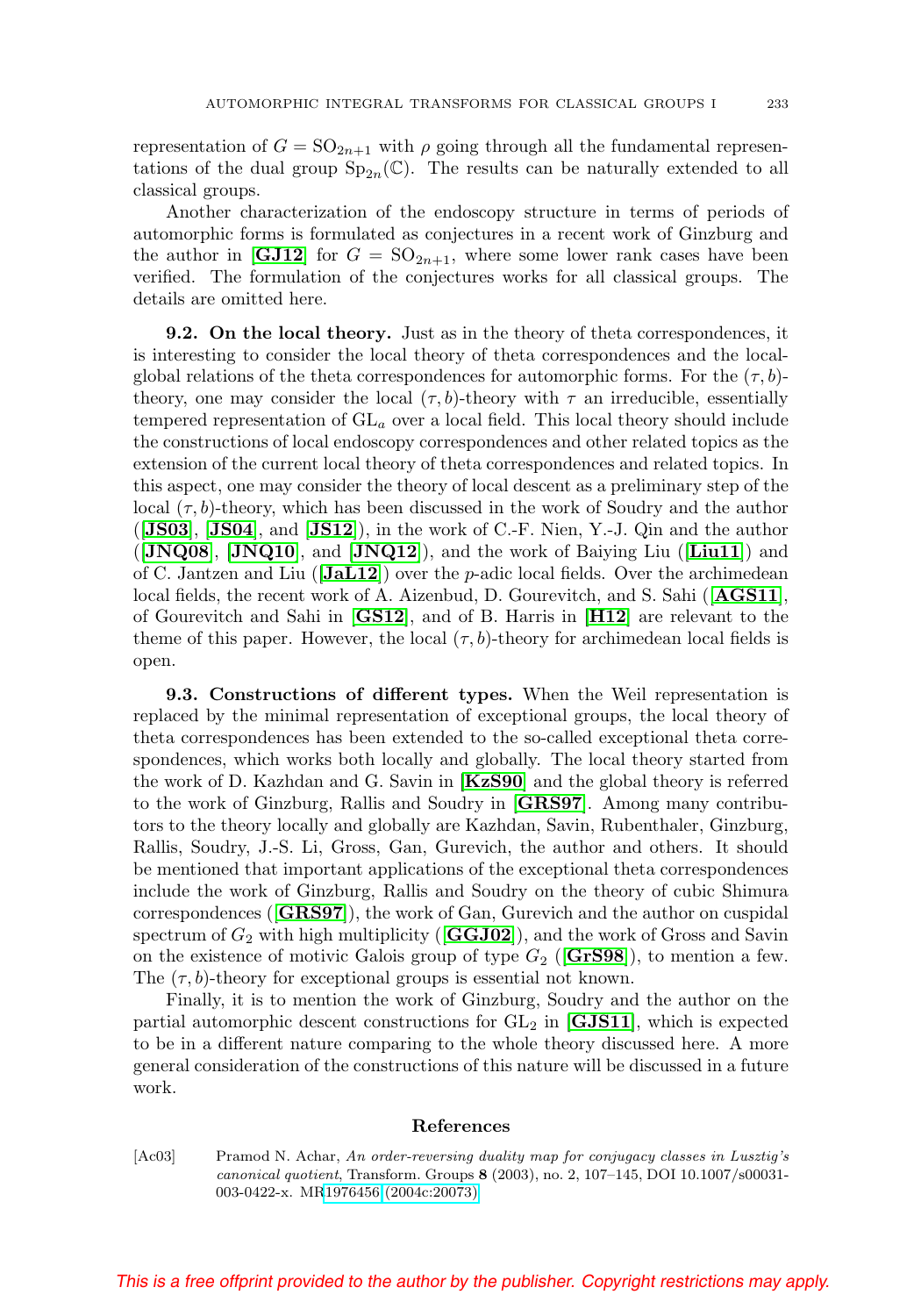#### 234 DIHUA JIANG

- <span id="page-55-21"></span>[Ad89] J. Adams, L-functoriality for dual pairs, Astérisque 171-172 (1989), 85–129. Orbites unipotentes et représentations, II. M[R1021501 \(91e:22020\)](http://www.ams.org/mathscinet-getitem?mr=1021501)
- <span id="page-55-14"></span>[AGS11] Aizenbud, Avraham; Gourevitch, Dmitry; Sahi, Siddhartha Derivatives for smooth representations of  $GL(n, \mathbb{R})$  and  $GL(n, \mathbb{C})$ . preprint 2011.
- <span id="page-55-15"></span>[An79] Anatolii N. Andrianov, Modular descent and the Saito-Kurokawa conjecture, Invent. Math. **53** (1979), no. 3, 267–280, DOI 10.1007/BF01389767. M[R549402 \(80k:10024\)](http://www.ams.org/mathscinet-getitem?mr=549402)
- <span id="page-55-16"></span>[An01] A. N. Andrianov, Concerning the Ikeda lift (Russian), Funktsional. Anal. i Prilozhen. **35** (2001), no. 2, 70–74, DOI 10.1023/A:1017583300468; English transl., Funct. Anal. Appl. **35** (2001), no. 2, 138–141. M[R1850435 \(2002g:11057\)](http://www.ams.org/mathscinet-getitem?mr=1850435)
- <span id="page-55-17"></span>[Ar84] James Arthur, On some problems suggested by the trace formula, Lie group representations, II (College Park, Md., 1982/1983), Lecture Notes in Math., vol. 1041, Springer, Berlin, 1984, pp. 1–49, DOI 10.1007/BFb0073144. M[R748504 \(85k:11025\)](http://www.ams.org/mathscinet-getitem?mr=748504)
- <span id="page-55-18"></span>[Ar04] James Arthur, Automorphic representations of GSp(4), Contributions to automorphic forms, geometry, and number theory, Johns Hopkins Univ. Press, Baltimore, MD, 2004, pp. 65–81. M[R2058604 \(2005d:11074\)](http://www.ams.org/mathscinet-getitem?mr=2058604)
- <span id="page-55-9"></span>[Ar05] James Arthur, An introduction to the trace formula, Harmonic analysis, the trace formula, and Shimura varieties, Clay Math. Proc., vol. 4, Amer. Math. Soc., Providence, RI, 2005, pp. 1–263. M[R2192011 \(2007d:11058\)](http://www.ams.org/mathscinet-getitem?mr=2192011)
- <span id="page-55-10"></span>[Ar11] James Arthur, The embedded eigenvalue problem for classical groups, On certain Lfunctions, Clay Math. Proc., vol. 13, Amer. Math. Soc., Providence, RI, 2011, pp. 19– 31. M[R2767508 \(2012e:22028\)](http://www.ams.org/mathscinet-getitem?mr=2767508)
- <span id="page-55-1"></span>[Ar13] Arthur, James. The endoscopic classification of representations. Colloquium Publications, Vol. 61, Amer. Math. Soc., Providence, RI, 2013.
- <span id="page-55-5"></span>[AS06] Mahdi Asgari and Freydoon Shahidi, Generic transfer for general spin groups, Duke Math. J. **132** (2006), no. 1, 137–190, DOI 10.1215/S0012-7094-06-13214-3. M[R2219256 \(2007d:11055a\)](http://www.ams.org/mathscinet-getitem?mr=2219256)
- <span id="page-55-13"></span>[BZ77] I. N. Bernstein and A. V. Zelevinsky, Induced representations of reductive p-adic groups. I, Ann. Sci. École Norm. Sup. (4) **10** (1977), no. 4, 441–472. M[R0579172](http://www.ams.org/mathscinet-getitem?mr=0579172) [\(58 #28310\)](http://www.ams.org/mathscinet-getitem?mr=0579172)
- <span id="page-55-20"></span>[BMM11] Bergeron, N.; Millson, J.; Mœglin, C. Hodge type theorems for arithmetic manifolds associated to orthogonal groups. arXiv:1110.3049.
- <span id="page-55-0"></span>[Bl94] Don Blasius, On multiplicities for SL(n), Israel J. Math. **88** (1994), no. 1-3, 237–251, DOI 10.1007/BF02937513. M[R1303497 \(95i:11049\)](http://www.ams.org/mathscinet-getitem?mr=1303497)
- <span id="page-55-12"></span>[BV85] Dan Barbasch and David A. Vogan Jr., Unipotent representations of complex semisimple groups, Ann. of Math. (2) **121** (1985), no. 1, 41–110, DOI 10.2307/1971193. M[R782556 \(86i:22031\)](http://www.ams.org/mathscinet-getitem?mr=782556)
- <span id="page-55-2"></span>[CPS94] J. W. Cogdell and I. I. Piatetski-Shapiro, Converse theorems for  $GL_n$ , Inst. Hautes Études Sci. Publ. Math. **79** (1994), 157–214. M[R1307299 \(95m:22009\)](http://www.ams.org/mathscinet-getitem?mr=1307299)
- <span id="page-55-3"></span>[CKPSS04] J. W. Cogdell, H. H. Kim, I. I. Piatetski-Shapiro, and F. Shahidi, Functoriality for the classical groups, Publ. Math. Inst. Hautes Etudes Sci. ´ **99** (2004), 163–233, DOI 10.1007/s10240-004-0020-z. M[R2075885 \(2006a:22010\)](http://www.ams.org/mathscinet-getitem?mr=2075885)
- <span id="page-55-4"></span>[CPSS11] J. W. Cogdell, I. I. Piatetski-Shapiro, and F. Shahidi, Functoriality for the quasisplit classical groups, On certain L-functions, Clay Math. Proc., vol. 13, Amer. Math. Soc., Providence, RI, 2011, pp. 117–140. M[R2767514 \(2012f:22036\)](http://www.ams.org/mathscinet-getitem?mr=2767514)
- <span id="page-55-11"></span>[CM93] David H. Collingwood and William M. McGovern, Nilpotent orbits in semisimple Lie algebras, Van Nostrand Reinhold Mathematics Series, Van Nostrand Reinhold Co., New York, 1993. M[R1251060 \(94j:17001\)](http://www.ams.org/mathscinet-getitem?mr=1251060)
- <span id="page-55-8"></span>[EZ85] Martin Eichler and Don Zagier, The theory of Jacobi forms, Progress in Mathematics, vol. 55, Birkhäuser Boston Inc., Boston, MA, 1985. M[R781735 \(86j:11043\)](http://www.ams.org/mathscinet-getitem?mr=781735)
- <span id="page-55-6"></span>[FLN10] Edward Frenkel, Robert Langlands, and Báo Châu Ngô, Formule des traces et foncto $rialité: le début d'un programme (French, with English and French summaries), Ann.$ Sci. Math. Québec 34 (2010), no. 2, 199-243. M[R2779866 \(2012c:11240\)](http://www.ams.org/mathscinet-getitem?mr=2779866)
- <span id="page-55-7"></span>[FN11] Edward Frenkel and Bao Châu Ngô, Geometrization of trace formulas, Bull. Math. Sci. **1** (2011), no. 1, 129–199, DOI 10.1007/s13373-011-0009-0. M[R2823791](http://www.ams.org/mathscinet-getitem?mr=2823791) [\(2012k:22026\)](http://www.ams.org/mathscinet-getitem?mr=2823791)
- <span id="page-55-19"></span>[Gn00] Wee Teck Gan, A Siegel-Weil formula for exceptional groups, J. Reine Angew. Math. **528** (2000), 149–181, DOI 10.1515/crll.2000.088. M[R1801660 \(2001k:11089\)](http://www.ams.org/mathscinet-getitem?mr=1801660)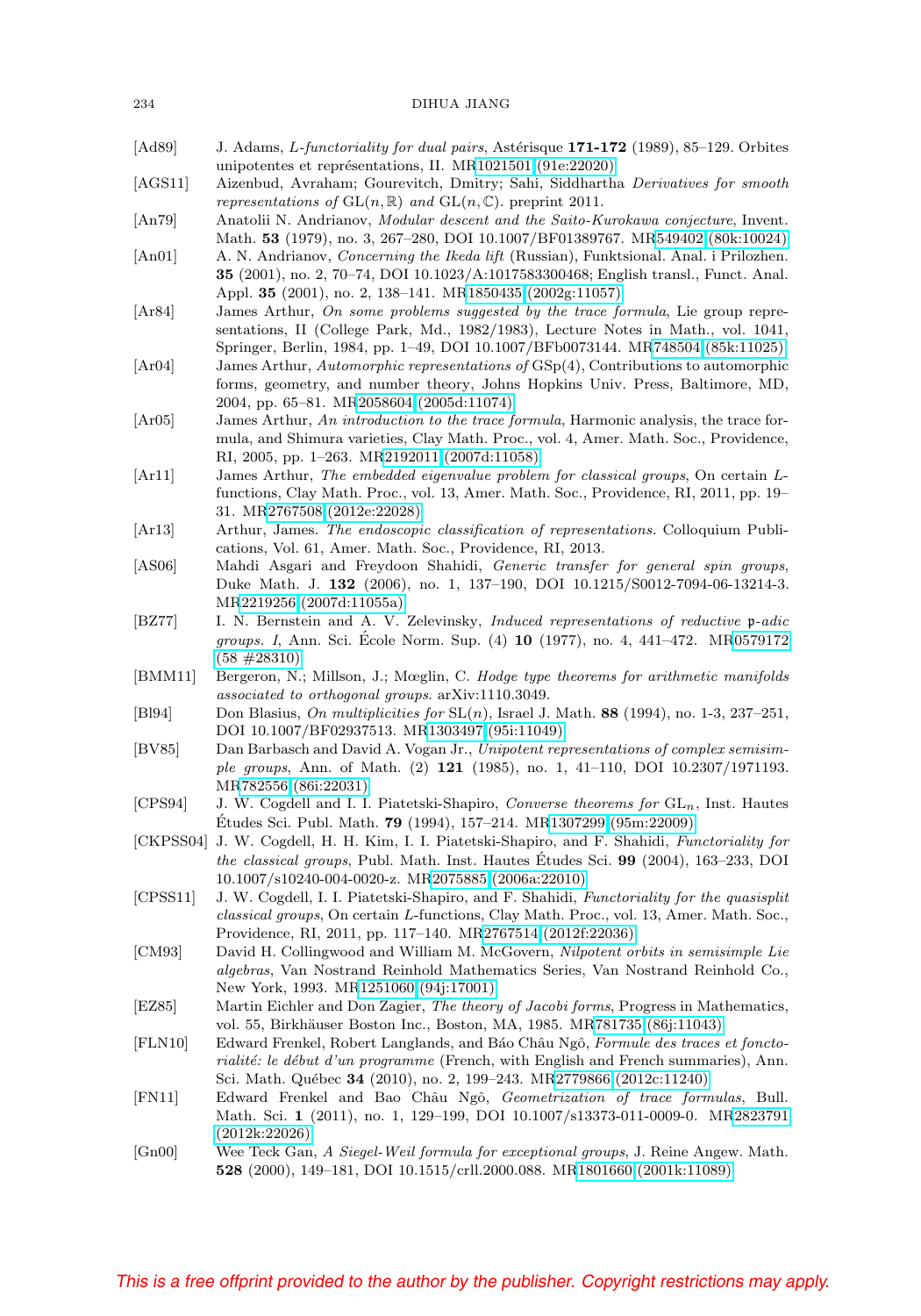- <span id="page-56-1"></span>[Gn05] Wee Teck Gan, Multiplicity formula for cubic unipotent Arthur packets, Duke Math. J. **130** (2005), no. 2, 297–320. M[R2181091 \(2006k:11098\)](http://www.ams.org/mathscinet-getitem?mr=2181091)
- <span id="page-56-15"></span>[Gn08] Wee Teck Gan, A Siegel-Weil formula for automorphic characters: cubic variation of a theme of Snitz, J. Reine Angew. Math. **625** (2008), 155–185, DOI 10.1515/CRELLE.2008.093. M[R2482219 \(2009k:22026\)](http://www.ams.org/mathscinet-getitem?mr=2482219)
- <span id="page-56-16"></span>[Gn11] Wee Teck Gan, A regularized Siegel-Weil formula for exceptional groups, Arithmetic geometry and automorphic forms, Adv. Lect. Math. (ALM), vol. 19, Int. Press, Somerville, MA, 2011, pp. 155–182. M[R2906908](http://www.ams.org/mathscinet-getitem?mr=2906908)
- <span id="page-56-6"></span>[GGP12] Gan, Wee Teck; Gross, Benedict H.; Prasad, Dipendra Symplectic local root numbers, central critical L-values, and restriction problems in the representation theory of  $classical\ qrows$ . Astérisque vol. 346, 1–109, (2012)
- <span id="page-56-12"></span>[GGS02] Wee Teck Gan, Benedict Gross, and Gordan Savin, Fourier coefficients of modular forms on G2, Duke Math. J. **115** (2002), no. 1, 105–169, DOI 10.1215/S0012-7094- 02-11514-2. M[R1932327 \(2004a:11036\)](http://www.ams.org/mathscinet-getitem?mr=1932327)
- <span id="page-56-0"></span>[GGJ02] Wee Teck Gan, Nadya Gurevich, and Dihua Jiang, Cubic unipotent Arthur parameters and multiplicities of square integrable automorphic forms, Invent. Math. **149** (2002), no. 2, 225–265, DOI 10.1007/s002220200210. M[R1918673 \(2004e:11051\)](http://www.ams.org/mathscinet-getitem?mr=1918673)
- <span id="page-56-14"></span>[GQT12] Gan, Wee Teck; Qiu, Yannan; Takeda, Shuichiro The regularized Siegel-Weil formula (the second term identity) and the Rallis inner product formula. preprint (2012).
- <span id="page-56-13"></span>[GT11] Wee Teck Gan and Shuichiro Takeda, On the regularized Siegel-Weil formula (the second term identity) and non-vanishing of theta lifts from orthogonal groups, J. Reine Angew. Math. **659** (2011), 175–244, DOI 10.1515/CRELLE.2011.076. M[R2837015](http://www.ams.org/mathscinet-getitem?mr=2837015) [\(2012i:22029\)](http://www.ams.org/mathscinet-getitem?mr=2837015)
- <span id="page-56-2"></span>[GlJ78] Stephen Gelbart and Hervé Jacquet, A relation between automorphic representations of GL(2) and GL(3), Ann. Sci. Ecole Norm. Sup. (4) ´ **11** (1978), no. 4, 471–542. M[R533066 \(81e:10025\)](http://www.ams.org/mathscinet-getitem?mr=533066)
- <span id="page-56-5"></span>[GPSR87] Stephen Gelbart, Ilya Piatetski-Shapiro, and Stephen Rallis, Explicit constructions of automorphic L-functions, Lecture Notes in Mathematics, vol. 1254, Springer-Verlag, Berlin, 1987. M[R892097 \(89k:11038\)](http://www.ams.org/mathscinet-getitem?mr=892097)
- <span id="page-56-8"></span>[G03] David Ginzburg, A construction of CAP representations in classical groups, Int. Math. Res. Not. **20** (2003), 1123–1140, DOI 10.1155/S1073792803212228. M[R1963483 \(2004g:11038\)](http://www.ams.org/mathscinet-getitem?mr=1963483)
- <span id="page-56-7"></span>[G06] David Ginzburg, Certain conjectures relating unipotent orbits to automorphic representations, Israel J. Math. **151** (2006), 323–355, DOI 10.1007/BF02777366. M[R2214128 \(2007b:11068\)](http://www.ams.org/mathscinet-getitem?mr=2214128)
- <span id="page-56-3"></span>[G08] David Ginzburg, Endoscopic lifting in classical groups and poles of tensor Lfunctions, Duke Math. J. **141** (2008), no. 3, 447–503, DOI 10.1215/00127094-2007- 002. M[R2387428 \(2009c:22020\)](http://www.ams.org/mathscinet-getitem?mr=2387428)
- <span id="page-56-4"></span>[G12] David Ginzburg, Constructing automorphic representations in split classical groups, Electron. Res. Announc. Math. Sci. **19** (2012), 18–32, DOI 10.3934/era.2012.19.18. M[R2891119](http://www.ams.org/mathscinet-getitem?mr=2891119)
- <span id="page-56-17"></span>[GG06] David Ginzburg and Nadya Gurevich, On the first occurrence of cuspidal representations of symplectic groups, J. Inst. Math. Jussieu **5** (2006), no. 1, 35–52, DOI 10.1017/S1474748005000162. M[R2195944 \(2006m:22027\)](http://www.ams.org/mathscinet-getitem?mr=2195944)
- <span id="page-56-18"></span>[GJ12] David Ginzburg and Dihua Jiang, Some conjectures on endoscopic representations in odd orthogonal groups, Nagoya Math. J. **208** (2012), 145–170. M[R3006699](http://www.ams.org/mathscinet-getitem?mr=3006699)
- <span id="page-56-9"></span>[GJR04] David Ginzburg, Dihua Jiang, and Stephen Rallis, On the nonvanishing of the central value of the Rankin-Selberg L-functions, J. Amer. Math. Soc. **17** (2004), no. 3, 679– 722 (electronic), DOI 10.1090/S0894-0347-04-00455-2. M[R2053953 \(2005g:11078\)](http://www.ams.org/mathscinet-getitem?mr=2053953)
- <span id="page-56-10"></span>[GJR05] David Ginzburg, Dihua Jiang, and Stephen Rallis, On the nonvanishing of the central value of the Rankin-Selberg L-functions. II, Automorphic representations, L-functions and applications: progress and prospects, Ohio State Univ. Math. Res. Inst. Publ., vol. 11, de Gruyter, Berlin, 2005, pp. 157–191, DOI 10.1515/9783110892703.157. M[R2192823 \(2006m:11072\)](http://www.ams.org/mathscinet-getitem?mr=2192823)
- <span id="page-56-11"></span>[GJR09] David Ginzburg, Dihua Jiang, and Stephen Rallis, Models for certain residual representations of unitary groups, Automorphic forms and L-functions I. Global aspects, Contemp. Math., vol. 488, Amer. Math. Soc., Providence, RI, 2009, pp. 125–146, DOI 10.1090/conm/488/09567. M[R2522030 \(2010i:22016\)](http://www.ams.org/mathscinet-getitem?mr=2522030)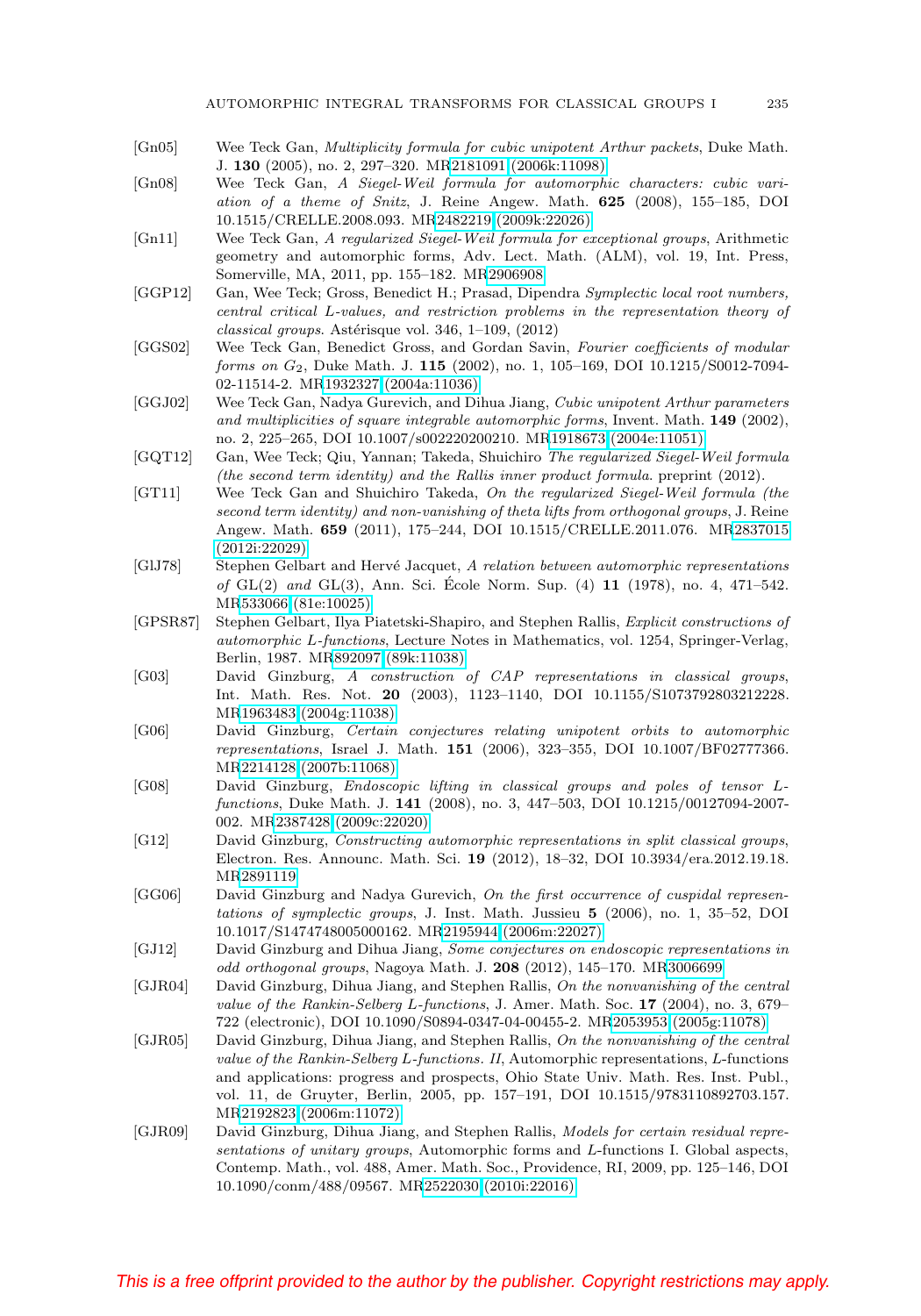#### 236 DIHUA JIANG

- <span id="page-57-15"></span>[GJRS11] David Ginzburg, Dihua Jiang, Stephen Rallis, and David Soudry, L-functions for symplectic groups using Fourier-Jacobi models, Arithmetic geometry and automorphic forms, Adv. Lect. Math. (ALM), vol. 19, Int. Press, Somerville, MA, 2011, pp. 183– 207. M[R2906909](http://www.ams.org/mathscinet-getitem?mr=2906909)
- <span id="page-57-13"></span>[GJS09] David Ginzburg, Dihua Jiang, and David Soudry, Poles of L-functions and theta liftings for orthogonal groups, J. Inst. Math. Jussieu **8** (2009), no. 4, 693–741, DOI 10.1017/S1474748009000097. M[R2540878 \(2010k:11080\)](http://www.ams.org/mathscinet-getitem?mr=2540878)
- [GJS10] David Ginzburg, DiHua Jiang, and David Soudry, Periods of automorphic forms, poles of L-functions and functorial lifting, Sci. China Math. **53** (2010), no. 9, 2215– 2238, DOI 10.1007/s11425-010-4020-9. M[R2718823 \(2011i:11078\)](http://www.ams.org/mathscinet-getitem?mr=2718823)
- <span id="page-57-9"></span>[GJS11] David Ginzburg, Dihua Jiang, and David Soudry, Poles of L-functions and theta liftings for orthogonal groups, II, On certain L-functions, Clay Math. Proc., vol. 13, Amer. Math. Soc., Providence, RI, 2011, pp. 141–158. M[R2767515 \(2012c:11114\)](http://www.ams.org/mathscinet-getitem?mr=2767515) David Ginzburg, Dihua Jiang, and David Soudry, *Poles of L-*<br> *liftings for orthogonal groups, II*, On certain *L*-functions, Clay *N*<br>
Amer. Math. Soc., Providence, RI, 2011, pp. 141–158. MR27675<br>
Ginzburg, D.; Jiang, D.
- <span id="page-57-2"></span>[GJS12] Ginzburg, D.; Jiang, D.; Soudry, D. On correspondences between certain automorphic
- <span id="page-57-3"></span>[GJS13] Ginzburg, D.; Jiang, D.; Soudry, D. (1) On CAP representations for even orthogonal groups I: a correspondence of unramified representations. submitted (2013); (2) On CAP representations for even orthogonal groups II: constructions. preprint (2013).
- <span id="page-57-14"></span>[GPSR97] D. Ginzburg, I. Piatetski-Shapiro, and S. Rallis, L functions for the orthogonal group, Mem. Amer. Math. Soc. **128** (1997), no. 611, viii+218, DOI 10.1090/memo/0611. M[R1357823 \(98m:11041\)](http://www.ams.org/mathscinet-getitem?mr=1357823)
- <span id="page-57-0"></span>[GRS97] David Ginzburg, Stephen Rallis, and David Soudry, Cubic correspondences arising from G2, Amer. J. Math. **119** (1997), no. 2, 251–335. M[R1439552 \(98a:11066\)](http://www.ams.org/mathscinet-getitem?mr=1439552)
- <span id="page-57-4"></span>[GRS03] D. Ginzburg, S. Rallis, and D. Soudry, On Fourier coefficients of automorphic forms of symplectic groups, Manuscripta Math. **111** (2003), no. 1, 1–16, DOI 10.1007/s00229-003-0355-7. M[R1981592 \(2004g:11033\)](http://www.ams.org/mathscinet-getitem?mr=1981592)
- <span id="page-57-10"></span>[GRS05] David Ginzburg, Stephen Rallis, and David Soudry, Construction of CAP representations for symplectic groups using the descent method, Automorphic representations, L-functions and applications: progress and prospects, Ohio State Univ. Math. Res. Inst. Publ., vol. 11, de Gruyter, Berlin, 2005, pp. 193–224, DOI 10.1515/9783110892703.193. M[R2192824 \(2006m:11073\)](http://www.ams.org/mathscinet-getitem?mr=2192824)
- <span id="page-57-1"></span>[GRS11] David Ginzburg, Stephen Rallis, and David Soudry, The descent map from automorphic representations of  $GL(n)$  to classical groups, World Scientific Publishing Co. Pte. Ltd., Hackensack, NJ, 2011. M[R2848523 \(2012g:22020\)](http://www.ams.org/mathscinet-getitem?mr=2848523)
- <span id="page-57-7"></span>[GS12] Gourevitch, Dmitry; Sahi, Siddhartha Degenerate Whittaker functionals for real reductive groups. preprint 2012.
- <span id="page-57-5"></span>[GMRV10] Michael B. Green, Stephen D. Miller, Jorge G. Russo, and Pierre Vanhove, Eisenstein series for higher-rank groups and string theory amplitudes, Commun. Number Theory Phys. **4** (2010), no. 3, 551–596, DOI 10.4310/CNTP.2010.v4.n3.a2. M[R2771579](http://www.ams.org/mathscinet-getitem?mr=2771579) [\(2012h:81224\)](http://www.ams.org/mathscinet-getitem?mr=2771579)
- <span id="page-57-6"></span>[GMV11] Green, Michael B.; Miller, Stephen D.; Vanhove, Pierre Small representations, string instantons, and Fourier modes of Eisenstein series. (with an appendix by D. Ciubotaru and P. Trapa) arXiv:1111.2983
- <span id="page-57-16"></span>[GrS98] Benedict H. Gross and Gordan Savin, Motives with Galois group of type G2: an exceptional theta-correspondence, Compositio Math. **114** (1998), no. 2, 153–217, DOI 10.1023/A:1000456731715. M[R1661756 \(2000e:11071\)](http://www.ams.org/mathscinet-getitem?mr=1661756)
- <span id="page-57-8"></span>[H12] Benjamin Harris, Tempered representations and nilpotent orbits, Represent. Theory **16** (2012), 610–619, DOI 10.1090/S1088-4165-2012-00414-9. M[R3001468](http://www.ams.org/mathscinet-getitem?mr=3001468)
- <span id="page-57-11"></span>[Hr94] Michael Harris, Hodge-de Rham structures and periods of automorphic forms, Motives (Seattle, WA, 1991), Proc. Sympos. Pure Math., vol. 55, Amer. Math. Soc., Providence, RI, 1994, pp. 573–624. M[R1265564 \(95e:11058\)](http://www.ams.org/mathscinet-getitem?mr=1265564)
- <span id="page-57-12"></span>[Hr07] Michael Harris, Cohomological automorphic forms on unitary groups. II. Period relations and values of L-functions, Harmonic analysis, group representations, automorphic forms and invariant theory, Lect. Notes Ser. Inst. Math. Sci. Natl. Univ. Singap., vol. 12, World Sci. Publ., Hackensack, NJ, 2007, pp. 89–149, DOI 10.1142/9789812770790 0005. M[R2401812 \(2009i:11065\)](http://www.ams.org/mathscinet-getitem?mr=2401812)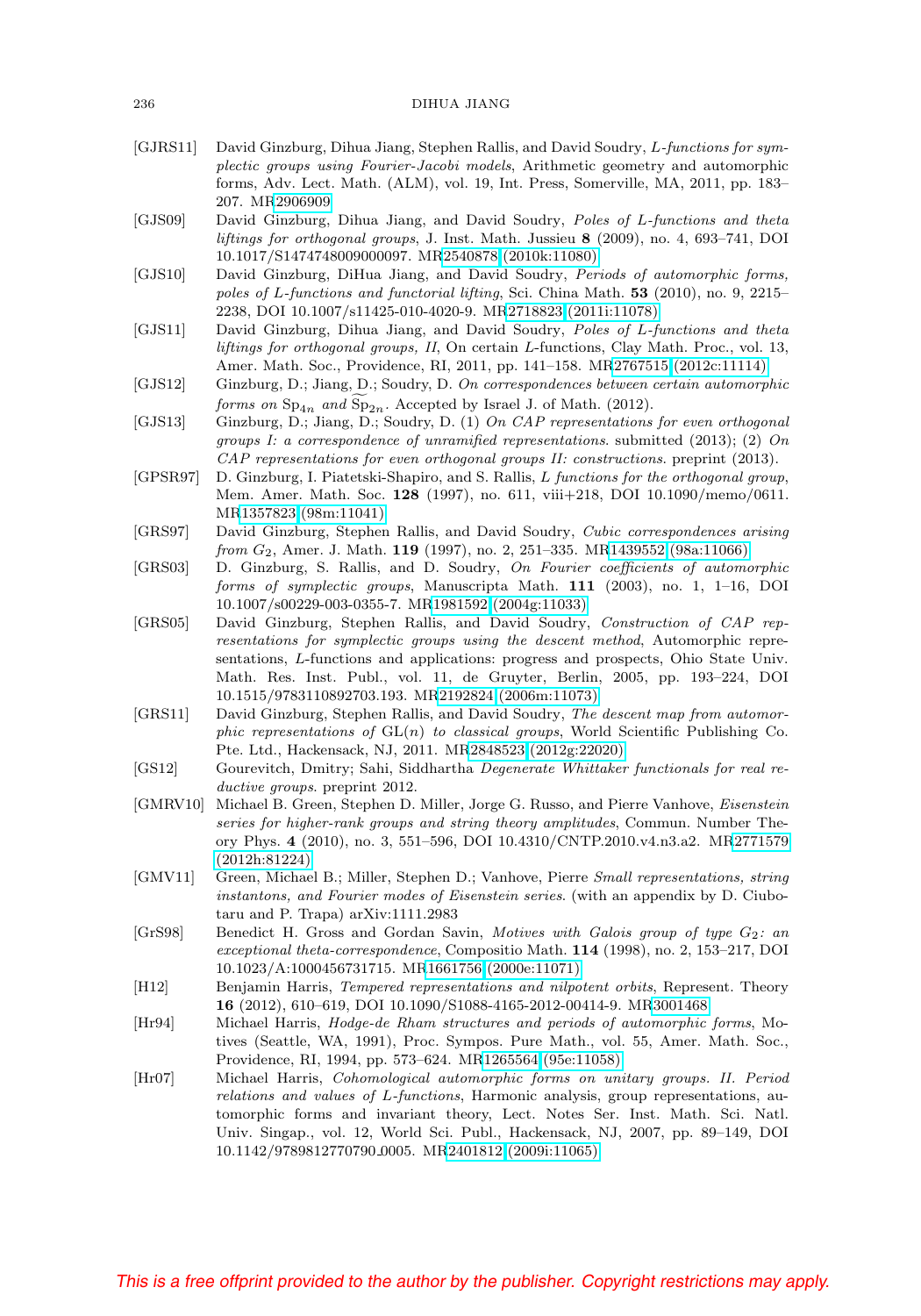- <span id="page-58-16"></span>[Hr08] Michael Harris, A simple proof of rationality of Siegel-Weil Eisenstein series, Eisenstein series and applications, Progr. Math., vol. 258, Birkhäuser Boston, Boston, MA, 2008, pp. 149–185, DOI 10.1007/978-0-8176-4639-4 5. M[R2402683 \(2009g:11061\)](http://www.ams.org/mathscinet-getitem?mr=2402683)
- <span id="page-58-18"></span>[HKS96] Michael Harris, Stephen S. Kudla, and William J. Sweet, Theta dichotomy for unitary groups, J. Amer. Math. Soc. **9** (1996), no. 4, 941–1004, DOI 10.1090/S0894-0347-96- 00198-1. M[R1327161 \(96m:11041\)](http://www.ams.org/mathscinet-getitem?mr=1327161)
- <span id="page-58-14"></span>[HLSk05] Michael Harris, Jian-Shu Li, and Christopher M. Skinner, The Rallis inner product formula and p-adic L-functions, Automorphic representations, L-functions and applications: progress and prospects, Ohio State Univ. Math. Res. Inst. Publ., vol. 11, de Gruyter, Berlin, 2005, pp. 225–255, DOI 10.1515/9783110892703.225. M[R2192825](http://www.ams.org/mathscinet-getitem?mr=2192825) [\(2006k:11096\)](http://www.ams.org/mathscinet-getitem?mr=2192825)
- <span id="page-58-15"></span>[HLSk06] Michael Harris, Jian-Shu Li, and Christopher M. Skinner, p-adic L-functions for unitary Shimura varieties. I. Construction of the Eisenstein measure, Doc. Math. **Extra Vol.** (2006), 393–464 (electronic). M[R2290594 \(2008d:11042\)](http://www.ams.org/mathscinet-getitem?mr=2290594)
- <span id="page-58-17"></span>[HLSn11] Michael Harris, Jian-Shu Li, and Binyong Sun, Theta correspondences for close unitary groups, Arithmetic geometry and automorphic forms, Adv. Lect. Math. (ALM), vol. 19, Int. Press, Somerville, MA, 2011, pp. 265–307. M[R2906912](http://www.ams.org/mathscinet-getitem?mr=2906912)
- <span id="page-58-1"></span>[Hw79] R. Howe, θ-series and invariant theory, Automorphic forms, representations and Lfunctions (Proc. Sympos. Pure Math., Oregon State Univ., Corvallis, Ore., 1977), Part 1, Proc. Sympos. Pure Math., XXXIII, Amer. Math. Soc., Providence, R.I., 1979, pp. 275–285. M[R546602 \(81f:22034\)](http://www.ams.org/mathscinet-getitem?mr=546602)
- <span id="page-58-2"></span>[Hw81] Roger Howe, Automorphic forms of low rank, Noncommutative harmonic analysis and Lie groups (Marseille, 1980), Lecture Notes in Math., vol. 880, Springer, Berlin, 1981, pp. 211–248. M[R644835 \(83j:10033\)](http://www.ams.org/mathscinet-getitem?mr=644835)
- <span id="page-58-3"></span>[Hw82] Roger Howe, On a notion of rank for unitary representations of the classical groups, Harmonic analysis and group representations, Liguori, Naples, 1982, pp. 223–331. M[R777342 \(86j:22016\)](http://www.ams.org/mathscinet-getitem?mr=777342)
- <span id="page-58-9"></span>[HPS79] R. Howe and I. I. Piatetski-Shapiro, A counterexample to the "generalized Ramanujan conjecture" for (quasi-) split groups, Automorphic forms, representations and L-functions (Proc. Sympos. Pure Math., Oregon State Univ., Corvallis, Ore., 1977), Part 1, Proc. Sympos. Pure Math., XXXIII, Amer. Math. Soc., Providence, R.I., 1979, pp. 315–322. M[R546605 \(81f:22036\)](http://www.ams.org/mathscinet-getitem?mr=546605)
- <span id="page-58-5"></span>[HS12] Representation theory, complex analysis, and integral geometry, Birkhäuser/Springer, New York, 2012. Edited by Bernhard Krötz, Omer Offen and Eitan Sayag. M[R2867630 \(2012h:22001\)](http://www.ams.org/mathscinet-getitem?mr=2867630)
- <span id="page-58-11"></span>[Ic01] Atsushi Ichino, On the regularized Siegel-Weil formula, J. Reine Angew. Math. **539** (2001), 201–234, DOI 10.1515/crll.2001.076. M[R1863861 \(2002k:11062\)](http://www.ams.org/mathscinet-getitem?mr=1863861)
- <span id="page-58-12"></span>[Ic04] Atsushi Ichino, A regularized Siegel-Weil formula for unitary groups, Math. Z. **247** (2004), no. 2, 241–277, DOI 10.1007/s00209-003-0580-5. M[R2064052 \(2005g:11082\)](http://www.ams.org/mathscinet-getitem?mr=2064052)
- <span id="page-58-13"></span>[Ic07] Atsushi Ichino, On the Siegel-Weil formula for unitary groups, Math. Z. **255** (2007), no. 4, 721–729, DOI 10.1007/s00209-006-0045-8. M[R2274532 \(2007m:11063\)](http://www.ams.org/mathscinet-getitem?mr=2274532)
- <span id="page-58-4"></span>[Ik94] Tamotsu Ikeda, On the theory of Jacobi forms and Fourier-Jacobi coefficients of Eisenstein series, J. Math. Kyoto Univ. **34** (1994), no. 3, 615–636. M[R1295945](http://www.ams.org/mathscinet-getitem?mr=1295945) [\(95h:11044\)](http://www.ams.org/mathscinet-getitem?mr=1295945)
- <span id="page-58-10"></span>[Ik96] Tamotsu Ikeda, On the residue of the Eisenstein series and the Siegel-Weil formula, Compositio Math. **103** (1996), no. 2, 183–218. M[R1411571 \(97h:11046\)](http://www.ams.org/mathscinet-getitem?mr=1411571)
- <span id="page-58-6"></span>[Ik01] Tamotsu Ikeda, On the lifting of elliptic cusp forms to Siegel cusp forms of degree 2n, Ann. of Math. (2) **154** (2001), no. 3, 641–681, DOI 10.2307/3062143. M[R1884618](http://www.ams.org/mathscinet-getitem?mr=1884618) [\(2002m:11037\)](http://www.ams.org/mathscinet-getitem?mr=1884618)
- <span id="page-58-7"></span>[Ik06] Tamotsu Ikeda, Pullback of the lifting of elliptic cusp forms and Miyawaki's conjecture, Duke Math. J. **131** (2006), no. 3, 469–497, DOI 10.1215/S0012-7094-06-13133-2. M[R2219248 \(2007e:11052\)](http://www.ams.org/mathscinet-getitem?mr=2219248)
- <span id="page-58-8"></span>[Ik08] Tamotsu Ikeda, On the lifting of Hermitian modular forms, Compos. Math. **144** (2008), no. 5, 1107–1154, DOI 10.1112/S0010437X08003643. M[R2457521](http://www.ams.org/mathscinet-getitem?mr=2457521) [\(2009k:11083\)](http://www.ams.org/mathscinet-getitem?mr=2457521)
- <span id="page-58-0"></span>[Jc97] Hervé Jacquet, Automorphic spectrum of symmetric spaces, Representation theory and automorphic forms (Edinburgh, 1996), Proc. Sympos. Pure Math., vol. 61, Amer. Math. Soc., Providence, RI, 1997, pp. 443–455. M[R1476509 \(98m:22024\)](http://www.ams.org/mathscinet-getitem?mr=1476509)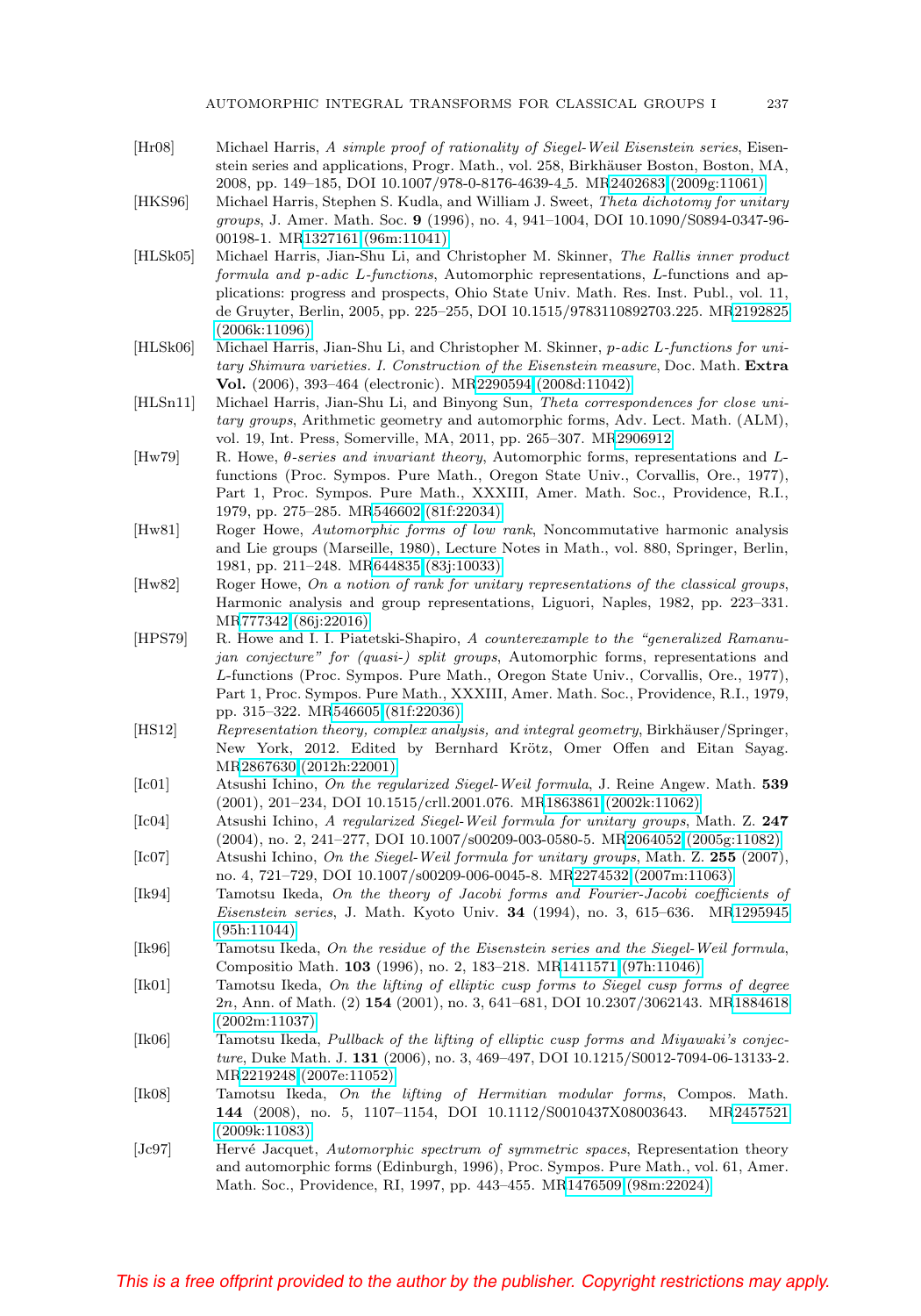#### 238 DIHUA JIANG

- <span id="page-59-1"></span>[Jc04] Hervé Jacquet, Kloosterman identities over a quadratic extension, Ann. of Math. (2) **160** (2004), no. 2, 755–779, DOI 10.4007/annals.2004.160.756. M[R2123938](http://www.ams.org/mathscinet-getitem?mr=2123938) [\(2006d:11051\)](http://www.ams.org/mathscinet-getitem?mr=2123938)
- <span id="page-59-2"></span>[Jc12] Hervé Jacquet, A remark on Construire un noyau de la fonctorialité by Lafforgue [MR2664311] (English, with English and French summaries), Ann. Inst. Fourier (Grenoble) **62** (2012), no. 3, 899–935, DOI 10.5802/aif.2712. M[R3013812](http://www.ams.org/mathscinet-getitem?mr=3013812)
- <span id="page-59-19"></span>[JaL12] Jantzen, Chris; Liu, Baiying The Generic dual of p-adic split  $SO_{2n}$  and local Langlands parameters. submitted for publication. (2012).
- <span id="page-59-12"></span>[Jn06] Dihua Jiang, On the fundamental automorphic L-functions of  $SO(2n+1)$ , Int. Math. Res. Not., posted on 2006, Art. ID 64069, 26, DOI 10.1155/IMRN/2006/64069. M[R2211151 \(2007c:11063\)](http://www.ams.org/mathscinet-getitem?mr=2211151)
- <span id="page-59-6"></span>[Jn11] Jiang, Dihua Construction of Endoscopy Transfers for Classical Groups. Oberwolfach Notes March 2011.
- <span id="page-59-10"></span>[Jn13] Jiang, Dihua Automorphic integral transforms for classical groups II. in preparation (2013).
- <span id="page-59-8"></span>[JL12] Jiang, Dihua; Liu, Baiying On Fourier coefficients of automorphic forms of  $GL(n)$ . IMRN (2012) doi: 10.1093/imrn/rns153.
- <span id="page-59-4"></span>[JL13] Jiang, Dihua; Liu, Baiying (1) Special unipotent orbits and Fourier coefficients of automorphic forms on symplectic groups. submitted (2013); (2)Fourier coefficients and Arthur parameters for symplectic groups preprint (2013).
- <span id="page-59-7"></span>[JLZ13] Dihua Jiang, Baiying Liu, and Lei Zhang, Poles of certain residual Eisenstein series of classical groups, Pacific J. Math. **264** (2013), no. 1, 83–123, DOI 10.2140/pjm.2013.264.83. M[R3079762](http://www.ams.org/mathscinet-getitem?mr=3079762)
- <span id="page-59-16"></span>[JNQ08] Dihua Jiang, Chufeng Nien, and Yujun Qin, Local Shalika models and functoriality, Manuscripta Math. **127** (2008), no. 2, 187–217, DOI 10.1007/s00229-008-0200-0. M[R2442895 \(2010b:11057\)](http://www.ams.org/mathscinet-getitem?mr=2442895)
- <span id="page-59-17"></span>[JNQ10] Dihua Jiang, Chufeng Nien, and Yujun Qin, Symplectic supercuspidal representations of GL(2n) over p-adic fields, Pacific J. Math. **245** (2010), no. 2, 273–313, DOI 10.2140/pjm.2010.245.273. M[R2669080 \(2012a:22028\)](http://www.ams.org/mathscinet-getitem?mr=2669080)
- <span id="page-59-18"></span>[JNQ12] Dihua Jiang, Chufeng Nien, and Yujun Qin, Generalized Shalika models of padic  $SO_{4n}$  and functoriality, Israel J. Math. **195** (2013), no. 1, 135-169, DOI 10.1007/s11856-012-0125-x. M[R3101246](http://www.ams.org/mathscinet-getitem?mr=3101246)
- <span id="page-59-9"></span>[JR97] Dihua Jiang and Stephen Rallis, Fourier coefficients of Eisenstein series of the exceptional group of type G2, Pacific J. Math. **181** (1997), no. 2, 281–314, DOI 10.2140/pjm.1997.181.281. M[R1486533 \(99d:11054\)](http://www.ams.org/mathscinet-getitem?mr=1486533)
- <span id="page-59-13"></span>[JS03] Dihua Jiang and David Soudry, The local converse theorem for  $SO(2n + 1)$  and applications, Ann. of Math. (2) **157** (2003), no. 3, 743–806, DOI 10.4007/annals.2003.157.743. M[R1983781 \(2005b:11193\)](http://www.ams.org/mathscinet-getitem?mr=1983781)
- <span id="page-59-14"></span>[JS04] Dihua Jiang and David Soudry, Generic representations and local Langlands reciprocity law for p-adic  $SO_{2n+1}$ , Contributions to automorphic forms, geometry, and number theory, Johns Hopkins Univ. Press, Baltimore, MD, 2004, pp. 457–519. M[R2058617 \(2005f:11272\)](http://www.ams.org/mathscinet-getitem?mr=2058617)
- <span id="page-59-11"></span>[JS07] Dihua Jiang and David Soudry, On the genericity of cuspidal automor $phic$  forms of  $SO_{2n+1}$ , J. Reine Angew. Math.  $604$  (2007), 187-209, DOI 10.1515/CRELLE.2007.023. M[R2320317 \(2008g:22027a\)](http://www.ams.org/mathscinet-getitem?mr=2320317)
- <span id="page-59-15"></span>[JS12] Dihua Jiang and David Soudry, Appendix: On the local descent from  $GL(n)$  to classical groups [appendix to MR2931222], Amer. J. Math. **134** (2012), no. 3, 767–772, DOI 10.1353/ajm.2012.0023. M[R2931223](http://www.ams.org/mathscinet-getitem?mr=2931223)
- <span id="page-59-0"></span>[JZ12] Jiang, Dihua; Zhang, Lei A product of tensor product L-functions for classical groups of hermitian type. submitted 2012.
- <span id="page-59-5"></span>[JZ13] Jiang, Dihua; Zhang, Lei *Endoscopy correspondences for F-quasisplit classical groups* of hermitian type in preparation 2013.
- <span id="page-59-3"></span>[KzS90] D. Kazhdan and G. Savin, The smallest representation of simply laced groups, sixtieth birthday, Part I (Ramat Aviv, 1989), Israel Math. Conf. Proc., vol. 2, Weizmann, Jerusalem, 1990, pp. 209–223. M[R1159103 \(93f:22019\)](http://www.ams.org/mathscinet-getitem?mr=1159103)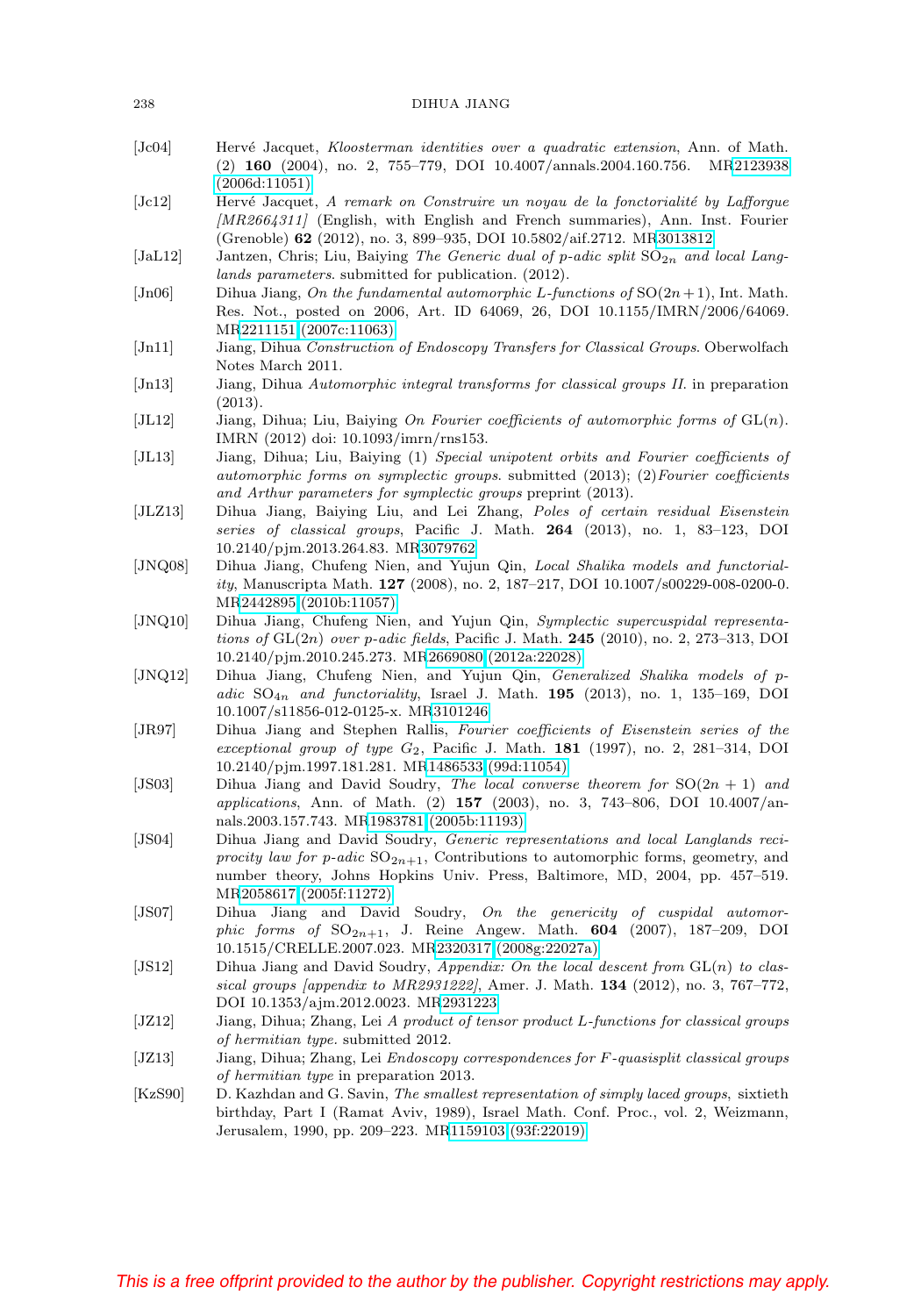- <span id="page-60-8"></span>[Km03] Henry H. Kim, Functoriality for the exterior square of  $GL_4$  and the symmetric fourth of GL2, J. Amer. Math. Soc. **16** (2003), no. 1, 139–183, DOI 10.1090/S0894-0347-02- 00410-1. With appendix 1 by Dinakar Ramakrishnan and appendix 2 by Kim and Peter Sarnak. M[R1937203 \(2003k:11083\)](http://www.ams.org/mathscinet-getitem?mr=1937203)
- <span id="page-60-7"></span>[KmS02] Henry H. Kim and Freydoon Shahidi, Functorial products for  $GL_2 \times GL_3$  and the symmetric cube for GL2, Ann. of Math. (2) **155** (2002), no. 3, 837–893, DOI 10.2307/3062134. With an appendix by Colin J. Bushnell and Guy Henniart. M[R1923967 \(2003m:11075\)](http://www.ams.org/mathscinet-getitem?mr=1923967)
- <span id="page-60-6"></span>[KK05] Henry H. Kim and Muthukrishnan Krishnamurthy, Stable base change lift from unitary groups to  $GL_n$ , IMRP Int. Math. Res. Pap. 1 (2005), 1–52. M[R2149370](http://www.ams.org/mathscinet-getitem?mr=2149370) [\(2006d:22028\)](http://www.ams.org/mathscinet-getitem?mr=2149370)
- <span id="page-60-4"></span>[KtS99] Robert E. Kottwitz and Diana Shelstad, Foundations of twisted endoscopy (English, with English and French summaries), Astérisque 255 (1999), vi+190. M[R1687096](http://www.ams.org/mathscinet-getitem?mr=1687096) [\(2000k:22024\)](http://www.ams.org/mathscinet-getitem?mr=1687096)
- <span id="page-60-19"></span>[Kd86] Stephen S. Kudla, On the local theta-correspondence, Invent. Math. **83** (1986), no. 2, 229–255, DOI 10.1007/BF01388961. M[R818351 \(87e:22037\)](http://www.ams.org/mathscinet-getitem?mr=818351)
- <span id="page-60-13"></span>[Kd97] Stephen S. Kudla, *Central derivatives of Eisenstein series and height pairings*, Ann. of Math. (2) **146** (1997), no. 3, 545–646, DOI 10.2307/2952456. M[R1491448 \(99j:11047\)](http://www.ams.org/mathscinet-getitem?mr=1491448)
- <span id="page-60-17"></span>[Kd02] Stephen S. Kudla, Derivatives of Eisenstein series and arithmetic geometry, (Beijing, 2002), Higher Ed. Press, Beijing, 2002, pp. 173–183. M[R1957031 \(2003k:11069\)](http://www.ams.org/mathscinet-getitem?mr=1957031)
- <span id="page-60-16"></span>[Kd08] Stephen S. Kudla, Some extensions of the Siegel-Weil formula, Eisenstein series and applications, Progr. Math., vol. 258, Birkhäuser Boston, Boston, MA, 2008, pp. 205– 237, DOI 10.1007/978-0-8176-4639-4 7. M[R2402685 \(2009b:11092\)](http://www.ams.org/mathscinet-getitem?mr=2402685)
- <span id="page-60-15"></span>[KR88] Stephen S. Kudla and Stephen Rallis, On the Weil-Siegel formula. II. The isotropic convergent case, J. Reine Angew. Math. **391** (1988), 65–84, DOI 10.1515/crll.1988.391.65. M[R961164 \(90e:11060\)](http://www.ams.org/mathscinet-getitem?mr=961164)
- <span id="page-60-12"></span>[KR94] Stephen S. Kudla and Stephen Rallis, A regularized Siegel-Weil formula: the first term identity, Ann. of Math. (2) **140** (1994), no. 1, 1–80, DOI 10.2307/2118540. M[R1289491 \(95f:11036\)](http://www.ams.org/mathscinet-getitem?mr=1289491)
- <span id="page-60-1"></span>[LL79] J.-P. Labesse and R. P. Langlands, L-indistinguishability for SL(2), Canad. J. Math. **31** (1979), no. 4, 726–785, DOI 10.4153/CJM-1979-070-3. M[R540902 \(81b:22017\)](http://www.ams.org/mathscinet-getitem?mr=540902)
- <span id="page-60-10"></span>[Lf10] Laurent Lafforgue, Construire un noyau de la fonctorialité? Le cas de l'induction automorphe sans ramification de  $GL_1$  à  $GL_2$  (French), Ann. Inst. Fourier (Grenoble) **60** (2010), no. 1, 87–147. M[R2664311 \(2012c:22023\)](http://www.ams.org/mathscinet-getitem?mr=2664311)
- <span id="page-60-11"></span>[Lf12] Lafforgue, Laurent Noyaux du transfert automorphe de Langlands et formules de Poisson non linéaires. preprint, 2012.
- <span id="page-60-5"></span>[L70] R. P. Langlands, *Problems in the theory of automorphic forms*, Lectures in modern analysis and applications, III, Springer, Berlin, 1970, pp. 18–61. Lecture Notes in Math., Vol. 170. M[R0302614 \(46 #1758\)](http://www.ams.org/mathscinet-getitem?mr=0302614)
- <span id="page-60-14"></span>[L76] Robert P. Langlands, On the functional equations satisfied by Eisenstein series, Lecture Notes in Mathematics, Vol. 544, Springer-Verlag, Berlin, 1976. M[R0579181](http://www.ams.org/mathscinet-getitem?mr=0579181) [\(58 #28319\)](http://www.ams.org/mathscinet-getitem?mr=0579181)
- <span id="page-60-2"></span>[L79] R. P. Langlands, Stable conjugacy: definitions and lemmas, Canad. J. Math. **31** (1979), no. 4, 700–725, DOI 10.4153/CJM-1979-069-2. M[R540901 \(82j:10054\)](http://www.ams.org/mathscinet-getitem?mr=540901)
- <span id="page-60-3"></span>[L83] R. P. Langlands, Les débuts d'une formule des traces stable (French), Publications Mathématiques de l'Université Paris VII [Mathematical Publications of the University of Paris VII], vol. 13, Université de Paris VII U.E.R. de Mathématiques, Paris, 1983. M[R697567 \(85d:11058\)](http://www.ams.org/mathscinet-getitem?mr=697567)
- <span id="page-60-9"></span>[L04] Robert P. Langlands, Beyond endoscopy, Contributions to automorphic forms, geometry, and number theory, Johns Hopkins Univ. Press, Baltimore, MD, 2004, pp. 611– 697. M[R2058622 \(2005f:11102\)](http://www.ams.org/mathscinet-getitem?mr=2058622)
- <span id="page-60-0"></span>[Lp99] Erez M. Lapid, Some results on multiplicities for SL(n), Israel J. Math. **112** (1999), 157–186, DOI 10.1007/BF02773481. M[R1714998 \(2000i:22020\)](http://www.ams.org/mathscinet-getitem?mr=1714998)
- <span id="page-60-18"></span>[LR05] Erez M. Lapid and Stephen Rallis, On the local factors of representations of classical groups, Automorphic representations, L-functions and applications: progress and prospects, Ohio State Univ. Math. Res. Inst. Publ., vol. 11, de Gruyter, Berlin, 2005, pp. 309–359, DOI 10.1515/9783110892703.309. M[R2192828 \(2006j:11071\)](http://www.ams.org/mathscinet-getitem?mr=2192828)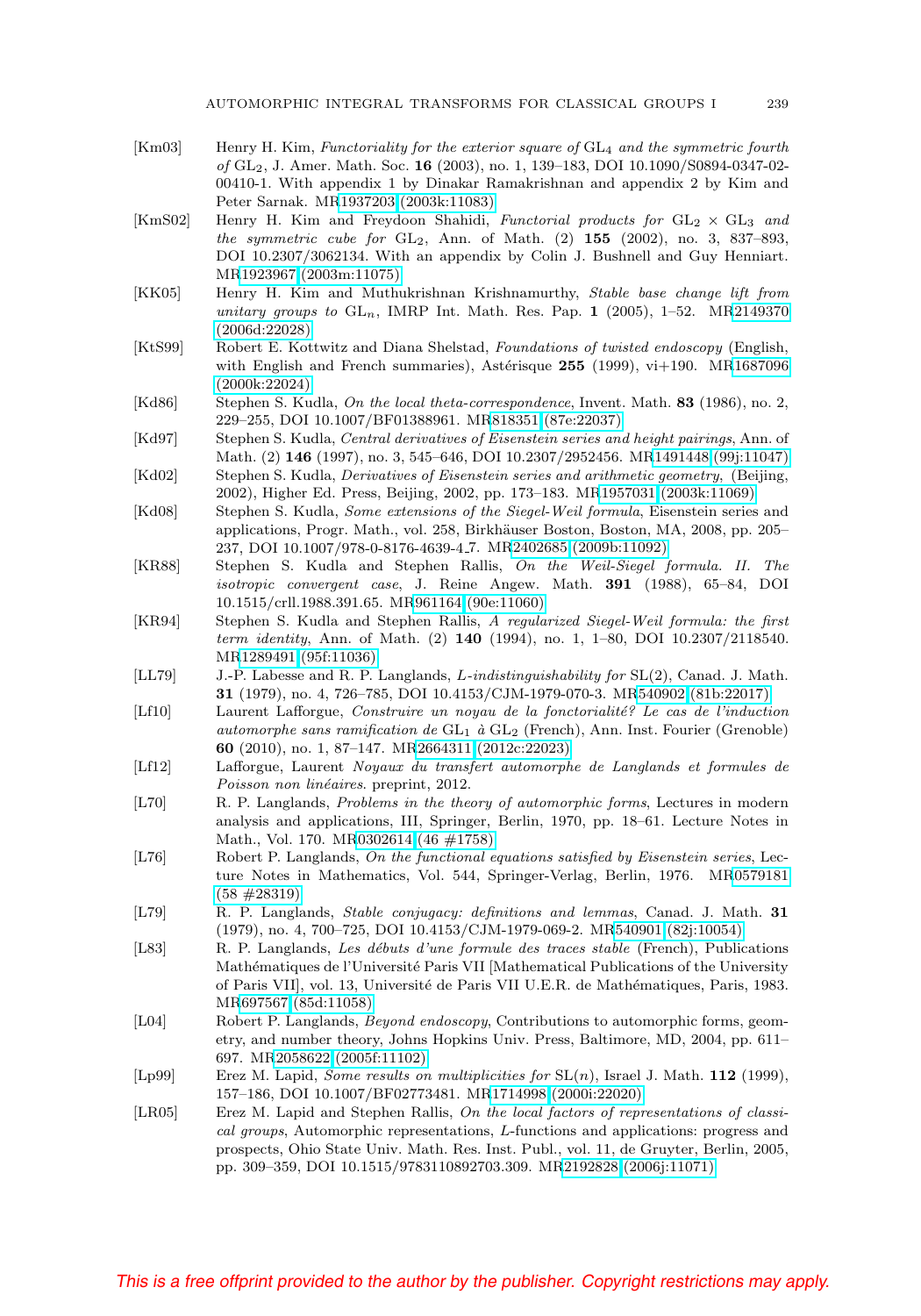#### 240 DIHUA JIANG

- [LM12] Lapid, Erez M.; Mao, Zhengyu On Whittaker-Fourier coefficients of automorphic Lapid, Erez M.; Mao, Zheng<br> *forms on*  $\widetilde{\text{Sp}}_n$ . preprint 2012.
- <span id="page-61-16"></span>[Li92] Jian-Shu Li, Nonvanishing theorems for the cohomology of certain arithmetic quotients, J. Reine Angew. Math. **428** (1992), 177–217, DOI 10.1515/crll.1992.428.177. M[R1166512 \(93e:11067\)](http://www.ams.org/mathscinet-getitem?mr=1166512)
- <span id="page-61-1"></span>[Li95] Jian-Shu Li, Singular automorphic forms, 2 (Zürich, 1994), Birkhäuser, Basel, 1995, pp. 790–799. M[R1403979 \(97h:11052\)](http://www.ams.org/mathscinet-getitem?mr=1403979)
- <span id="page-61-2"></span>[Li97] Jian-Shu Li, Automorphic forms with degenerate Fourier coefficients, Amer. J. Math. **119** (1997), no. 3, 523–578. M[R1448215 \(98f:11049\)](http://www.ams.org/mathscinet-getitem?mr=1448215)
- <span id="page-61-7"></span>[Liw11] Li, Wen-Wei Vers une formule des traces pour le groupe métaplectique. PhD Thesis, 2011, University Paris Diderot 7.
- <span id="page-61-18"></span>[Liu11] Baiying Liu, Genericity of representations of p-adic  $Sp_{2n}$  and local Langlands parameters, Canad. J. Math. **63** (2011), no. 5, 1107–1136, DOI 10.4153/CJM-2011-017-2. M[R2865733 \(2012i:22026\)](http://www.ams.org/mathscinet-getitem?mr=2865733) Baiying Liu, *Genericity of representations of p-adic*  $Sp_{2n}$  *and local Langlands parameters*, Canad. J. Math. **63** (2011), no. 5, 1107–1136, DOI 10.4153/CJM-2011-017-2.<br>MR2865733 (2012i:22026)<br>Liu, Baiying (1) *Fourier*
- <span id="page-61-5"></span>[Liu13] Liu, Baiying (1) Fourier coefficients and correspondences between certain CAP repreautomorphic forms and Arthur classification. PhD. Thesis, University of Minnesota, 2013.
- <span id="page-61-14"></span>[Ms79] Hans Maass, Über eine Spezialschar von Modulformen zweiten Grades. III (German), Invent. Math. **53** (1979), no. 3, 255–265, DOI 10.1007/BF01389766. M[R549401](http://www.ams.org/mathscinet-getitem?mr=549401) [\(81a:10038\)](http://www.ams.org/mathscinet-getitem?mr=549401) Ha<br>Inv<br>(81<br>Zh<br>Sp
- <span id="page-61-4"></span>[MR10] Zhengyu Mao and Stephen Rallis, A relative trace identity between  $GL_{2n}$  and <sup>n</sup>, Duke Math. J. **152** (2010), no. 2, 207–255, DOI 10.1215/00127094-2010-012. M[R2656089 \(2011i:11079\)](http://www.ams.org/mathscinet-getitem?mr=2656089)
- <span id="page-61-10"></span>[MS12] Stephen D. Miller and Siddhartha Sahi, Fourier coefficients of automorphic forms, character variety orbits, and small representations, J. Number Theory **132** (2012), no. 12, 3070–3108, DOI 10.1016/j.jnt.2012.05.032. M[R2965210](http://www.ams.org/mathscinet-getitem?mr=2965210)
- <span id="page-61-8"></span>[Mg91] Colette Mœglin, Sur les formes automorphes de carré intégrable (French), II (Kyoto, 1990), Math. Soc. Japan, Tokyo, 1991, pp. 815–819. M[R1159268 \(93g:11052\)](http://www.ams.org/mathscinet-getitem?mr=1159268)
- <span id="page-61-9"></span>[Mg94] Colette Mœglin, Représentations unipotentes et formes automorphes de carré intégrable (French, with English summary), Forum Math.  $6$  (1994), no. 6, 651–744, DOI 10.1515/form.1994.6.651. M[R1300285 \(95k:22024\)](http://www.ams.org/mathscinet-getitem?mr=1300285)
- <span id="page-61-12"></span>[Mg96] C. Mœglin, Front d'onde des représentations des groupes classiques p-adiques (French, with French summary), Amer. J. Math. **118** (1996), no. 6, 1313–1346. M[R1420926 \(98d:22015\)](http://www.ams.org/mathscinet-getitem?mr=1420926)
- <span id="page-61-15"></span>[Mg97] Colette Mœglin, Non nullité de certains relêvements par séries théta (French, with English summary), J. Lie Theory **7** (1997), no. 2, 201–229. M[R1473165 \(98m:11044a\)](http://www.ams.org/mathscinet-getitem?mr=1473165)
- [Mg98] C. Mœglin, Correspondance de Howe et front d'onde (French), Adv. Math. **133** (1998), no. 2, 224–285, DOI 10.1006/aima.1997.1689. M[R1604742 \(99f:22030\)](http://www.ams.org/mathscinet-getitem?mr=1604742)
- [Mg08] C. Mœglin, Formes automorphes de carré intégrable non cuspidales (French, with French summary), Manuscripta Math. **127** (2008), no. 4, 411–467, DOI 10.1007/s00229-008-0205-8. M[R2457189 \(2010i:11071\)](http://www.ams.org/mathscinet-getitem?mr=2457189)
- <span id="page-61-6"></span>[Mg11] Mœglin, Colette (1) Conjecture d'Adams pour la correspondance de Howe et filtration de Kudla. Arithmetic geometry and automorphic forms, 445–503, Adv. Lect. Math. (ALM), 19, Int. Press, Somerville, MA, 2011; (2) Image des opérateurs d'entrelacements normalisés et pôles des séries d'Eisenstein. Adv. Math. 228 (2011), no. 2, 1068–1134.
- <span id="page-61-11"></span>[MW87] C. Mœglin and J.-L. Waldspurger, *Modèles de Whittaker dégénérés pour des groupes* p-adiques (French), Math. Z. **196** (1987), no. 3, 427–452, DOI 10.1007/BF01200363. M[R913667 \(89f:22024\)](http://www.ams.org/mathscinet-getitem?mr=913667)
- <span id="page-61-0"></span>[MW89] C. Mœglin and J.-L. Waldspurger, Le spectre résiduel de  $GL(n)$  (French), Ann. Sci. Ecole Norm. Sup.  $(4)$  **22** (1989), no. 4, 605–674. M[R1026752 \(91b:22028\)](http://www.ams.org/mathscinet-getitem?mr=1026752)
- <span id="page-61-13"></span>[MW95] C. Mœglin and J.-L. Waldspurger, Spectral decomposition and Eisenstein series, Cambridge Tracts in Mathematics, vol. 113, Cambridge University Press, Cambridge, 1995. Une paraphrase de l'Écriture [A paraphrase of Scripture]. M[R1361168 \(97d:11083\)](http://www.ams.org/mathscinet-getitem?mr=1361168)
- <span id="page-61-3"></span>[Mk13] Mok, Chung Pang Endoscopic classification of representations of quasi-split unitary groups, arXiv:1206.0882v4 [math.RT] (2013).

<span id="page-61-17"></span>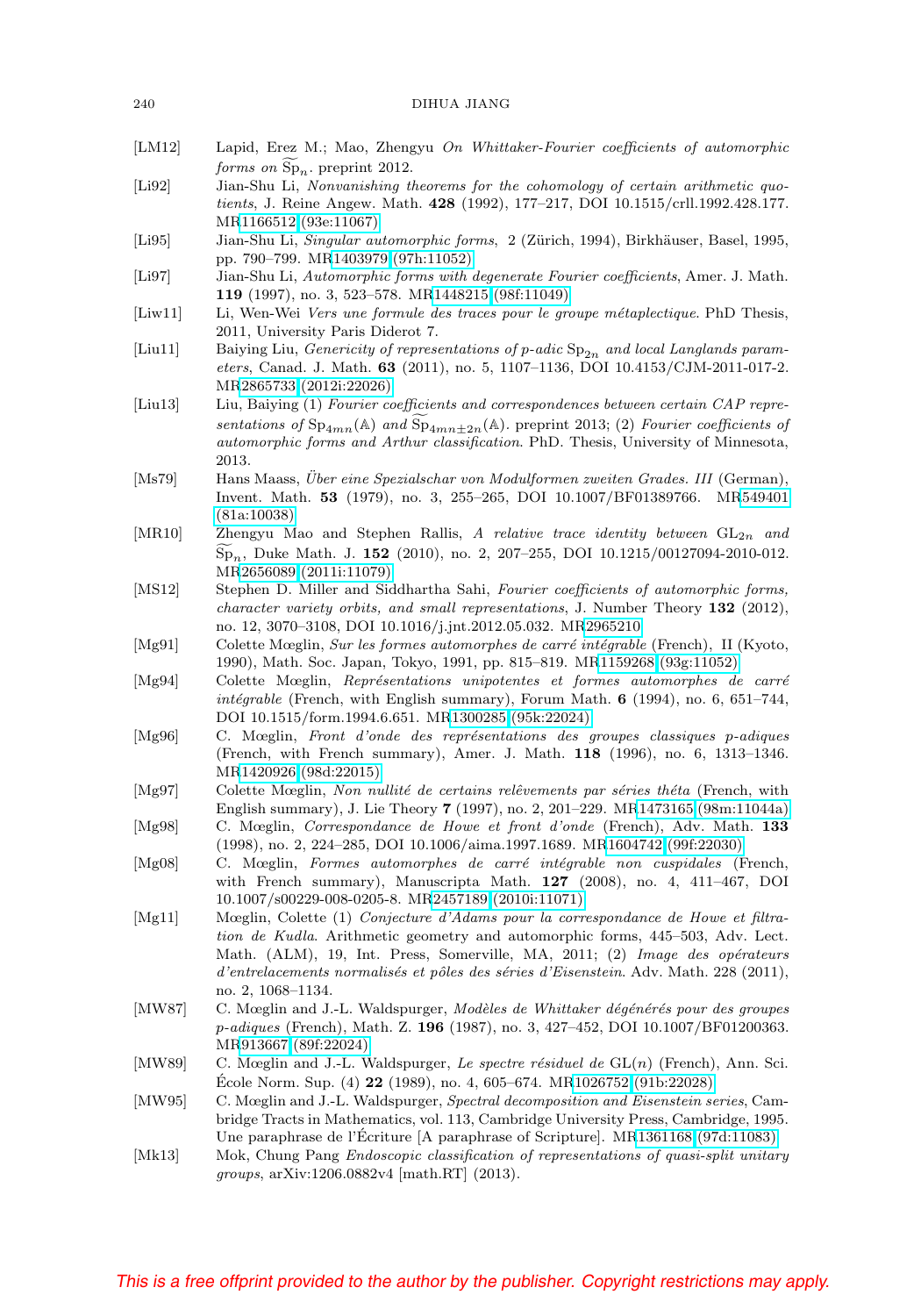- <span id="page-62-3"></span>[N10] Bao Châu Ngô, Le lemme fondamental pour les algèbres de Lie (French), Publ. Math. Inst. Hautes Études Sci. **111** (2010), 1-169, DOI 10.1007/s10240-010-0026-7. M[R2653248 \(2011h:22011\)](http://www.ams.org/mathscinet-getitem?mr=2653248)
- <span id="page-62-10"></span>[PT11] Octavio Paniagua-Taboada, Some consequences of Arthur's conjectures for special orthogonal even groups, J. Reine Angew. Math. **661** (2011), 37–84, DOI 10.1515/CRELLE.2011.086. M[R2863903](http://www.ams.org/mathscinet-getitem?mr=2863903)
- <span id="page-62-1"></span>[PS79] I. I. Piatetski-Shapiro, *Multiplicity one theorems*, Automorphic forms, representations and L-functions (Proc. Sympos. Pure Math., Oregon State Univ., Corvallis, Ore., 1977), Part 1, Proc. Sympos. Pure Math., XXXIII, Amer. Math. Soc., Providence, R.I., 1979, pp. 209–212. M[R546599 \(81m:22027\)](http://www.ams.org/mathscinet-getitem?mr=546599)
- <span id="page-62-7"></span>[PS83] I. I. Piatetski-Shapiro, On the Saito-Kurokawa lifting, Invent. Math. **71** (1983), no. 2, 309–338, DOI 10.1007/BF01389101. M[R689647 \(84e:10038\)](http://www.ams.org/mathscinet-getitem?mr=689647)
- <span id="page-62-14"></span>[PS84] Ilya Piatetski-Shapiro, Work of Waldspurger, Lie group representations, II (College Park, Md., 1982/1983), Lecture Notes in Math., vol. 1041, Springer, Berlin, 1984, pp. 280–302, DOI 10.1007/BFb0073151. M[R748511 \(86g:11030\)](http://www.ams.org/mathscinet-getitem?mr=748511)
- <span id="page-62-4"></span>[PSS11] Pitale, Ameya; Saha, Abhishek; Schmidt, Ralf Transfer of Siegel cusp forms of degree 2. Preprint, 2011
- <span id="page-62-19"></span>[Pr09] Kartik Prasanna, Arithmetic properties of the Shimura-Shintani-Waldspurger correspondence, Invent. Math. **176** (2009), no. 3, 521–600, DOI 10.1007/s00222-008-0169-z. With an appendix by Brian Conrad. M[R2501296 \(2011d:11102\)](http://www.ams.org/mathscinet-getitem?mr=2501296)
- <span id="page-62-18"></span>[Rl84] Rallis, Stephen (1) On the Howe duality conjecture. Compositio Math. 51 (1984), no. 3, 333–399; (2) Injectivity properties of liftings associated to Weil representations. Compositio Math. 52 (1984), no. 2, 139–169. M[R750352 \(86d:11038\)](http://www.ams.org/mathscinet-getitem?mr=750352)
- <span id="page-62-8"></span>[Rl87] Stephen Rallis, L-functions and the oscillator representation, Lecture Notes in Mathematics, vol. 1245, Springer-Verlag, Berlin, 1987. M[R887329 \(89b:11046\)](http://www.ams.org/mathscinet-getitem?mr=887329)
- <span id="page-62-9"></span>[Rl91] Stephen Rallis, Poles of standard L functions, II (Kyoto, 1990), Math. Soc. Japan, Tokyo, 1991, pp. 833–845. M[R1159270 \(93f:11041\)](http://www.ams.org/mathscinet-getitem?mr=1159270)
- <span id="page-62-15"></span>[RS77] S. Rallis and G. Schiffmann, Automorphic cusp forms constructed from the Weil representation, Bull. Amer. Math. Soc. **83** (1977), no. 2, 271–275. M[R0429754 \(55 #2764\)](http://www.ams.org/mathscinet-getitem?mr=0429754)
- <span id="page-62-16"></span>[RS78] S. Rallis and G. Schiffmann, Automorphic forms constructed from the Weil representation: holomorphic case, Amer. J. Math. **100** (1978), no. 5, 1049–1122, DOI 10.2307/2373962. M[R517145 \(80d:10038\)](http://www.ams.org/mathscinet-getitem?mr=517145) sentation, Bull. Amer. Math. Soc. 83 (1977), no. 2, 27<br>
[RS78] S. Rallis and G. Schiffmann, *Automorphic forms co*<br>
sentation: holomorphic case, Amer. J. Math. **100**<br>
10.2307/2373962. MR517145 (80d:10038)<br>
[RS81] S. Rallis
- <span id="page-62-17"></span>S. Rallis and G. Schiffmann, On a relation between  $\widetilde{\mathrm{SL}}_2$  cusp forms and cusp forms on tube domains associated to orthogonal groups, Trans. Amer. Math. Soc. **263** (1981), no. 1, 1–58, DOI 10.2307/1998642. M[R590410 \(82c:10040\)](http://www.ams.org/mathscinet-getitem?mr=590410)
- <span id="page-62-2"></span>[Rm00] Dinakar Ramakrishnan, Modularity of the Rankin-Selberg L-series, and multiplicity one for SL(2), Ann. of Math. (2) **152** (2000), no. 1, 45–111, DOI 10.2307/2661379. M[R1792292 \(2001g:11077\)](http://www.ams.org/mathscinet-getitem?mr=1792292)
- <span id="page-62-11"></span>[Rg90] Jonathan D. Rogawski, Automorphic representations of unitary groups in three variables, Annals of Mathematics Studies, vol. 123, Princeton University Press, Princeton, NJ, 1990. M[R1081540 \(91k:22037\)](http://www.ams.org/mathscinet-getitem?mr=1081540)
- [Sh90] Freydoon Shahidi, A proof of Langlands' conjecture on Plancherel measures; complementary series for p-adic groups, Ann. of Math. (2) **132** (1990), no. 2, 273–330, DOI 10.2307/1971524. M[R1070599 \(91m:11095\)](http://www.ams.org/mathscinet-getitem?mr=1070599)
- <span id="page-62-12"></span>[Sh10] Freydoon Shahidi, Eisenstein series and automorphic L-functions, American Mathematical Society Colloquium Publications, vol. 58, American Mathematical Society, Providence, RI, 2010. M[R2683009 \(2012d:11119\)](http://www.ams.org/mathscinet-getitem?mr=2683009)
- <span id="page-62-0"></span>[Sl74] J. A. Shalika, The multiplicity one theorem for GLn, Ann. of Math. (2) **100** (1974), 171–193. M[R0348047 \(50 #545\)](http://www.ams.org/mathscinet-getitem?mr=0348047)
- <span id="page-62-5"></span>[Sn12] Shen, Xin (1) The Whittaker-Shintani functions for symplectic groups. submitted 2012; (2) The local theory of the tensor L-function for symplecic groups. preprint 2012.
- <span id="page-62-6"></span>[Sn13] Shen, Xin On the Whittaker-Shintani functions and tensor product L-functions for symplectic groups and general linear groups. Ph.D. Thesis, 2013, University of Minnesota.
- <span id="page-62-13"></span>[Sm73] Goro Shimura, On modular forms of half integral weight, Ann. of Math. (2) **97** (1973), 440–481. M[R0332663 \(48 #10989\)](http://www.ams.org/mathscinet-getitem?mr=0332663)